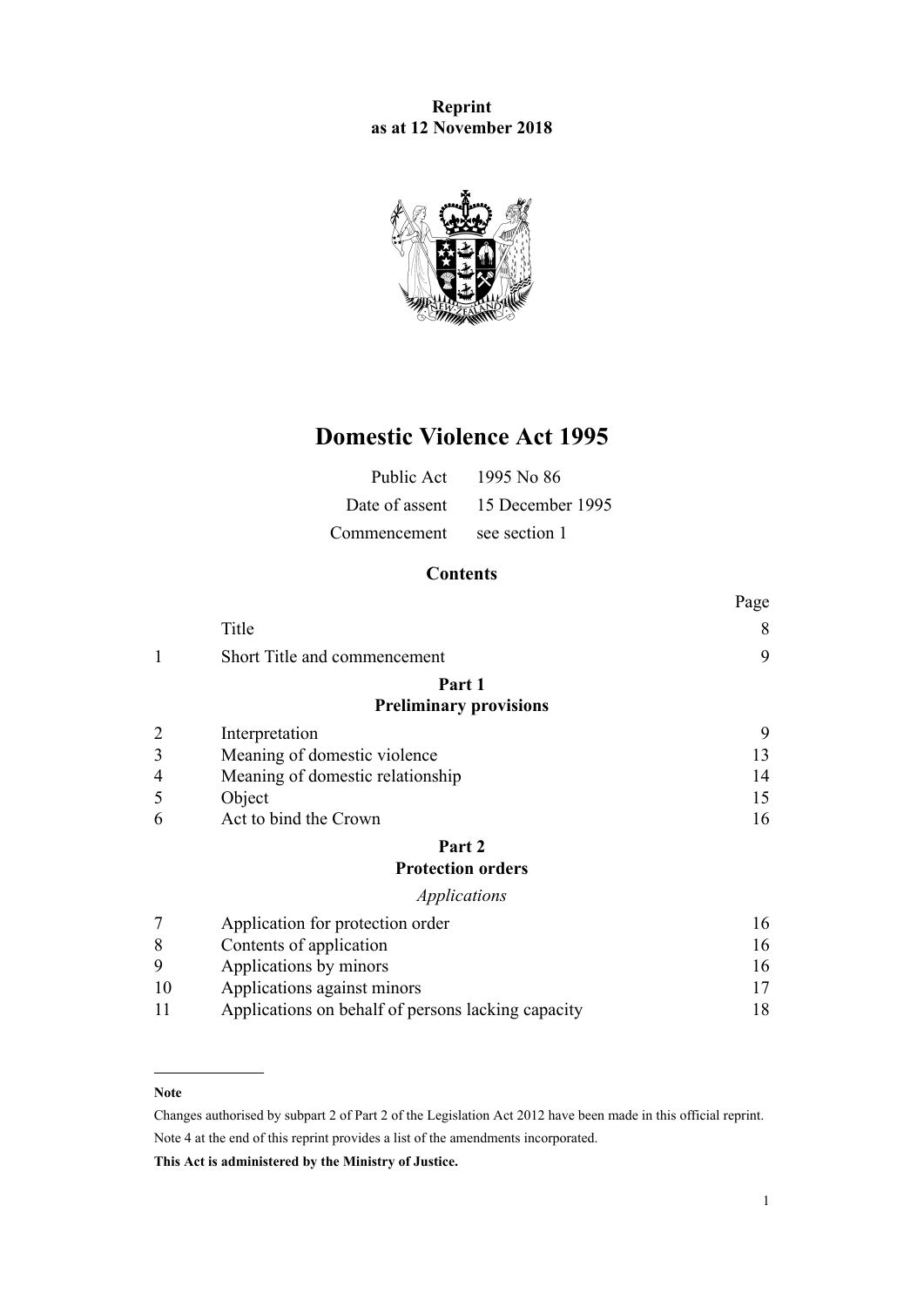|            | <b>Domestic Violence Act 1995</b>                                                                            | Reprinted as at<br>12 November 2018 |
|------------|--------------------------------------------------------------------------------------------------------------|-------------------------------------|
| 12         | Applications on behalf of certain other persons                                                              | 18                                  |
| 13         | Application without notice for protection order                                                              | 20                                  |
|            | Scope of protection orders                                                                                   |                                     |
| 14         | Power to make protection order                                                                               | 21                                  |
| 15         | Existence of other proceedings not to preclude granting of<br>protection order                               | 22                                  |
| 16         | Protection of persons other than applicant                                                                   | 22                                  |
| 17<br>18   | Protection from respondent's associates<br>Mutual orders                                                     | 23<br>24                            |
|            | Standard conditions of protection orders                                                                     |                                     |
| 19         | Standard conditions of protection order                                                                      | 24                                  |
| 20         | Further provisions relating to standard condition prohibiting<br>contact                                     | 25                                  |
|            | Standard condition relating to weapons                                                                       |                                     |
| 21         | Standard condition relating to weapons                                                                       | 26                                  |
| 22         | Court may dispense with, modify, discharge, or re-impose standard<br>condition relating to weapons           | 27                                  |
| 23         | Further provisions relating to powers conferred by section 22                                                | 29                                  |
| 24         | Further provisions relating to effect of standard condition relating<br>to weapons                           | 30                                  |
| 25         | Retention, return, and disposal of surrendered weapons and<br>licences                                       | 31                                  |
| 26         | Arms Act 1983 not affected                                                                                   | 32                                  |
|            | Special conditions of protection orders                                                                      |                                     |
| 27         | Court may impose special conditions                                                                          | 33                                  |
| 28         | Further provisions relating to certain special conditions                                                    | 33                                  |
|            | Interim care and contact orders                                                                              |                                     |
| 28B        | Interim orders in respect of child of applicant's family                                                     | 34                                  |
| 28C<br>28D | Duration of interim order<br>Application for parenting order under Care of Children Act 2004<br>must be made | 35<br>35                            |
|            | Programmes                                                                                                   |                                     |
|            | [Repealed]                                                                                                   |                                     |
| 29         | Programmes for protected persons [Repealed]                                                                  | 35                                  |
| 30         | Commencement of section 29 [Repealed]                                                                        | 35                                  |
| 31         | Joint programme sessions [Repealed]                                                                          | 36                                  |
| 32         | Power to direct respondent or associated respondent to attend<br>programme [Repealed]                        | 36                                  |
| 33         | Terms of direction that respondent or associated respondent attend<br>programme [Repealed]                   | 36                                  |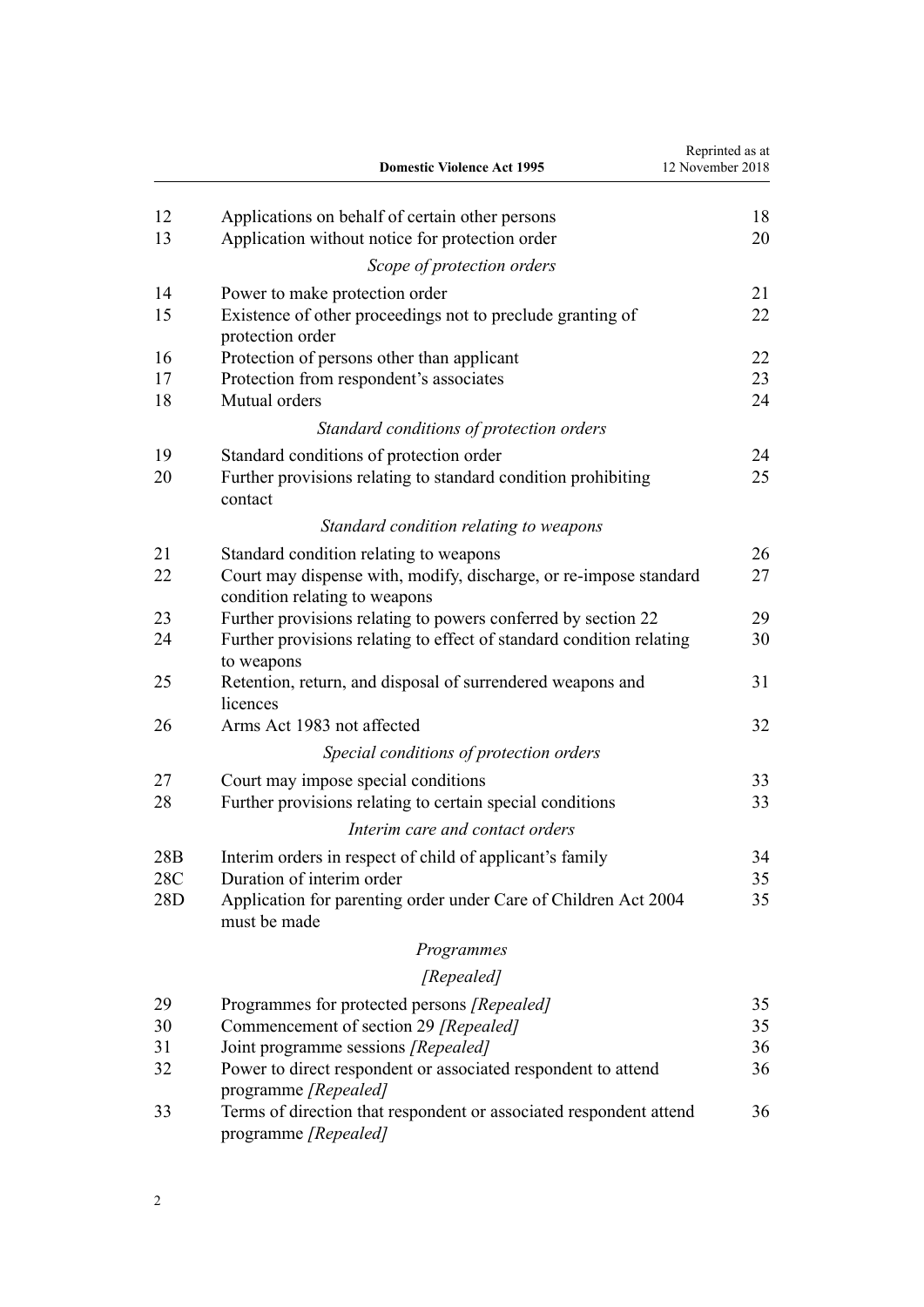| Reprinted as at<br>12 November 2018<br><b>Domestic Violence Act 1995</b> |                                                                                                              |          |
|--------------------------------------------------------------------------|--------------------------------------------------------------------------------------------------------------|----------|
|                                                                          |                                                                                                              |          |
| 34                                                                       | Registrar to notify programme provider to whom respondent or<br>associated respondent is referred [Repealed] | 36       |
| 35                                                                       | Programme provider to arrange meeting with respondent or<br>associated respondent [Repealed]                 | 36       |
| 36                                                                       | Direction to attend programme made on application without notice<br>[Repealed]                               | 36       |
| 37                                                                       | Court may confirm or discharge direction [Repealed]                                                          | 36       |
| 38                                                                       | Respondent or associated respondent excused from attending<br>[Repealed]                                     | 36       |
| 39                                                                       | Notice of absence from programme [Repealed]                                                                  | 37       |
| 40                                                                       | Notice of conclusion of programme [Repealed]                                                                 | 37       |
| 41<br>41A                                                                | Programme provider may request variation of direction [Repealed]                                             | 37<br>37 |
|                                                                          | Powers of Registrar on receipt of notice under section 39 or 41<br>[Repealed]                                |          |
| 42                                                                       | Judge may call respondent or associated respondent before court<br>[Repealed]                                | 37       |
| 42A                                                                      | Respondent or associated respondent called before court<br>[Repealed]                                        | 37       |
| 43                                                                       | Confidentiality of information disclosed to programme provider<br>[Repealed]                                 | 37       |
| 44                                                                       | Programme providers' fees and expenses [Repealed]                                                            | 37       |
|                                                                          | Duration, variation, and discharge of protection orders                                                      |          |
| 45                                                                       | Duration of protection order                                                                                 | 37       |
| 46                                                                       | Power to vary protection order                                                                               | 38       |
| 47                                                                       | Power to discharge protection order                                                                          | 39       |
| 48                                                                       | Variation or discharge on behalf of protected person                                                         | 39       |
|                                                                          | Enforcement of protection orders                                                                             |          |
| 49                                                                       | Offence to breach protection order                                                                           | 40       |
| 49A                                                                      | Offence to fail to comply with direction [Repealed]                                                          | 40       |
| 50                                                                       | Power to arrest for breach of protection order                                                               | 40       |
| 51                                                                       | Release of person arrested [Repealed]                                                                        | 41       |
|                                                                          | Part 2A                                                                                                      |          |
|                                                                          | <b>Programmes</b>                                                                                            |          |
| 51A                                                                      | Interpretation                                                                                               | 41       |
|                                                                          | Approval of service providers                                                                                |          |
| 51 <sub>B</sub>                                                          | Service providers                                                                                            | 42       |
|                                                                          | Safety programmes                                                                                            |          |
| 51C                                                                      | Safety programmes for protected persons                                                                      | 42       |
|                                                                          | Non-violence programmes                                                                                      |          |
| 51D                                                                      | Direction to attend assessment and non-violence programme                                                    | 43       |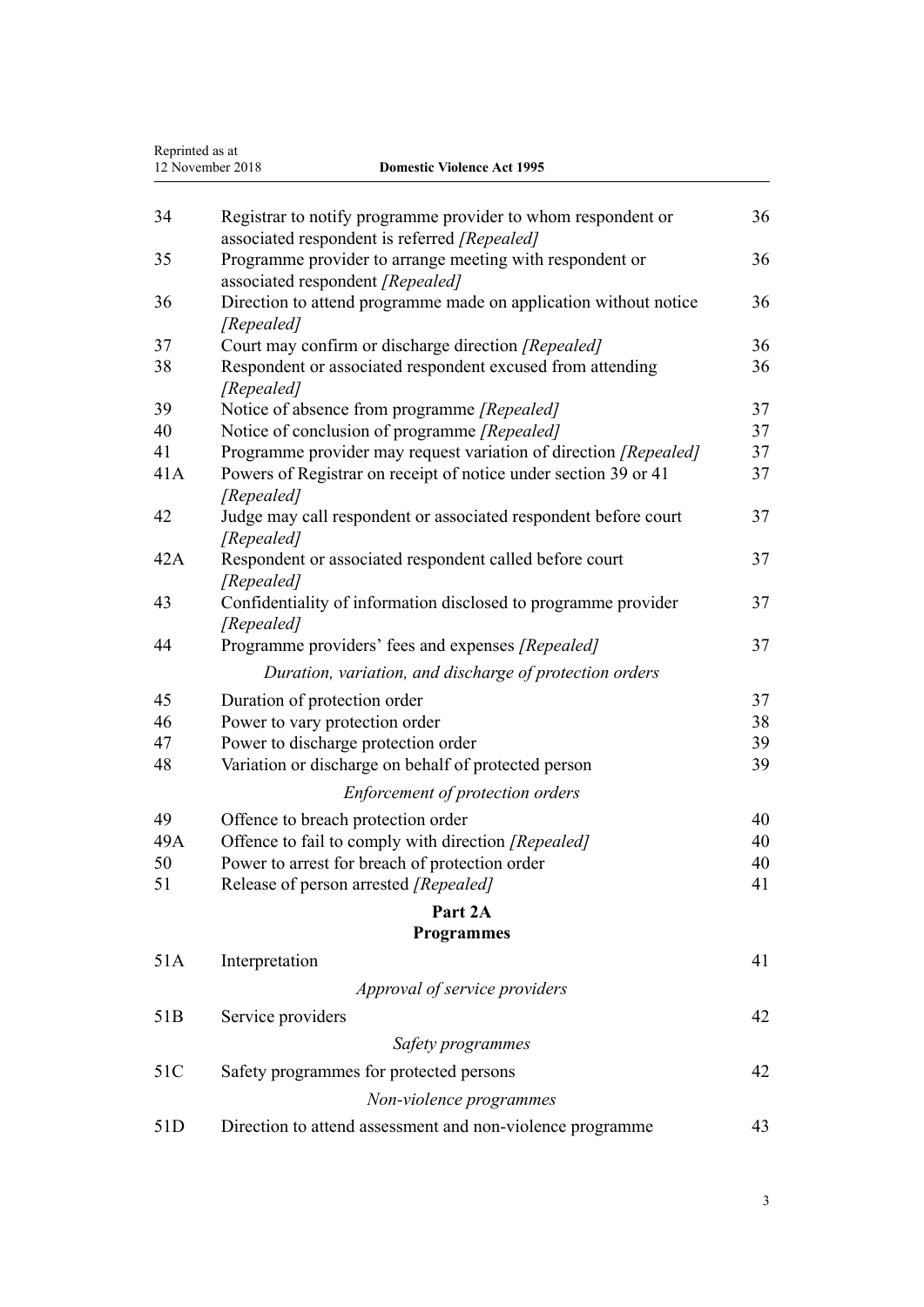|     | <b>Domestic Violence Act 1995</b>                                                              | Reprinted as at<br>12 November 2018 |
|-----|------------------------------------------------------------------------------------------------|-------------------------------------|
| 51E | Direction to attend non-violence programme made on application<br>without notice               | 43                                  |
| 51F | Court may confirm or discharge direction after considering<br>objection made under section 51E | 44                                  |
| 51G | Referral of respondent to service provider                                                     | 44                                  |
| 51H | Service provider to meet with respondent                                                       | 45                                  |
| 51I | Service provider to notify Registrar about safety concerns                                     | 45                                  |
| 51J | Referral to different service provider                                                         | 45                                  |
| 51K | Judge may discharge direction to attend non-violence programme<br>in certain cases             | 46                                  |
| 51L | Service provider and respondent to settle terms of attendance at<br>non-violence programme     | 46                                  |
| 51M | Notice to be given to court if continued provision of non-violence<br>programme inappropriate  | 47                                  |
|     | Non-compliance with direction to attend assessment and non-<br>violence programme              |                                     |
| 51N | Notice of non-compliance with direction                                                        | 47                                  |
| 510 | Powers of Registrar on receipt of notice under section 51N                                     | 48                                  |
| 51P | Judge may call respondent before court                                                         | 48                                  |
| 51Q | Respondent called before court                                                                 | 48                                  |
|     | Completion of non-violence programme                                                           |                                     |
| 51R | Notice of completion and outcome of non-violence programme                                     | 49                                  |
|     | Confidentiality of information                                                                 |                                     |
| 51S | Confidentiality of information disclosed to service provider                                   | 49                                  |
|     | <b>Enforcement of directions</b>                                                               |                                     |
| 51T | Offence to fail to comply with direction                                                       | 50                                  |
|     | Part 3                                                                                         |                                     |
|     | <b>Orders relating to property</b>                                                             |                                     |
|     | Occupation orders                                                                              |                                     |
| 52  | Application for occupation order                                                               | 51                                  |
| 53  | Power to make occupation order                                                                 | 51                                  |
| 54  | Effect of occupation order                                                                     | 52                                  |
| 55  | Power to vary or discharge occupation order                                                    | 52                                  |
|     | Tenancy orders                                                                                 |                                     |
| 56  | Application for tenancy order                                                                  | 52                                  |
| 57  | Power to make tenancy order                                                                    | 53                                  |
| 58  | Effect of tenancy order                                                                        | 53                                  |
| 59  | Power to discharge tenancy order and revest tenancy                                            | 54                                  |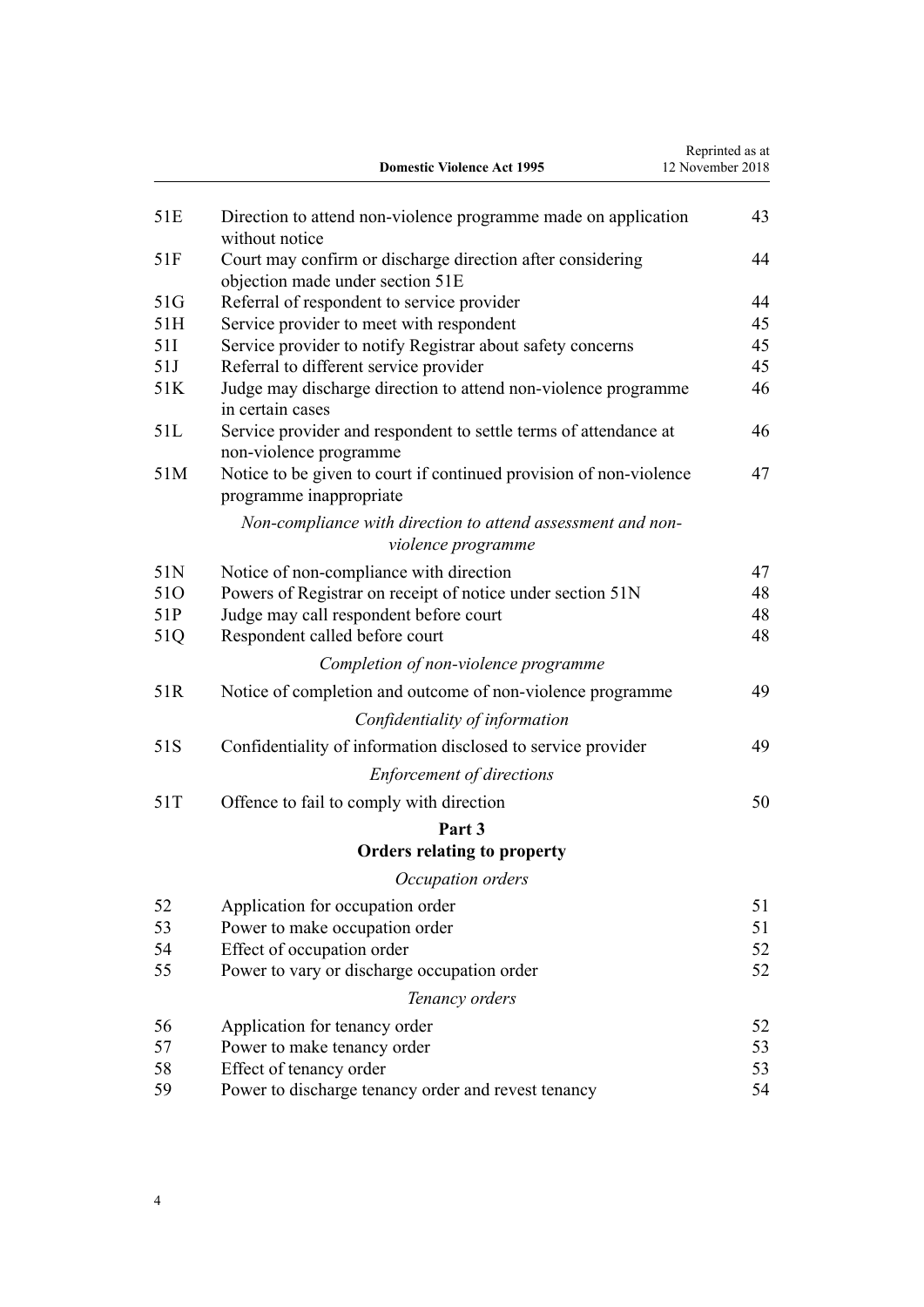| Reprinted as at | 12 November 2018<br><b>Domestic Violence Act 1995</b>                          |    |
|-----------------|--------------------------------------------------------------------------------|----|
|                 | General provisions relating to occupation orders and tenancy<br>orders         |    |
| 60              | Application without notice for occupation order or tenancy order               | 54 |
| 61              | Procedure for occupation orders and tenancy orders                             | 55 |
|                 | Ancillary furniture orders                                                     |    |
| 62              | Application for ancillary furniture order                                      | 56 |
| 63              | Power to make ancillary furniture order                                        | 56 |
| 64              | Effect of ancillary furniture order                                            | 57 |
| 65              | Power to vary or discharge ancillary furniture order                           | 57 |
|                 | Furniture orders                                                               |    |
| 66              | Application for furniture order                                                | 58 |
| 67              | Power to make furniture order                                                  | 58 |
| 68              | Effect of furniture order                                                      | 59 |
| 69              | Power to vary or discharge furniture order                                     | 59 |
|                 | Applications without notice for furniture orders                               |    |
| 70              | Application without notice for ancillary furniture order or furniture<br>order | 60 |
|                 | General provisions relating to property orders                                 |    |
| 71              | Applications for property orders by minors                                     | 61 |
| 72              | Applications for property orders against minors                                | 61 |
| 73              | Applications for property orders on behalf of persons other than<br>children   | 62 |
| 74              | Notice to persons with interest in property affected                           | 62 |
| 75              | Protection of mortgagees, etc                                                  | 62 |
|                 | Part 4                                                                         |    |
|                 | Procedure                                                                      |    |
|                 | Temporary orders                                                               |    |
| 76              | Respondent to notify intention to appear                                       | 62 |
| 77              | Procedure where respondent does not require hearing                            | 63 |
| 78              | Court may require hearing before order becomes final                           | 64 |
| 79              | Application of sections 76 to 78 to other affected persons                     | 64 |
| 79A             | Review of contact arrangements                                                 | 64 |
| 80              | Procedure where hearing required                                               | 65 |
| 80A             | Temporary order discharged when made final order under section<br>80(1)        | 66 |
|                 | General provisions                                                             |    |
| 81              | Court may appoint lawyer                                                       | 66 |
| 82              | Power of court to call witnesses                                               | 68 |
| 83              | Conduct of proceedings                                                         | 69 |
|                 |                                                                                |    |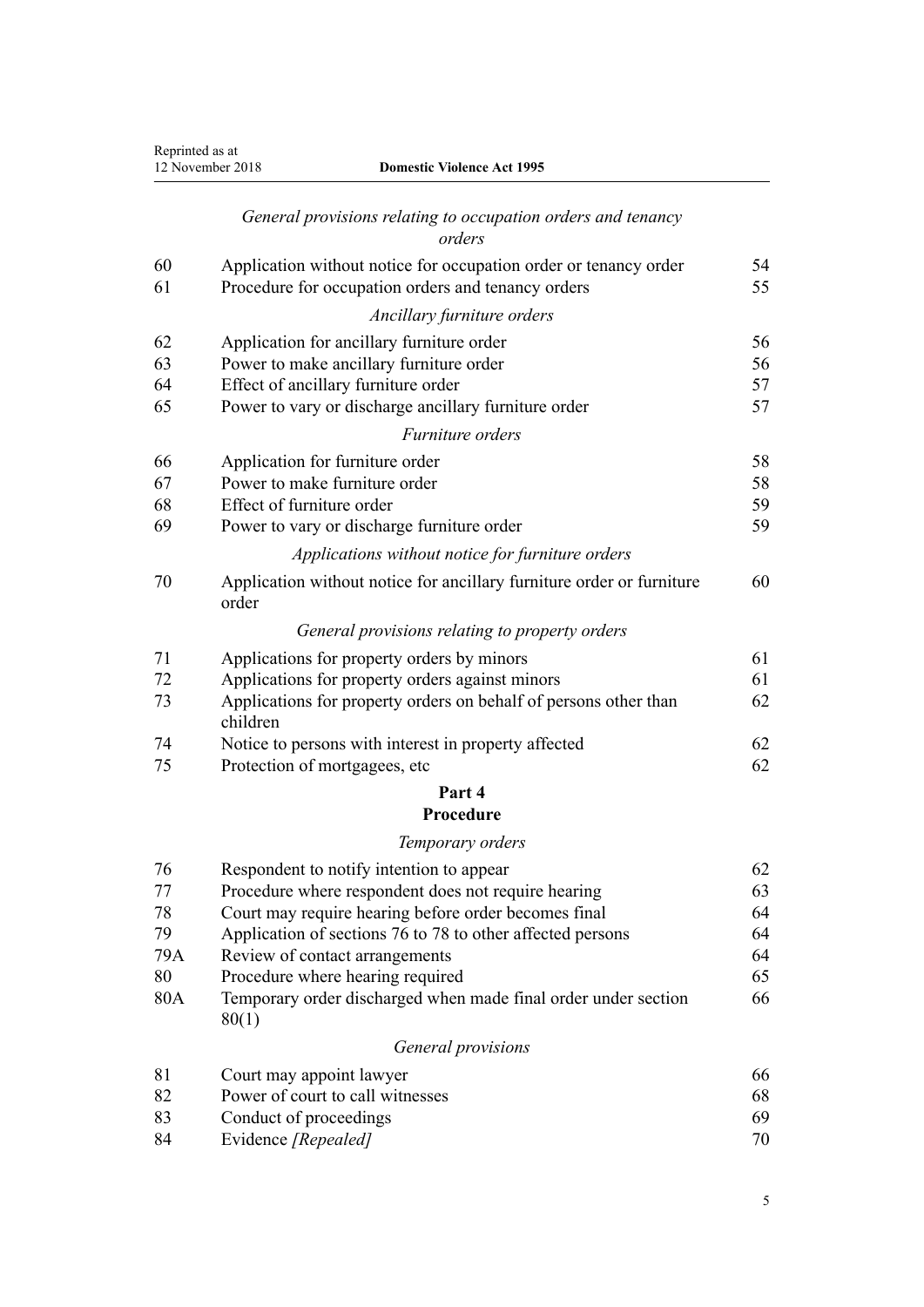|     | <b>Domestic Violence Act 1995</b>                                                   | Reprinted as at<br>12 November 2018 |
|-----|-------------------------------------------------------------------------------------|-------------------------------------|
| 85  | Standard of proof                                                                   | 70                                  |
| 86  | Orders by consent                                                                   | 70                                  |
| 87  | Explanation of orders                                                               | 70                                  |
| 88  | Copies of orders to be sent to Police                                               | 71                                  |
| 89  | Information on service of certain orders to be communicated to<br>Police            | 71                                  |
| 90  | Police to consider exercise of powers under Arms Act 1983                           | 72                                  |
|     | Appeals                                                                             |                                     |
| 91  | Appeals to High Court                                                               | 72                                  |
| 92  | Application of provisions relating to minors, etc.                                  | 73                                  |
| 93  | Appeals to Court of Appeal                                                          | 73                                  |
| 94  | Appeals to be heard as soon as practicable                                          | 73                                  |
| 95  | Effect of appeal                                                                    | 74                                  |
|     | Part 5                                                                              |                                     |
|     | Enforcement of protection orders overseas and foreign<br>protection orders          |                                     |
|     | <b>Enforcement of New Zealand orders overseas</b>                                   |                                     |
| 96  | Enforcement of New Zealand orders overseas                                          | 74                                  |
|     | Enforcement of foreign protection orders                                            |                                     |
| 97  | Registration of foreign protection orders                                           | 75                                  |
| 98  | Copies of registered foreign protection orders to be sent to Police                 | 76                                  |
| 99  | Effect of registration                                                              | 76                                  |
| 100 | Variation of registered foreign protection order                                    | 76                                  |
| 101 | Registered foreign protection orders not to be enforced in certain<br>circumstances | 76                                  |
| 102 | Evidence taken overseas                                                             | 77                                  |
| 103 | Proof of documents                                                                  | 77                                  |
| 104 | Depositions to be evidence                                                          | 78                                  |
| 105 | Prescribed foreign countries                                                        | 78                                  |
| 106 | Evidence of orders made in foreign country                                          | 78                                  |
|     | Part 6                                                                              |                                     |
|     | Non-publication of information relating to protected person on<br>public registers  |                                     |
|     | Interpretation                                                                      |                                     |
| 107 | Interpretation                                                                      | 78                                  |
|     | Applications for directions                                                         |                                     |
| 108 | Protected person may apply for direction that identifying                           | 79                                  |
|     | information on public register not be publicly available                            |                                     |
| 109 | Agency to determine application                                                     | 79                                  |
| 110 | Agency to notify applicant of decision                                              | 79                                  |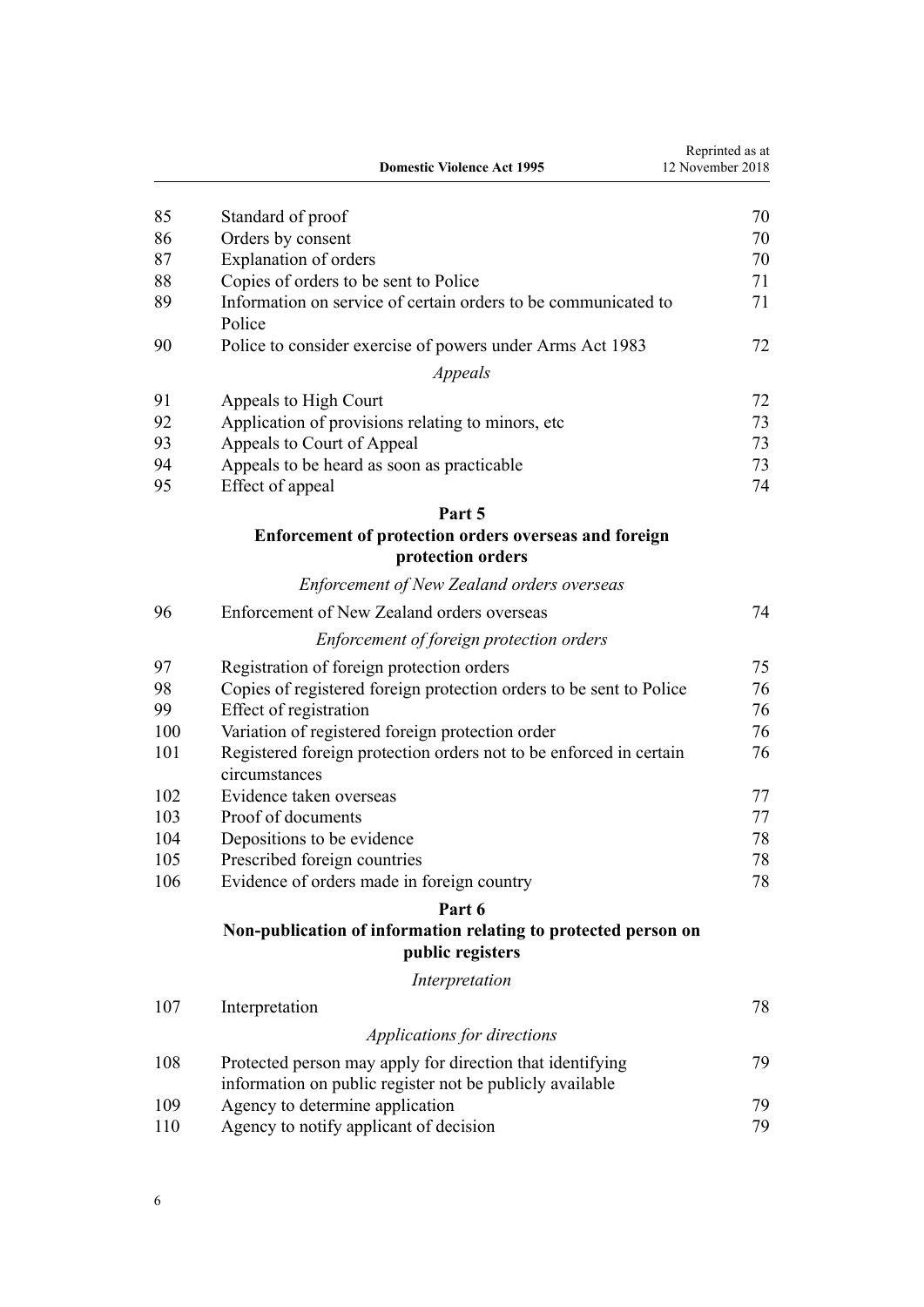| Reprinted as at<br>12 November 2018<br><b>Domestic Violence Act 1995</b> |                                                                                       |          |
|--------------------------------------------------------------------------|---------------------------------------------------------------------------------------|----------|
| 111                                                                      | Information not to be disclosed pending determination of<br>application or complaint  | 80       |
|                                                                          | Effect of direction                                                                   |          |
| 112                                                                      | <b>Effect of direction</b>                                                            | 80       |
| 113                                                                      | Direction not applicable to relevant information subsequently<br>included in register | 81       |
|                                                                          | Duration of direction                                                                 |          |
| 114                                                                      | Duration of direction                                                                 | 81       |
| 115                                                                      | Registrar to notify agency of making or discharge of protection<br>order              | 82       |
|                                                                          | Disclosure of relevant information with consent                                       |          |
| 116                                                                      | Disclosure of relevant information with consent of protected<br>person                | 83       |
|                                                                          | Other enactments not affected                                                         |          |
| 117                                                                      | Other enactments not affected                                                         | 83       |
|                                                                          | <b>Complaints to Privacy Commissioner</b>                                             |          |
| 118                                                                      | <b>Complaints to Privacy Commissioner</b>                                             | 83       |
| 119                                                                      | Investigation of complaint                                                            | 84       |
| 120                                                                      | Application of certain provisions of Privacy Act 1993                                 | 84       |
|                                                                          | Regulations                                                                           |          |
| 121                                                                      | Regulations                                                                           | 84       |
|                                                                          | Codes of practice                                                                     |          |
| 122                                                                      | Codes of practice                                                                     | 85       |
| 123                                                                      | Application of certain provisions of Privacy Act 1993                                 | 85       |
| 124                                                                      | Effect of code                                                                        | 86       |
|                                                                          | Part 6A                                                                               |          |
|                                                                          | <b>Police safety orders</b>                                                           |          |
| 124A                                                                     | Interpretation                                                                        | 86       |
| 124B                                                                     | Qualified constable may issue Police safety order                                     | 86       |
| 124C                                                                     | Consent to issue of Police safety order not required                                  | 87       |
| 124D                                                                     | Police safety order not to be issued against child                                    | 87       |
| 124E                                                                     | Effect of Police safety order                                                         | 87       |
| 124F                                                                     | Suspension of firearms licence on issue of Police safety order                        | 88       |
| 124G                                                                     | Suspension of parenting orders, etc.                                                  | 88       |
| 124H                                                                     | Prompt service of Police safety order required                                        | 89       |
| 124I                                                                     | Detention by constable                                                                | 89       |
| 124J<br>124K                                                             | Police safety order to be explained<br>Duration of Police safety order                | 90<br>90 |
| 124L                                                                     | Contravention of Police safety order                                                  | 90       |
|                                                                          |                                                                                       |          |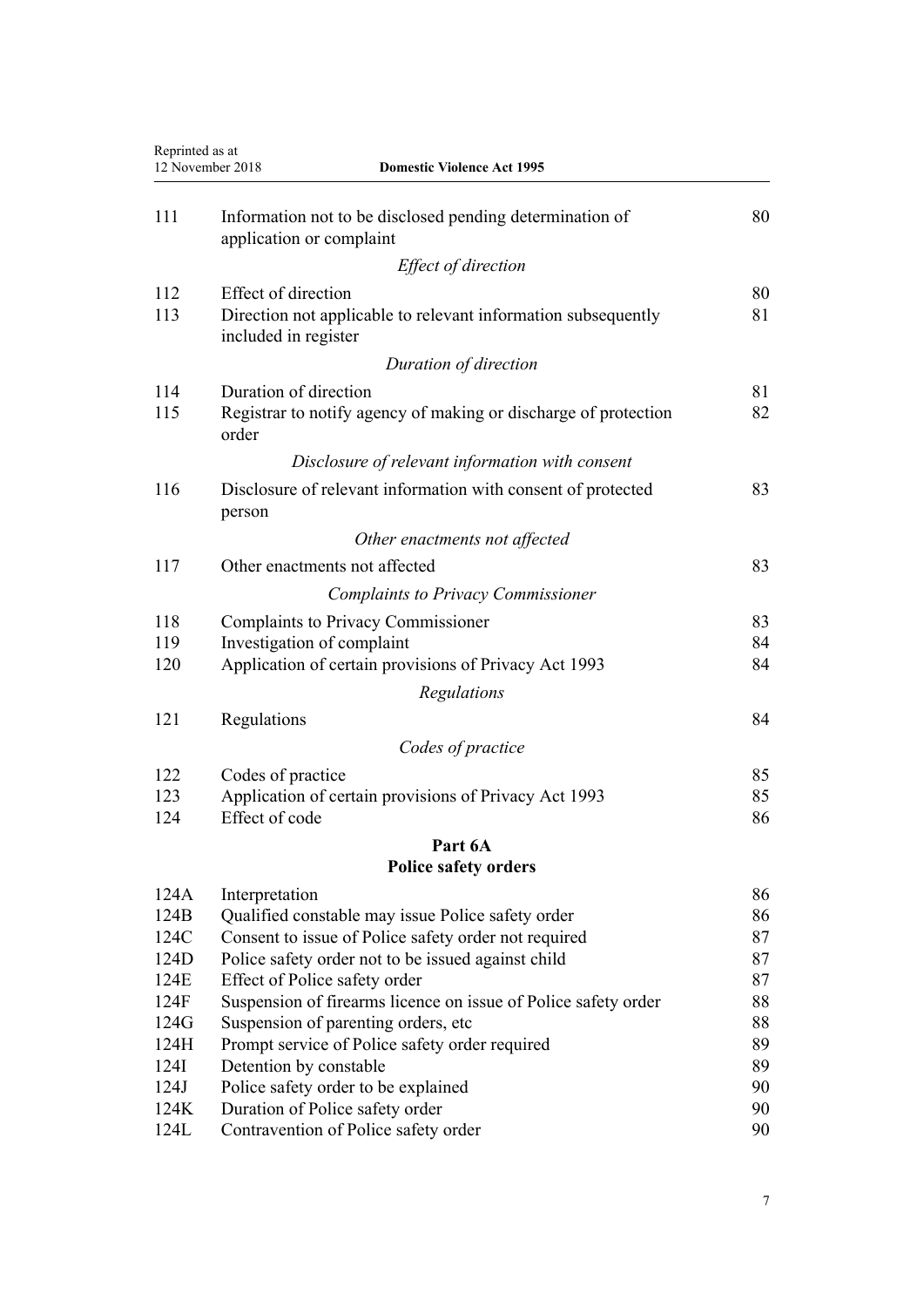<span id="page-7-0"></span>

|                  | <b>Domestic Violence Act 1995</b>                                                        | Reprinted as at<br>12 November 2018 |
|------------------|------------------------------------------------------------------------------------------|-------------------------------------|
| 124M             | Issue of summons where person cannot be brought before District<br>Court within 24 hours | 91                                  |
| 124N             | Jurisdiction of District Court                                                           | 91                                  |
| 124 <sub>O</sub> | Issue of warrant to arrest person who contravenes Police safety                          | 93                                  |
|                  | order or fails to attend adjourned proceedings                                           |                                     |
| 124P             | Protection order to be issued and served                                                 | 93                                  |
| 124Q             | Protection order to be sent to Family Court                                              | 94                                  |
| 124R             | Protection order treated as if made by Family Court                                      | 94                                  |
| 124S             | Police employees, etc, protected from proceedings                                        | 94                                  |
|                  | Part 7                                                                                   |                                     |
|                  | <b>Miscellaneous provisions</b>                                                          |                                     |
|                  | Restriction on publication                                                               |                                     |
| 125              | Restriction of publication of reports of proceedings                                     | 95                                  |
|                  | Rules and regulations                                                                    |                                     |
| 126              | Rules of court                                                                           | 95                                  |
| 127              | Regulations                                                                              | 97                                  |
|                  | Saving                                                                                   |                                     |
| 128              | Property (Relationships) Act 1976 not affected                                           | 98                                  |
|                  | Repeals and consequential amendments                                                     |                                     |
| 129              | Repeals                                                                                  | 98                                  |
| 130              | Amendments to Arms Act 1983                                                              | 98                                  |
| 131              | Amendment to Children, Young Persons, and Their Families Act<br>1989                     | 98                                  |
| 132              | Amendment to Electoral Act 1993                                                          | 99                                  |
|                  | Transitional provisions on enactment of this Act                                         |                                     |
| 133              | <b>Transitional provisions</b>                                                           | 99                                  |
|                  | Transitional provisions applying on enactment of Domestic<br>Violence Amendment Act 2013 |                                     |
| 134              | Programmes requested or directed before commencement of this<br>section                  | 100                                 |
| 135              | Referrals to programme providers before commencement of this<br>section                  | 100                                 |
| 136              | Programmes arranged or in progress before commencement of this<br>section                | 101                                 |
| 137              | Proceedings commenced before commencement of this section but<br>not completed           | 102                                 |
| 138              | Approval panel disestablished                                                            | 102                                 |

# **An Act to provide greater protection from domestic violence**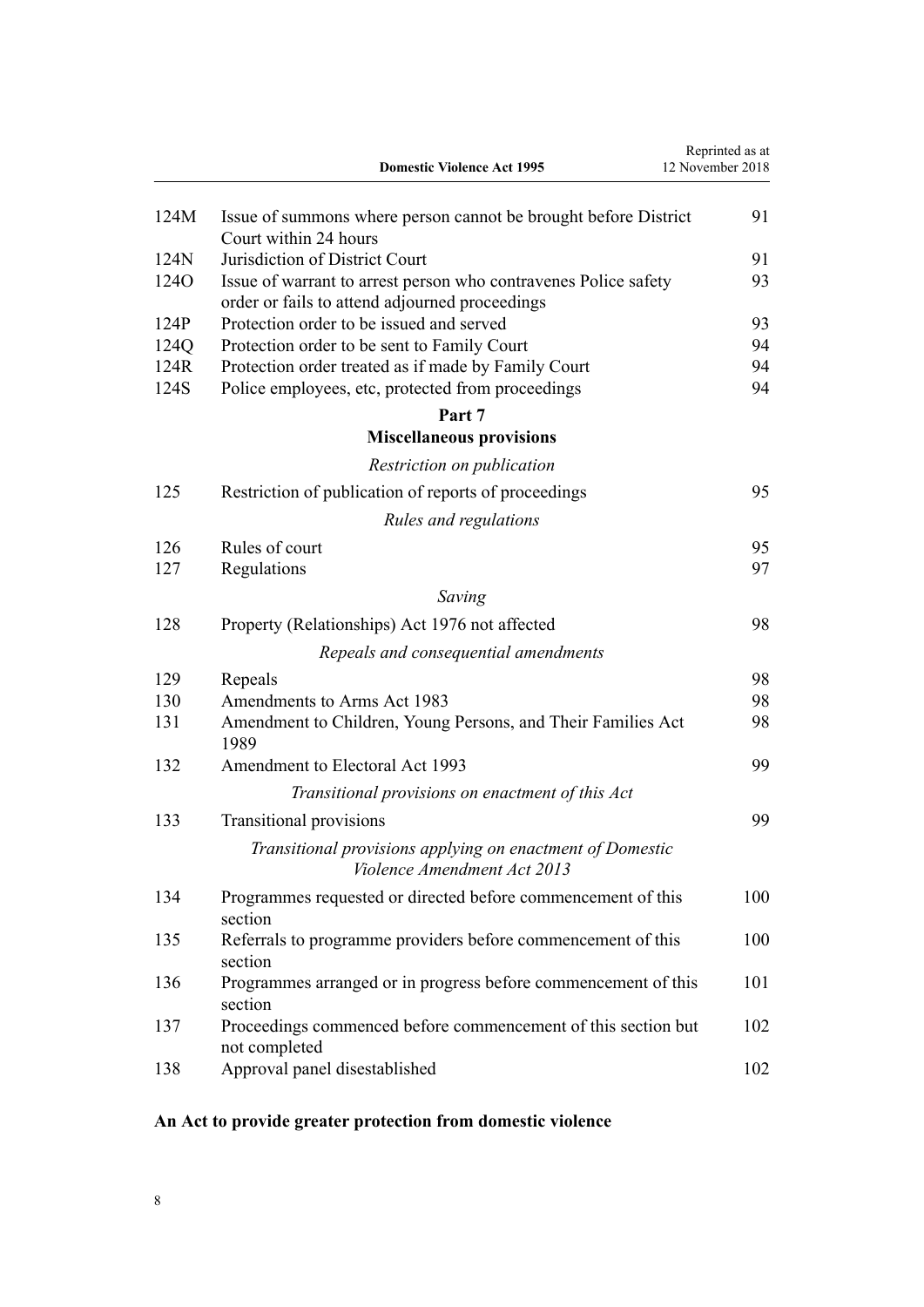## <span id="page-8-0"></span>**1 Short Title and commencement**

- (1) This Act may be cited as the Domestic Violence Act 1995.
- (2) Except as provided in subsection (3) and [section 30](#page-34-0), this Act shall come into force on a date to be appointed by the Governor-General by Order in Council.
- (3) [Part 6](#page-77-0) shall come into force on a date to be appointed by the Governor-General by Order in Council; and 1 or more Orders in Council may be made appointing different dates for different provisions and for different purposes.

Section 1: this Act (but section 29 only to the extent that it authorises the provision of programmes to persons who are not children, and sections 108–120 only for the purposes of the public registers maintained under the public register provisions specified in this order) brought into force, on 1 July 1996, by the [Domestic Violence Act Commencement Order 1996](http://prd-lgnz-nlb.prd.pco.net.nz/pdflink.aspx?id=DLM212125) (SR 1996/142).

Section 1: sections 108–120 brought into force only for the purposes of the public registers maintained under the public register provisions specified in this order, on 15 December 1998, by the [Domestic Violence Act Commencement Order 1998](http://prd-lgnz-nlb.prd.pco.net.nz/pdflink.aspx?id=DLM264465) (SR 1998/343).

# **Part 1**

# **Preliminary provisions**

## **2 Interpretation**

In this Act, unless the context otherwise requires,—

**ancillary furniture order** means an order made under [section 63;](#page-55-0) and includes a temporary order made under that section

## **applicant** means—

- (a) a person who applies for an order under this Act on his or her own behalf:
- (b) the person on whose behalf an application for an order is made pursuant to [section 9](#page-15-0) or [section 11](#page-17-0) or [section 12](#page-17-0) or [section 73](#page-61-0)

**application without notice** means an application made without notice to the person or persons against whom the application is made

**associated respondent** means a person against whom a protection order applies by virtue of a direction made pursuant to [section 17](#page-22-0)

**child** means a person who is under the age of 17 years; but does not include a person who is or has been married or in a civil union or a de facto relationship

**child of the applicant's family** means a child who ordinarily or periodically resides with the applicant (whether or not the child is a child of the applicant and the respondent or of either of them)

**contact** has the meaning given to it by [section 8](http://prd-lgnz-nlb.prd.pco.net.nz/pdflink.aspx?id=DLM317244) of the Care of Children Act 2004

**country** includes any State, territory, province, or other part of a country

**court** means the Family Court or the District Court; and includes a Judge of any such court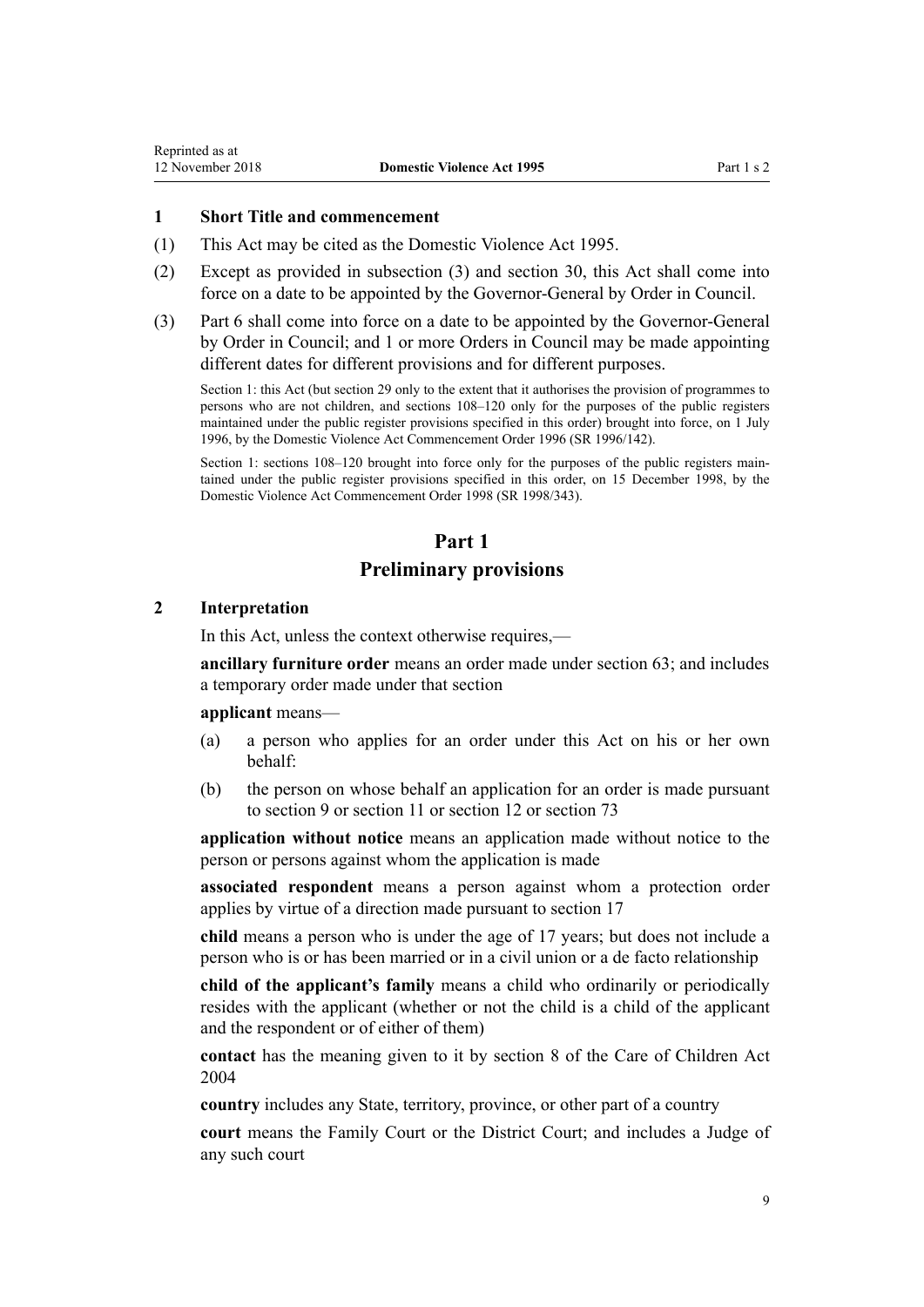**day-to-day care** has the meaning given to it by [section 8](http://prd-lgnz-nlb.prd.pco.net.nz/pdflink.aspx?id=DLM317244) of the Care of Children Act 2004

**domestic relationship** means one of the relationships set out in [section 4\(1\)](#page-13-0)

**domestic violence** has the meaning set out in [section 3](#page-12-0)

## **dwellinghouse** includes—

- (a) any flat or town house, whether or not occupied pursuant to a licence to occupy within the meaning of [section 122](http://prd-lgnz-nlb.prd.pco.net.nz/pdflink.aspx?id=DLM6731275) of the Land Transfer Act  $2017$
- (b) any mobile home, caravan, or other means of shelter placed or erected upon any land and intended for occupation on that land

**encourage** includes to incite, counsel, or procure

**family member**, in relation to a person, means—

- (a) any other person who is or has been related to the person by blood or by or through marriage, a civil union, or a de facto relationship, or by adoption:
- (b) any other person who is a member of the person's whanau or other culturally recognised family group:
- (c) *[Repealed]*

**firearms licence** means a firearms licence issued under [section 24](http://prd-lgnz-nlb.prd.pco.net.nz/pdflink.aspx?id=DLM72923) of the Arms Act 1983

## **foreign protection order**,—

- (a) means an order made by a court in a prescribed foreign country, being—
	- (i) an order to protect a person from behaviour by the person against whom the order is made, where, if the behaviour occurred in New Zealand, it would be behaviour in respect of which a protection order could be made under this Act; or
	- (ii) an order that varies, discharges, or is made in substitution for, such an order; but
- (b) does not include—
	- (i) an order made *ex parte*; or
	- (ii) an order of an interim nature; or
	- (iii) an order made by a court in a prescribed foreign country that varies, discharges, or is made in substitution for, a New Zealand order that is registered or is otherwise enforceable in that country

**furniture order** means an order made under [section 67;](#page-57-0) and includes a temporary order made under that section

**lawyer** has the meaning given to it by [section 6](http://prd-lgnz-nlb.prd.pco.net.nz/pdflink.aspx?id=DLM364948) of the Lawyers and Conveyancers Act 2006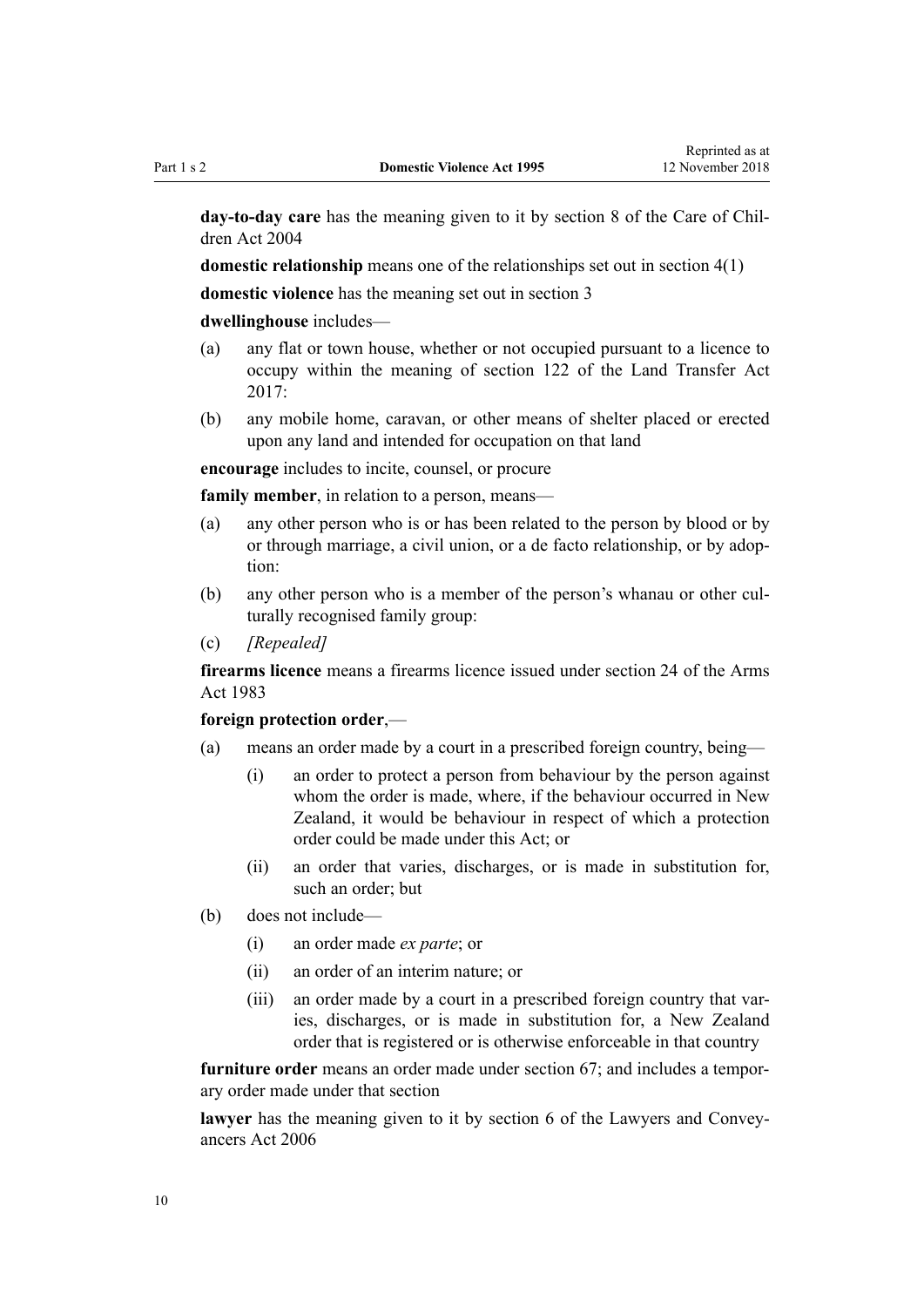**occupation order** means an order made under [section 53;](#page-50-0) and includes a temporary order made under that section

**parenting order** has the meaning given to it by [section 8](http://prd-lgnz-nlb.prd.pco.net.nz/pdflink.aspx?id=DLM317244) of the Care of Children Act 2004

**partner**, in the phrase "spouse or partner" and in related contexts, means, in relation to a person,—

- (a) the person's civil union partner; or
- (b) the person's de facto partner; or
- (c) any other person, in any case where those persons are the biological parents of the same person

**prescribed foreign country** means—

- (a) Australia; or
- (b) any state or territory of Australia; or
- (c) any other country outside New Zealand that is declared, by Order in Council made under [section 105](#page-77-0), to be a prescribed foreign country

**property**, in relation to a person, means property that—

- (a) the person owns; or
- (b) the person does not own but—
	- (i) uses or enjoys; or
	- (ii) is available for the person's use or enjoyment; or
	- (iii) is in the person's care or custody; or
	- (iv) is at the person's dwellinghouse

**protected person**, in relation to a protection order, means—

- (a) the person for whose protection the order is made:
- (b) any child of that person's family:
- (c) any person for whose benefit the order applies pursuant to a direction made under [section 16](#page-21-0)

**protection order** means an order made under [section 14;](#page-20-0) and includes a temporary order made under that section

**registered foreign protection order** means a foreign protection order that is registered in a court pursuant to [section 97](#page-74-0)

**Registrar** means the Registrar of a court; and includes a Deputy Registrar of a court

## **representative**,—

(a) in relation to a minor aged 16 or under, means a guardian *ad litem* or next friend appointed, pursuant to rules of court, to take proceedings under this Act on behalf of that minor aged 16 or under: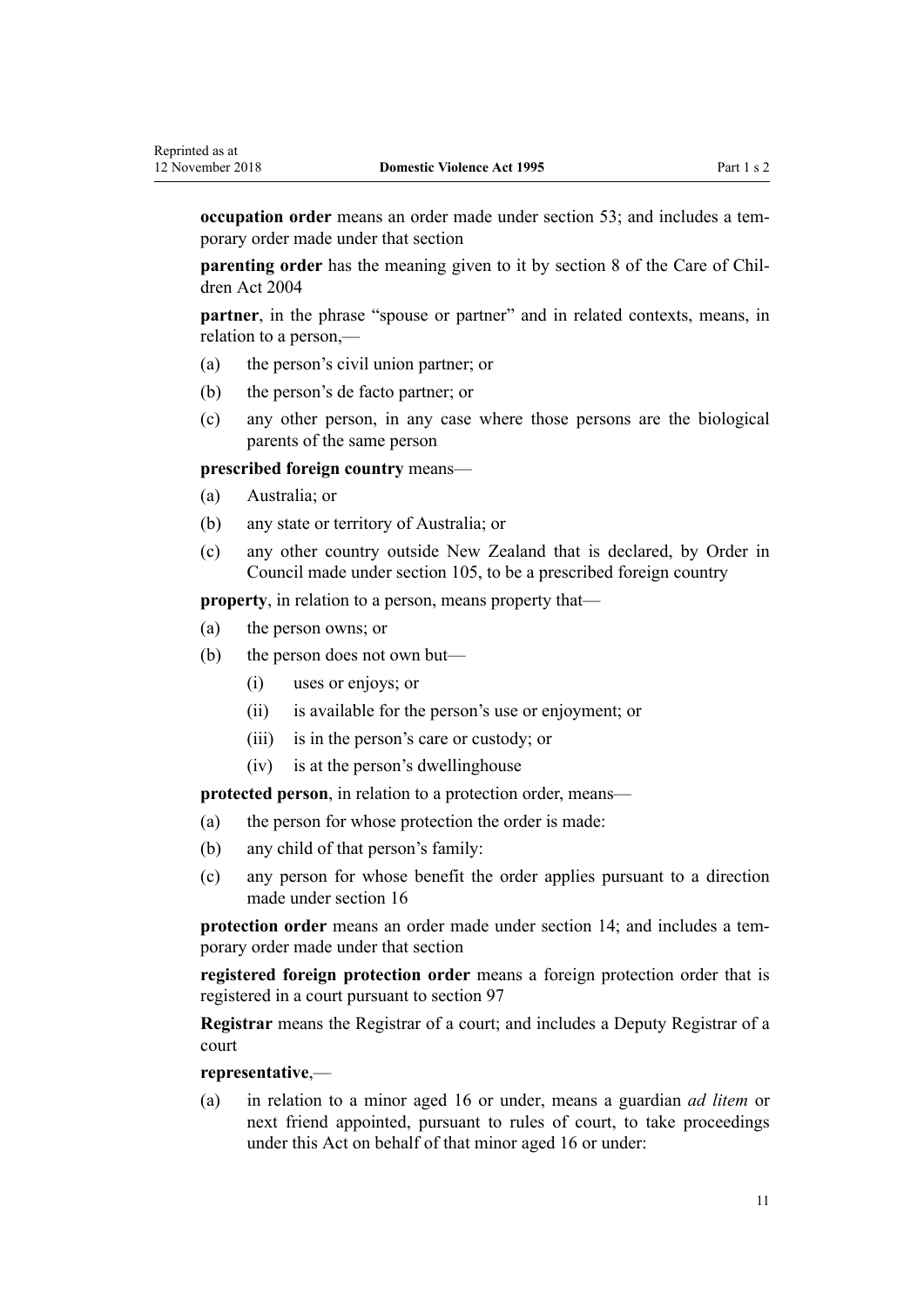- (b) in relation to a person to whom [section 11](#page-17-0) applies, means a guardian *ad litem* appointed, pursuant to rules of court, to take proceedings under this Act on behalf of that person:
- (c) in relation to a person to whom [section 12](#page-17-0) applies, means a guardian *ad litem* appointed, pursuant to that section, to take proceedings under this Act on behalf of that person

**respondent** means the person against whom an application has been made for an order under this Act; and includes a person (other than an associated respondent) against whom an order is made under this Act

**Secretary** means the chief executive of the Ministry of Justice

**special condition**, in relation to a protection order, means any condition of the order imposed pursuant to [section 27](#page-32-0)

**specified person** means a person for whose benefit a protection order applies pursuant to a direction made under [section 16](#page-21-0)

**standard condition relating to weapons** means the standard condition contained in [section 21](#page-25-0)

**temporary order** means an order of limited duration that is made on an application without notice

**tenancy order** means an order made under [section 57;](#page-52-0) and includes a temporary order made under that section

**tenant**, in relation to any dwellinghouse, includes any person—

- (a) whose tenancy of that dwellinghouse has expired or been determined; and
- (b) who is for the time being deemed, pursuant to any enactment or rule of law, to continue to be the tenant of the dwellinghouse;—

and **tenancy** has a corresponding meaning

**use domestic violence**, in relation to any person, means to engage in behaviour that amounts to domestic violence against that person

**weapon** means any firearm, airgun, pistol, restricted weapon, ammunition, or explosive, as those terms are defined in the [Arms Act 1983.](http://prd-lgnz-nlb.prd.pco.net.nz/pdflink.aspx?id=DLM72621)

Compare: 1982 No 120 [s 2](http://prd-lgnz-nlb.prd.pco.net.nz/pdflink.aspx?id=DLM81596)

Section 2 **approved agency**: repealed, on 1 October 2014, by [section 4\(2\)](http://prd-lgnz-nlb.prd.pco.net.nz/pdflink.aspx?id=DLM5615642) of the Domestic Violence Amendment Act 2013 (2013 No 77).

Section 2 **child**: amended, on 26 April 2005, by [section 7](http://prd-lgnz-nlb.prd.pco.net.nz/pdflink.aspx?id=DLM333795) of the Relationships (Statutory References) Act 2005 (2005 No 3).

Section 2 **contact**: inserted, on 31 March 2014, by [section 4\(1\)](http://prd-lgnz-nlb.prd.pco.net.nz/pdflink.aspx?id=DLM5615642) of the Domestic Violence Amendment Act 2013 (2013 No 77).

Section 2 **court**: amended, on 1 March 2017, by [section 261](http://prd-lgnz-nlb.prd.pco.net.nz/pdflink.aspx?id=DLM6942680) of the District Court Act 2016 (2016 No 49).

Section 2 **day-to-day care**: inserted, on 16 November 2011, by [section 5](http://prd-lgnz-nlb.prd.pco.net.nz/pdflink.aspx?id=DLM1955505) of the Domestic Violence Amendment Act 2011 (2011 No 58).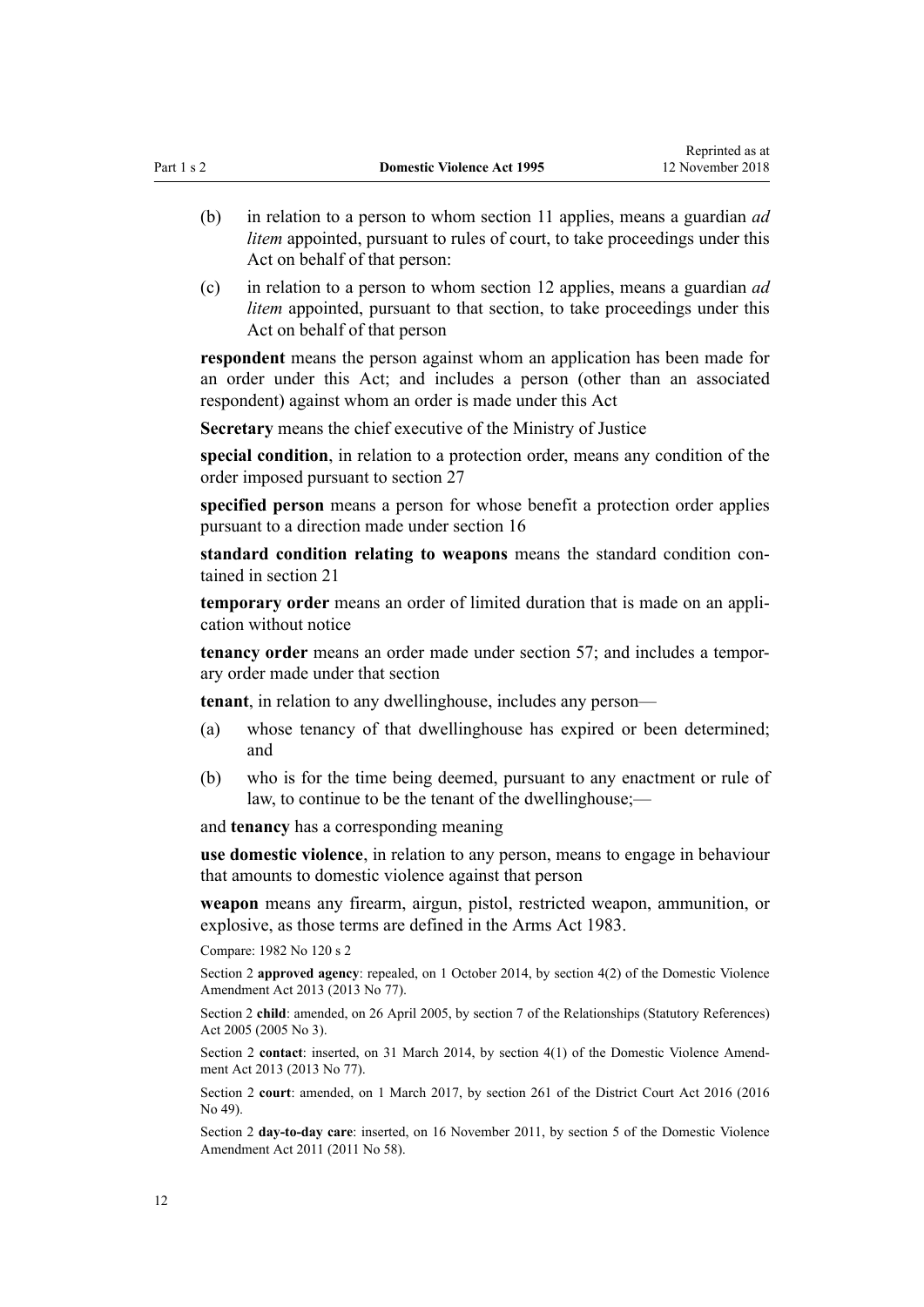<span id="page-12-0"></span>Section 2 **dwellinghouse** paragraph (a): amended, on 12 November 2018, by [section 250](http://prd-lgnz-nlb.prd.pco.net.nz/pdflink.aspx?id=DLM6731493) of the Land Transfer Act 2017 (2017 No 30).

Section 2 **family member** paragraph (a): replaced, on 26 April 2005, by [section 7](http://prd-lgnz-nlb.prd.pco.net.nz/pdflink.aspx?id=DLM333795) of the Relationships (Statutory References) Act 2005 (2005 No 3).

Section 2 **family member** paragraph (c): repealed, on 26 April 2005, by [section 7](http://prd-lgnz-nlb.prd.pco.net.nz/pdflink.aspx?id=DLM333795) of the Relationships (Statutory References) Act 2005 (2005 No 3).

Section 2 **lawyer**: replaced, on 1 August 2008, by [section 348](http://prd-lgnz-nlb.prd.pco.net.nz/pdflink.aspx?id=DLM367849) of the Lawyers and Conveyancers Act 2006 (2006 No 1).

Section 2 **parenting order**: inserted, on 16 November 2011, by [section 5](http://prd-lgnz-nlb.prd.pco.net.nz/pdflink.aspx?id=DLM1955505) of the Domestic Violence Amendment Act 2011 (2011 No 58).

Section 2 **partner**: replaced, on 26 April 2005, by [section 7](http://prd-lgnz-nlb.prd.pco.net.nz/pdflink.aspx?id=DLM333795) of the Relationships (Statutory References) Act 2005 (2005 No 3).

Section 2 **programme**: repealed, on 1 October 2014, by [section 4\(2\)](http://prd-lgnz-nlb.prd.pco.net.nz/pdflink.aspx?id=DLM5615642) of the Domestic Violence Amendment Act 2013 (2013 No 77).

Section 2 **programme provider**: repealed, on 1 October 2014, by [section 4\(2\)](http://prd-lgnz-nlb.prd.pco.net.nz/pdflink.aspx?id=DLM5615642) of the Domestic Violence Amendment Act 2013 (2013 No 77).

Section 2 **representative** paragraph (a): amended, on 26 April 2005, by [section 7](http://prd-lgnz-nlb.prd.pco.net.nz/pdflink.aspx?id=DLM333795) of the Relationships (Statutory References) Act 2005 (2005 No 3).

Section 2 **Secretary**: amended, on 1 October 2003, pursuant to [section 14\(2\)](http://prd-lgnz-nlb.prd.pco.net.nz/pdflink.aspx?id=DLM201378) of the State Sector Amendment Act 2003 (2003 No 41).

## **3 Meaning of domestic violence**

- (1) In this Act, **domestic violence**, in relation to any person, means violence against that person by any other person with whom that person is, or has been, in a domestic relationship.
- (2) In this section, **violence** means—
	- (a) physical abuse:
	- (b) sexual abuse:
	- (c) psychological abuse, including, but not limited to,—
		- (i) intimidation:
		- (ii) harassment:
		- (iii) damage to property:
		- (iv) threats of physical abuse, sexual abuse, or psychological abuse:
		- (iva) financial or economic abuse (for example, denying or limiting access to financial resources, or preventing or restricting employment opportunities or access to education):
		- (v) in relation to a child, abuse of the kind set out in subsection (3).
- (3) Without limiting subsection (2)(c), a person psychologically abuses a child if that person—
	- (a) causes or allows the child to see or hear the physical, sexual, or psychological abuse of a person with whom the child has a domestic relationship; or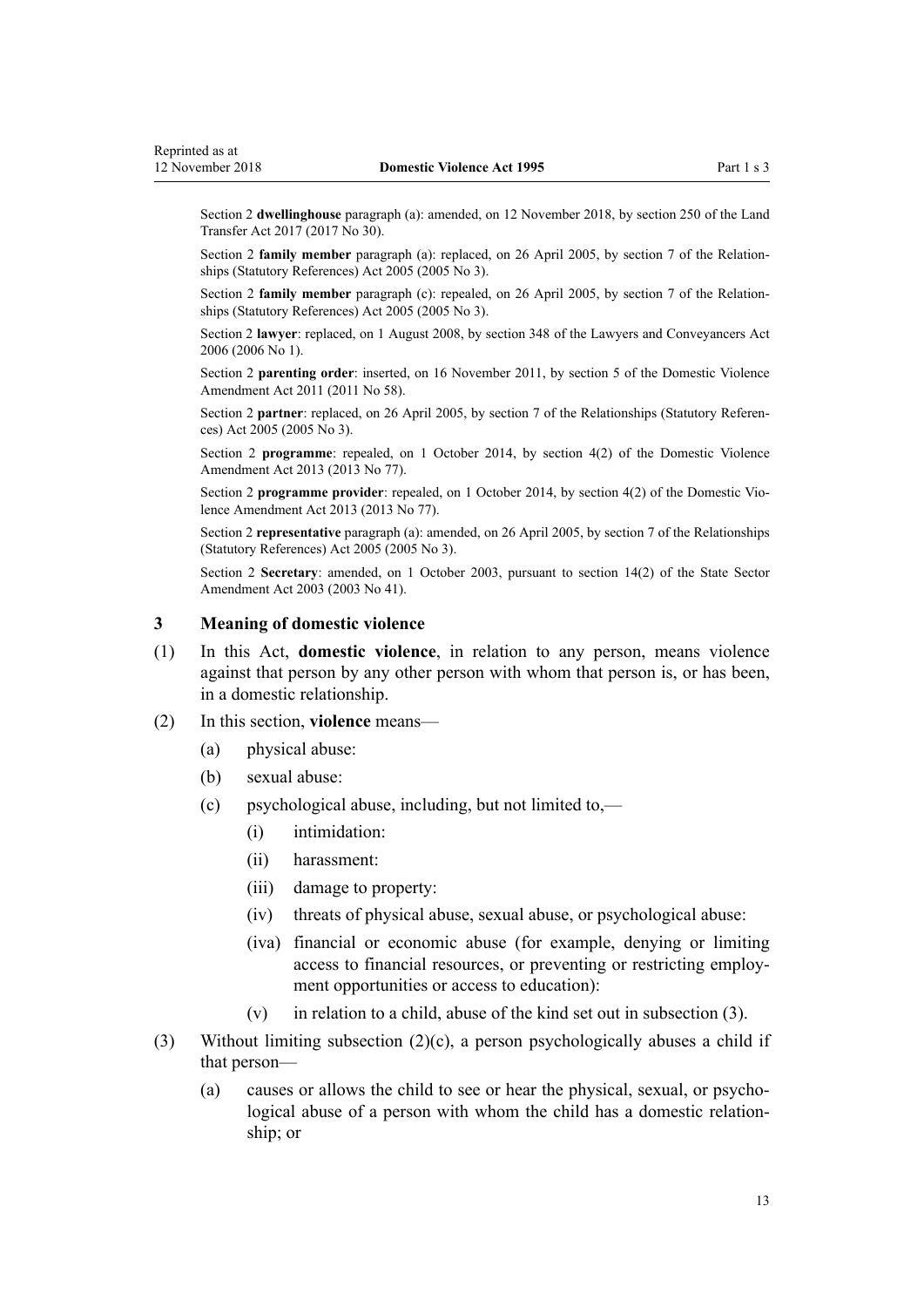<span id="page-13-0"></span>(b) puts the child, or allows the child to be put, at real risk of seeing or hearing that abuse occurring;—

but the person who suffers that abuse is not regarded, for the purposes of this subsection, as having caused or allowed the child to see or hear the abuse, or, as the case may be, as having put the child, or allowed the child to be put, at risk of seeing or hearing the abuse.

- (4) Without limiting subsection (2),—
	- (a) a single act may amount to abuse for the purposes of that subsection:
	- (b) a number of acts that form part of a pattern of behaviour may amount to abuse for that purpose, even though some or all of those acts, when viewed in isolation, may appear to be minor or trivial.
- (5) Behaviour may be psychological abuse for the purposes of subsection (2)(c) which does not involve actual or threatened physical or sexual abuse.

Section 3(2)(c)(iva): inserted, on 25 September 2013, by [section 5](http://prd-lgnz-nlb.prd.pco.net.nz/pdflink.aspx?id=DLM5615651) of the Domestic Violence Amendment Act 2013 (2013 No 77).

## **4 Meaning of domestic relationship**

- (1) For the purposes of this Act, a person is in a **domestic relationship** with another person if the person—
	- (a) is a spouse or partner of the other person; or
	- (b) is a family member of the other person; or
	- (c) ordinarily shares a household with the other person; or
	- (d) has a close personal relationship with the other person.
- (2) For the purposes of subsection  $(1)(c)$ , a person is not regarded as sharing a household with another person by reason only of the fact that—
	- (a) the person has—
		- (i) a landlord-tenant relationship; or
		- (ii) an employer-employee relationship; or
		- (iii) an employee-employee relationship—

with that other person; and

- (b) they occupy a common dwellinghouse (whether or not other people also occupy that dwellinghouse).
- (3) For the purposes of subsection (1)(d), a person is not regarded as having a close personal relationship with another person by reason only of the fact that the person has—
	- (a) an employer-employee relationship; or
	- (b) an employee-employee relationship—

with that other person.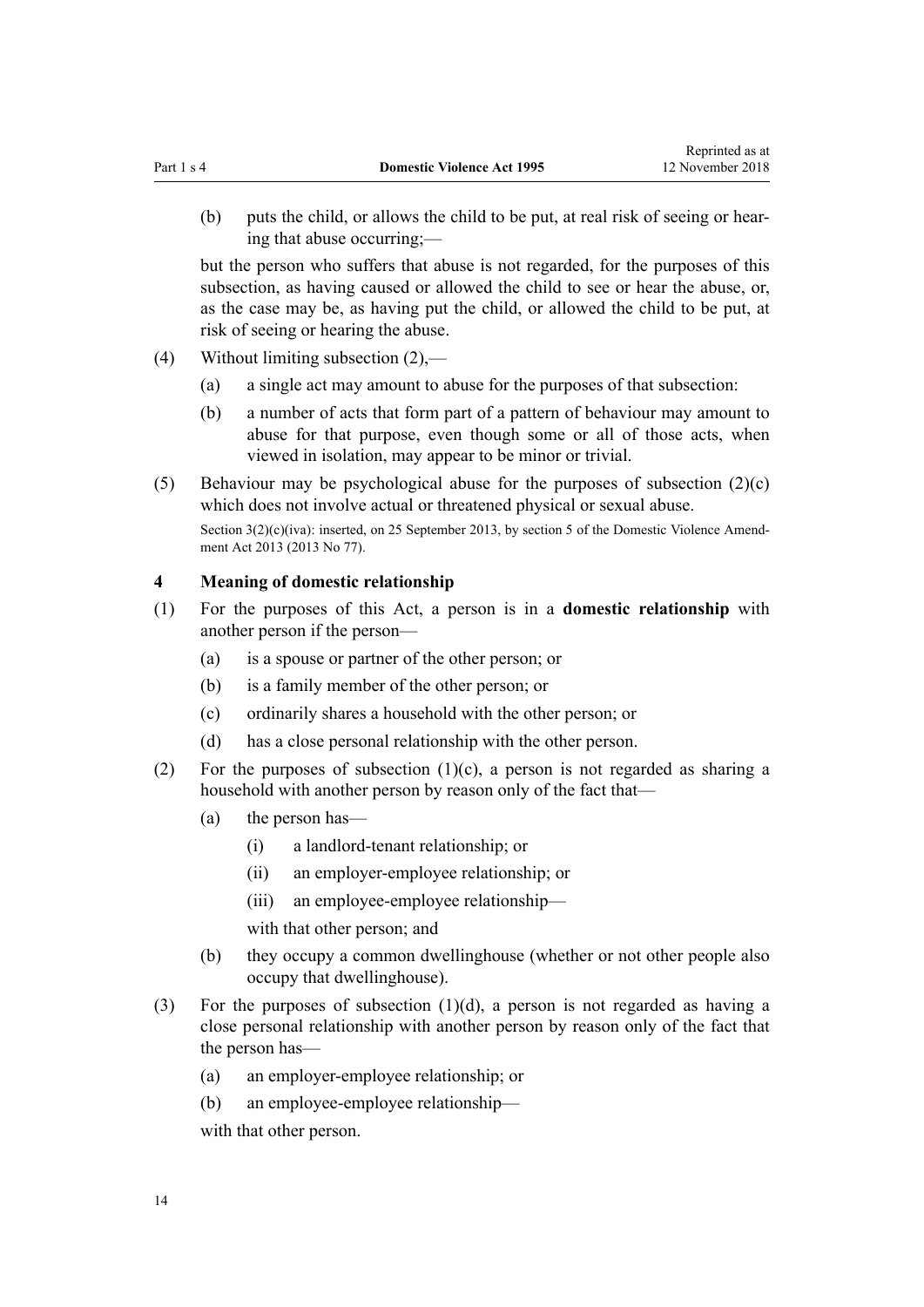- <span id="page-14-0"></span>(4) Without limiting the matters to which a court may have regard in determining, for the purposes of subsection  $(1)(d)$ , whether a person has a close personal relationship with another person, the court must have regard to—
	- (a) the nature and intensity of the relationship, and in particular—
		- (i) the amount of time the persons spend together:
		- (ii) the place or places where that time is ordinarily spent:
		- (iii) the manner in which that time is ordinarily spent;—

but it is not necessary for there to be a sexual relationship between the persons:

(b) the duration of the relationship.

Section 4(1)(a): amended, on 26 April 2005, by [section 7](http://prd-lgnz-nlb.prd.pco.net.nz/pdflink.aspx?id=DLM333795) of the Relationships (Statutory References) Act 2005 (2005 No 3).

# **5 Object**

- (1) The object of this Act is to reduce and prevent violence in domestic relationships by—
	- (a) recognising that domestic violence, in all its forms, is unacceptable behaviour; and
	- (b) ensuring that, where domestic violence occurs, there is effective legal protection for its victims.
- (2) This Act aims to achieve its object by—
	- (a) empowering the court to make certain orders to protect victims of domestic violence:
	- (b) ensuring that access to the court is as speedy, inexpensive, and simple as is consistent with justice:
	- (c) providing, for persons who are victims of domestic violence, appropriate safety programmes:
	- (d) requiring respondents and associated respondents to attend non-violence programmes that have the primary objective of stopping or preventing domestic violence:
	- (e) providing more effective sanctions and enforcement in the event that a protection order is breached.
- (3) Any court which, or any person who, exercises any power conferred by or under this Act must be guided in the exercise of that power by the object specified in subsection (1).

Section 5(2)(c): amended, on 1 October 2014, by [section 6\(1\)](http://prd-lgnz-nlb.prd.pco.net.nz/pdflink.aspx?id=DLM5615652) of the Domestic Violence Amendment Act 2013 (2013 No 77).

Section 5(2)(d): amended, on 1 October 2014, by [section 6\(2\)](http://prd-lgnz-nlb.prd.pco.net.nz/pdflink.aspx?id=DLM5615652) of the Domestic Violence Amendment Act 2013 (2013 No 77).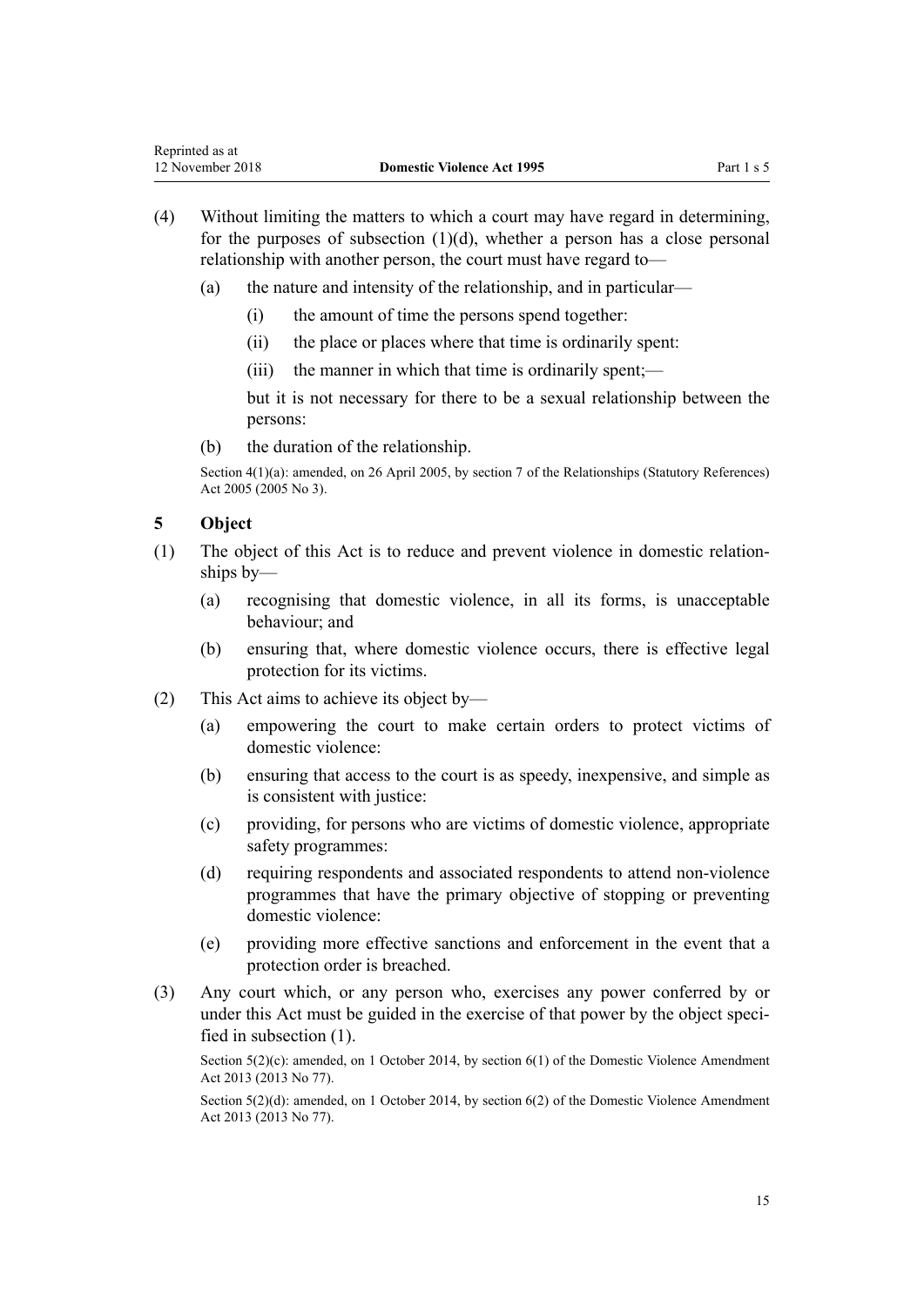# <span id="page-15-0"></span>**6 Act to bind the Crown**

This Act binds the Crown.

# **Part 2 Protection orders**

## *Applications*

## **7 Application for protection order**

- (1) A person who is or has been in a domestic relationship with another person may apply to the court for a protection order in respect of that other person.
- (2) Where the person who is eligible to apply for a protection order is under 16 years of age, the application must be made by a representative in accordance with section 9(2).
- (3) Where the person who is eligible to apply for a protection order is a person to whom [section 11](#page-17-0) applies, the application must be made by a representative in accordance with that section.
- (4) Where the person who is eligible to apply for a protection order is aged 16 years or older but is unable, in the circumstances specified in [section 12\(1\)\(b\)](#page-17-0), to make the application personally, an application may be made on that person's behalf by a representative appointed in accordance with section 12.

Section 7(2): amended, on 26 April 2005, by [section 7](http://prd-lgnz-nlb.prd.pco.net.nz/pdflink.aspx?id=DLM333795) of the Relationships (Statutory References) Act 2005 (2005 No 3).

Section 7(4): amended, on 26 April 2005, by [section 7](http://prd-lgnz-nlb.prd.pco.net.nz/pdflink.aspx?id=DLM333795) of the Relationships (Statutory References) Act 2005 (2005 No 3).

## **8 Contents of application**

Any application for a protection order may seek—

- (a) a direction under [section 16](#page-21-0) that the order apply for the benefit of a particular person with whom the applicant has a domestic relationship:
- (b) a direction under [section 17](#page-22-0) that the order apply against a particular person, being a person whom the respondent has encouraged to engage in behaviour that, if engaged in by the respondent, would amount to domestic violence against the applicant, a child of the applicant's family, or a person referred to in paragraph (a).

## **9 Applications by minors**

- (1) Subject to subsections (2), (2A), and (4), a minor may make an application for a protection order under this Act.
- (2) A minor under 16 years of age must make the application for a protection order by a representative pursuant to rules of court.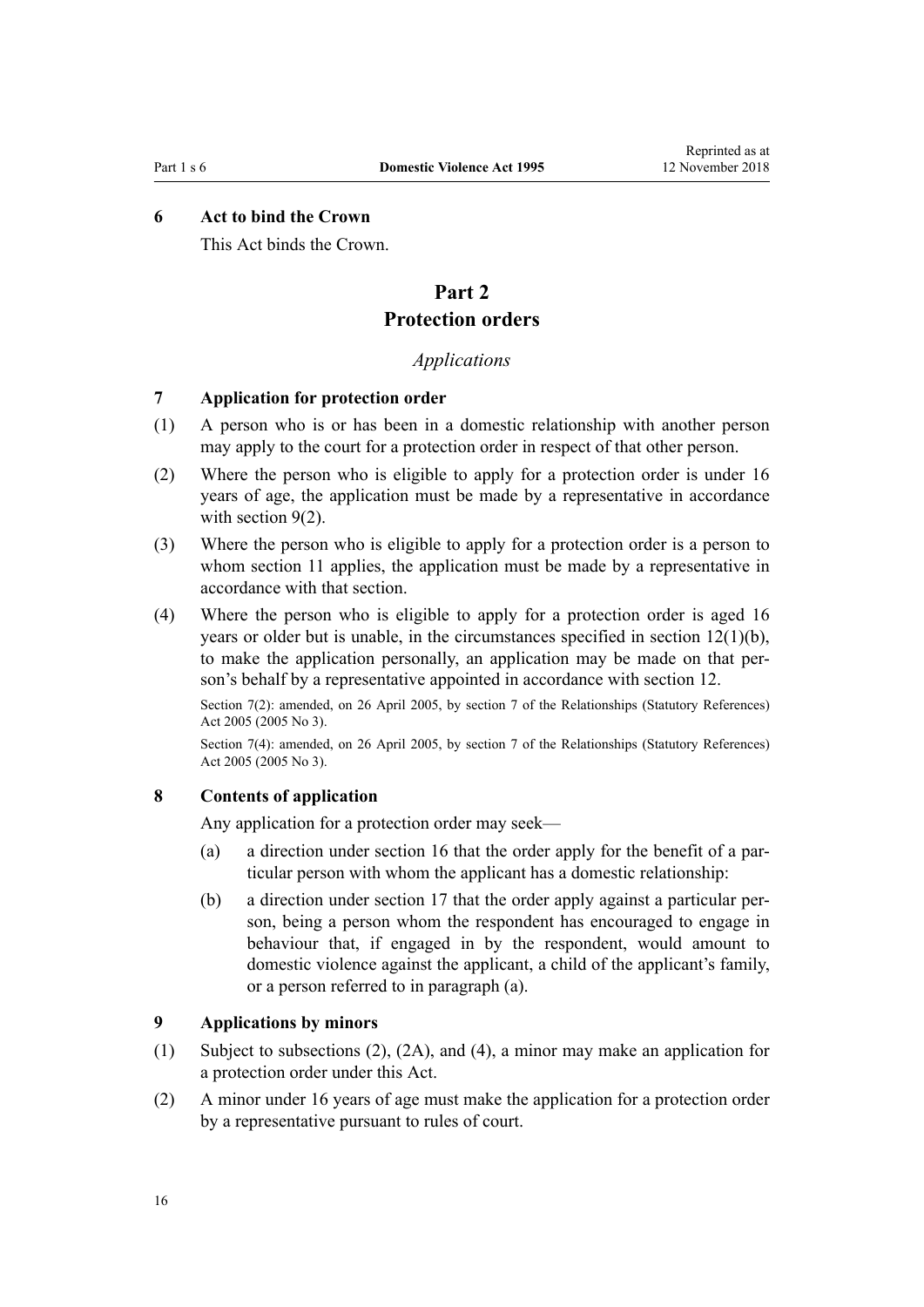- <span id="page-16-0"></span>(2A) Subject to [sections 11](#page-17-0) and [12,](#page-17-0) a minor aged 16 years may make an application
- either on his or her own behalf under subsection (4), or by a representative pursuant to rules of court.
- (3) Nothing in subsection (2) or subsection (2A) prevents a minor under the age of 17 on whose behalf an application for a protection order is made by a representative from being heard in the proceedings; and where the minor expresses views on the need for and outcome of the proceedings, the court must take account of those views to the extent that it thinks fit, having regard to the age and maturity of the minor.
- (4) Subject to [sections 11](#page-17-0) and [12](#page-17-0), a minor—
	- (a) who is aged 17 years or over; and
	- (b) who wishes to apply for a protection order—

must make the application on his or her own behalf, without a next friend or guardian *ad litem*, and orders may be made on the application, and enforced, as if the minor were of full age.

Compare: 1980 No 94 [s 158](http://prd-lgnz-nlb.prd.pco.net.nz/pdflink.aspx?id=DLM41829)

Section 9(1): amended, on 26 April 2005, by [section 7](http://prd-lgnz-nlb.prd.pco.net.nz/pdflink.aspx?id=DLM333795) of the Relationships (Statutory References) Act 2005 (2005 No 3).

Section 9(2): amended, on 26 April 2005, by [section 7](http://prd-lgnz-nlb.prd.pco.net.nz/pdflink.aspx?id=DLM333795) of the Relationships (Statutory References) Act 2005 (2005 No 3).

Section 9(2A): inserted, on 26 April 2005, by [section 7](http://prd-lgnz-nlb.prd.pco.net.nz/pdflink.aspx?id=DLM333795) of the Relationships (Statutory References) Act 2005 (2005 No 3).

Section 9(3): amended, on 26 April 2005, by [section 7](http://prd-lgnz-nlb.prd.pco.net.nz/pdflink.aspx?id=DLM333795) of the Relationships (Statutory References) Act 2005 (2005 No 3).

Section 9(4)(a): replaced, on 26 April 2005, by [section 7](http://prd-lgnz-nlb.prd.pco.net.nz/pdflink.aspx?id=DLM333795) of the Relationships (Statutory References) Act 2005 (2005 No 3).

# **10 Applications against minors**

- (1) No application for a protection order may be made against a minor under the age of 17 years, unless the minor is or has been married or in a civil union or de facto relationship.
- (2) The court must not make a direction under [section 17](#page-22-0) that a protection order apply against a minor under the age of 17 years, unless the minor is or has been married or in a civil union or de facto relationship.
- (3) For the avoidance of doubt, it is hereby declared that—
	- (a) an application for a protection order may be made against a minor who is or has been married, or in a civil union or de facto relationship, or who has attained the age of 17 years, and orders may be made on the application, and enforced; and
	- (b) the court may make a direction under [section 17](#page-22-0) that a protection order apply against such a minor,—

as if the minor were of full age.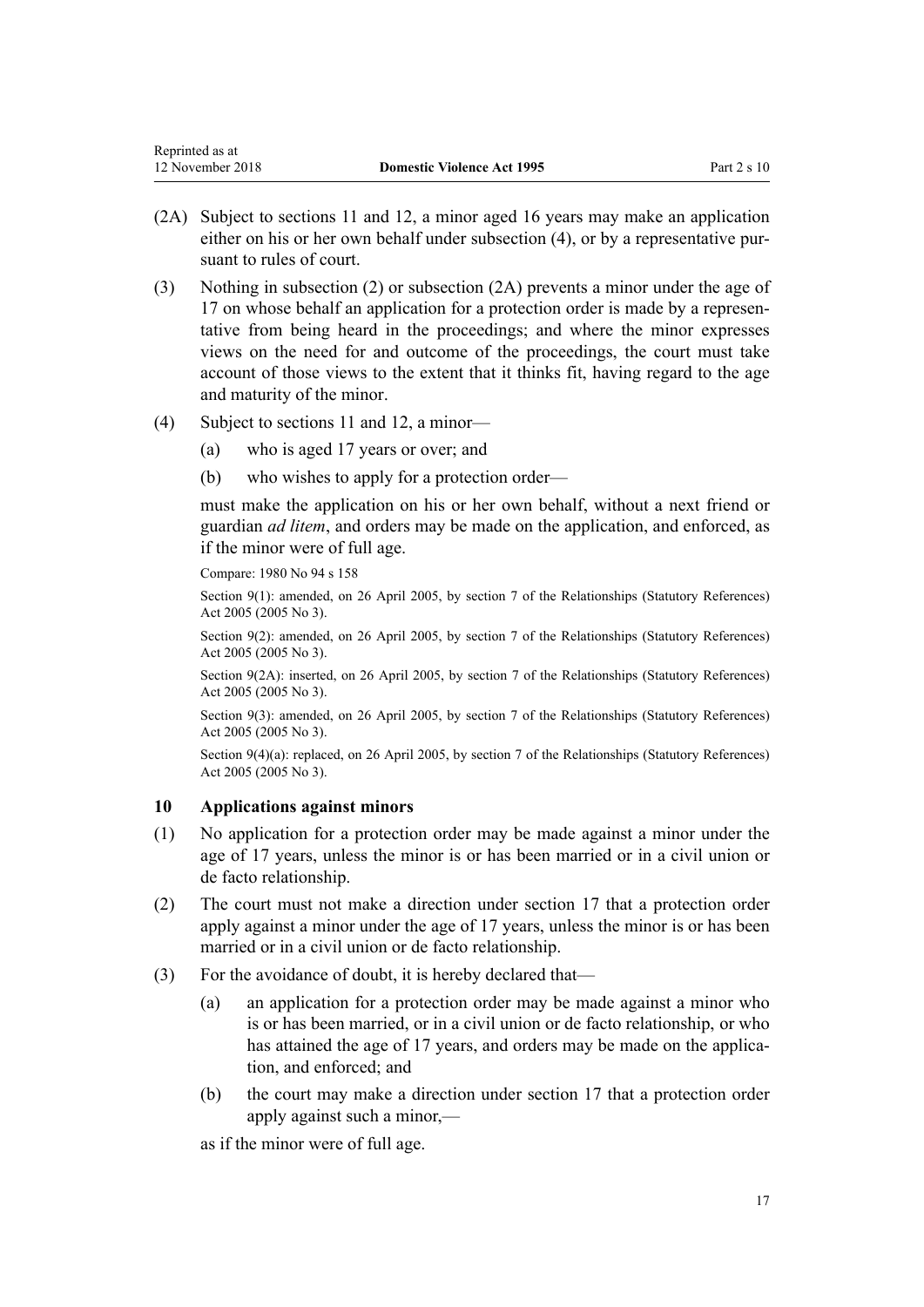<span id="page-17-0"></span>Section 10(1): amended, on 26 April 2005, by [section 7](http://prd-lgnz-nlb.prd.pco.net.nz/pdflink.aspx?id=DLM333795) of the Relationships (Statutory References) Act 2005 (2005 No 3).

Section 10(2): amended, on 26 April 2005, by [section 7](http://prd-lgnz-nlb.prd.pco.net.nz/pdflink.aspx?id=DLM333795) of the Relationships (Statutory References) Act 2005 (2005 No 3).

Section 10(3)(a): amended, on 26 April 2005, by [section 7](http://prd-lgnz-nlb.prd.pco.net.nz/pdflink.aspx?id=DLM333795) of the Relationships (Statutory References) Act 2005 (2005 No 3).

## **11 Applications on behalf of persons lacking capacity**

- (1) This section applies to any person aged 16 years or over who—
	- (a) lacks, wholly or partly, the capacity to understand the nature, and to foresee the consequences, of decisions in respect of matters relating to his or her personal care and welfare; or
	- (b) has the capacity to understand the nature, and to foresee the consequences, of decisions in respect of matters relating to his or her personal care and welfare, but wholly lacks the capacity to communicate decisions in respect of such matters.
- (2) Where a person to whom this section applies is eligible to apply for a protection order, then, in any of the circumstances referred to in any of paragraphs (a) to (c), the application must be made, on that person's behalf, by a representative in accordance with rules of court:
	- (a) in any case where no one has power, under an appointment made under the [Protection of Personal and Property Rights Act 1988,](http://prd-lgnz-nlb.prd.pco.net.nz/pdflink.aspx?id=DLM126527) to make such an application on the first-mentioned person's behalf:
	- (b) even though a person has power, under such an appointment, to make such an application, in any case where the person so appointed has refused or failed to do so:
	- (c) in any case where the first-mentioned person is a minor who is not a child.
- (3) Notwithstanding anything in the [Protection of Personal and Property Rights](http://prd-lgnz-nlb.prd.pco.net.nz/pdflink.aspx?id=DLM126527) [Act 1988,](http://prd-lgnz-nlb.prd.pco.net.nz/pdflink.aspx?id=DLM126527) an application must not be made under that Act for an order under [section 10\(1\)\(i\)](http://prd-lgnz-nlb.prd.pco.net.nz/pdflink.aspx?id=DLM126583) of that Act solely for the purpose of the commencement of proceedings under this Act.

Section 11(1): amended, on 26 April 2005, by [section 7](http://prd-lgnz-nlb.prd.pco.net.nz/pdflink.aspx?id=DLM333795) of the Relationships (Statutory References) Act 2005 (2005 No 3).

# **12 Applications on behalf of certain other persons**

- (1) This section applies where—
	- (a) a person aged 16 years or over (other than a person to whom section 11 applies) is eligible to apply for a protection order; and
	- (b) that person is unable, whether by reason of physical incapacity or fear of harm or other sufficient cause, to make the application personally; and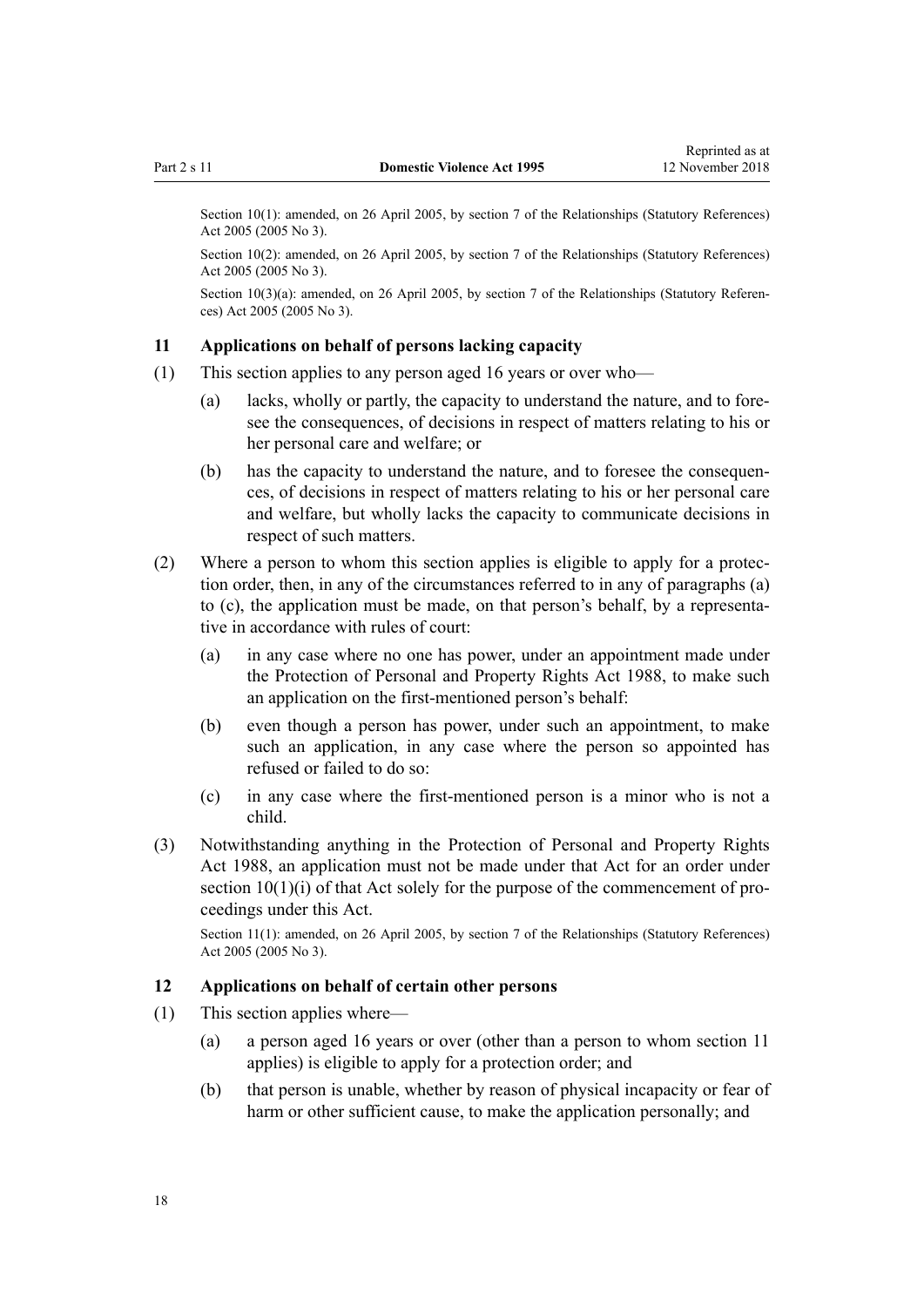- (c) it is desirable that the protection order be sought on an application without notice.
- (2) Where this section applies, the court or a Registrar may, on an application without notice made by an adult person who is not under disability, appoint any adult person to be a representative of another person for the purpose of making and prosecuting, on behalf of that other person, an application for a protection order.
- (3) Where an application for the appointment of a representative is made pursuant to subsection (2), the court or Registrar must make the appointment sought if the court or, as the case requires, the Registrar is satisfied,—
	- (a) that reasonable steps have been taken to ascertain the wishes of the person to whom the application relates in relation to the matter; and
	- (b) where the wishes of that person have been able to be ascertained,—
		- (i) that the person does not object to the appointment; or
		- (ii) that the person's objection is not freely made; and
	- (c) that it is in the best interests of the person to whom the application relates to make the appointment; and
	- (d) that the proposed appointee—
		- (i) consents in writing to the appointment; and
		- (ii) is not under disability; and
	- (e) that there is unlikely to be any conflict between the interests of the proposed appointee and the interests of the person in respect of whom the application is made.
- (4) The fact that an application for a protection order is made, on a person's behalf, by a representative appointed pursuant to this section does not prevent the person on whose behalf the application is made from being heard in the proceedings.
- (5) Without limiting subsection (3)(b), where—
	- (a) a representative appointed pursuant to this section applies, on another person's behalf, for a protection order; and
	- (b) at any time before the application is determined, the other person objects to the continuation of the proceedings,—

then, unless the court is satisfied that the objection is not freely made, no further steps may be taken in the proceedings.

Section 12(1)(a): amended, on 26 April 2005, by [section 7](http://prd-lgnz-nlb.prd.pco.net.nz/pdflink.aspx?id=DLM333795) of the Relationships (Statutory References) Act 2005 (2005 No 3).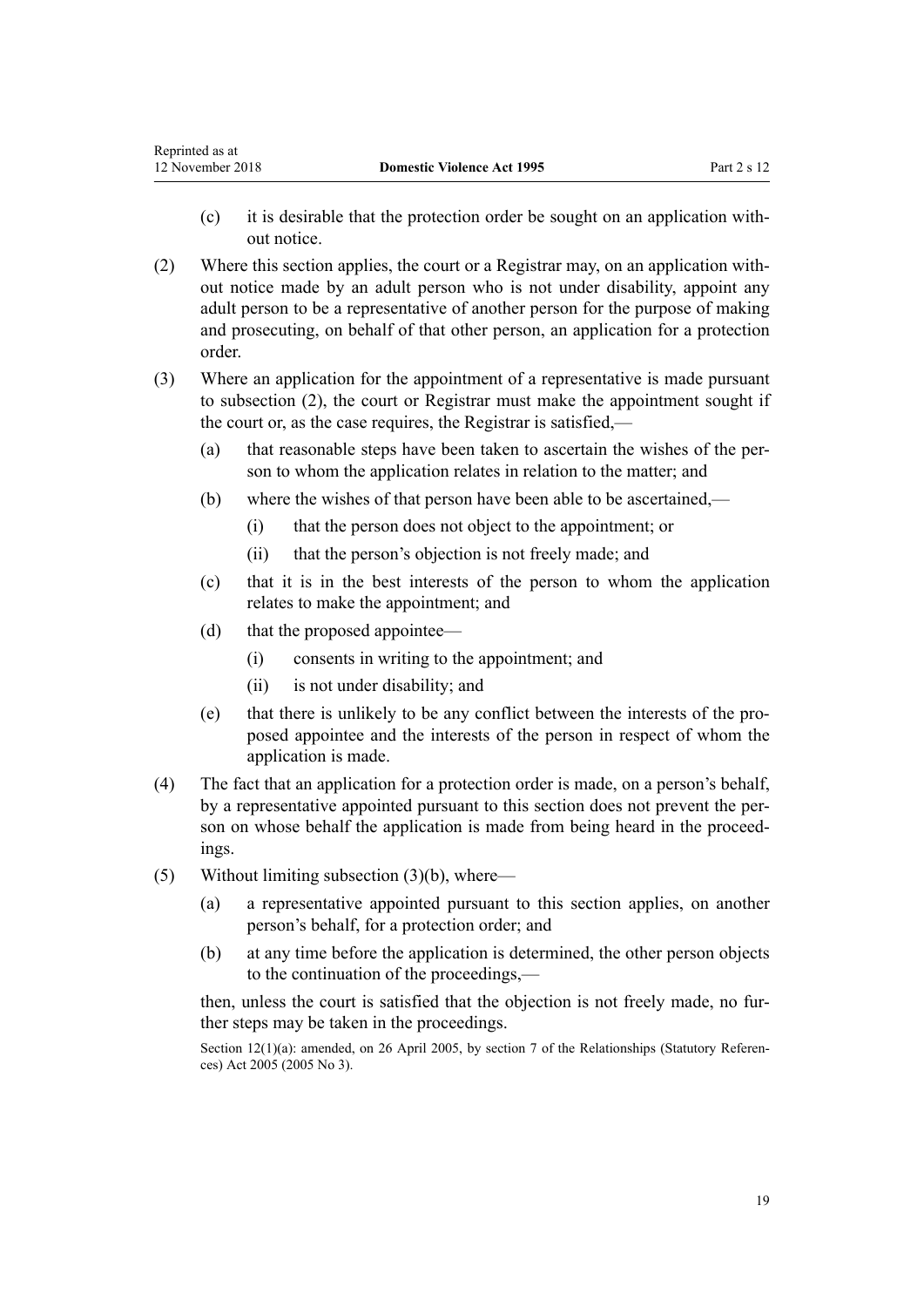## <span id="page-19-0"></span>**13 Application without notice for protection order**

- (1) A protection order may be made on an application without notice if the court is satisfied that the delay that would be caused by proceeding on notice would or might entail—
	- (a) a risk of harm; or
	- (b) undue hardship—

to the applicant or a child of the applicant's family, or both.

- (2) Without limiting the matters to which the court may have regard when determining whether to grant a protection order on an application without notice, the court must have regard to—
	- (a) the perception of the applicant or a child of the applicant's family, or both, of the nature and seriousness of the respondent's behaviour; and
	- (b) the effect of that behaviour on the applicant or a child of the applicant's family, or both.
- (3) A protection order made on an application without notice is a temporary order that, subject to [sections 76 to 80](#page-61-0), and unless it is sooner discharged, becomes final by operation of law 3 months after the date on which it is made.
- (4) Where a protection order is made on an application without notice, the respondent may,—
	- (a) notify the court, in accordance with [section 76](#page-61-0), that he or she wishes to be heard on whether a final order should be substituted for the temporary protection order:
	- (b) apply pursuant to [section 22](#page-26-0) for the modification or discharge of the standard condition relating to weapons:
	- (c) apply pursuant to [section 46](#page-37-0) for a variation or discharge of any special conditions of the protection order:
	- (d) apply pursuant to [section 47](#page-38-0) for the protection order to be discharged:
	- (e) where a direction is made under [section 51D,](#page-42-0) in respect of the respondent, notify the court, in accordance with [section 51E,](#page-42-0) that he or she objects to the direction.
- (5) Where a protection order is made on an application without notice and, pursuant to [section 17,](#page-22-0) the court directs that the order applies against another person, that associated respondent may,—
	- (a) notify the court, in accordance with [section 76](#page-61-0) (as applied by [section](#page-63-0) [79\)](#page-63-0), that he or she wishes to be heard on whether a final order should be substituted for the temporary protection order, in so far as the order relates to him or her:
	- (b) apply pursuant to [section 22](#page-26-0) for the modification or discharge of the standard condition relating to weapons, in so far as the standard condition relates to him or her: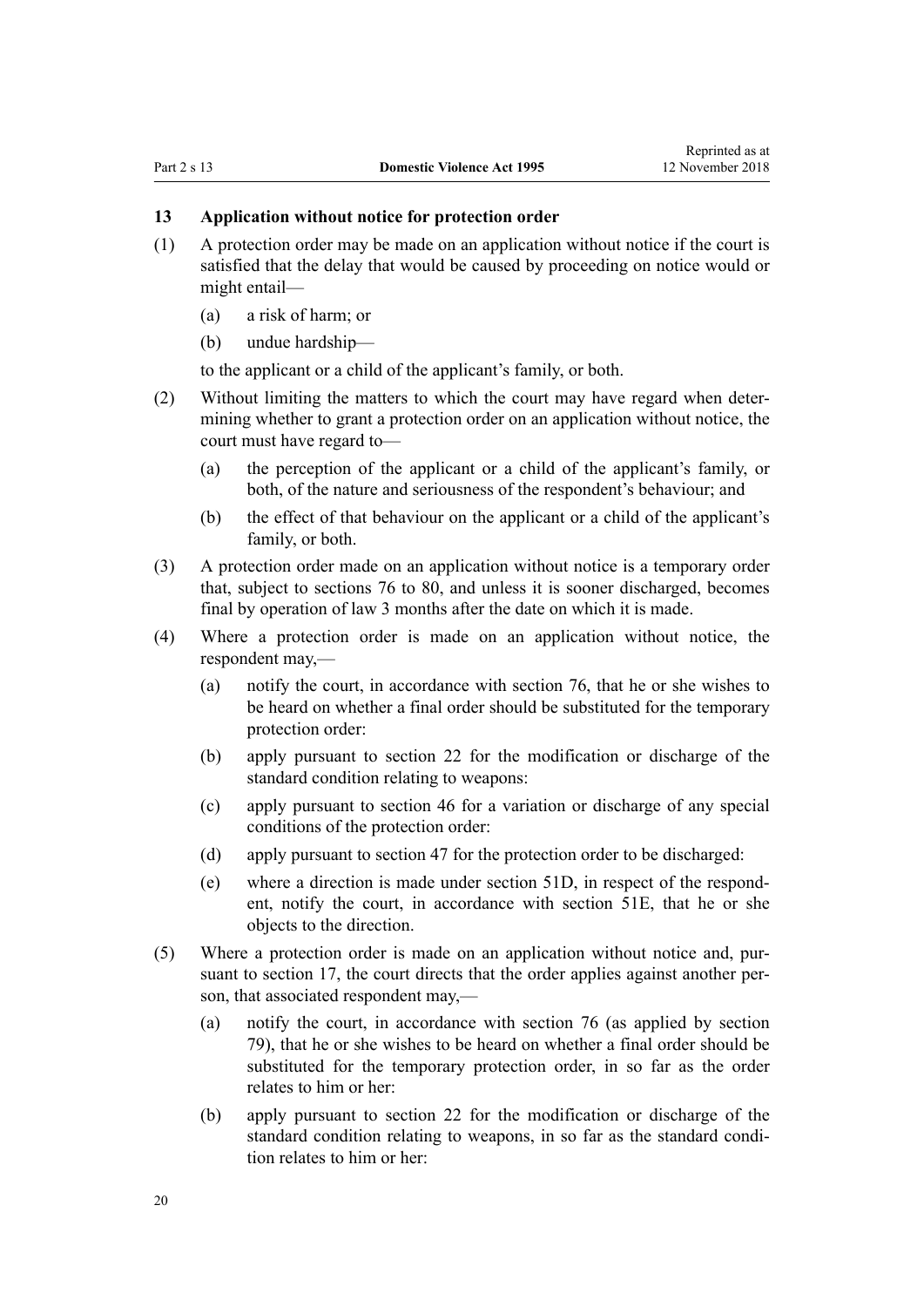- <span id="page-20-0"></span>(c) apply pursuant to [section 46](#page-37-0) for a variation or discharge of any special condition of the protection order, in so far as the special condition relates to him or her:
- (d) apply pursuant to [section 47](#page-38-0) for the protection order to be discharged, in so far as the order relates to him or her:
- (e) where a direction is made under [section 51D,](#page-42-0) in respect of the associated respondent, notify the court, in accordance with [section 51E,](#page-42-0) that he or she objects to the direction.

Compare: 1982 No 120 s 5

Section 13(4)(e): replaced, on 1 October 2014, by [section 7\(1\)](http://prd-lgnz-nlb.prd.pco.net.nz/pdflink.aspx?id=DLM5615653) of the Domestic Violence Amendment Act 2013 (2013 No 77).

Section 13(5)(e): replaced, on 1 October 2014, by [section 7\(2\)](http://prd-lgnz-nlb.prd.pco.net.nz/pdflink.aspx?id=DLM5615653) of the Domestic Violence Amendment Act 2013 (2013 No 77).

# *Scope of protection orders*

## **14 Power to make protection order**

- (1) The court may make a protection order if it is satisfied that—
	- (a) the respondent is using, or has used, domestic violence against the applicant, or a child of the applicant's family, or both; and
	- (b) the making of an order is necessary for the protection of the applicant, or a child of the applicant's family, or both.
- (2) For the purposes of subsection (1)(a), a respondent who encourages another person to engage in behaviour that, if engaged in by the respondent, would amount to domestic violence against the applicant, or a child of the applicant's family, or both, is regarded as having engaged in that behaviour personally.
- (3) Without limiting [section 3\(4\)\(b\)](#page-12-0) or the matters that the court may consider in determining, for the purposes of subsection (1)(b) of this section, whether the making of an order is necessary for the protection of the applicant, or a child of the applicant's family, or both, where some or all of the behaviour in respect of which the application is made appears to be minor or trivial when viewed in isolation, or appears unlikely to recur, the court must nevertheless consider whether the behaviour forms part of a pattern of behaviour in respect of which the applicant, or a child of the applicant's family, or both, need protection.
- (4) For the avoidance of doubt, an order may be made under subsection (1) where the need for protection arises from the risk of domestic violence of a different type from the behaviour found to have occurred for the purposes of paragraph (a) of that subsection.
- (5) Without limiting the matters that the court may consider when determining whether to make a protection order, the court must have regard to—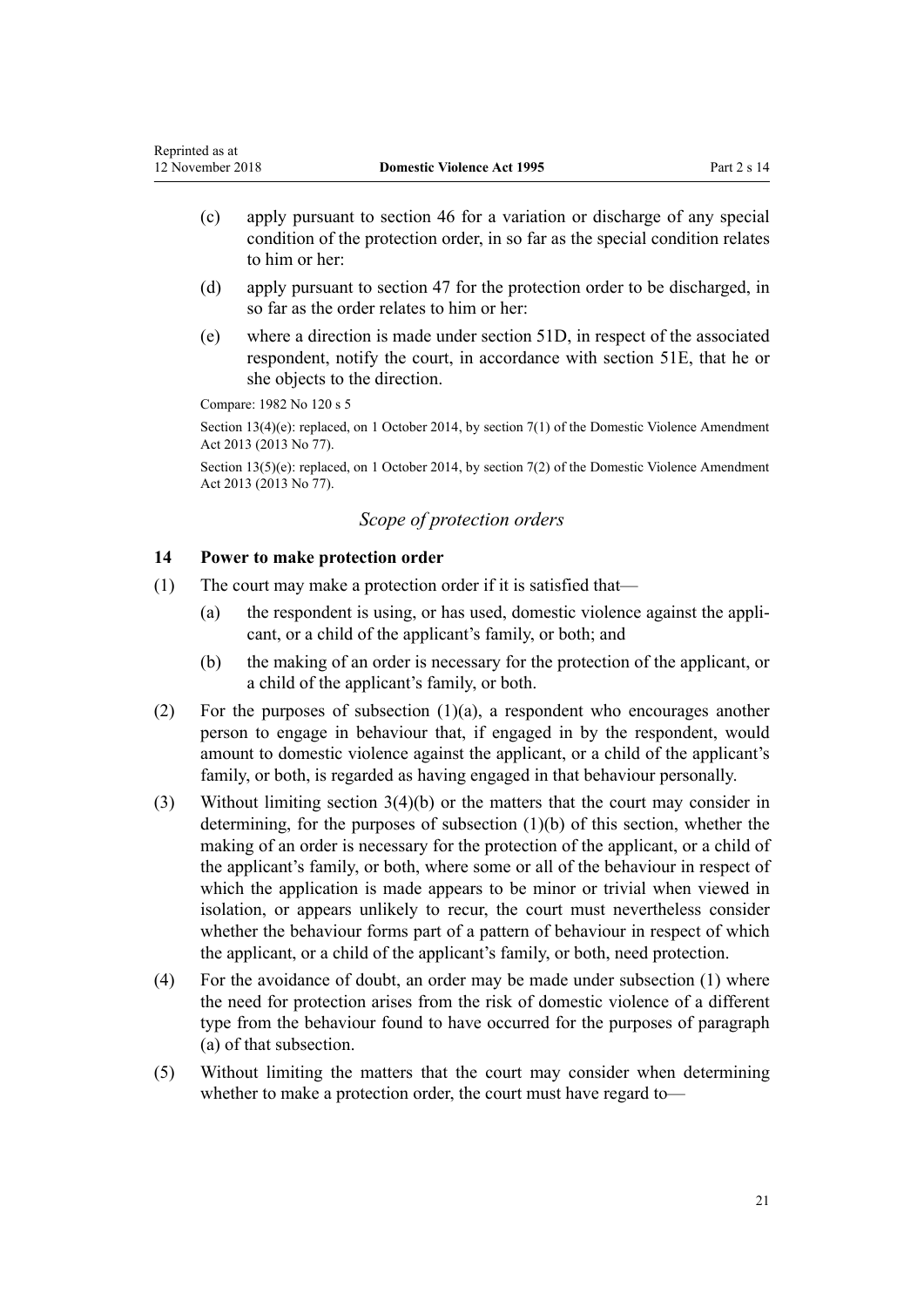- <span id="page-21-0"></span>(a) the perception of the applicant, or a child of the applicant's family, or both, of the nature and seriousness of the behaviour in respect of which the application is made; and
- (b) the effect of that behaviour on the applicant, or a child of the applicant's family, or both.

# **15 Existence of other proceedings not to preclude granting of protection order**

A court must not decline to make a protection order merely because of the existence of other proceedings (including, but not limited to, proceedings relating to the role of providing day-to-day care for, or contact with, or custody of a minor) between or relating to the parties, whether or not those proceedings also relate to any other person.

Section 15: amended, on 1 July 2005, by [section 151](http://prd-lgnz-nlb.prd.pco.net.nz/pdflink.aspx?id=DLM317988) of the Care of Children Act 2004 (2004 No 90).

# **16 Protection of persons other than applicant**

- (1) Where the court makes a protection order, that order applies for the benefit of any child of the applicant's family.
- (1A) A protection order continues to apply for the benefit of a child of the applicant's family until—
	- (a) the child ceases to be a child of the applicant's family; or
	- (b) the order sooner lapses or is discharged.
- (1B) If a child of the applicant's family having attained the age of 17 years continues to ordinarily or periodically reside with the applicant (an **adult child**), a protection order continues to apply for the benefit of the adult child until—
	- (a) the adult child ceases to ordinarily or periodically reside with the applicant; or
	- (b) the order sooner lapses or is discharged.
- (2) Subject to subsection (3), where the court makes a protection order, it may direct that the order also apply for the benefit of a particular person with whom the applicant has a domestic relationship.
- (3) No direction may be made pursuant to subsection (2) in respect of a person unless the court is satisfied that—
	- (a) the respondent is engaging, or has engaged, in behaviour that, if the respondent and the person were or, as the case may be, had been in a domestic relationship, would amount to domestic violence against the person; and
	- (b) the respondent's behaviour towards the person is due, in whole or in part, to the applicant's domestic relationship with the person; and
	- (c) the making of a direction under this section is necessary for the protection of the person; and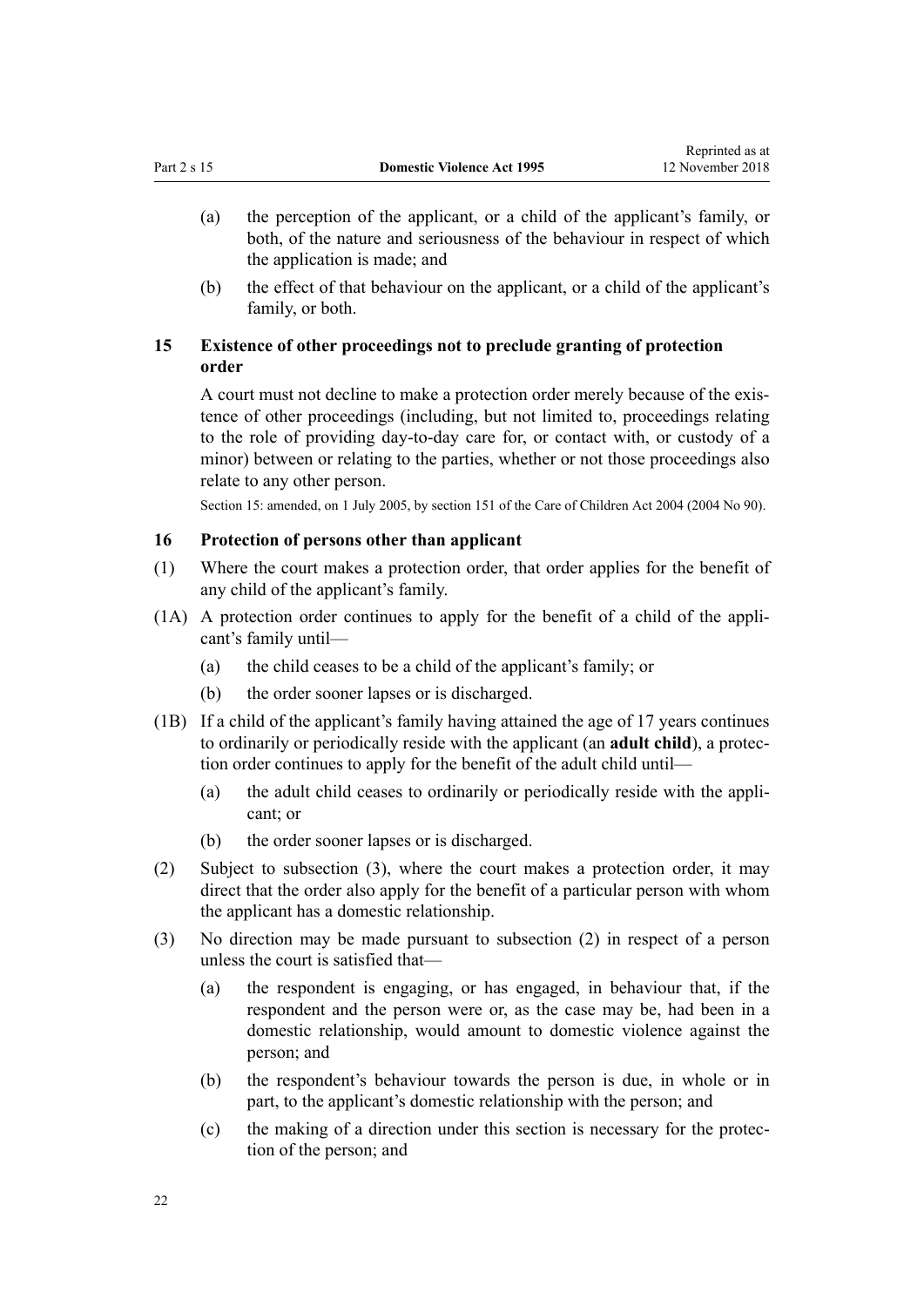- (d) where practicable, the person consents to the direction being made.
- <span id="page-22-0"></span>(4) Subsections (2) to (5) of [section 14](#page-20-0) apply, with the necessary modifications, in respect of an application for a direction pursuant to subsection (2) of this section.
- (5) If the applicant dies at any time after a protection order is made for the protection of the applicant, then, notwithstanding the death of the applicant, the order (if it has not sooner lapsed or been discharged) continues to apply for the benefit of—
	- (a) a child who at the time of the applicant's death was a child of the applicant's family, until that child attains the age of 17 years; and
	- (b) a person in respect of whom a direction has been made under subsection (2), until the order lapses or is discharged.
- (6) Subsections (1A), (1B), and (5) apply in respect of a protection order regardless of whether the protection order is made before or after the commencement of those subsections.

Section 16(1A): inserted, on 16 November 2011, by [section 6\(1\)](http://prd-lgnz-nlb.prd.pco.net.nz/pdflink.aspx?id=DLM1955515) of the Domestic Violence Amendment Act 2011 (2011 No 58).

Section 16(1B): inserted, on 16 November 2011, by [section 6\(1\)](http://prd-lgnz-nlb.prd.pco.net.nz/pdflink.aspx?id=DLM1955515) of the Domestic Violence Amendment Act 2011 (2011 No 58).

Section 16(5): inserted, on 16 November 2011, by [section 6\(2\)](http://prd-lgnz-nlb.prd.pco.net.nz/pdflink.aspx?id=DLM1955515) of the Domestic Violence Amendment Act 2011 (2011 No 58).

Section 16(6): inserted, on 16 November 2011, by [section 6\(2\)](http://prd-lgnz-nlb.prd.pco.net.nz/pdflink.aspx?id=DLM1955515) of the Domestic Violence Amendment Act 2011 (2011 No 58).

## **17 Protection from respondent's associates**

- (1) Subject to subsection (2), where the court makes a protection order against the respondent, the court may also direct that the order apply against a person whom the respondent is encouraging, or has encouraged, to engage in behaviour against a protected person, where that behaviour, if engaged in by the respondent, would amount to domestic violence.
- (2) No direction may be made under subsection (1) in respect of a person unless the court is satisfied that—
	- (a) the person is engaging, or has engaged, in behaviour against a protected person, where that behaviour, if engaged in by the respondent, would amount to domestic violence; and
	- (b) the making of a direction under this section is necessary for the protection of the protected person.
- (3) A direction may be made pursuant to subsection (1) whether the behaviour against a protected person was engaged in before or after the person became a protected person.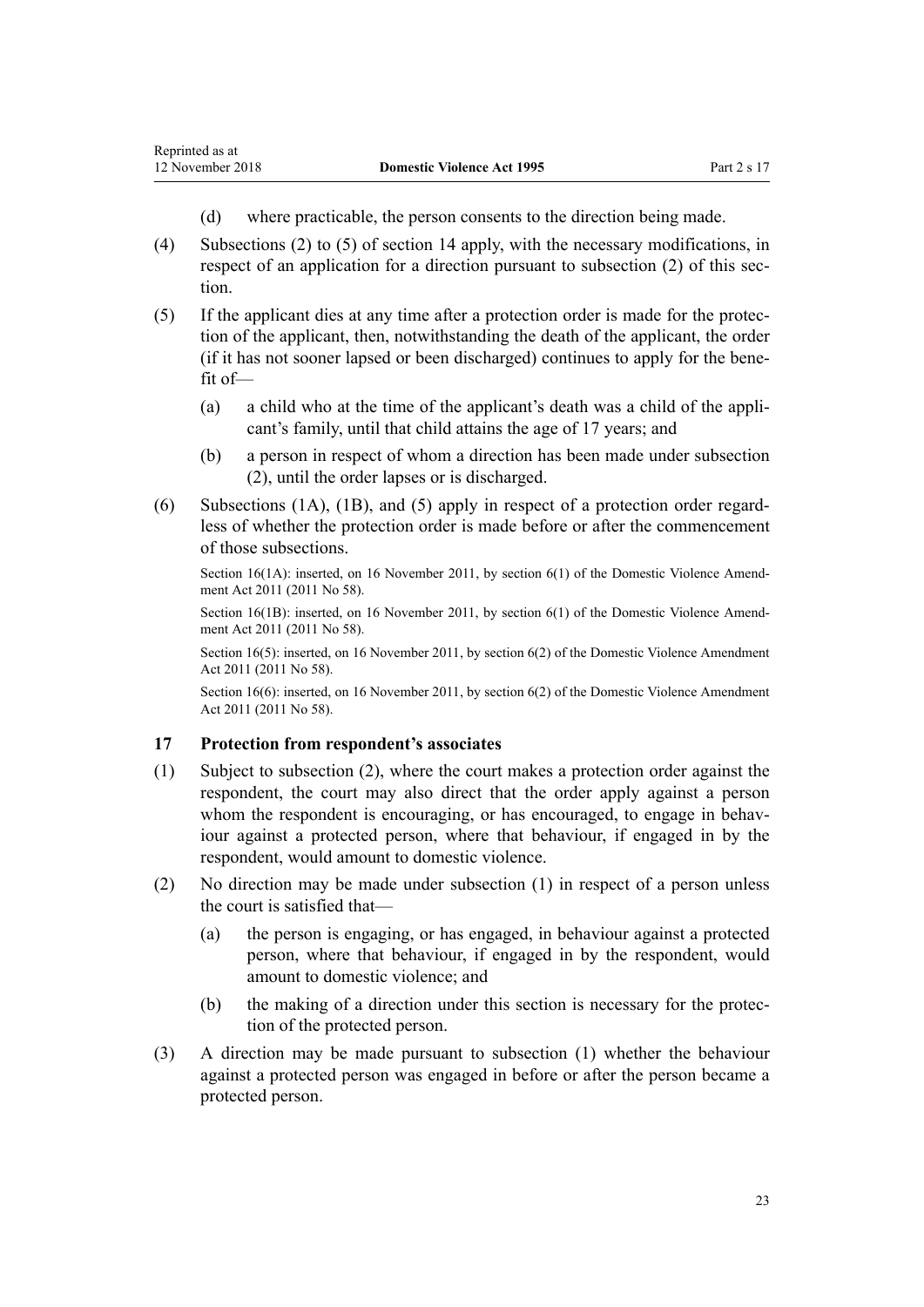<span id="page-23-0"></span>(4) Subsections (2) to (5) of [section 14](#page-20-0) apply, with the necessary modifications, in respect of an application for a direction pursuant to subsection (1) of this section.

# **18 Mutual orders**

Where the court grants an application for a protection order, it must not also make a protection order in favour of the respondent unless the respondent has made an application for a protection order and the court has determined that application in accordance with this Act.

# *Standard conditions of protection orders*

# **19 Standard conditions of protection order**

- (1) It is a condition of every protection order that the respondent must not—
	- (a) physically or sexually abuse the protected person; or
	- (b) threaten to physically or sexually abuse the protected person; or
	- (c) damage, or threaten to damage, property of the protected person; or
	- (d) engage, or threaten to engage, in other behaviour, including intimidation or harassment, which amounts to psychological abuse of the protected person; or
	- (e) encourage any person to engage in behaviour against a protected person, where the behaviour, if engaged in by the respondent, would be prohibited by the order.
- (2) Without limiting subsection (1), but subject to [section 20,](#page-24-0) it is a condition of every protection order that at any time other than when the protected person and the respondent are, with the express consent of the protected person, living in the same dwellinghouse, the respondent must not,—
	- (a) watch, loiter near, or prevent or hinder access to or from, the protected person's place of residence, business, employment, educational institution, or any other place that the protected person visits often; or
	- (b) follow the protected person about or stop or accost the protected person in any place; or
	- (c) without the protected person's express consent, enter or remain on any land or building occupied by the protected person; or
	- (d) where the protected person is present on any land or building, enter or remain on that land or building in circumstances that constitute a trespass; or
	- (e) make any other contact with the protected person (whether by telephone, electronic message, correspondence, or otherwise), except such contact—
		- (i) as is reasonably necessary in any emergency; or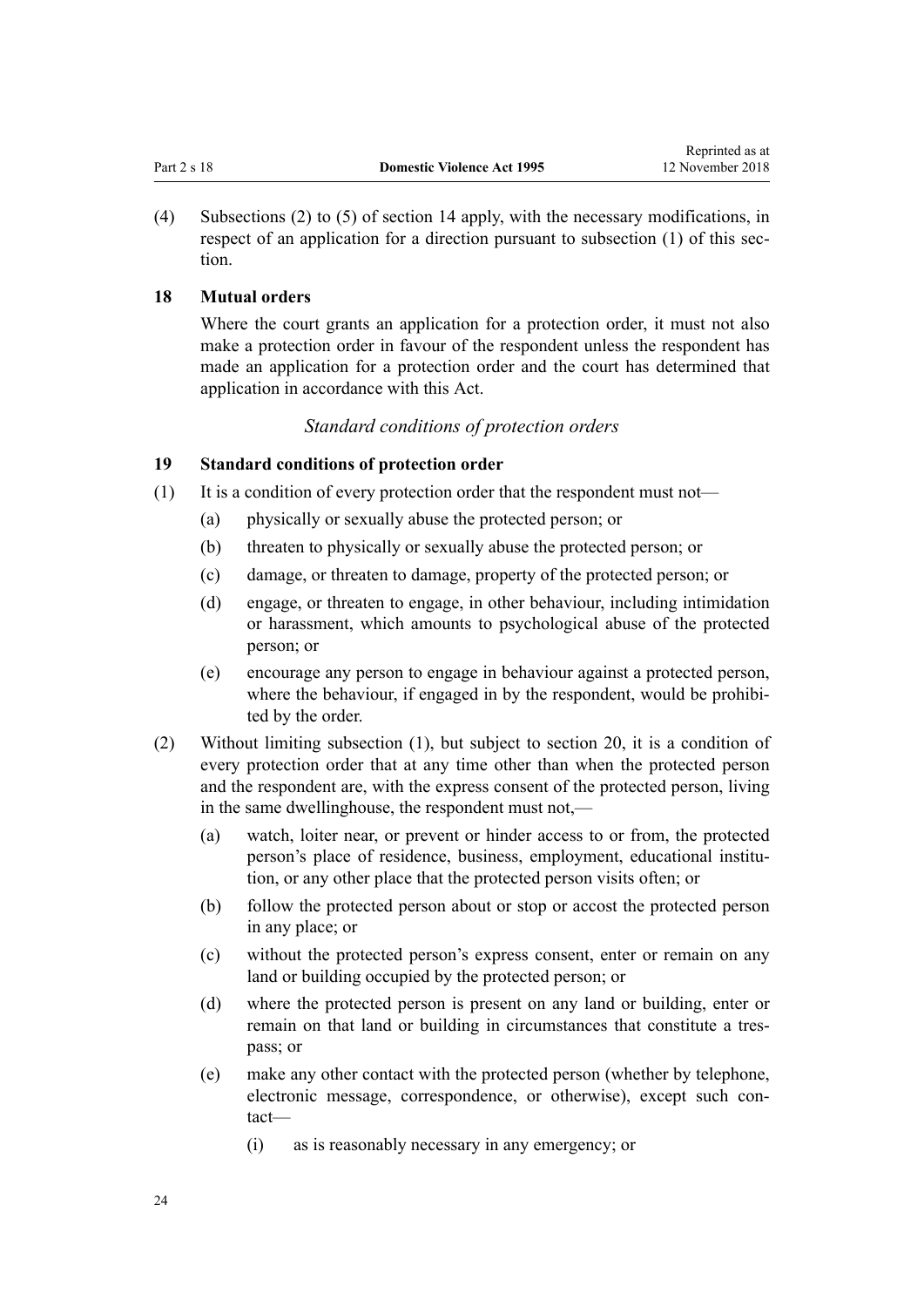- <span id="page-24-0"></span>(ii) as is permitted under any order or written agreement relating to the role of providing day-to-day care for, or contact with, or custody of any minor; or
- (iii) as is permitted under any special condition of the protection order; or
- (iv) as is necessary for the purposes of attending a family group conference within the meaning of [section 2](http://prd-lgnz-nlb.prd.pco.net.nz/pdflink.aspx?id=DLM147094) of the Oranga Tamariki Act 1989; or
- (v) as is necessary for the purposes of attending a settlement conference convened under [section 46Q](http://prd-lgnz-nlb.prd.pco.net.nz/pdflink.aspx?id=DLM6027393) of the Care of Children Act 2004.
- (3) Where, pursuant to a direction made under [section 17,](#page-22-0) a protection order applies against an associated respondent, the provisions of this section apply, with all necessary modifications, in respect of the associated respondent.
- (4) References in subsection (2) of this section to the express consent of a protected person include the express consent of a person (other than the respondent or, as the case may be, the associated respondent) who is specified, in a special condition of the protection order imposed pursuant to [section 27\(3\),](#page-32-0) as a person who is entitled to consent, on the protected person's behalf, in relation to the matter, and to withdraw such consent.

Compare: 1982 No 120 ss 7, 16

Section 19(2)(e): amended, on 28 October 2009, by [section 4](http://prd-lgnz-nlb.prd.pco.net.nz/pdflink.aspx?id=DLM2181002) of the Domestic Violence Amendment Act 2009 (2009 No 43).

Section 19(2)(e)(ii): amended, on 1 July 2005, by [section 151](http://prd-lgnz-nlb.prd.pco.net.nz/pdflink.aspx?id=DLM317988) of the Care of Children Act 2004 (2004) No 90).

Section  $19(2)(e)(iv)$ : amended, on 14 July 2017, by [section 149](http://prd-lgnz-nlb.prd.pco.net.nz/pdflink.aspx?id=DLM7287401) of the Children, Young Persons, and Their Families (Oranga Tamariki) Legislation Act 2017 (2017 No 31).

Section  $19(2)(e)(iv)$ : amended, on 31 March 2014, by [section 8\(1\)](http://prd-lgnz-nlb.prd.pco.net.nz/pdflink.aspx?id=DLM5615654) of the Domestic Violence Amendment Act 2013 (2013 No 77).

Section 19(2)(e)(v): inserted, on 31 March 2014, by [section 8\(2\)](http://prd-lgnz-nlb.prd.pco.net.nz/pdflink.aspx?id=DLM5615654) of the Domestic Violence Amendment Act 2013 (2013 No 77).

## **20 Further provisions relating to standard condition prohibiting contact**

- (1) The standard condition contained in [section 19\(2\)](#page-23-0) (in this section referred to as the non-contact condition) has effect except while the protected person and the respondent are, with the express consent of the protected person, living in the same dwellinghouse.
- (2) The non-contact condition is automatically suspended for any period during which the protected person and the respondent, with the express consent of the protected person, live in the same dwellinghouse.
- (3) Where the non-contact condition is suspended in accordance with subsection (2), and the protected person subsequently withdraws his or her consent to the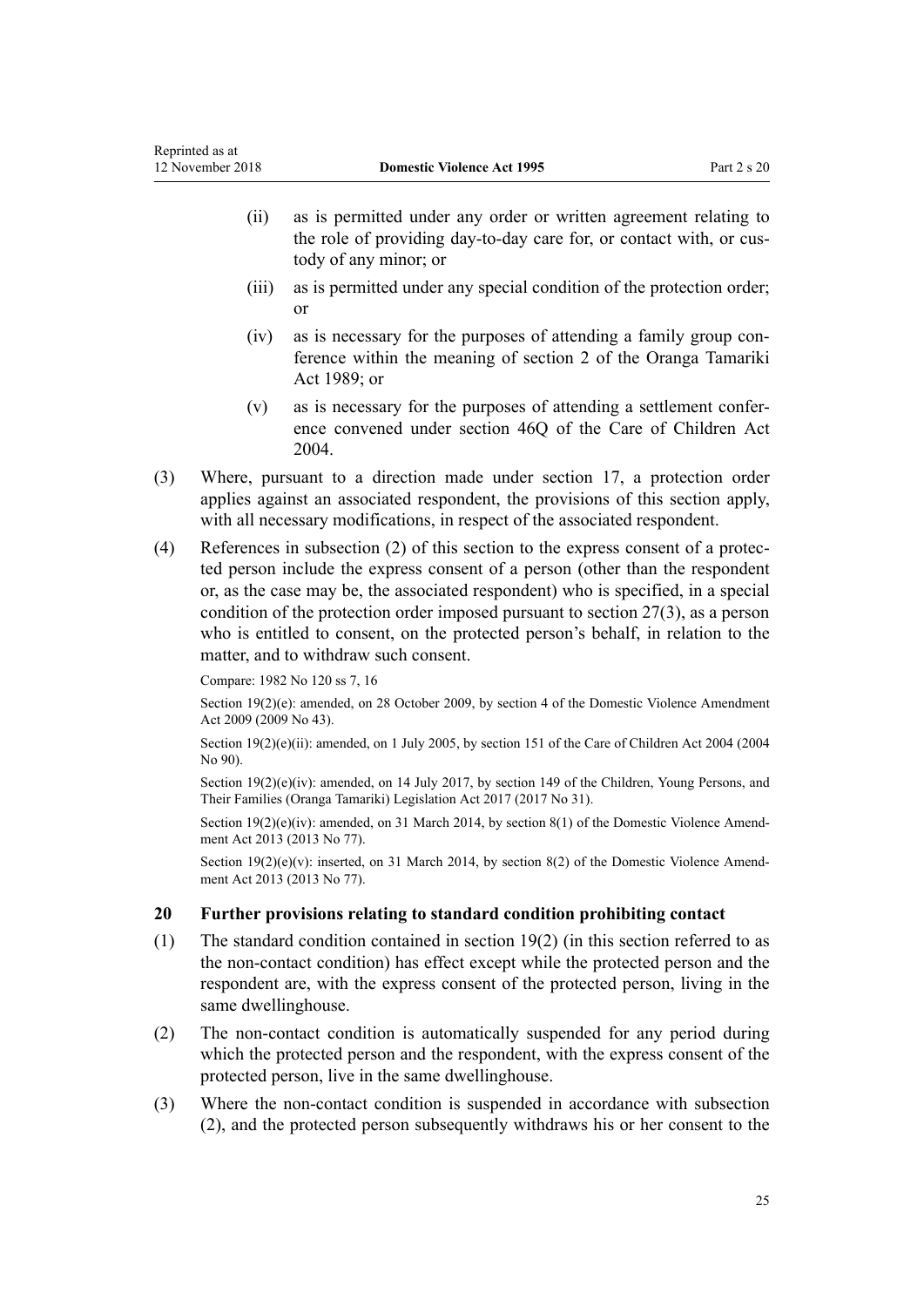<span id="page-25-0"></span>respondent living in the same dwellinghouse, then (unless the protection order has been sooner discharged) the non-contact condition automatically revives.

- (4) The non-contact condition—
	- (a) may become suspended in accordance with subsection (2) on 1 or more occasions:
	- (b) may revive in accordance with subsection (3) on 1 or more occasions.
- (5) Where, pursuant to a direction made under [section 17,](#page-22-0) a protection order applies against an associated respondent, the provisions of this section apply, with all necessary modifications, in respect of the associated respondent.
- (6) References in this section to the consent of a protected person, or to the withdrawal of a protected person's consent, include, as the case requires,—
	- (a) the consent of a person (other than the respondent or, as the case may be, the associated respondent) who is specified, in a special condition of the protection order imposed pursuant to [section 27\(3\),](#page-32-0) as a person who is entitled to consent, on the protected person's behalf, in relation to the matter:
	- (b) the withdrawal of consent by such a person.

## *Standard condition relating to weapons*

# **21 Standard condition relating to weapons**

- (1) Subject to [section 22](#page-26-0), it is a condition of every protection order—
	- (a) that the respondent must not possess, or have under his or her control, any weapon; and
	- (b) that the respondent must not hold a firearms licence; and
	- (c) that the respondent must,—
		- (i) as soon as practicable after the service on him or her of a copy of the protection order, but in any case no later than 24 hours after such service; and
		- (ii) on demand made, at any time, by any constable,—

surrender to a constable—

- (iii) any weapon in the respondent's possession or under the respondent's control, whether or not any such weapon is lawfully in the respondent's possession or under the respondent's control; and
- (iv) any firearms licence held by the respondent.
- (2) Subject to [section 22](#page-26-0), on the making of a protection order,—
	- (a) where the protection order is a temporary order, any firearms licence held by the respondent is deemed to be suspended: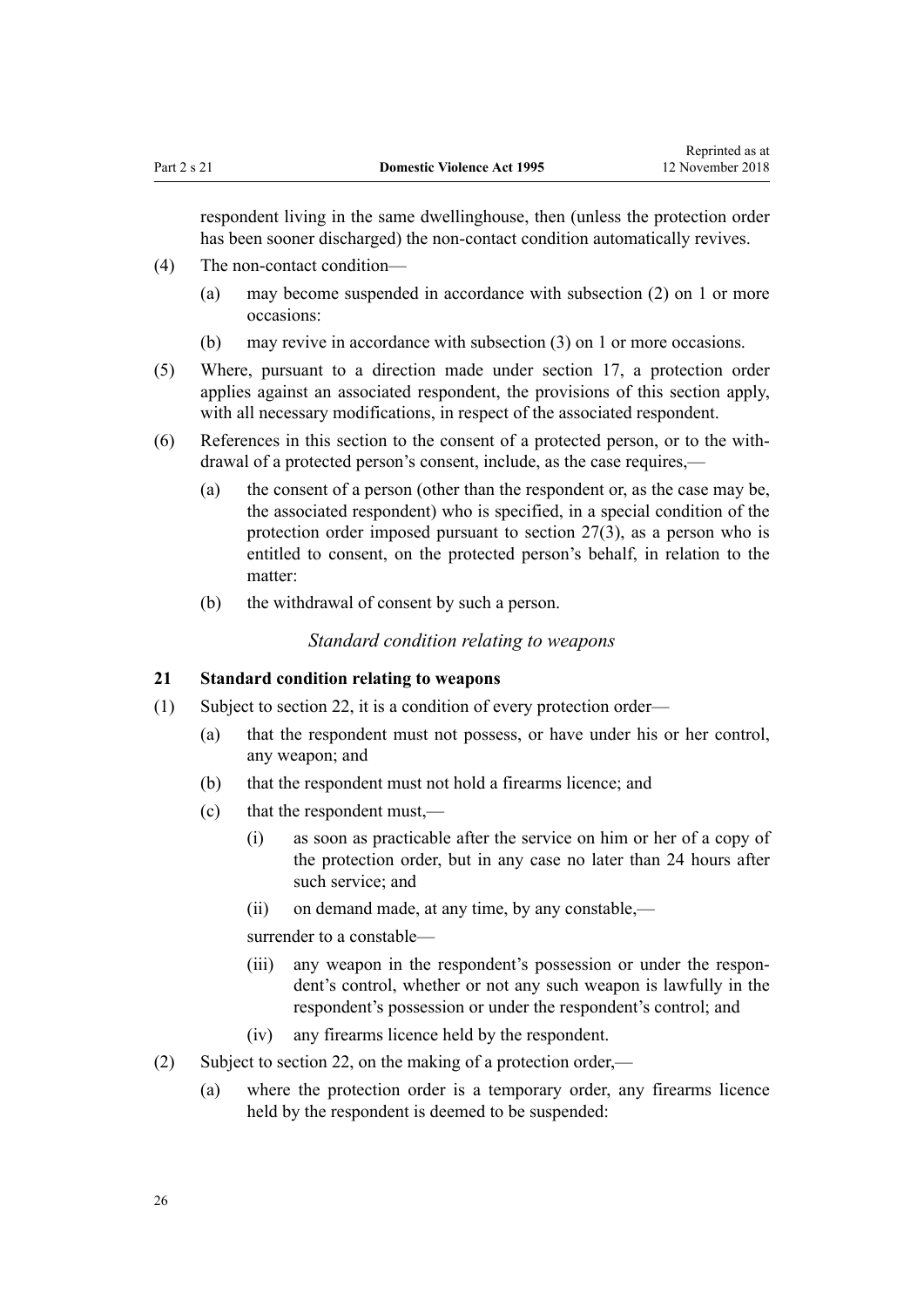- <span id="page-26-0"></span>(b) where the protection order is a final order, any firearms licence held by the respondent is deemed to be revoked.
- (3) The respondent does not fail to comply with the standard condition contained in subsection (1) merely by having in his or her possession, or having under his or her control, any weapon or any firearms licence, where,—
	- (a) in the case of a weapon, the weapon was in his or her possession, or under his or her control, immediately before the making of the protection order; and
	- (b) in the case of a weapon or a firearms licence, the weapon or licence is in his or her possession, or under his or her control, during the period necessary to comply with the terms of that standard condition that relate to the surrender of the weapon or licence.
- (4) Subject to section 22, where, pursuant to that section, a protection order is varied so as to include the standard condition relating to weapons,—
	- (a) the reference in subsection  $(1)(c)(i)$  to service of a copy of the protection order is to be read as a reference to service of a copy of the order by which the standard condition is so included:
	- (b) the references in subsections (2) and (3)(a) to the making of a protection order are to be read as references to the making of the order by which the standard condition is so included,—

and the provisions of this Act apply accordingly with all necessary modifications.

(5) Subject to section 22, where, pursuant to a direction made under [section 17](#page-22-0), a protection order applies against an associated respondent, the provisions of this section apply, with all necessary modifications, in respect of the associated respondent.

Section 21(1)(c): amended, on 1 October 2008, pursuant to [section 116\(a\)\(ii\)](http://prd-lgnz-nlb.prd.pco.net.nz/pdflink.aspx?id=DLM1102349) of the Policing Act 2008 (2008 No 72).

Section  $21(1)(c)(ii)$ : amended, on 1 October 2008, pursuant to section  $116(a)(ii)$  of the Policing Act 2008 (2008 No 72).

# **22 Court may dispense with, modify, discharge, or re-impose standard condition relating to weapons**

- $(1)$  Where,—
	- (a) the court makes a final protection order on an application on notice; or
	- (b) pursuant to section  $80(1)$ , the court—
		- (i) discharges a temporary protection order and makes a final protection order in its place; or
		- (ii) confirms a temporary protection order to the extent that it has not already become final,—

the court may, subject to [section 23,](#page-28-0)—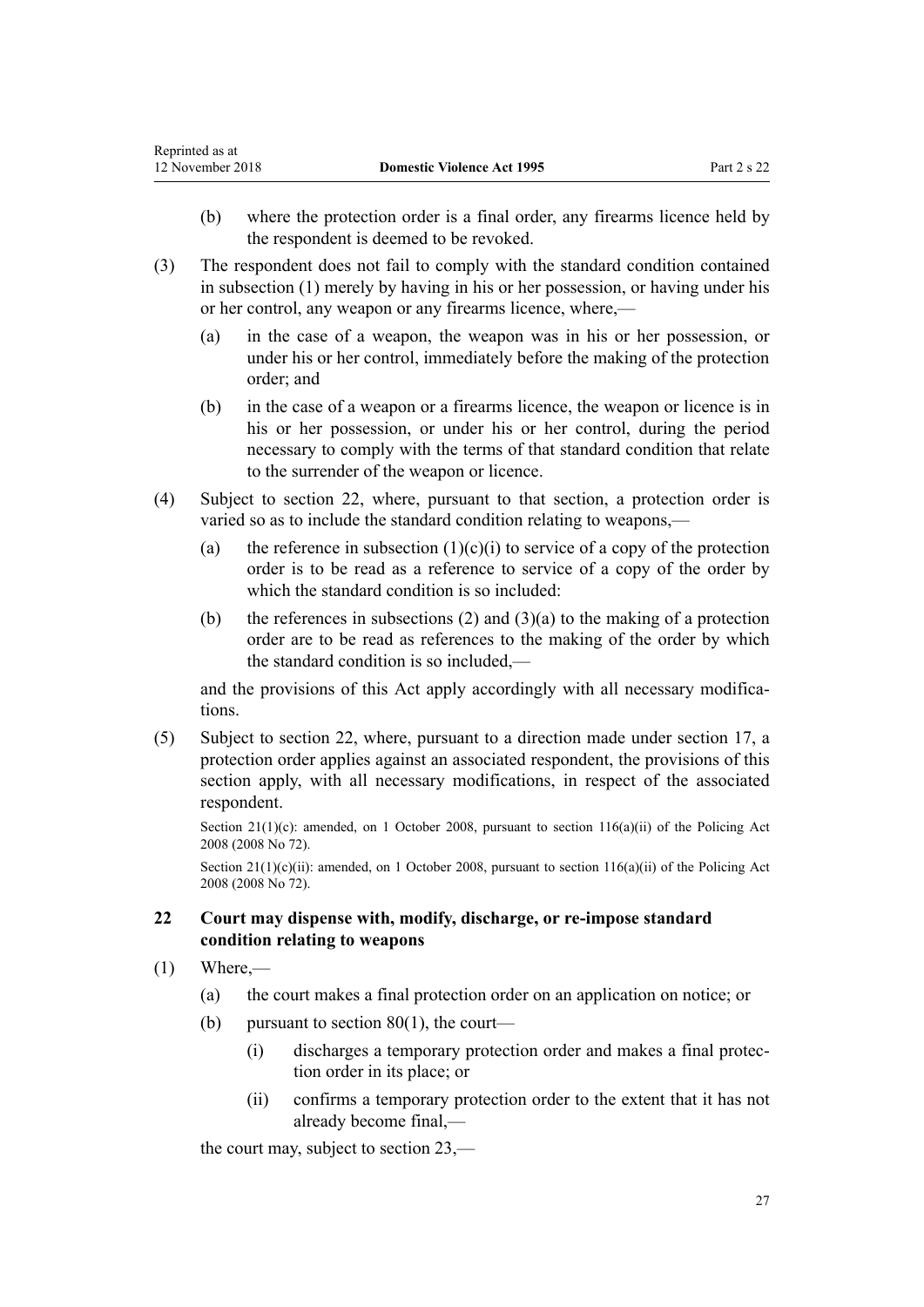- (c) direct that the standard condition relating to weapons is not to be a condition of the protection order; or
- (d) modify the terms of that standard condition.
- (2) Subject to [section 23](#page-28-0), the court may, if it thinks fit, on the application of the applicant or the respondent, vary a protection order,—
	- (a) where the standard condition relating to weapons is not a condition of the protection order, by directing that the standard condition relating to weapons (whether with or without modification) is to be a condition of the protection order:
	- (b) where the standard condition relating to weapons is a condition of the protection order (whether with or without modification), by—
		- (i) discharging the standard condition relating to weapons:
		- (ii) modifying the terms of that standard condition.
- (3) Subject to [section 23](#page-28-0), where a protection order applies against an associated respondent, the court may, on the application of the applicant or the associated respondent, vary the protection order, in so far as it relates to the associated respondent,—
	- (a) where the standard condition relating to weapons is not a condition of the protection order, by directing that the standard condition relating to weapons (whether with or without modification) is to be a condition of the protection order:
	- (b) where the standard condition relating to weapons is a condition of the protection order (whether with or without modification), by—
		- (i) discharging the standard condition relating to weapons:
		- (ii) modifying the terms of that standard condition.
- (4) For the avoidance of doubt (but without limiting subsection (3)), it is hereby declared that a court may—
	- (a) direct that the standard condition relating to weapons—
		- (i) is not to be a condition of a protection order, in so far as the protection order relates to the respondent; but
		- (ii) is to be a condition of a protection order (whether with or without modification), in so far as the protection order relates to the associated respondent:
	- (b) discharge the standard condition relating to weapons in so far as the condition relates to the respondent, but not in so far as the condition relates to the associated respondent.
- (5) Where an application is made under subsection (2) or subsection (3) in respect of a temporary protection order, the Registrar must assign a hearing date, which must be—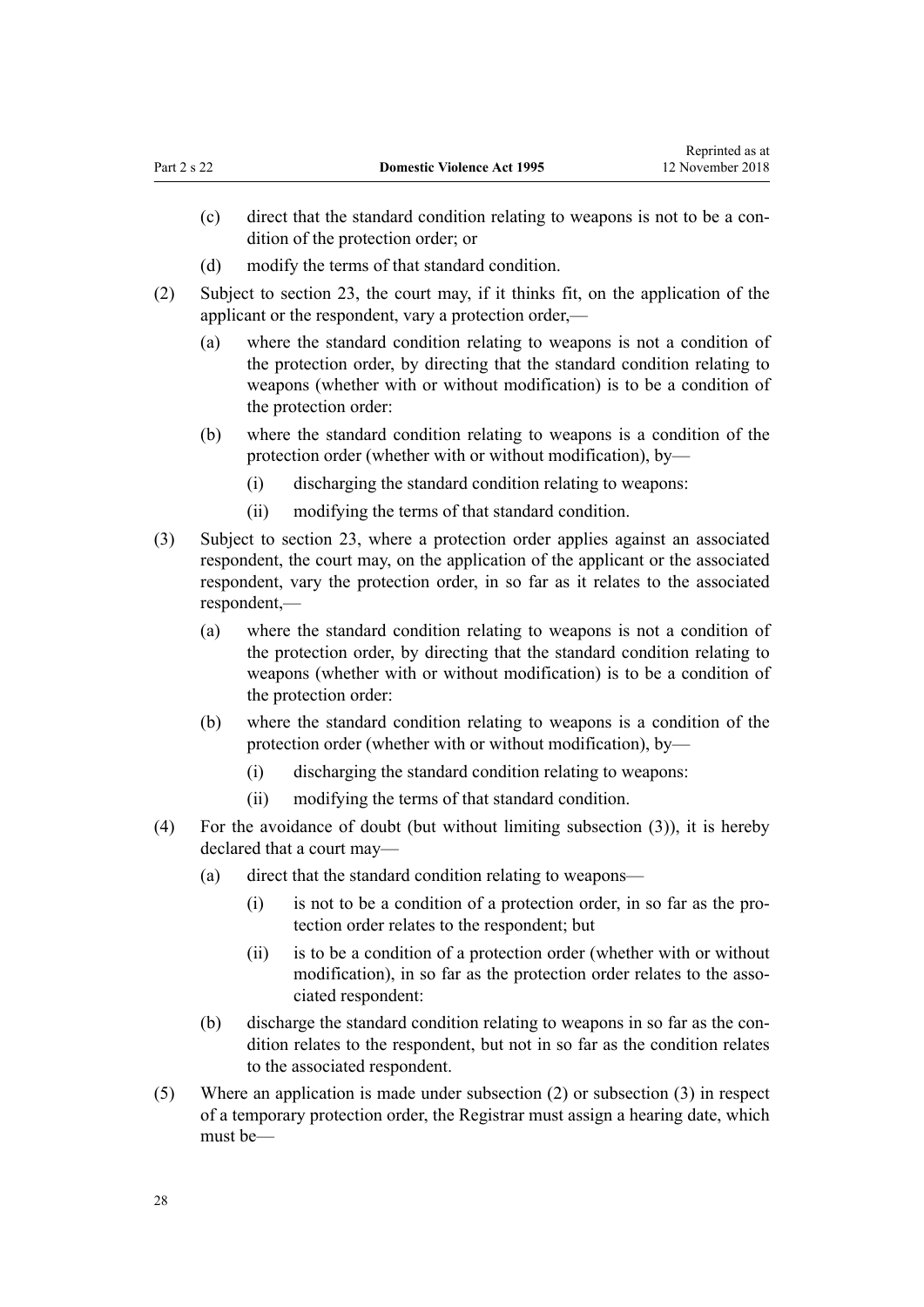- <span id="page-28-0"></span>(a) as soon as practicable; and
- (b) unless there are special circumstances, in no case later than 42 days after the application is made.
- (6) [Sections 9](#page-15-0), [11](#page-17-0), and [12](#page-17-0), so far as applicable and with the necessary modifications, apply in relation to—
	- (a) any application under this section, on behalf of a protected person, for—
		- (i) a direction that the standard condition relating to weapons be a condition of a protection order; or
		- (ii) the modification or discharge of the standard condition relating to weapons; and
	- (b) the defending, on behalf of a protected person, of any such application made by the respondent or the associated respondent—

as they apply in relation to the making of an application for a protection order.

## **23 Further provisions relating to powers conferred by section 22**

- (1) A court must not exercise the power conferred by [section 22](#page-26-0)
	- (a) to direct that the standard condition relating to weapons is not to be a condition of a protection order; or
	- (b) to discharge the standard condition relating to weapons—

unless the court is satisfied that the standard condition relating to weapons is not necessary for the protection of the persons for whose benefit the protection order applies from further domestic violence.

- (2) Subject to subsection (3), a court may only exercise the power conferred by [section 22](#page-26-0) to modify the terms of the standard condition relating to weapons in the following ways:
	- (a) to permit a person to whom the standard condition applies to have in his or her possession, or have under his or her control, a specified weapon, or weapons of a specified class, either unconditionally or subject to such conditions as the court thinks fit:
	- (b) where necessary, to permit such a person to hold a firearms licence:
	- (c) in any case where the terms of the standard condition have already been modified so as to make them less onerous than the terms set out in [sec](#page-25-0)[tion 21,](#page-25-0) by reinstating (whether in whole or in part) those terms as so set out.
- (3) A court may exercise the power conferred by [section 22](#page-26-0) to modify the terms of the standard condition relating to weapons in any of the ways set out in paragraph (a) or paragraph (b) of subsection (2) of this section only if the court is satisfied—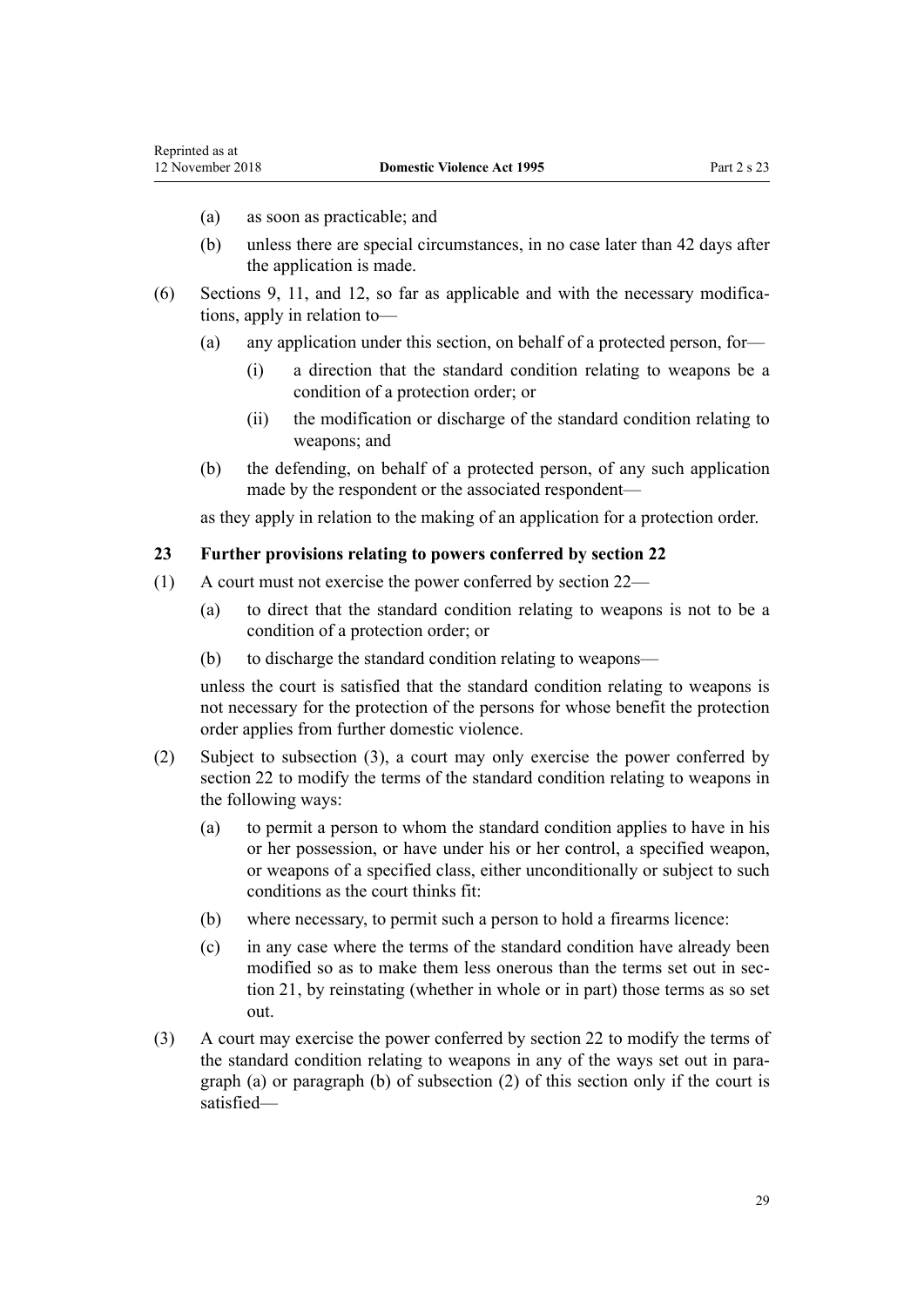- <span id="page-29-0"></span>(a) that the standard condition relating to weapons, in the terms set out in [section 21](#page-25-0), is not necessary for the protection of the persons for whose benefit the protection order applies from further domestic violence; and
- (b) that the standard condition relating to weapons, in the terms proposed, will sufficiently protect those persons from further domestic violence.
- (4) In determining whether or not to exercise any of the powers conferred by [sec](#page-26-0)[tion 22](#page-26-0),—
	- (a) the need to protect those persons for whose benefit the protection order applies from further domestic violence is the paramount consideration; and
	- (b) without limiting paragraph (a), the court must, so far as is practicable, have regard to the following matters:
		- (i) whether the persons for whose benefit the protection order applies consent to the exercise of the power in the manner proposed:
		- (ii) with respect to any domestic violence that is relevant in relation to the exercise of the power, the nature and seriousness of that domestic violence, and how recently that domestic violence occurred:
		- (iii) the effect that the terms of the standard condition relating to weapons is having, or will have, on the persons to whom the condition applies, or will apply, if the powers are not exercised in the manner proposed:
		- (iv) such other matters as the court considers relevant.
- (5) Where the terms of the standard condition relating to weapons are modified pursuant to [section 22](#page-26-0), the terms of that standard condition (as set out in [sec](#page-25-0)[tion 21](#page-25-0)) apply subject to the terms of that modification, and the provisions of this Act apply accordingly.
- (6) The fact that—
	- (a) the standard condition relating to weapons has been discharged pursuant to [section 22;](#page-26-0) or
	- (b) the terms of the standard condition relating to weapons have been modified pursuant to that section—

does not oblige any Police employee to issue a firearms licence to any person to whom that standard condition applied or, as the case requires, applies.

Section 23(6): amended, on 1 October 2008, by [section 130\(1\)](http://prd-lgnz-nlb.prd.pco.net.nz/pdflink.aspx?id=DLM1102383) of the Policing Act 2008 (2008) No 72).

# **24 Further provisions relating to effect of standard condition relating to weapons**

(1) Where—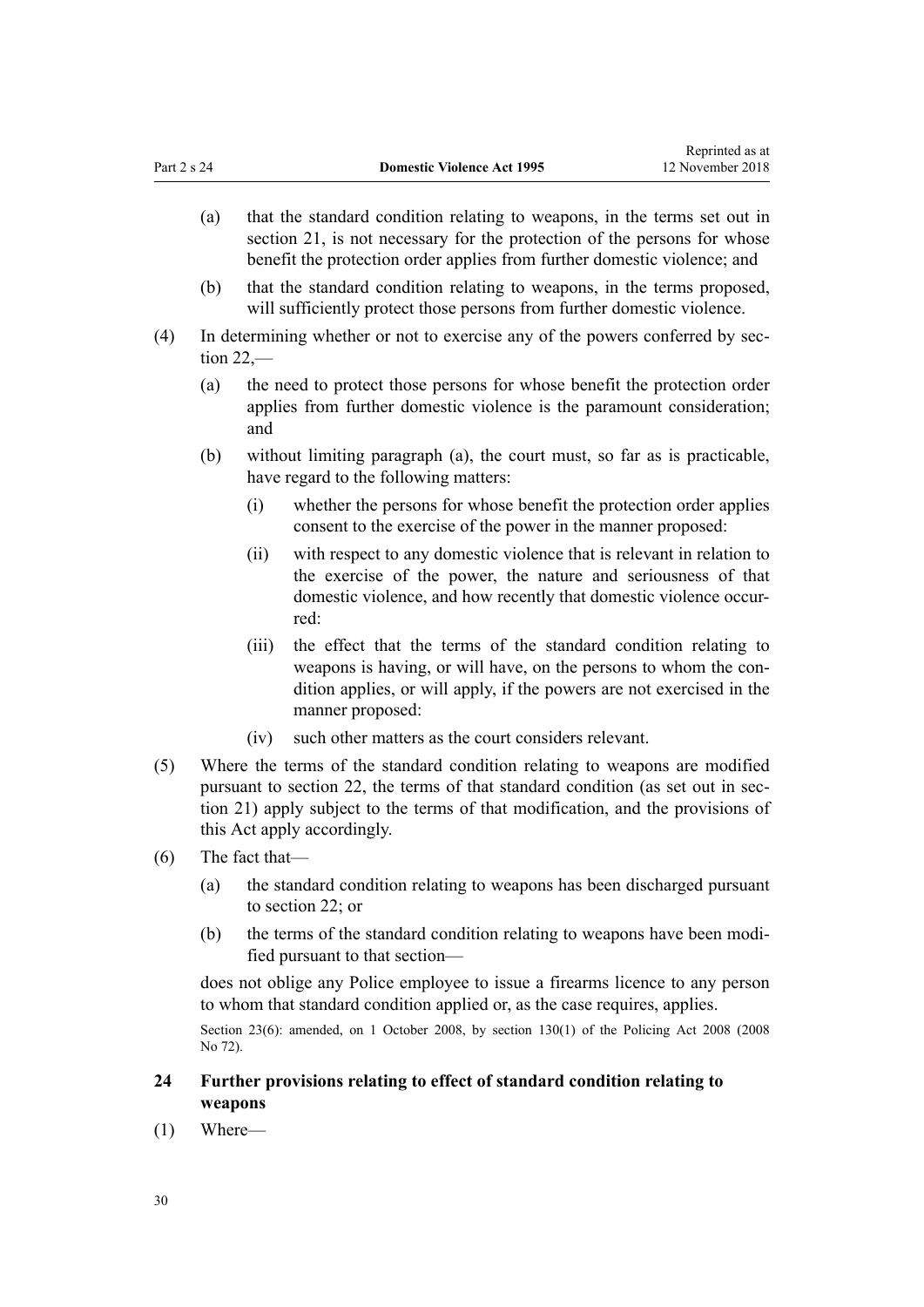- <span id="page-30-0"></span>(a) a temporary protection order becomes a final order in accordance with section  $77(1)$ ; and
- (b) at the time the order becomes final, any firearms licence held by the respondent or an associated respondent is suspended pursuant to [section](#page-25-0)  $21(2)$ ,—

that firearms licence is deemed to be revoked.

- (2) Where a person's firearms licence is suspended pursuant to [section 21\(2\),](#page-25-0)
	- (a) that person is deemed, for all purposes, not to be the holder of a firearms licence during the period of the suspension; but
	- (b) immediately on that suspension ceasing to be in force, then, except where the firearms licence is revoked (whether pursuant to subsection (1) or otherwise) or ceases to be in force, that firearms licence revives.
- (3) Where, pursuant to subsection (1) or [section 21](#page-25-0) of this Act, a firearms licence is revoked or deemed to be revoked, that revocation has effect as if the firearms licence had been revoked pursuant to [section 27](http://prd-lgnz-nlb.prd.pco.net.nz/pdflink.aspx?id=DLM72928) of the Arms Act 1983, except that nothing in this subsection—
	- (a) limits the terms of the standard condition relating to weapons; or
	- (b) confers on any person any right to appeal to any court, other than under [section 91](#page-71-0), against the revocation of that firearms licence.

## **25 Retention, return, and disposal of surrendered weapons and licences**

- (1) Where a person to whom the standard condition relating to weapons applies surrenders any weapon to a constable pursuant to [section 21](#page-25-0), the following provisions apply:
	- (a) in any case where the person's firearms licence is suspended by virtue of section  $21(2)$ ,—
		- $(i)$  subject to subparagraph  $(ii)$ , to paragraphs  $(b)$  and  $(c)$ , and to [sec](#page-26-0)[tion 22,](#page-26-0) the Police must detain the weapon for the period of the suspension, and, except where the weapon may lawfully be retained pursuant to any other enactment, must return the weapon to the person as soon as practicable after that suspension ceases to be in force:
		- (ii) subject to paragraph (c), the person whose firearms licence is suspended may, at any time during the period of the suspension, if the weapon is owned by him or her, sell or otherwise dispose of the weapon to a person approved for the purpose by a constable, and in any such case the weapon must be delivered to that other person:
	- (b) in any case where the person's firearms licence is revoked by virtue of section  $21(2)$  or section  $24(1)$  of this Act, then, subject to paragraph (c) of this subsection, subsections (2) to (4) of [section 28](http://prd-lgnz-nlb.prd.pco.net.nz/pdflink.aspx?id=DLM72932) of the Arms Act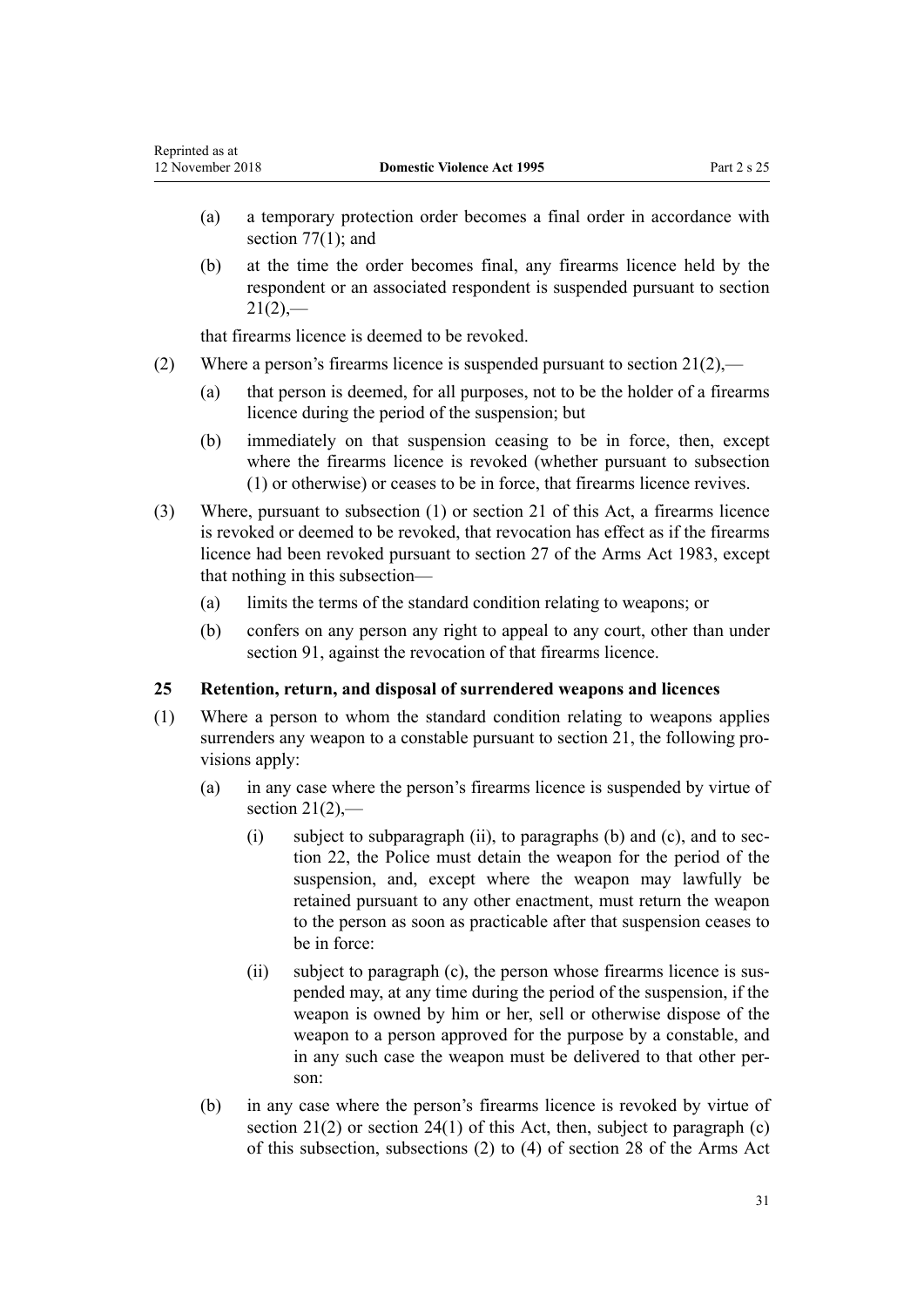<span id="page-31-0"></span>1983 apply, with all necessary modifications, as if the weapon were a firearm that had been delivered to a constable pursuant to section 28 of the Arms Act 1983:

- (c) if, at the time of the surrender of the weapon, the person was not lawfully entitled to possess the weapon (disregarding, for that purpose, the effect of the standard condition relating to weapons), the weapon is deemed to have been seized and detained pursuant to the [Arms Act](http://prd-lgnz-nlb.prd.pco.net.nz/pdflink.aspx?id=DLM72621) [1983](http://prd-lgnz-nlb.prd.pco.net.nz/pdflink.aspx?id=DLM72621), and the provisions of [sections 65](http://prd-lgnz-nlb.prd.pco.net.nz/pdflink.aspx?id=DLM73326) and [70](http://prd-lgnz-nlb.prd.pco.net.nz/pdflink.aspx?id=DLM73358) of that Act apply accordingly:
- (d) in any other case,—
	- (i) subject to subparagraph (ii), to paragraph (c), and to [section 22](#page-26-0), the Police must detain the weapon for the period during which the standard condition relating to weapons remains in force, and, except where the weapon may lawfully be retained pursuant to any other enactment, must return the weapon to the person as soon as practicable after the standard condition relating to weapons ceases to be in force:
	- (ii) subject to paragraph (c), the person may, at any time during the period during which the standard condition relating to weapons remains in force, if the weapon is owned by him or her, sell or otherwise dispose of the weapon to a person approved for the purpose by a constable, and in any such case the weapon must be delivered to that other person.
- (2) Where a person's firearms licence is suspended pursuant to subsection (2) of [section 21,](#page-25-0) and that person surrenders that licence to a constable pursuant to that section, the Police must detain that licence for the period of the suspension, and, except where the licence is revoked or ceases to be in force, or may lawfully be retained pursuant to any other enactment, must return the licence to the person as soon as practicable after that suspension ceases to be in force.

Section 25(1): amended, on 1 October 2008, pursuant to [section 116\(a\)\(ii\)](http://prd-lgnz-nlb.prd.pco.net.nz/pdflink.aspx?id=DLM1102349) of the Policing Act 2008 (2008 No 72).

Section  $25(1)(a)(ii)$ : amended, on 1 October 2008, pursuant to section  $116(a)(ii)$  of the Policing Act 2008 (2008 No 72).

Section 25(1)(b): amended, on 1 October 2008, pursuant to section  $116(a)(ii)$  of the Policing Act 2008 (2008 No 72).

Section 25(1)(d)(ii): amended, on 1 October 2008, pursuant to [section 116\(a\)\(ii\)](http://prd-lgnz-nlb.prd.pco.net.nz/pdflink.aspx?id=DLM1102349) of the Policing Act 2008 (2008 No 72).

Section 25(2): amended, on 1 October 2008, pursuant to [section 116\(a\)\(ii\)](http://prd-lgnz-nlb.prd.pco.net.nz/pdflink.aspx?id=DLM1102349) of the Policing Act 2008 (2008 No 72).

## **26 Arms Act 1983 not affected**

(1) Nothing in any of [sections 21 to 25](#page-25-0) of this Act limits or affects any provision of the [Arms Act 1983](http://prd-lgnz-nlb.prd.pco.net.nz/pdflink.aspx?id=DLM72621) that authorises or permits—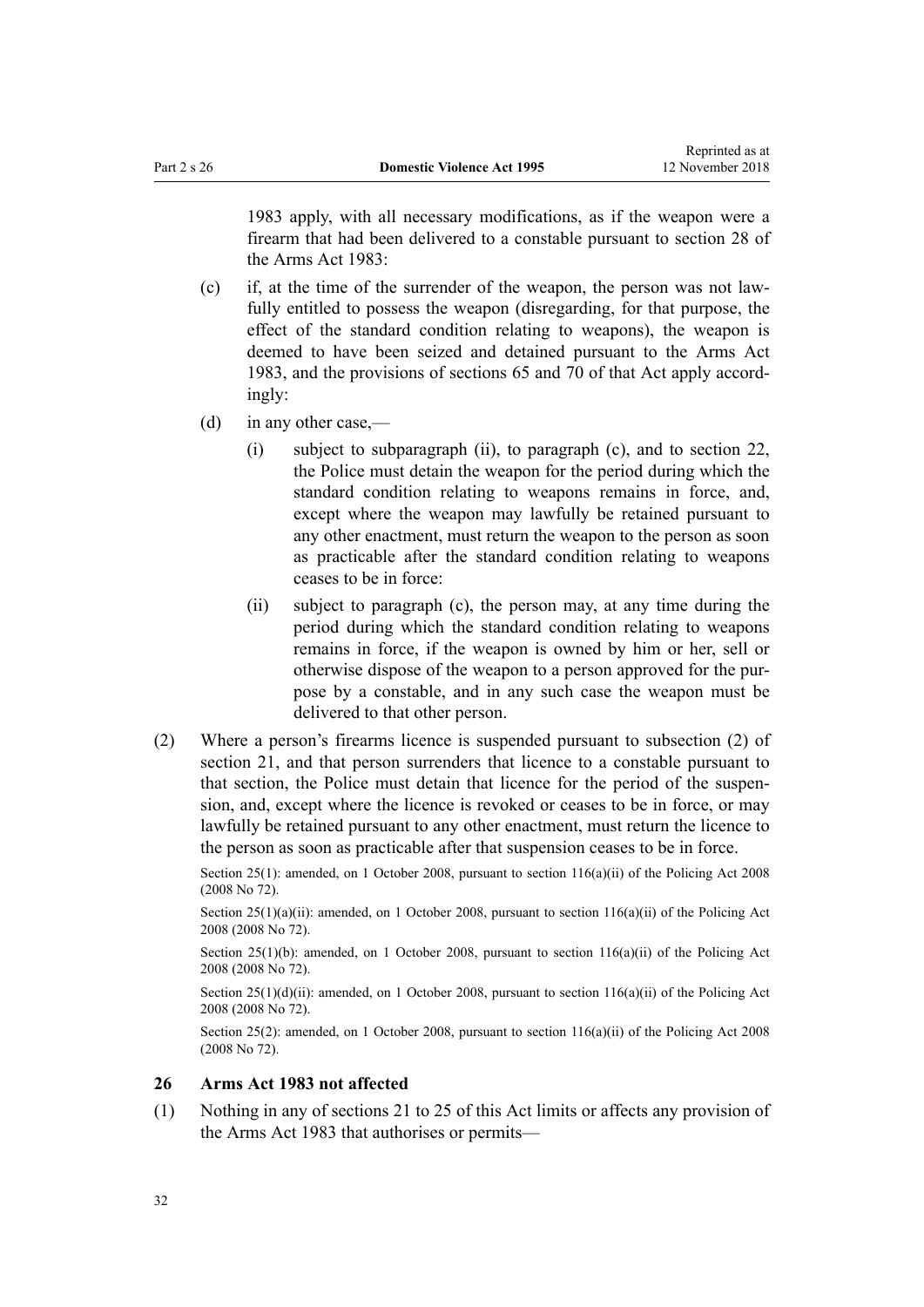- <span id="page-32-0"></span>(a) the revocation of any firearms licence; or
- (b) the seizure of any weapon.
- (2) Where—
	- (a) a person's firearms licence is suspended pursuant to [section 21\(2\)](#page-25-0); and
	- (b) during the period of that suspension, that firearms licence is revoked pursuant to the [Arms Act 1983](http://prd-lgnz-nlb.prd.pco.net.nz/pdflink.aspx?id=DLM72621),—

that suspension ceases to be in force.

# *Special conditions of protection orders*

## **27 Court may impose special conditions**

- (1) Where the court makes a protection order, it may impose any conditions that are reasonably necessary, in the opinion of the court, to protect the protected person from further domestic violence by the respondent, or the associated respondent, or both.
- (2) Without limiting subsection (1), a condition imposed under subsection (1) may relate to—
	- (a) the manner in which arrangements for access to a child are to be implemented:
	- (b) the manner and circumstances in which the respondent or the associated respondent, or both, may make contact with the protected person.
- (3) Without limiting subsection (1), the court may impose, as a condition of a protection order, a condition specifying a person who, for the purposes of [sections](#page-23-0) [19\(2\)](#page-23-0), [20](#page-24-0), and 28, is entitled—
	- (a) to consent on behalf of the protected person; and
	- (b) to withdraw such consent.
- (4) Where the court imposes a condition under this section, it may specify the period during which the condition is to have effect.
- (5) In the absence of a direction under subsection (4), and subject to section 28, a special condition has effect for the duration of the protection order, unless sooner varied or discharged.

## **28 Further provisions relating to certain special conditions**

- (1) This section applies to any special condition of a protection order, where the special condition is inconsistent with the protected person and the respondent living in the same dwellinghouse.
- (2) Subject to sections 27(4) and [46](#page-37-0), a special condition to which this section applies has effect except while the protected person and the respondent are, with the express consent of the protected person, living in the same dwellinghouse.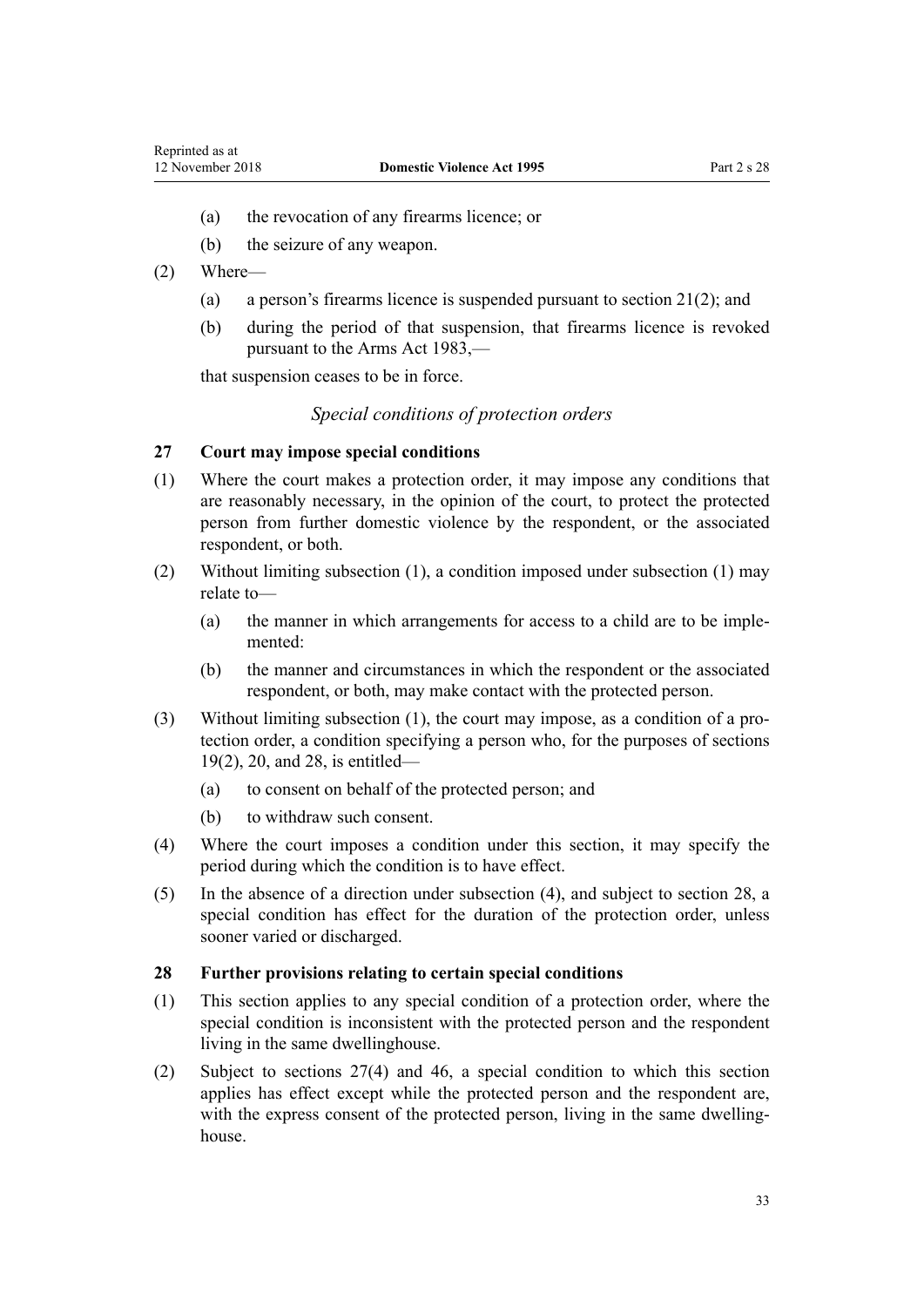- <span id="page-33-0"></span>(3) A special condition to which this section applies is automatically suspended for any period during which the protected person and the respondent, with the express consent of the protected person, live in the same dwellinghouse.
- (4) Where a special condition to which this section applies is suspended in accordance with subsection (3), and the protected person subsequently withdraws his or her consent to the respondent living in the same dwellinghouse, then (unless the protection order has been sooner discharged, and subject to [sections 27\(4\)](#page-32-0) and [46](#page-37-0)) the special condition automatically revives.
- (5) A special condition to which this section applies—
	- (a) may become suspended in accordance with subsection (3) on 1 or more occasions:
	- (b) may revive in accordance with subsection (4) on 1 or more occasions.
- (6) Where, pursuant to a direction made under [section 17,](#page-22-0) a protection order applies against an associated respondent, the provisions of this section apply, with all necessary modifications, in respect of the associated respondent.
- (7) References in this section to the consent of a protected person, or to the withdrawal of a protected person's consent, include, as the case requires,—
	- (a) the consent of a person (other than the respondent or, as the case may be, the associated respondent) who is specified, in a special condition of the protection order imposed pursuant to [section 27\(3\),](#page-32-0) as a person who is entitled to consent, on the protected person's behalf, in relation to the matter:
	- (b) the withdrawal of consent by such a person.

# *Interim care and contact orders*

Heading: inserted, on 16 November 2011, by [section 7](http://prd-lgnz-nlb.prd.pco.net.nz/pdflink.aspx?id=DLM1955516) of the Domestic Violence Amendment Act 2011 (2011 No 58).

# **28B Interim orders in respect of child of applicant's family**

- (1) This section applies when—
	- (a) an application has been made to the Family Court for a protection order; and
	- (b) there is a child of the applicant's family.
- (2) The Family Court may make 1 or more of the following orders if it considers the order or orders are necessary to protect the welfare and best interests of the child concerned:
	- (a) an interim order or orders about the role of providing day-to-day care for, or about contact with, a child of the applicant's family:
	- (b) any interim order or orders varying any order of the kind referred to in paragraph (a).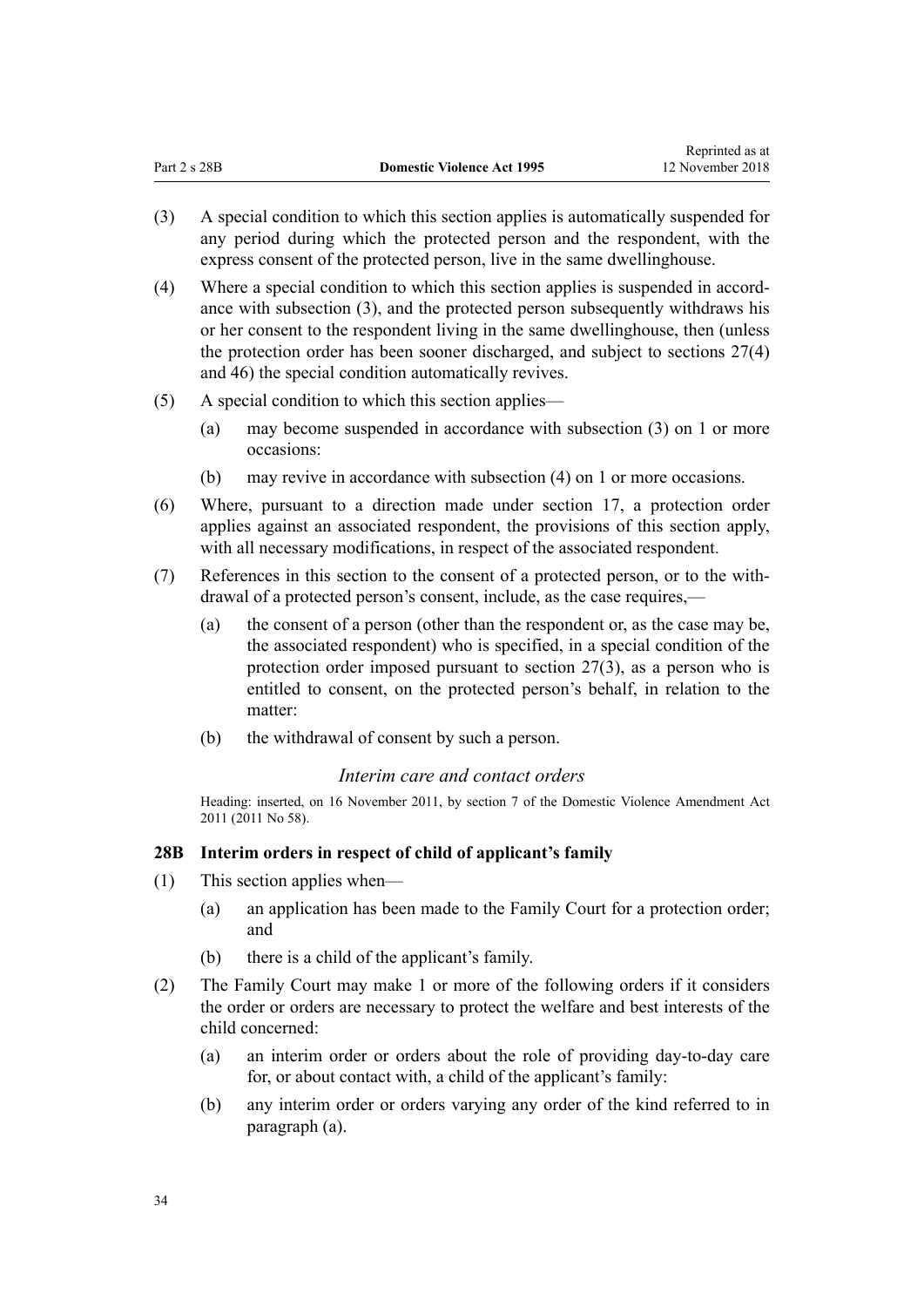<span id="page-34-0"></span>(3) An order must not be made under subsection (2) in respect of a child of the applicant's family of or over the age of 16 years unless there are special circumstances.

Section 28B: inserted, on 16 November 2011, by [section 7](http://prd-lgnz-nlb.prd.pco.net.nz/pdflink.aspx?id=DLM1955516) of the Domestic Violence Amendment Act 2011 (2011 No 58).

## **28C Duration of interim order**

An interim order made under [section 28B](#page-33-0) ceases to have effect (if it has not ceased to have effect sooner) on the earlier of—

- (a) the date that is 1 year after the day on which the order is made; or
- (b) the date that the child attains the age of 16 years, unless the Family Court in special circumstances orders otherwise on or after making the order.

Section 28C: inserted, on 16 November 2011, by [section 7](http://prd-lgnz-nlb.prd.pco.net.nz/pdflink.aspx?id=DLM1955516) of the Domestic Violence Amendment Act 2011 (2011 No 58).

# **28D Application for parenting order under Care of Children Act 2004 must be made**

- (1) Where 1 or more interim orders have been made under [section 28B](#page-33-0), a party in whose favour an order has been made must as soon as possible (if that party has not already done so) make an application under the [Care of Children Act](http://prd-lgnz-nlb.prd.pco.net.nz/pdflink.aspx?id=DLM317232) [2004](http://prd-lgnz-nlb.prd.pco.net.nz/pdflink.aspx?id=DLM317232) for a parenting order.
- (2) For the purposes of section  $16(1)$  of the Legal Services Act 2000, proceedings that relate to, or arise out of, an application for a protection order under [Part 2](#page-15-0) of the Domestic Violence Act 1995 include proceedings commenced pursuant to an application referred to in subsection (1).

Section 28D: inserted, on 16 November 2011, by [section 7](http://prd-lgnz-nlb.prd.pco.net.nz/pdflink.aspx?id=DLM1955516) of the Domestic Violence Amendment Act 2011 (2011 No 58).

# *Programmes*

## *[Repealed]*

Heading: repealed, on 1 October 2014, by [section 9](http://prd-lgnz-nlb.prd.pco.net.nz/pdflink.aspx?id=DLM5615655) of the Domestic Violence Amendment Act 2013 (2013 No 77).

## **29 Programmes for protected persons**

## *[Repealed]*

Section 29: repealed, on 1 October 2014, by [section 9](http://prd-lgnz-nlb.prd.pco.net.nz/pdflink.aspx?id=DLM5615655) of the Domestic Violence Amendment Act 2013 (2013 No 77).

## **30 Commencement of section 29**

## *[Repealed]*

Section 30: repealed, on 1 October 2014, by [section 9](http://prd-lgnz-nlb.prd.pco.net.nz/pdflink.aspx?id=DLM5615655) of the Domestic Violence Amendment Act 2013 (2013 No 77).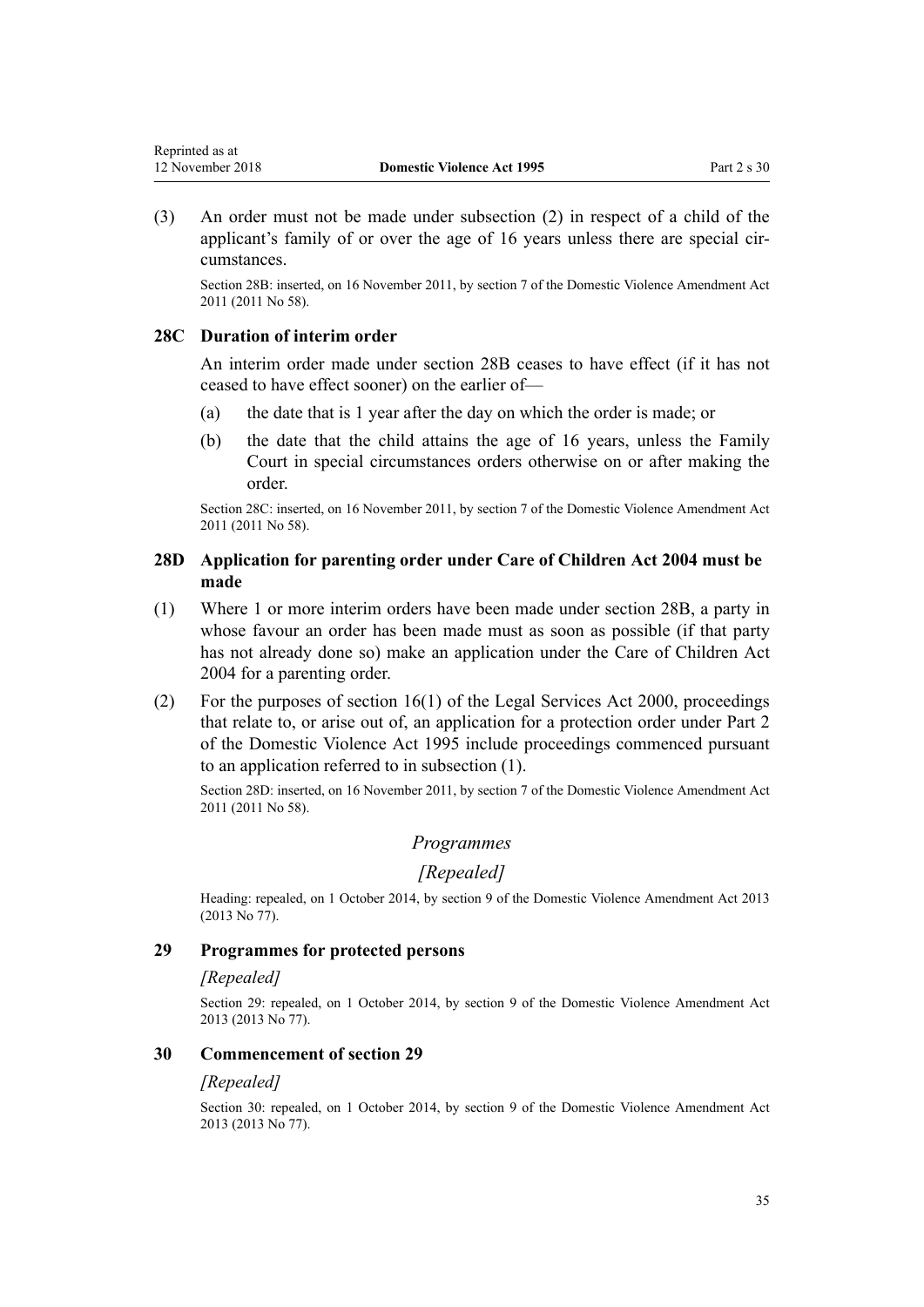## <span id="page-35-0"></span>**31 Joint programme sessions**

## *[Repealed]*

Section 31: repealed, on 1 October 2014, by [section 9](http://prd-lgnz-nlb.prd.pco.net.nz/pdflink.aspx?id=DLM5615655) of the Domestic Violence Amendment Act 2013 (2013 No 77).

# **32 Power to direct respondent or associated respondent to attend programme**

## *[Repealed]*

Section 32: repealed, on 1 October 2014, by [section 9](http://prd-lgnz-nlb.prd.pco.net.nz/pdflink.aspx?id=DLM5615655) of the Domestic Violence Amendment Act 2013 (2013 No 77).

## **33 Terms of direction that respondent or associated respondent attend programme**

#### *[Repealed]*

Section 33: repealed, on 1 October 2014, by [section 9](http://prd-lgnz-nlb.prd.pco.net.nz/pdflink.aspx?id=DLM5615655) of the Domestic Violence Amendment Act 2013 (2013 No 77).

# **34 Registrar to notify programme provider to whom respondent or associated respondent is referred**

## *[Repealed]*

Section 34: repealed, on 1 October 2014, by [section 9](http://prd-lgnz-nlb.prd.pco.net.nz/pdflink.aspx?id=DLM5615655) of the Domestic Violence Amendment Act 2013 (2013 No 77).

## **35 Programme provider to arrange meeting with respondent or associated respondent**

## *[Repealed]*

Section 35: repealed, on 1 October 2014, by [section 9](http://prd-lgnz-nlb.prd.pco.net.nz/pdflink.aspx?id=DLM5615655) of the Domestic Violence Amendment Act 2013 (2013 No 77).

## **36 Direction to attend programme made on application without notice**

## *[Repealed]*

Section 36: repealed, on 1 October 2014, by [section 9](http://prd-lgnz-nlb.prd.pco.net.nz/pdflink.aspx?id=DLM5615655) of the Domestic Violence Amendment Act 2013 (2013 No 77).

## **37 Court may confirm or discharge direction**

#### *[Repealed]*

Section 37: repealed, on 1 October 2014, by [section 9](http://prd-lgnz-nlb.prd.pco.net.nz/pdflink.aspx?id=DLM5615655) of the Domestic Violence Amendment Act 2013 (2013 No 77).

## **38 Respondent or associated respondent excused from attending**

#### *[Repealed]*

Section 38: repealed, on 1 October 2014, by [section 9](http://prd-lgnz-nlb.prd.pco.net.nz/pdflink.aspx?id=DLM5615655) of the Domestic Violence Amendment Act 2013 (2013 No 77).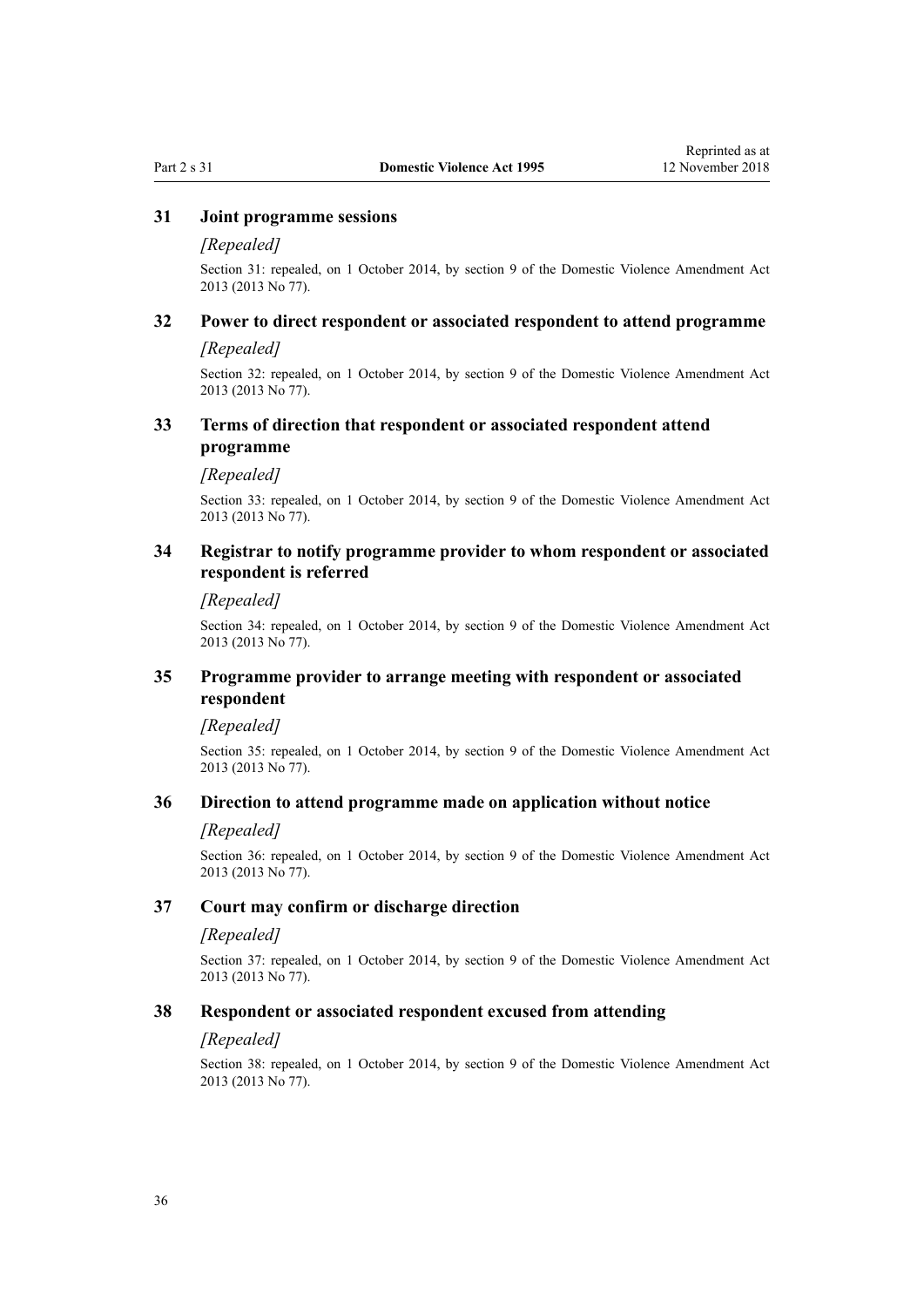# **39 Notice of absence from programme**

#### *[Repealed]*

Section 39: repealed, on 1 October 2014, by [section 9](http://prd-lgnz-nlb.prd.pco.net.nz/pdflink.aspx?id=DLM5615655) of the Domestic Violence Amendment Act 2013 (2013 No 77).

## **40 Notice of conclusion of programme**

#### *[Repealed]*

Section 40: repealed, on 1 October 2014, by [section 9](http://prd-lgnz-nlb.prd.pco.net.nz/pdflink.aspx?id=DLM5615655) of the Domestic Violence Amendment Act 2013 (2013 No 77).

#### **41 Programme provider may request variation of direction**

#### *[Repealed]*

Section 41: repealed, on 1 October 2014, by [section 9](http://prd-lgnz-nlb.prd.pco.net.nz/pdflink.aspx?id=DLM5615655) of the Domestic Violence Amendment Act 2013 (2013 No 77).

#### **41A Powers of Registrar on receipt of notice under section 39 or 41**

#### *[Repealed]*

Section 41A: repealed, on 1 October 2014, by [section 9](http://prd-lgnz-nlb.prd.pco.net.nz/pdflink.aspx?id=DLM5615655) of the Domestic Violence Amendment Act 2013 (2013 No 77).

#### **42 Judge may call respondent or associated respondent before court**

#### *[Repealed]*

Section 42: repealed, on 1 October 2014, by [section 9](http://prd-lgnz-nlb.prd.pco.net.nz/pdflink.aspx?id=DLM5615655) of the Domestic Violence Amendment Act 2013 (2013 No 77).

#### **42A Respondent or associated respondent called before court**

#### *[Repealed]*

Section 42A: repealed, on 1 October 2014, by [section 9](http://prd-lgnz-nlb.prd.pco.net.nz/pdflink.aspx?id=DLM5615655) of the Domestic Violence Amendment Act 2013 (2013 No 77).

#### **43 Confidentiality of information disclosed to programme provider**

#### *[Repealed]*

Section 43: repealed, on 1 October 2014, by [section 9](http://prd-lgnz-nlb.prd.pco.net.nz/pdflink.aspx?id=DLM5615655) of the Domestic Violence Amendment Act 2013 (2013 No 77).

# **44 Programme providers' fees and expenses**

#### *[Repealed]*

Section 44: repealed, on 1 October 2014, by [section 9](http://prd-lgnz-nlb.prd.pco.net.nz/pdflink.aspx?id=DLM5615655) of the Domestic Violence Amendment Act 2013 (2013 No 77).

#### *Duration, variation, and discharge of protection orders*

#### **45 Duration of protection order**

- (1) A temporary protection order continues in force until—
	- (a) the order becomes a final order in accordance with [section 77\(1\);](#page-62-0) or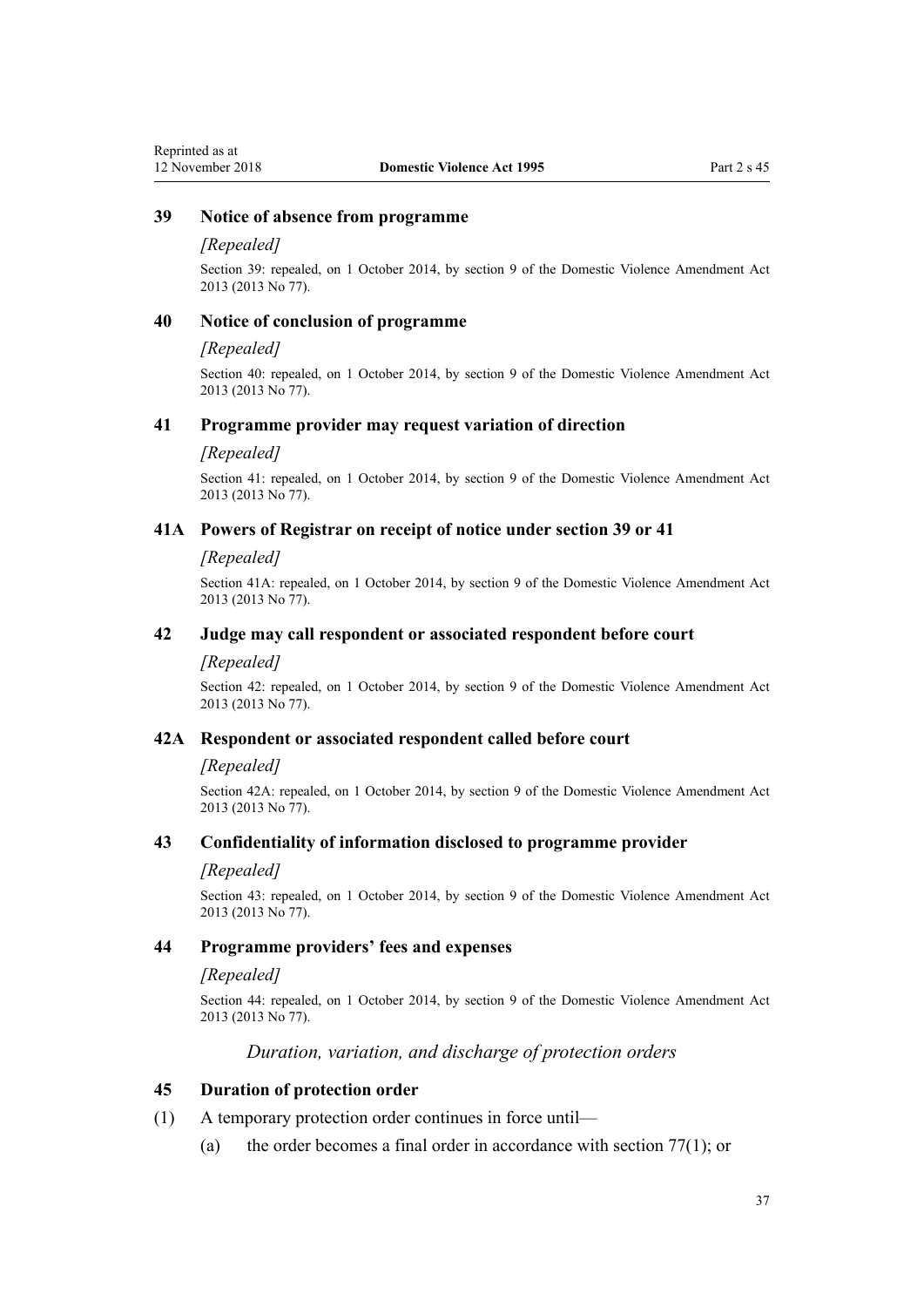- (b) the order lapses pursuant to [section 77\(4\);](#page-62-0) or
- (c) the order is discharged pursuant to [section 80.](#page-64-0)
- (2) A final protection order continues in force until it is discharged pursuant to [sec](#page-38-0)[tion 47](#page-38-0).

# **46 Power to vary protection order**

- (1) The court may, if it thinks fit, on the application of the applicant or the respondent, vary a protection order—
	- (a) by varying or discharging any special condition of the protection order:
	- (b) by imposing any special condition:
	- (c) by varying or discharging a direction made pursuant to [section 51D](#page-42-0):
	- (d) by making a direction pursuant to [section 51D](#page-42-0).
- (2) Where a protection order applies against an associated respondent, the court may, if it thinks fit, on the application of the applicant or the associated respondent, vary the protection order, in so far as it relates to the associated respondent,—
	- (a) by varying or discharging any special condition of the protection order:
	- (b) by imposing any special condition:
	- (c) by varying or discharging a direction made pursuant to [section 51D](#page-42-0):
	- (d) by making a direction pursuant to [section 51D](#page-42-0).
- (3) The court may, if it thinks fit, on the application of the applicant, vary a protection order—
	- (a) by directing, pursuant to [section 16\(2\)](#page-21-0), that the protection order also apply for the benefit of a particular person:
	- (b) by directing, pursuant to [section 17](#page-22-0), that the protection order apply against a particular person.
- (4) The court may, if it thinks fit, on the application of a specified person (other than a child), vary a protection order—
	- (a) by varying or discharging any special condition of the protection order, in so far as the special condition relates to the specified person:
	- (b) by imposing a special condition that relates to that specified person.
- (5) Where an application is made under this section in respect of a temporary protection order, the Registrar must assign a hearing date, which must be—
	- (a) as soon as practicable; and
	- (b) unless there are special circumstances, in no case later than 42 days after the application is made.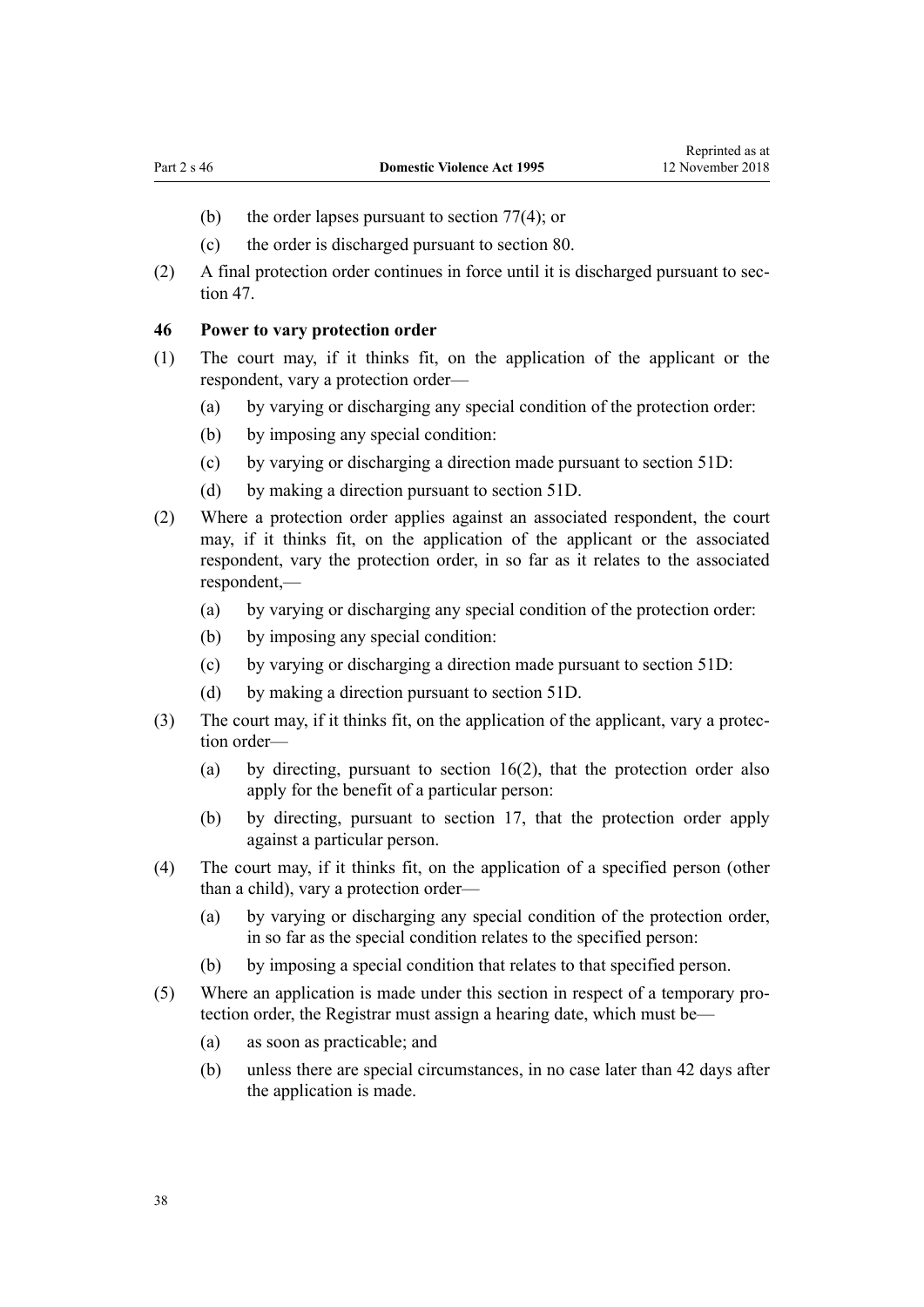<span id="page-38-0"></span>Section  $46(1)(c)$ : amended, on 1 October 2014, by [section 10\(1\)](http://prd-lgnz-nlb.prd.pco.net.nz/pdflink.aspx?id=DLM5615656) of the Domestic Violence Amendment Act 2013 (2013 No 77).

Section 46(1)(d): amended, on 1 October 2014, by [section 10\(1\)](http://prd-lgnz-nlb.prd.pco.net.nz/pdflink.aspx?id=DLM5615656) of the Domestic Violence Amendment Act 2013 (2013 No 77).

Section  $46(2)(c)$ : amended, on 1 October 2014, by [section 10\(2\)](http://prd-lgnz-nlb.prd.pco.net.nz/pdflink.aspx?id=DLM5615656) of the Domestic Violence Amendment Act 2013 (2013 No 77).

Section 46(2)(d): amended, on 1 October 2014, by [section 10\(2\)](http://prd-lgnz-nlb.prd.pco.net.nz/pdflink.aspx?id=DLM5615656) of the Domestic Violence Amendment Act 2013 (2013 No 77).

#### **47 Power to discharge protection order**

- (1) The court may, if it thinks fit, on the application of the applicant or the respondent, discharge a protection order.
- (2) On an application under subsection (1), the court may discharge a protection order even though the order—
	- (a) applies for the benefit of a specified person pursuant to a direction made under [section 16\(2\);](#page-21-0) or
	- (b) applies against an associated respondent pursuant to a direction made under [section 17](#page-22-0).
- (3) Where a protection order to which subsection (2) relates is discharged, the order ceases to have effect for the benefit of the specified person or, as the case requires, against the associated respondent, as if that person had applied for and been granted a discharge of the order pursuant to subsection (4).
- (4) Where a protection order—
	- (a) applies for the benefit of a specified person pursuant to a direction made under [section 16\(2\);](#page-21-0) or
	- (b) applies against an associated respondent pursuant to a direction made under [section 17](#page-22-0),—

the specified person or, as the case may be, the associated respondent may apply for the order to be discharged in so far as it relates to him or her.

- (5) On an application under subsection (4), the court may, if it thinks fit, discharge a protection order in so far as it relates to that specified person or, as the case may be, that associated respondent.
- (6) Where an application is made under this section in respect of a temporary protection order, the Registrar must assign a hearing date, which must be—
	- (a) as soon as practicable; and
	- (b) unless there are special circumstances, in no case later than 42 days after the application is made.

Compare: 1982 No 120 s 8

# **48 Variation or discharge on behalf of protected person**

[Sections 9](#page-15-0), [11](#page-17-0), and [12](#page-17-0), so far as applicable and with the necessary modifications, apply in relation to—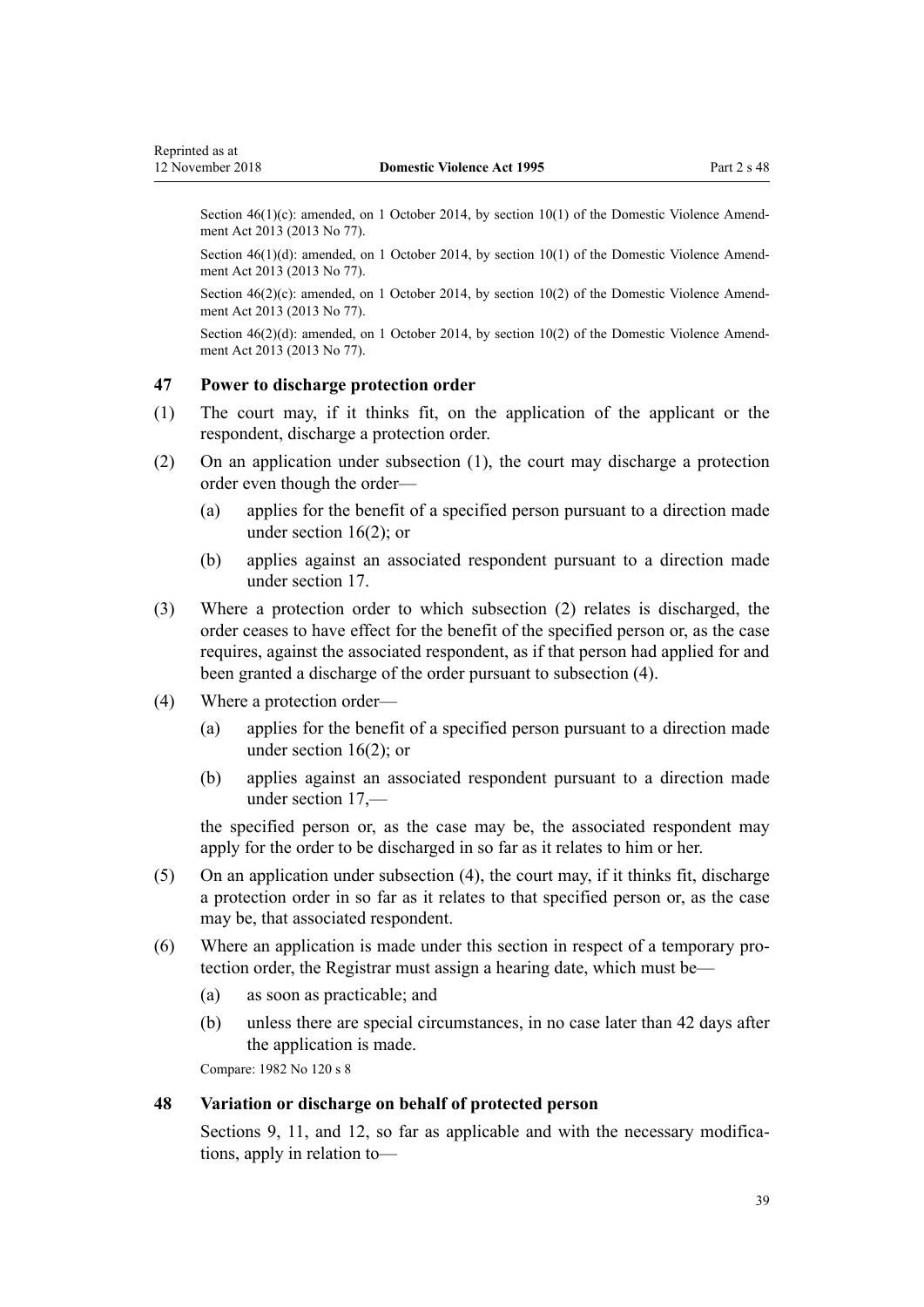- (a) any application, on behalf of a protected person, for the variation or discharge of a protection order under this Act; and
- (b) the defending, on behalf of a protected person, of any such application made by the respondent or the associated respondent—

as they apply in relation to the making of an application for a protection order.

# *Enforcement of protection orders*

# **49 Offence to breach protection order**

- (1) Every person commits an offence who breaches a protection order by—
	- (a) doing any act in contravention of the protection order; or
	- (b) failing to comply with any condition of the protection order.
- (2) It is a defence in a prosecution for an offence under subsection (1) if the defendant proves that he or she had a reasonable excuse for breaching the protection order.
- (3) Every person who is convicted of an offence against this section is liable to imprisonment for a term not exceeding 3 years.
- (4) To avoid doubt, a failure to comply with a direction made under [section 51D](#page-42-0) is not a breach of a protection order under subsection (1)(b).

Section 49: replaced, on 28 October 2009, by [section 7\(1\)](http://prd-lgnz-nlb.prd.pco.net.nz/pdflink.aspx?id=DLM1774213) of the Domestic Violence Amendment Act 2009 (2009 No 43).

Section 49(3): amended, on 25 September 2013, by [section 11\(1\)](http://prd-lgnz-nlb.prd.pco.net.nz/pdflink.aspx?id=DLM5615657) of the Domestic Violence Amendment Act 2013 (2013 No 77).

Section 49(3): amended, on 1 July 2013, by [section 413](http://prd-lgnz-nlb.prd.pco.net.nz/pdflink.aspx?id=DLM3360714) of the Criminal Procedure Act 2011 (2011 No 81).

Section 49(4): amended, on 1 October 2014, by [section 11\(2\)](http://prd-lgnz-nlb.prd.pco.net.nz/pdflink.aspx?id=DLM5615657) of the Domestic Violence Amendment Act 2013 (2013 No 77).

#### **49A Offence to fail to comply with direction**

#### *[Repealed]*

Section 49A: repealed, on 1 October 2014, by [section 12](http://prd-lgnz-nlb.prd.pco.net.nz/pdflink.aspx?id=DLM5615658) of the Domestic Violence Amendment Act 2013 (2013 No 77).

#### **50 Power to arrest for breach of protection order**

Where a protection order is in force, any constable may arrest, without warrant, any person who the constable has good cause to suspect has—

- (a) contravened the protection order; or
- (b) failed to comply with any condition of the protection order.

Section 50: replaced, on 28 October 2009, by [section 8](http://prd-lgnz-nlb.prd.pco.net.nz/pdflink.aspx?id=DLM1774216) of the Domestic Violence Amendment Act 2009 (2009 No 43).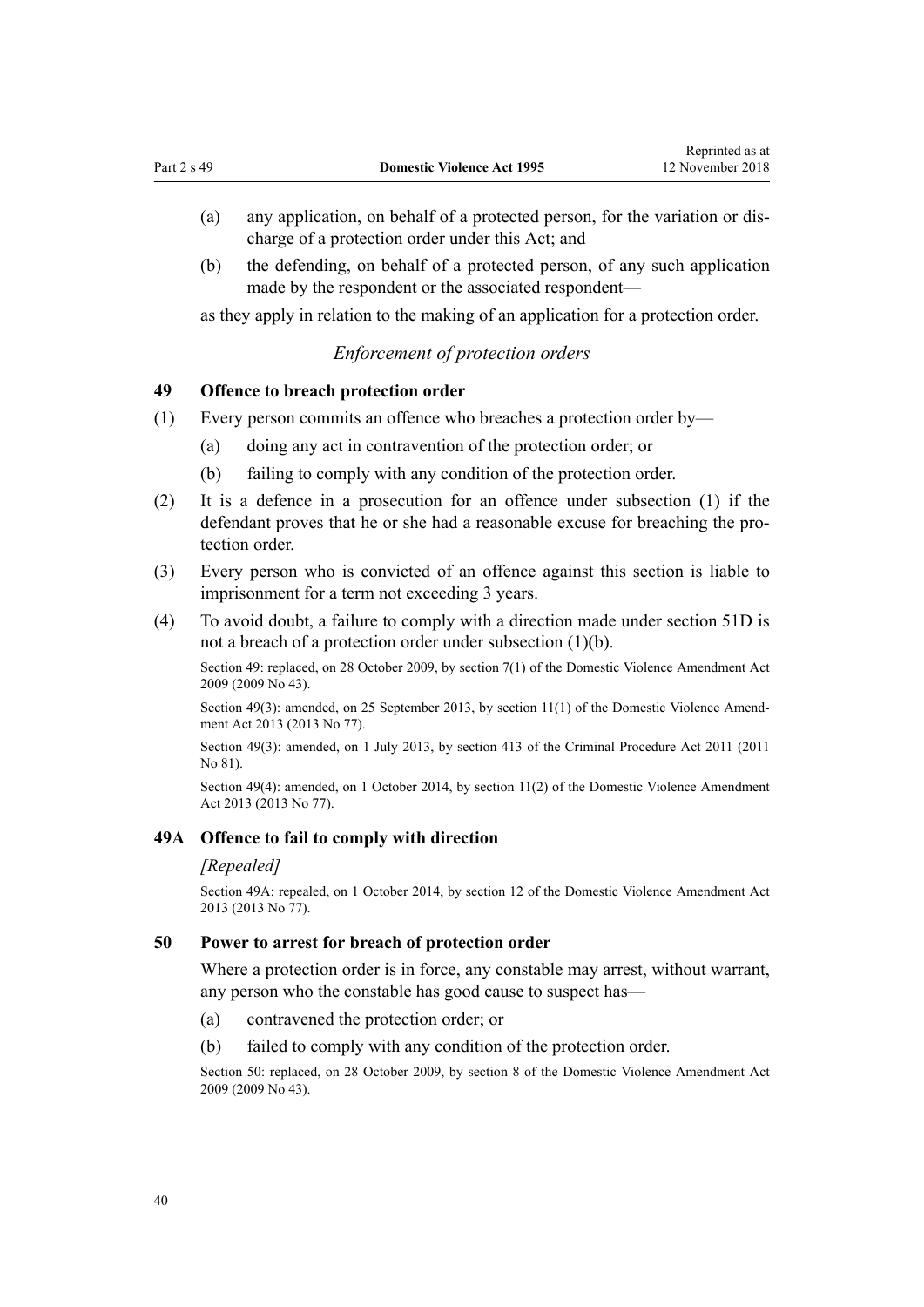# **51 Release of person arrested**

#### *[Repealed]*

Section 51: repealed, on 1 January 2001, by [section 74\(2\)](http://prd-lgnz-nlb.prd.pco.net.nz/pdflink.aspx?id=DLM69643) of the Bail Act 2000 (2000 No 38).

# **Part 2A**

# **Programmes**

Part 2A: inserted, on 25 September 2013, by [section 13](http://prd-lgnz-nlb.prd.pco.net.nz/pdflink.aspx?id=DLM5615659) of the Domestic Violence Amendment Act 2013 (2013 No 77).

#### **51A Interpretation**

In this Part, unless the context otherwise requires,—

**approval** means an approval of a service provider under [section 51B](#page-41-0) that has not been suspended or cancelled

**assessment**, in relation to a respondent, means an assessment of the respondent undertaken by a service provider to determine—

- (a) the extent to which the respondent poses a safety risk to any person or the public; and
- (b) what, if any, non-violence programme is the most appropriate for the respondent to attend

**non-violence programme** means a programme that—

- (a) is provided by a service provider; and
- (b) is provided to a respondent; and
- (c) has the primary objective of stopping or preventing domestic violence on the part of the respondent

#### **programmes** means—

- (a) safety programmes; and
- (b) non-violence programmes

**respondent** means the person against whom an application has been made for an order under this Act, and includes an associated respondent

**safety programme** means a programme that—

- (a) is provided by a service provider; and
- (b) is provided to a protected person; and
- (c) has the primary objective of promoting (whether by education, information, support, or otherwise) the protection of the protected person from domestic violence

**service provider** means a person or an organisation that has been granted an approval to do either or both of the following:

(a) undertake assessments: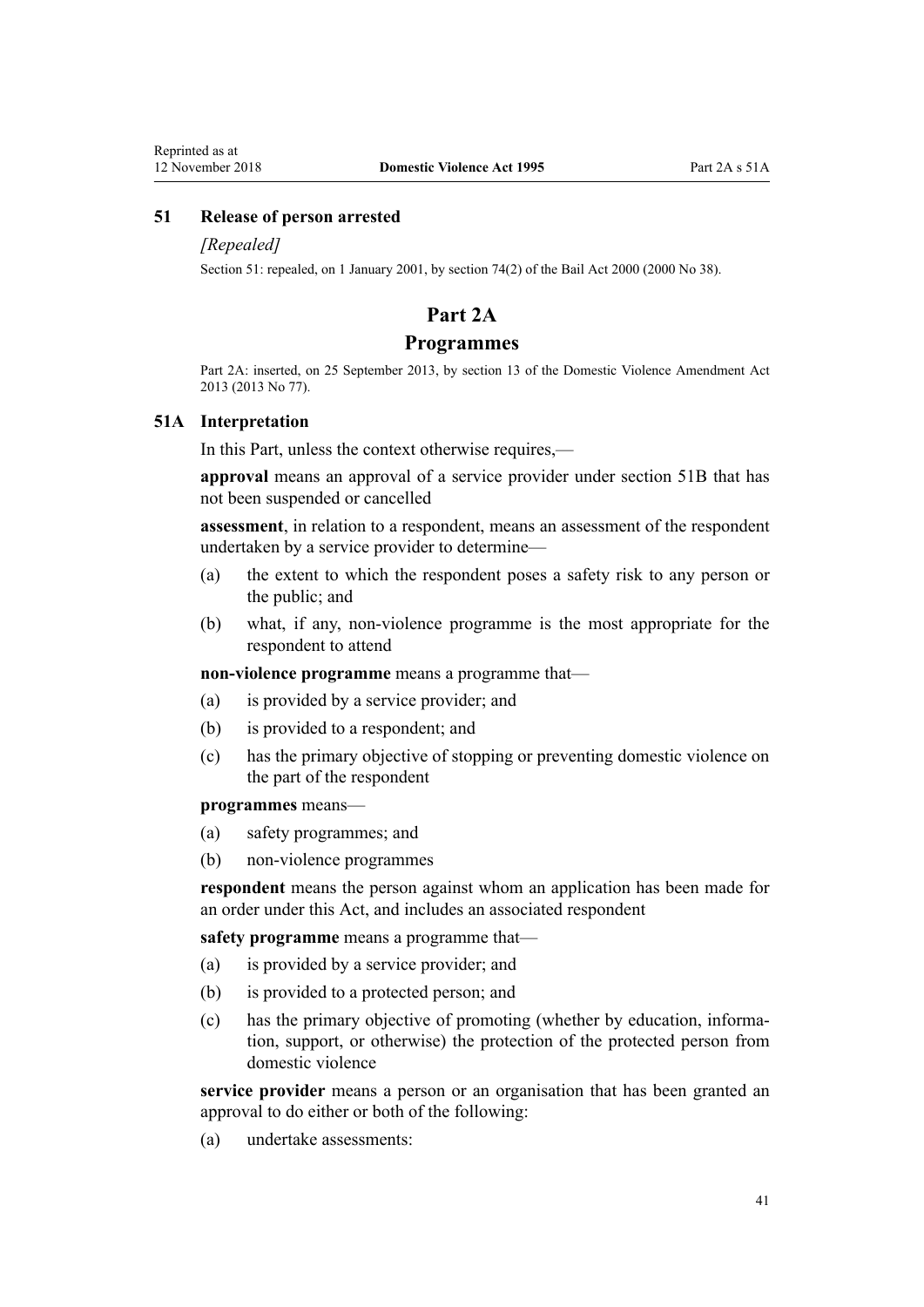#### <span id="page-41-0"></span>(b) provide programmes.

Section 51A: inserted, on 25 September 2013, by [section 13](http://prd-lgnz-nlb.prd.pco.net.nz/pdflink.aspx?id=DLM5615659) of the Domestic Violence Amendment Act 2013 (2013 No 77).

# *Approval of service providers*

Heading: inserted, on 25 September 2013, by [section 13](http://prd-lgnz-nlb.prd.pco.net.nz/pdflink.aspx?id=DLM5615659) of the Domestic Violence Amendment Act 2013 (2013 No 77).

#### **51B Service providers**

- (1) The Secretary may decide to grant, suspend, or cancel an approval of a person or an organisation as a service provider.
- (2) A person or an organisation seeking an approval under subsection (1) must follow the process (if any) prescribed by regulations made under section  $127(a)(i)$ .
- (3) In deciding whether to grant, suspend, or cancel an approval under subsection (1), the Secretary must apply the criteria (if any) prescribed by regulations made under [section 127\(a\)\(ii\).](#page-96-0)
- (4) The Secretary must publish on an Internet site maintained by or on behalf of the Ministry of Justice a list of service providers.

Section 51B: inserted, on 25 September 2013, by [section 13](http://prd-lgnz-nlb.prd.pco.net.nz/pdflink.aspx?id=DLM5615659) of the Domestic Violence Amendment Act 2013 (2013 No 77).

## *Safety programmes*

Heading: inserted, on 1 October 2014, by [section 13](http://prd-lgnz-nlb.prd.pco.net.nz/pdflink.aspx?id=DLM5615659) of the Domestic Violence Amendment Act 2013 (2013 No 77).

#### **51C Safety programmes for protected persons**

- (1) Where the court makes a protection order,—
	- (a) the applicant, or the applicant's representative, may request the Registrar to authorise the provision of a safety programme to all or any of the following persons:
		- (i) the applicant:
		- (ii) a child of the applicant's family:
		- (iii) a specified person; and
	- (b) a specified person (other than a child) may request the Registrar to authorise the provision of a safety programme to that specified person if no request has been made under paragraph (a)(iii).
- (2) Where, at the time the protection order is made, the applicant has not made a request pursuant to this section, and the applicant is not legally represented, the Judge or the Registrar must cause the applicant to be informed of the applicant's right to make such a request.
- (3) A request may be made under subsection (1) at any time while the protection order remains in force.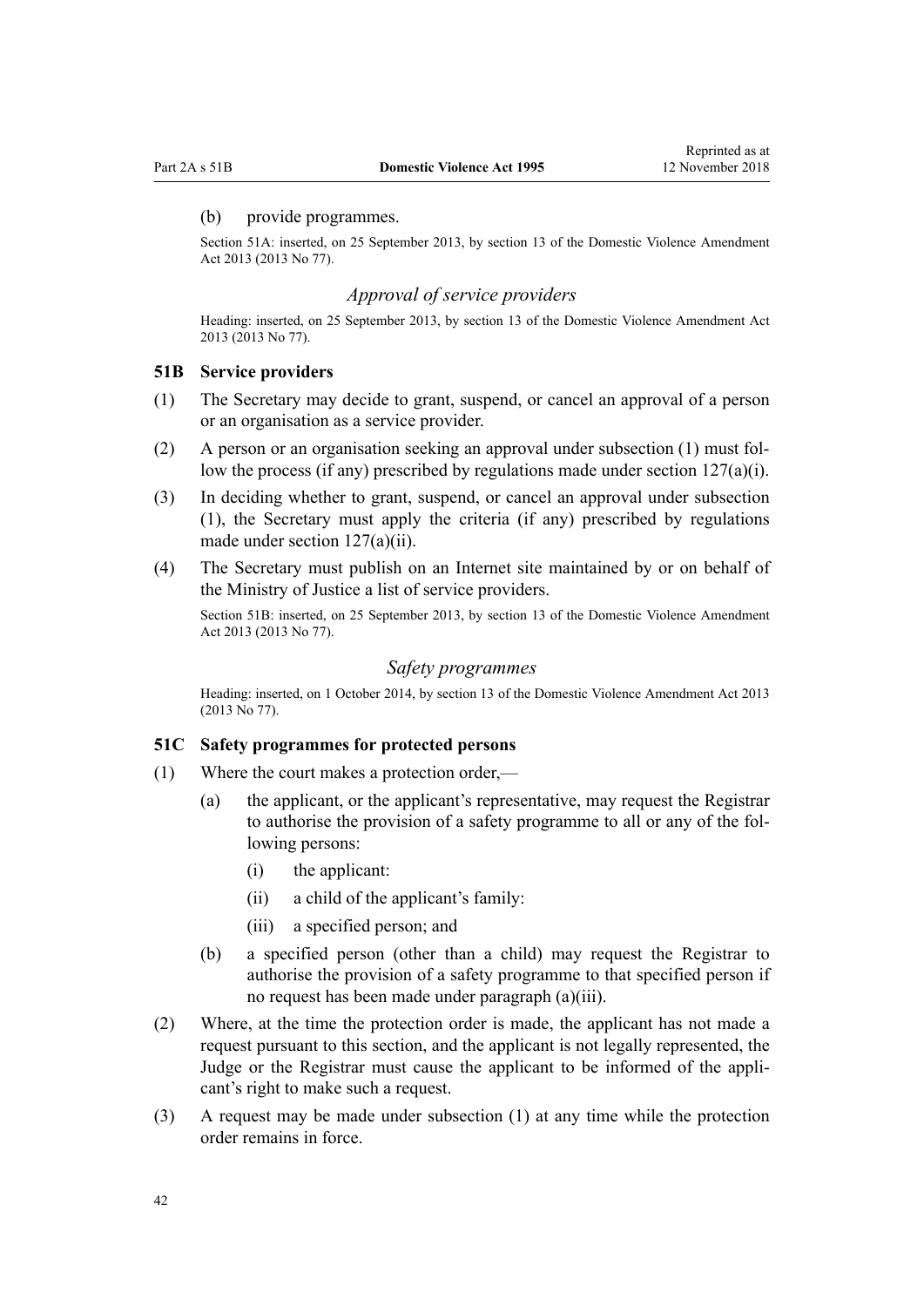- <span id="page-42-0"></span>(4) Where a request is made to a Registrar under subsection (1), the Registrar must arrange for the matter to be referred to a service provider without delay.
- (5) The number of safety programme sessions to be provided to a protected person by a service provider to whom a referral has been made under subsection (4) is to be determined by the Registrar following discussion with the service provider.
- (6) Every lawyer acting for an applicant for a protection order must—
	- (a) ensure that the applicant is aware of the applicant's right to make a request under this section; and
	- (b) where the applicant wishes to exercise that right, take such further steps as the lawyer considers necessary to enable the applicant to do so.

Section 51C: inserted, on 1 October 2014, by [section 13](http://prd-lgnz-nlb.prd.pco.net.nz/pdflink.aspx?id=DLM5615659) of the Domestic Violence Amendment Act 2013 (2013 No 77).

# *Non-violence programmes*

Heading: inserted, on 1 October 2014, by [section 13](http://prd-lgnz-nlb.prd.pco.net.nz/pdflink.aspx?id=DLM5615659) of the Domestic Violence Amendment Act 2013 (2013 No 77).

# **51D Direction to attend assessment and non-violence programme**

- (1) On making a protection order, the court must direct the respondent to—
	- (a) undertake an assessment; and
	- (b) attend a non-violence programme.
- (2) The court need not make a direction under subsection (1) if—
	- (a) there is no service provider available; or
	- (b) the court considers that there is any other good reason for not making a direction.

Section 51D: inserted, on 1 October 2014, by [section 13](http://prd-lgnz-nlb.prd.pco.net.nz/pdflink.aspx?id=DLM5615659) of the Domestic Violence Amendment Act 2013 (2013 No 77).

# **51E Direction to attend non-violence programme made on application without notice**

- (1) This section applies where the court makes a direction under section 51D on an application made without notice.
- (2) Where this section applies,—
	- (a) the direction does not take effect until 10 working days after a copy of the direction is served on the respondent; and
	- (b) the respondent may, within those 10 working days, notify the court that he or she objects to the direction.
- (3) Where the respondent notifies the court, in accordance with subsection (2)(b), that he or she objects to the direction,—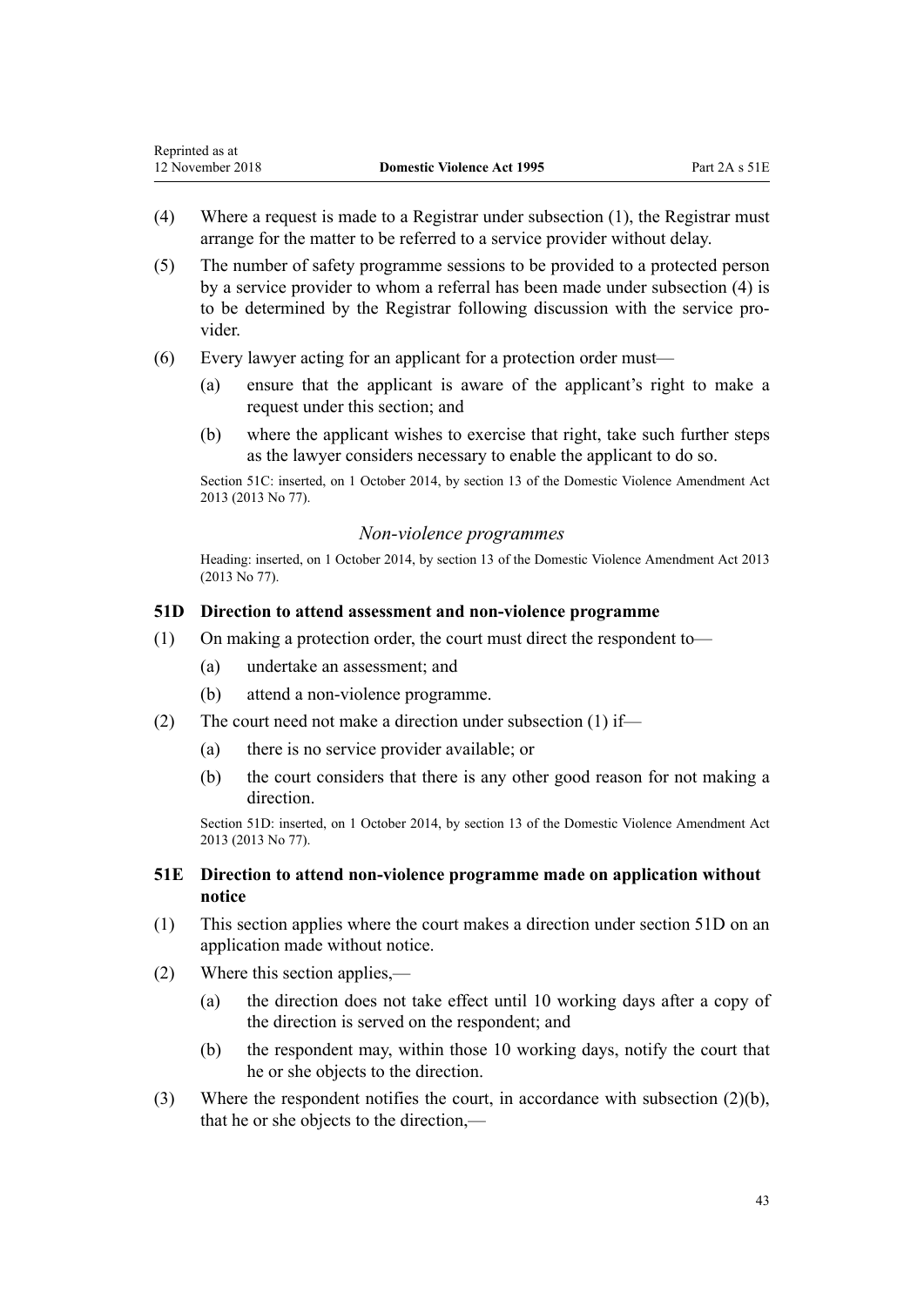- <span id="page-43-0"></span>(a) the Registrar must, if the respondent wishes to be heard, assign a hearing date, which must be—
	- (i) as soon as practicable; and
	- (ii) unless there are special circumstances, in no case later than 42 days after receipt of the notice of objection; and
- (b) the direction is suspended from the date on which the court receives the notice of objection until the court, after considering the respondent's objection, confirms (whether with or without variation) or discharges the direction.
- (4) Nothing in this section or section 51F gives the court power to review any order or decision other than the direction to which the notice relates, but nothing in this section limits [section 76](#page-61-0) or [79](#page-63-0).

Section 51E: inserted, on 1 October 2014, by [section 13](http://prd-lgnz-nlb.prd.pco.net.nz/pdflink.aspx?id=DLM5615659) of the Domestic Violence Amendment Act 2013 (2013 No 77).

# **51F Court may confirm or discharge direction after considering objection made under section 51E**

- (1) After considering an objection, made under [section 51E](#page-42-0), to a direction, the court may—
	- (a) confirm the direction; or
	- (b) vary the direction; or
	- (c) discharge the direction.
- (2) Where, pursuant to subsection (1), the court confirms or varies a direction, then, if the respondent is before the court, the Judge must warn the respondent that non-compliance with the direction is an offence punishable by imprisonment.
- (3) Failure to give the warning required by subsection (2) does not affect the validity of the direction confirmed or varied.

Section 51F: inserted, on 1 October 2014, by [section 13](http://prd-lgnz-nlb.prd.pco.net.nz/pdflink.aspx?id=DLM5615659) of the Domestic Violence Amendment Act 2013 (2013 No 77).

#### **51G Referral of respondent to service provider**

- (1) After the court has made a direction under [section 51D,](#page-42-0) the Registrar must, without delay,—
	- (a) arrange for the respondent to be referred to a service provider; and
	- (b) notify the service provider of the direction made under [section 51D.](#page-42-0)
- (2) This section is subject to [section 51E.](#page-42-0)

Section 51G: inserted, on 1 October 2014, by [section 13](http://prd-lgnz-nlb.prd.pco.net.nz/pdflink.aspx?id=DLM5615659) of the Domestic Violence Amendment Act 2013 (2013 No 77).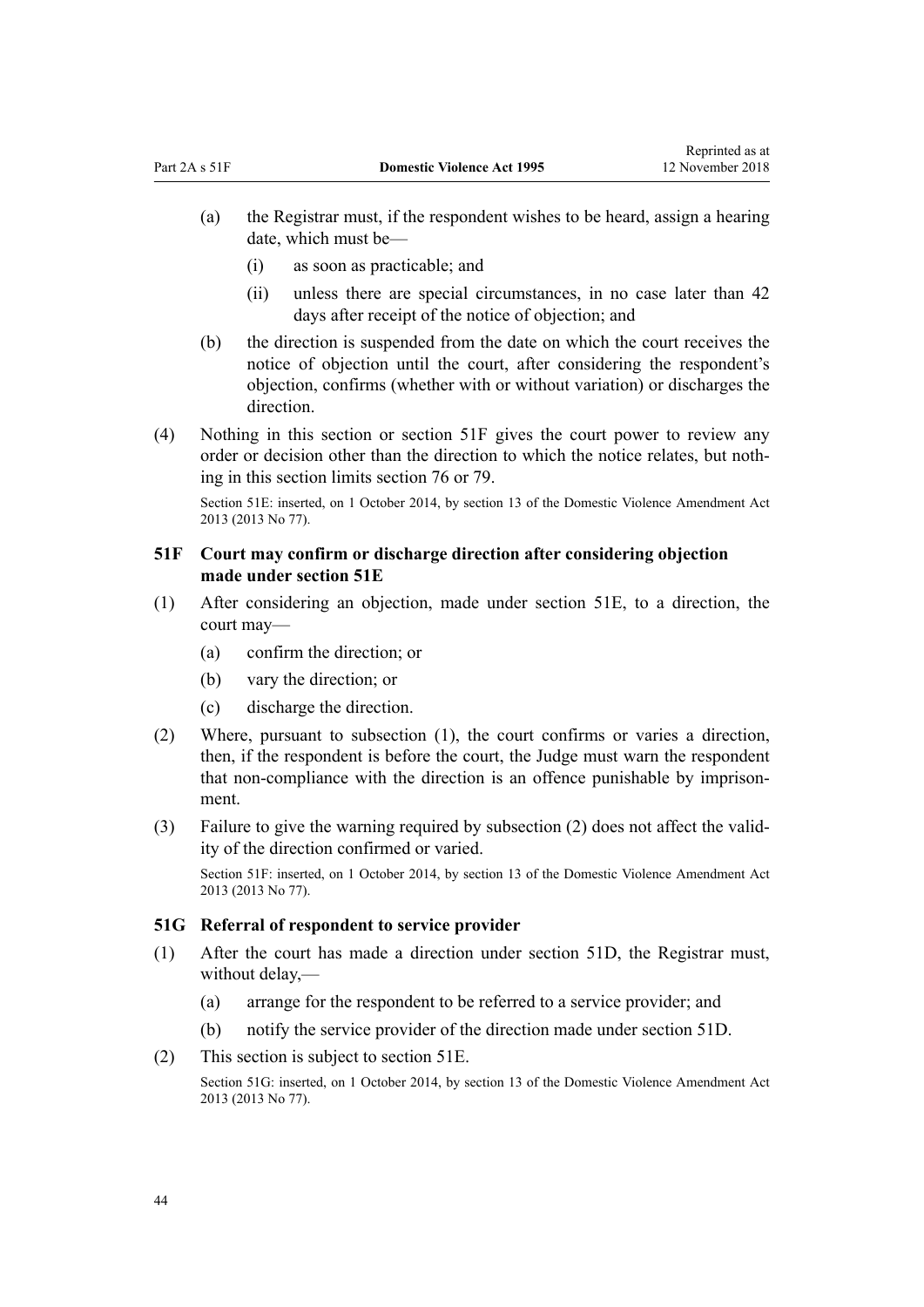# <span id="page-44-0"></span>**51H Service provider to meet with respondent**

As soon as possible after receiving a notification under [section 51G,](#page-43-0) the service provider must arrange to meet with the respondent to—

- (a) undertake an assessment of the respondent; and
- (b) determine whether there is an appropriate non-violence programme for the respondent to attend.

Section 51H: inserted, on 1 October 2014, by [section 13](http://prd-lgnz-nlb.prd.pco.net.nz/pdflink.aspx?id=DLM5615659) of the Domestic Violence Amendment Act 2013 (2013 No 77).

# **51I Service provider to notify Registrar about safety concerns**

- (1) This section applies if a service provider has concerns about the safety of a protected person—
	- (a) after undertaking an assessment of the respondent; or
	- (b) during the provision of a non-violence programme to a respondent.
- (2) The service provider must, without delay, notify the Registrar of those concerns.
- (3) On receiving a notification under subsection (2), the Registrar must—
	- (a) forward a copy of the notification to a Judge; and
	- (b) arrange for the protected person to be advised of the service provider's concerns.
- (4) On receiving a copy of a notification under subsection (3)(a), the Judge may make such orders or directions as the Judge thinks fit in the circumstances. Section 51I: inserted, on 1 October 2014, by [section 13](http://prd-lgnz-nlb.prd.pco.net.nz/pdflink.aspx?id=DLM5615659) of the Domestic Violence Amendment Act 2013 (2013 No 77).

# **51J Referral to different service provider**

- (1) This section applies if a service provider, after undertaking an assessment of the respondent,—
	- (a) determines that there is an appropriate non-violence programme for the respondent to attend; but
	- (b) is not able to provide that programme to the respondent.
- (2) The service provider must—
	- (a) notify the Registrar; and
	- (b) send to the Registrar the following information:
		- (i) the result of the assessment of the respondent undertaken by the service provider; and
		- (ii) any other information relating to the respondent that is held by the service provider.
- (3) After receiving a notification under subsection (2)(a) and the information referred to in subsection (2)(b), the Registrar must make a new referral under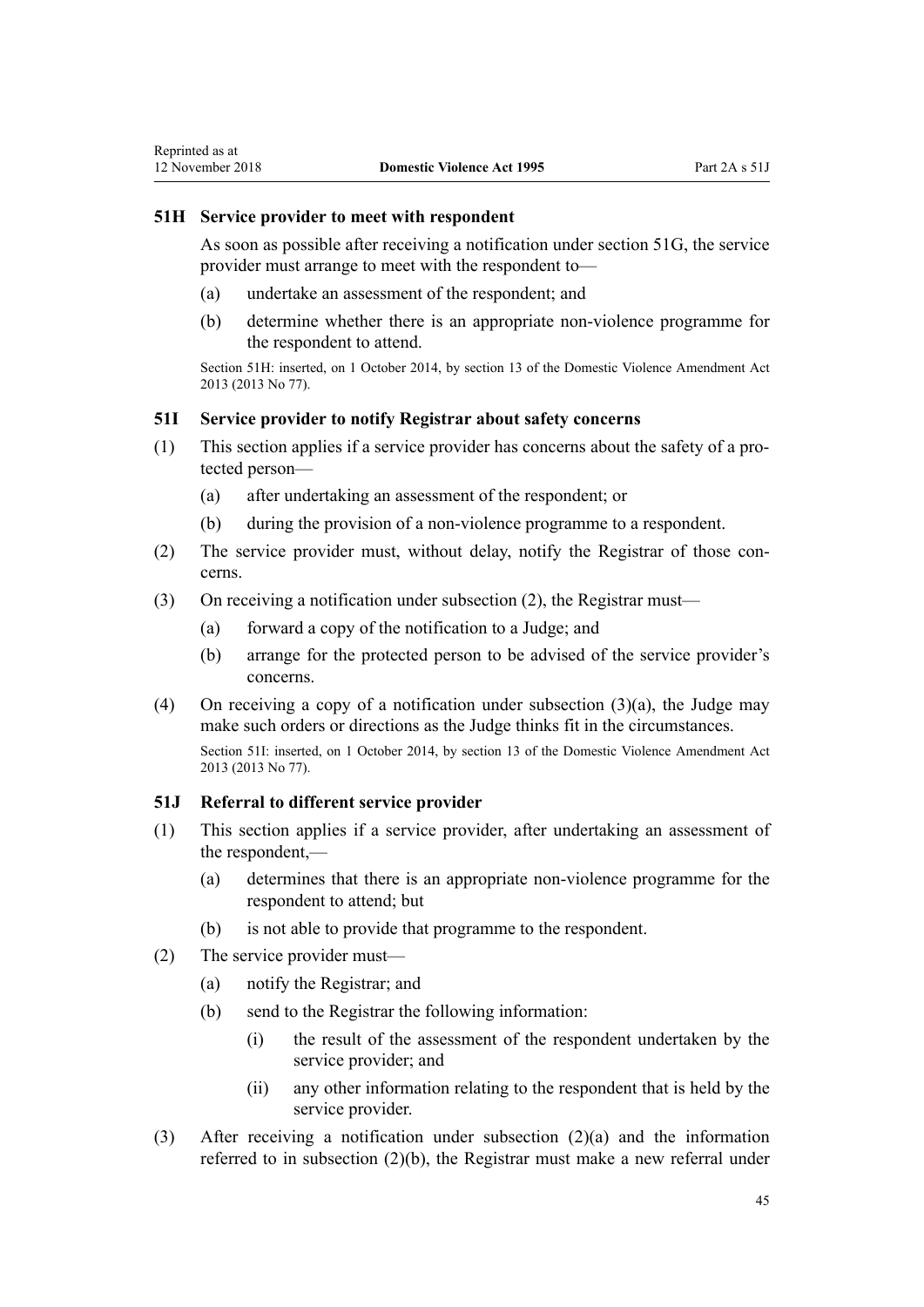<span id="page-45-0"></span>[section 51G](#page-43-0) to a service provider that is able to provide an appropriate programme to the respondent.

Section 51J: inserted, on 1 October 2014, by [section 13](http://prd-lgnz-nlb.prd.pco.net.nz/pdflink.aspx?id=DLM5615659) of the Domestic Violence Amendment Act 2013 (2013 No 77).

# **51K Judge may discharge direction to attend non-violence programme in certain cases**

- (1) This section applies if a service provider, after undertaking an assessment of a respondent, determines that—
	- (a) there is an appropriate non-violence programme for the respondent to attend but that—
		- (i) the respondent's attendance at the programme should be delayed to enable other matters to first be addressed; or
		- (ii) it would not be appropriate for the respondent to attend the programme; or
	- (b) there is not an appropriate non-violence programme for the respondent to attend.
- (2) The service provider must notify the Registrar, and the Registrar must bring the matter to the attention of a Judge.
- (3) When a matter is brought to the attention of a Judge under subsection (2), the Judge must—
	- (a) discharge the direction made under section  $51D(1)(b)$ ; and
	- (b) make such other orders or directions as the Judge thinks fit in the circumstances.

Section 51K: inserted, on 1 October 2014, by [section 13](http://prd-lgnz-nlb.prd.pco.net.nz/pdflink.aspx?id=DLM5615659) of the Domestic Violence Amendment Act 2013 (2013 No 77).

# **51L Service provider and respondent to settle terms of attendance at nonviolence programme**

- (1) Before providing a non-violence programme to a respondent, the service provider must settle in writing with the respondent the terms of attendance, which must include—
	- (a) the number of programme sessions that the respondent must attend; and
	- (b) the place, date, and time of the first programme session, and all subsequent sessions, that the respondent must attend.
- (2) The service provider must provide to the Registrar a copy of the terms of attendance that the service provider has settled with the respondent.
- (3) If a service provider is not able to settle with a respondent the terms of attendance, the service provider must notify the Registrar.
- (4) On receipt of a notice under subsection (3), the Registrar must—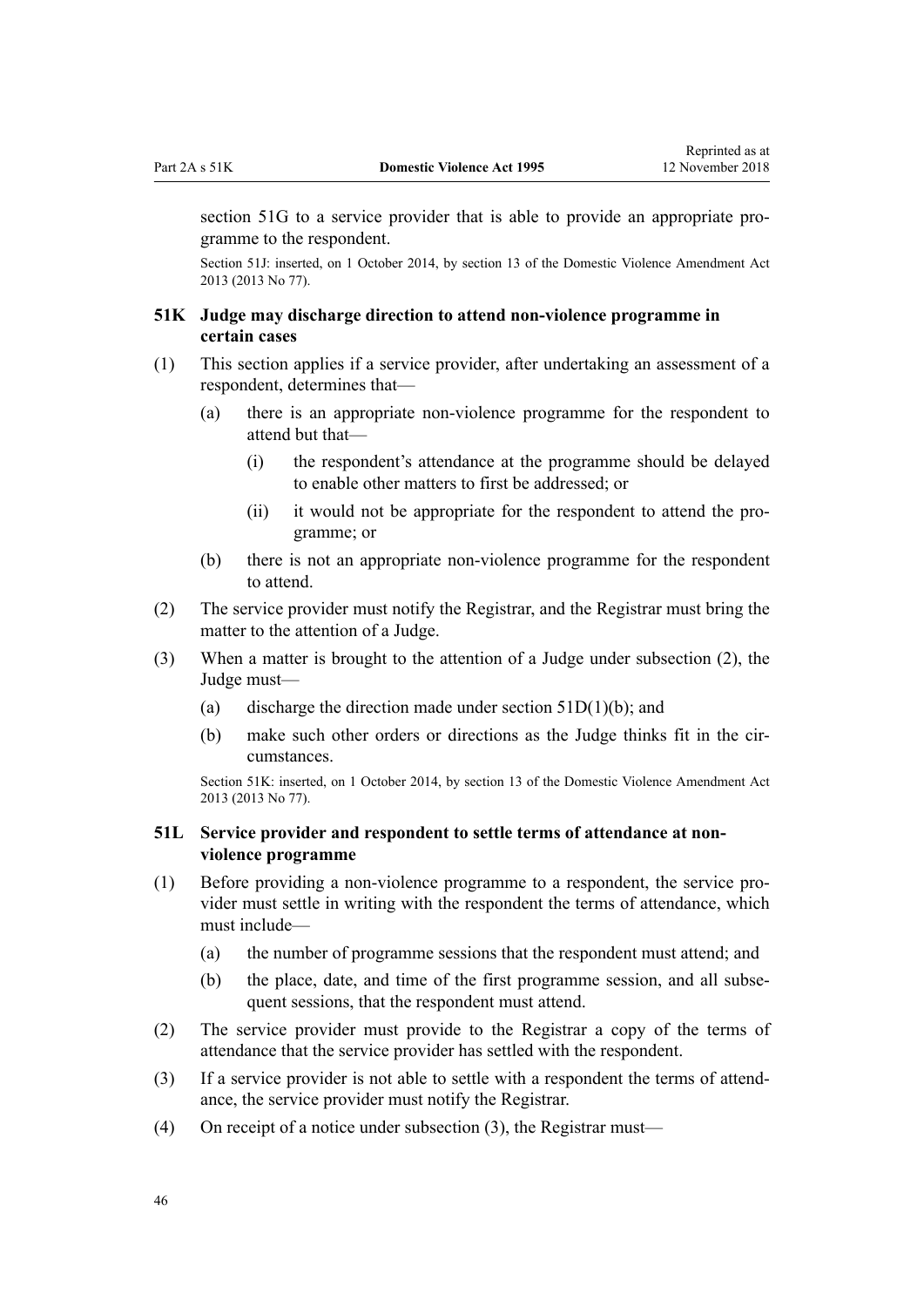- <span id="page-46-0"></span>(a) settle the terms of attendance with the respondent and the service provider; or
- (b) bring the matter to the attention of a Judge.
- (5) When a matter is brought to the attention of a Judge under subsection (4)(b), the Judge may make such further directions as the Judge thinks fit in the circumstances.

Section 51L: inserted, on 1 October 2014, by [section 13](http://prd-lgnz-nlb.prd.pco.net.nz/pdflink.aspx?id=DLM5615659) of the Domestic Violence Amendment Act 2013 (2013 No 77).

# **51M Notice to be given to court if continued provision of non-violence programme inappropriate**

- (1) Subsection (2) applies if at any time during the provision of a non-violence programme the service provider considers that—
	- (a) it is no longer appropriate or practicable for the service provider to provide the programme to the respondent; or
	- (b) the respondent is not participating fully in the programme, and that this is significantly affecting the respondent's ability to benefit fully from the programme.
- (2) The service provider must—
	- (a) notify the Registrar; and
	- (b) send to the Registrar all information relating to the respondent that is held by the service provider.
- (3) After receiving a notification under subsection (2)(a) and the information referred to in subsection (2)(b), the Registrar must—
	- (a) make a new referral under [section 51G](#page-43-0) to a different service provider; or
	- (b) bring the matter to the attention of a Judge.
- (4) When a matter is brought to the attention of a Judge under subsection (3)(b), the Judge may make such other orders or directions as the Judge thinks fit in the circumstances.

Section 51M: inserted, on 1 October 2014, by [section 13](http://prd-lgnz-nlb.prd.pco.net.nz/pdflink.aspx?id=DLM5615659) of the Domestic Violence Amendment Act 2013 (2013 No 77).

# *Non-compliance with direction to attend assessment and non-violence*

#### *programme*

Heading: inserted, on 1 October 2014, by [section 13](http://prd-lgnz-nlb.prd.pco.net.nz/pdflink.aspx?id=DLM5615659) of the Domestic Violence Amendment Act 2013 (2013 No 77).

# **51N Notice of non-compliance with direction**

- (1) This section applies if the court makes a direction under [section 51D](#page-42-0) and the respondent fails to do either or both of the following:
	- (a) undertake an assessment with the service provider to whom notice of the direction has been given under [section 51G](#page-43-0):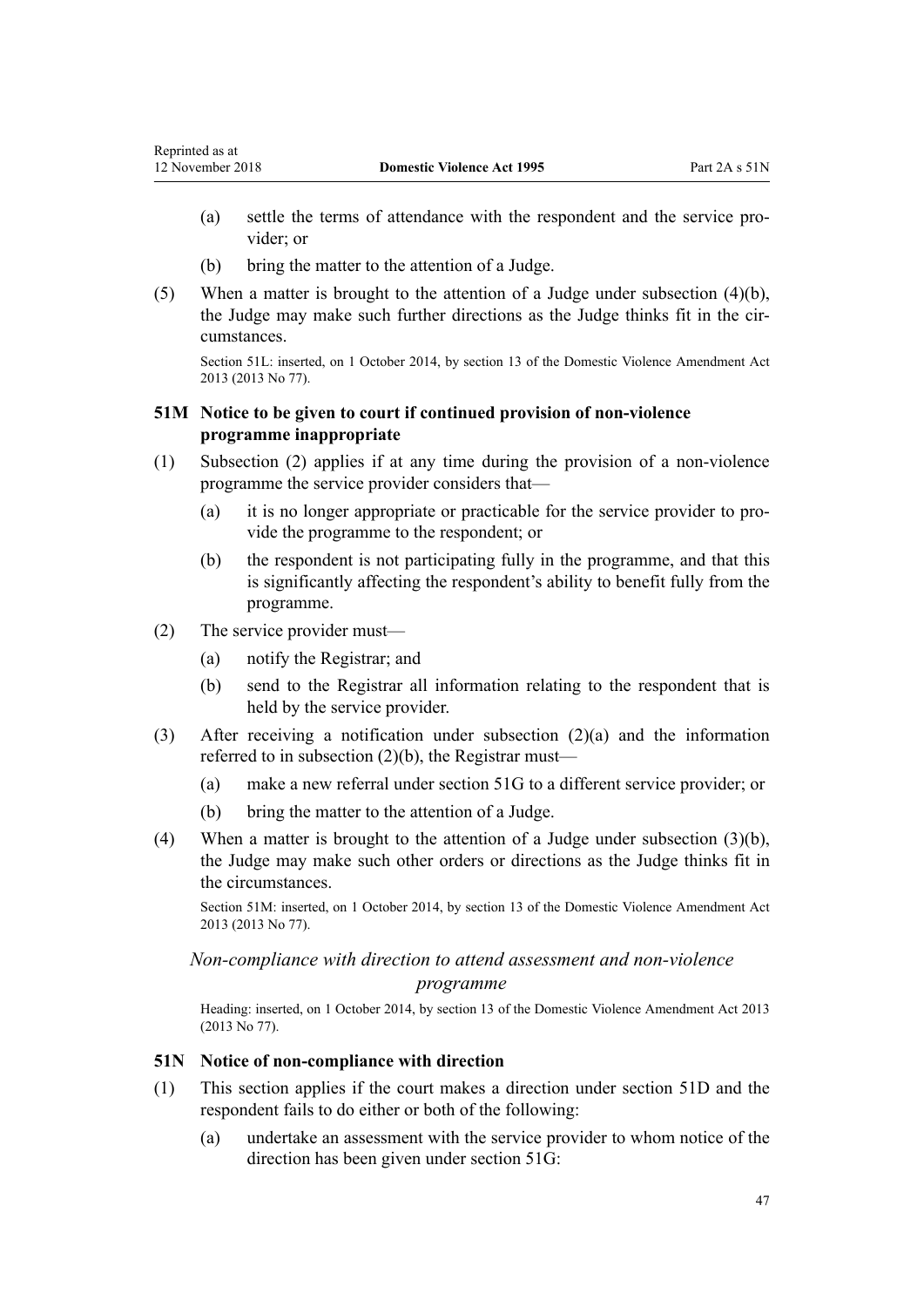- <span id="page-47-0"></span>(b) attend a non-violence programme in accordance with terms of attendance settled under [section 51L](#page-45-0).
- (2) The service provider must give written notice to the Registrar of the respondent's failure.
- (3) Notice under subsection (2) must be given within 7 days of the respondent's failure.

Section 51N: inserted, on 1 October 2014, by [section 13](http://prd-lgnz-nlb.prd.pco.net.nz/pdflink.aspx?id=DLM5615659) of the Domestic Violence Amendment Act 2013 (2013 No 77).

#### **51O Powers of Registrar on receipt of notice under section 51N**

- (1) On receiving a notice under [section 51N](#page-46-0), the Registrar must, without delay,—
	- (a) exercise the powers under [section 82,](#page-67-0) as if he or she were the court referred to in that section, to call the respondent before the court; or
	- (b) bring the matter to the attention of a Judge so that the Judge may consider whether to exercise the power conferred by section 51P in relation to the respondent.
- (2) If the Registrar exercises the powers under [section 82](#page-67-0) in the manner allowed by subsection  $(1)(a)$ , then, subject to any regulations made under this Act, section 82 applies so far as applicable and with the necessary modifications as if the respondent were a witness in proceedings.

Section 51O: inserted, on 1 October 2014, by [section 13](http://prd-lgnz-nlb.prd.pco.net.nz/pdflink.aspx?id=DLM5615659) of the Domestic Violence Amendment Act 2013 (2013 No 77).

# **51P Judge may call respondent before court**

- (1) If, under section 51O(1)(b), a Registrar brings a matter to the attention of a Judge, subsection (2) applies.
- (2) A Judge may exercise the powers under [section 82](#page-67-0) to call the respondent before the court.
- (3) If a Judge exercises the powers under [section 82](#page-67-0), that section applies, so far as applicable and with all necessary modifications, as if the respondent were a witness in proceedings.

Section 51P: inserted, on 1 October 2014, by [section 13](http://prd-lgnz-nlb.prd.pco.net.nz/pdflink.aspx?id=DLM5615659) of the Domestic Violence Amendment Act 2013 (2013 No 77).

#### **51Q Respondent called before court**

- (1) If a respondent appears before the court under section  $51O(1)(a)$  or  $51P(2)$ , the court may, after hearing from the respondent, confirm, vary, or discharge the direction or change the terms of attendance.
- (2) If the court confirms or varies a direction under subsection (1), the Judge must warn the respondent that non-compliance with the direction is an offence punishable by imprisonment.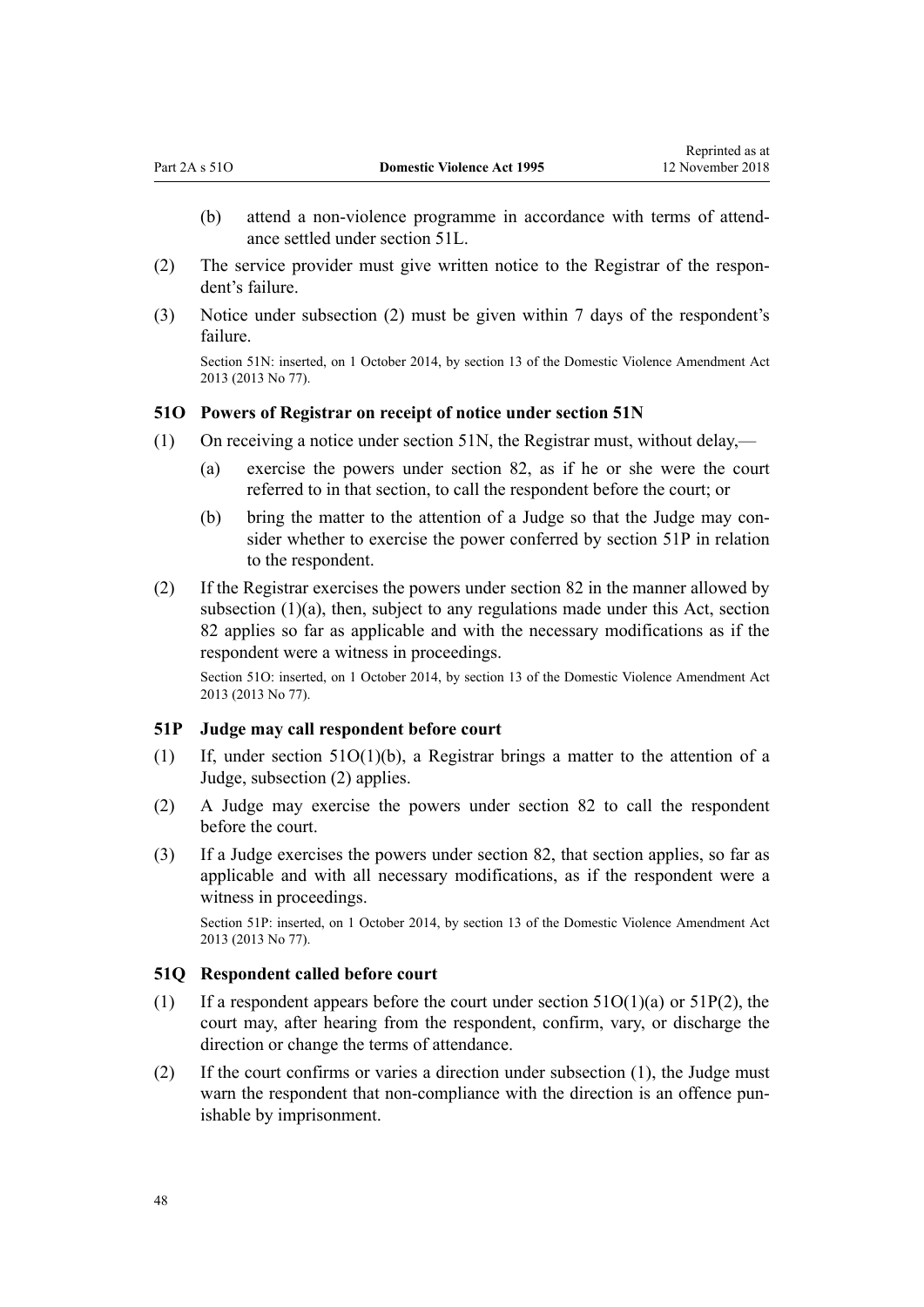Reprinted as at

(3) Failure to give the warning required by subsection (2) does not affect the validity of the direction confirmed or varied.

Section 51Q: inserted, on 1 October 2014, by [section 13](http://prd-lgnz-nlb.prd.pco.net.nz/pdflink.aspx?id=DLM5615659) of the Domestic Violence Amendment Act 2013 (2013 No 77).

#### *Completion of non-violence programme*

Heading: inserted, on 1 October 2014, by [section 13](http://prd-lgnz-nlb.prd.pco.net.nz/pdflink.aspx?id=DLM5615659) of the Domestic Violence Amendment Act 2013 (2013 No 77).

#### **51R Notice of completion and outcome of non-violence programme**

- (1) When a respondent has completed a non-violence programme, the service provider must, without delay, provide to the Registrar a report that—
	- (a) states whether, in the opinion of the service provider, the respondent has achieved the objectives of the non-violence programme; and
	- (b) advises of any concerns that the service provider has about the safety of any protected person.
- (2) On receiving a report under subsection (1), the Registrar must—
	- (a) forward a copy of that report to a Judge; and
	- (b) arrange for the protected person to be notified—
		- (i) that the respondent has completed a non-violence programme; and
		- (ii) that a report has been provided by the service provider of that non-violence programme under subsection (1); and
		- (iii) of any concerns that the service provider has about the safety of the protected person advised in that report.
- (3) On receiving a copy of a report under subsection (2)(a), the Judge may make such orders or directions as the Judge thinks fit in the circumstances.

Section 51R: inserted, on 1 October 2014, by [section 13](http://prd-lgnz-nlb.prd.pco.net.nz/pdflink.aspx?id=DLM5615659) of the Domestic Violence Amendment Act 2013 (2013 No 77).

#### *Confidentiality of information*

Heading: inserted, on 1 October 2014, by [section 13](http://prd-lgnz-nlb.prd.pco.net.nz/pdflink.aspx?id=DLM5615659) of the Domestic Violence Amendment Act 2013 (2013 No 77).

#### **51S Confidentiality of information disclosed to service provider**

- (1) In this section, unless the context otherwise requires, **information** includes any statement or admission.
- (2) Information received by a service provider in the course of providing a programme may not—
	- (a) be disclosed to any other person; or
	- (b) be admitted as evidence in any court or before any person acting judicially.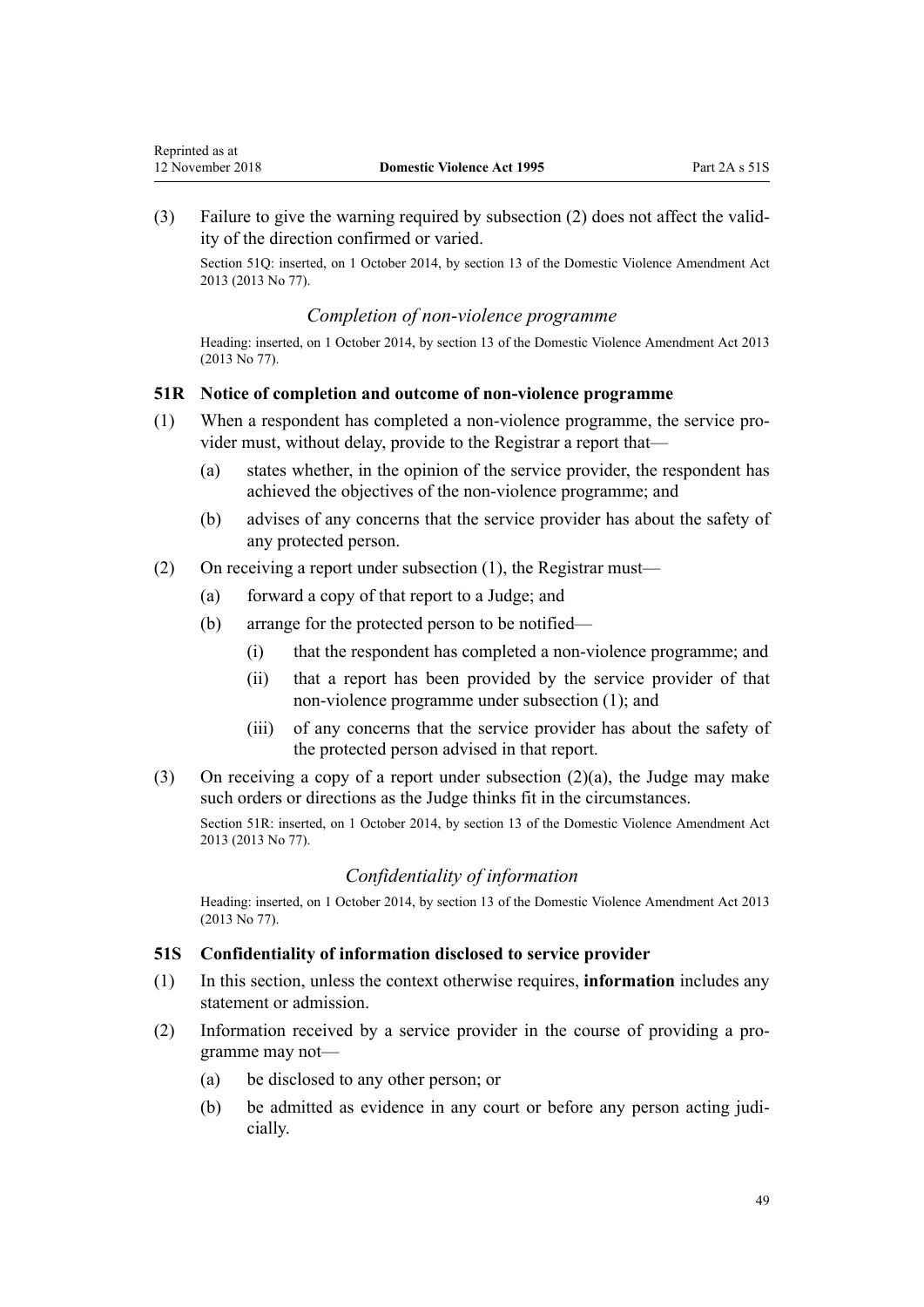- (3) However, nothing in subsection (2) prohibits the disclosure of information received by a service provider in the course of providing a programme if that disclosure is made—
	- (a) for the purpose of giving a notification to a Registrar under—
		- $(i)$  [section 51I\(2\)](#page-44-0):
		- $(ii)$  [section 51J\(2\)](#page-44-0):
		- $(iii)$  section  $51K(2)$ :
		- $(iv)$  section  $51L(3)$ :
		- (v) section  $51M(2)$ :
	- (b) for the purpose of a Registrar making a referral under—
		- $(i)$  [section 51J\(3\)](#page-44-0):
		- (ii) section  $51M(3)(a)$ :
	- (c) for the purpose of any proceedings under—
		- (i) [section 51O](#page-47-0):
		- (ii) [section 51P:](#page-47-0)
	- (d) for the purposes of investigating or prosecuting—
		- (i) an offence against section 51T; or
		- (ii) an offence committed or alleged to have been committed during the provision of a programme:
	- (e) in circumstances in which the service provider believes, on reasonable grounds, that the disclosure is necessary to prevent or lessen a serious threat to public safety or the safety of any person:
	- (f) with the authority of the person who disclosed the information to the service provider.

Section 51S: inserted, on 1 October 2014, by [section 13](http://prd-lgnz-nlb.prd.pco.net.nz/pdflink.aspx?id=DLM5615659) of the Domestic Violence Amendment Act 2013 (2013 No 77).

#### *Enforcement of directions*

Heading: inserted, on 1 October 2014, by [section 13](http://prd-lgnz-nlb.prd.pco.net.nz/pdflink.aspx?id=DLM5615659) of the Domestic Violence Amendment Act 2013 (2013 No 77).

#### **51T Offence to fail to comply with direction**

A respondent who fails, without reasonable excuse, to comply with a direction made under [section 51D](#page-42-0) commits an offence and is liable on conviction to—

- (a) a fine not exceeding \$5,000; or
- (b) a term of imprisonment not exceeding 6 months.

Section 51T: inserted, on 1 October 2014, by [section 13](http://prd-lgnz-nlb.prd.pco.net.nz/pdflink.aspx?id=DLM5615659) of the Domestic Violence Amendment Act 2013 (2013 No 77).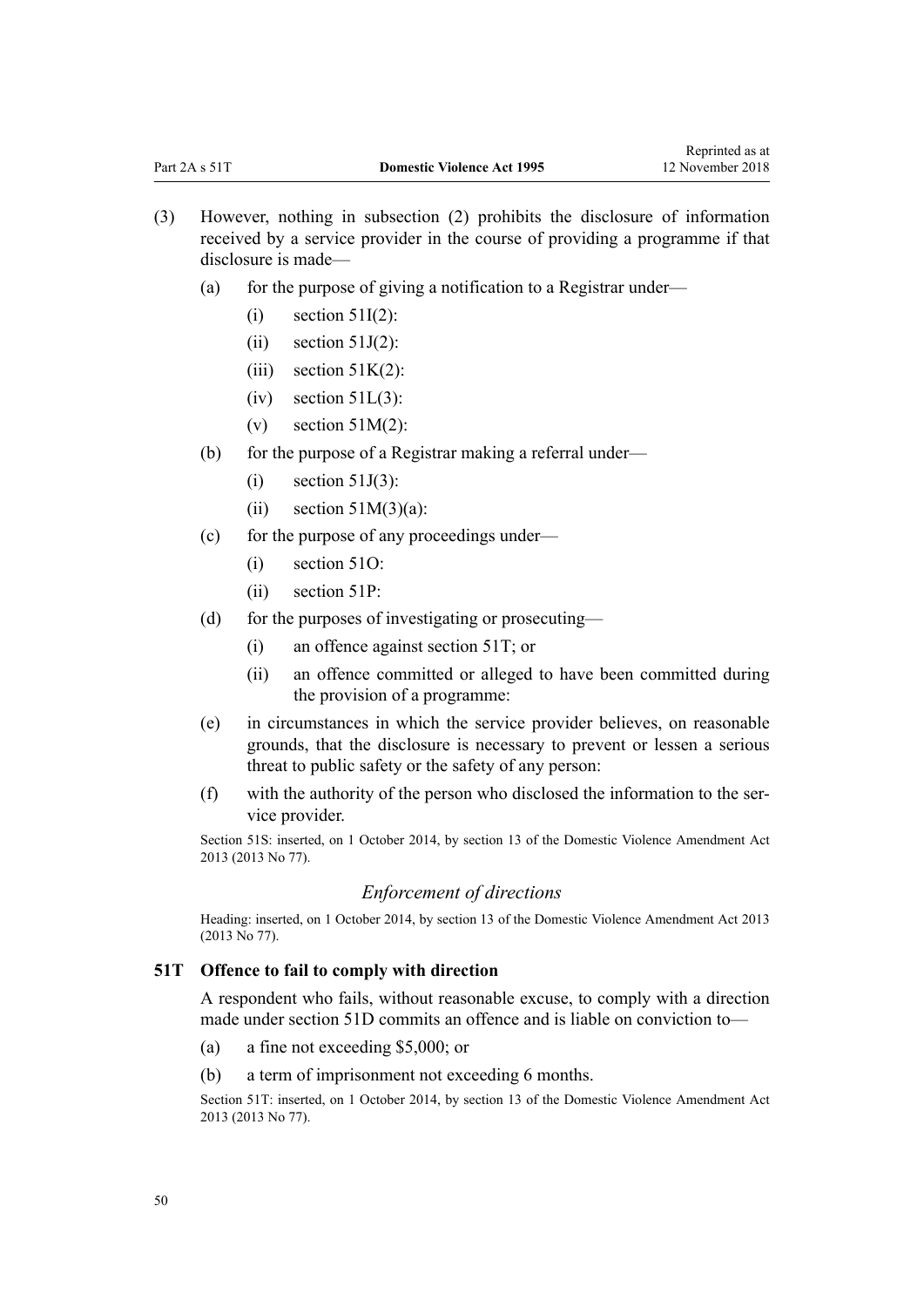# **Part 3 Orders relating to property**

# *Occupation orders*

#### <span id="page-50-0"></span>**52 Application for occupation order**

Any person aged 16 years or over who is or has been in a domestic relationship with another person may apply for an order granting the applicant the right to live in a dwellinghouse which, at the time the order is made, either party to the proceedings owns or in which either has a legal interest (including, but not limited to, a tenancy).

Compare: 1982 No 120 s 19

Section 52: amended, on 26 April 2005, by [section 7](http://prd-lgnz-nlb.prd.pco.net.nz/pdflink.aspx?id=DLM333795) of the Relationships (Statutory References) Act 2005 (2005 No 3).

# **53 Power to make occupation order**

- (1) Subject to [section 74](#page-61-0) of this Act and to subsection (2), on hearing an application for an occupation order, the court may, notwithstanding anything in the [Property \(Relationships\) Act 1976,](http://prd-lgnz-nlb.prd.pco.net.nz/pdflink.aspx?id=DLM440944) make an order granting to the applicant the right to personally occupy a specified dwellinghouse.
- (2) The court may make an order under subsection (1) only if it is satisfied that the order—
	- (a) is necessary for the protection of the applicant; or
	- (b) is in the best interests of a child of the applicant's family.
- (3) An order may be made under this section in respect of a dwellinghouse whether or not—
	- (a) the parties have ever lived in the same dwellinghouse, whether in the dwellinghouse to which the order relates or any other dwellinghouse; or
	- (b) either party lives in the dwellinghouse at the time the order is made.
- (4) In determining whether to make an order under this section, the court must have regard to the reasonable accommodation needs of all persons who may be affected by the order.
- (5) An order made under this section may be—
	- (a) for such period or periods; and
	- (b) on such terms and conditions relating to the occupation of the dwellinghouse to which the order relates,—

as the court thinks fit.

Compare: 1982 No 120 s 21

Section 53(1): amended, on 1 February 2002, by [section 64\(2\)](http://prd-lgnz-nlb.prd.pco.net.nz/pdflink.aspx?id=DLM87570) of the Property (Relationships) Amendment Act 2001 (2001 No 5).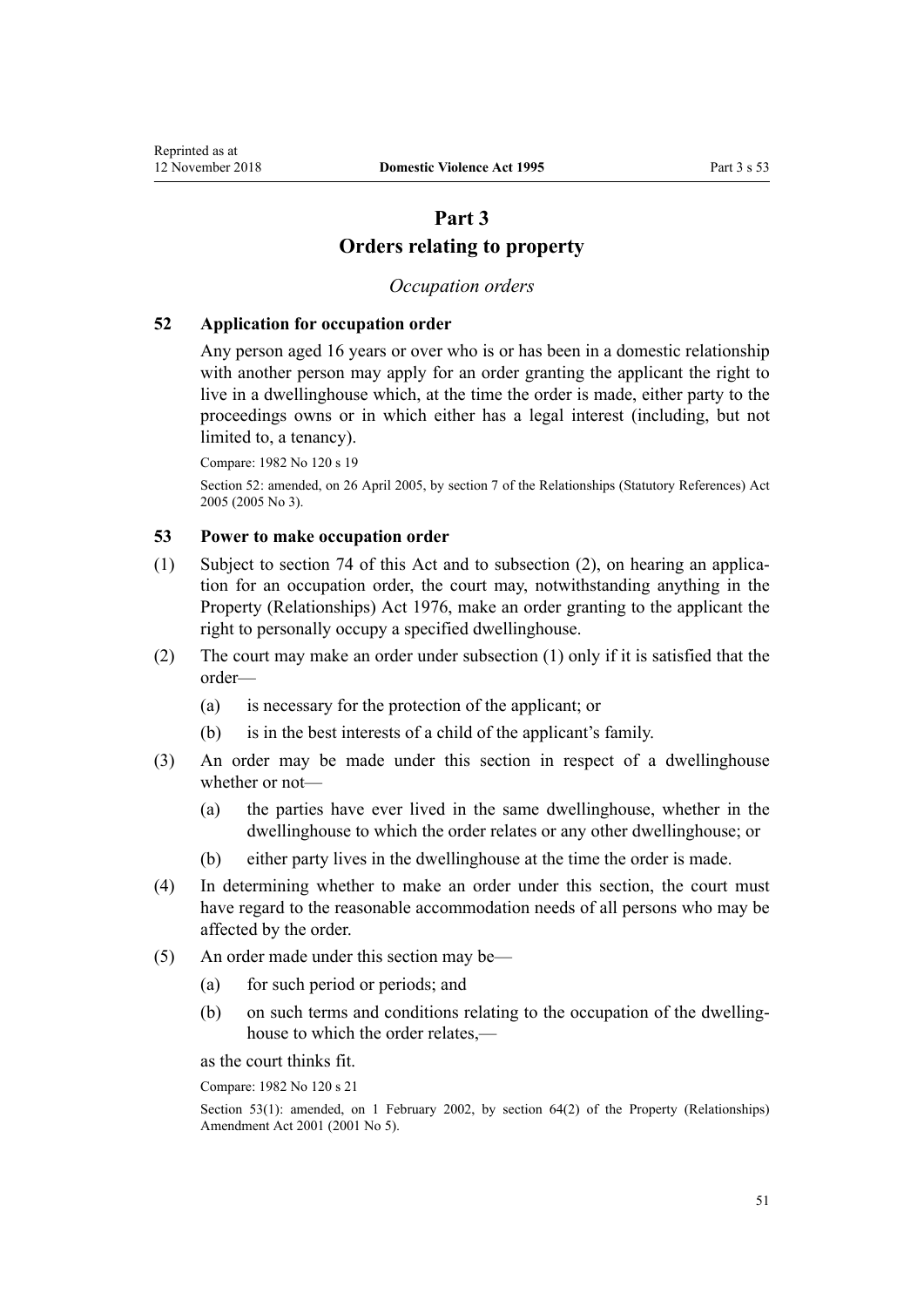# <span id="page-51-0"></span>**54 Effect of occupation order**

- (1) The person in whose favour an occupation order is made is entitled, to the exclusion of the person against whom the order is made, to personally occupy the dwellinghouse to which the order relates, together with any land, buildings, or improvements appurtenant to that dwellinghouse which are used, or ordinarily would be used, for the purposes of a household.
- (2) An occupation order is enforceable as if it were an order for the recovery of land made pursuant to [section 79\(2\)\(c\)](http://prd-lgnz-nlb.prd.pco.net.nz/pdflink.aspx?id=DLM6942376) of the District Court Act 2016.

Compare: 1982 No 120 s 22

Section 54(2): amended, on 1 March 2017, by [section 261](http://prd-lgnz-nlb.prd.pco.net.nz/pdflink.aspx?id=DLM6942680) of the District Court Act 2016 (2016) No 49).

#### **55 Power to vary or discharge occupation order**

- (1) On the application of either party, or of the personal representative of either party, the court may, if it thinks fit, make an order—
	- (a) extending or reducing any period specified by the court pursuant to [sec](#page-50-0)[tion 53\(5\);](#page-50-0) or
	- (b) varying or discharging any terms and conditions imposed by the court pursuant to [section 53\(5\);](#page-50-0) or
	- (c) discharging the occupation order.
- (2) Where an application is made under this section in respect of a temporary occupation order, the Registrar must assign a hearing date, which must be—
	- (a) as soon as practicable; and
	- (b) unless there are special circumstances, in no case later than 42 days after the application is made.

Compare: 1982 No 120 s 23

# *Tenancy orders*

## **56 Application for tenancy order**

- (1) Any person aged 16 years or over who is or has been in a domestic relationship with another person may apply to the court for an order vesting in the applicant the tenancy of any dwellinghouse of which, at the time the order is made, the other party to the proceedings is—
	- (a) the sole tenant; or
	- (b) a tenant holding jointly, or in common, with the applicant.
- (2) In this section, **dwellinghouse** includes—
	- (a) any furniture or other household effects let with the dwellinghouse; and
	- (b) any land, outbuildings, or parts of buildings included in the tenancy.

Compare: 1982 No 120 s 24; 1987 No 136 s 2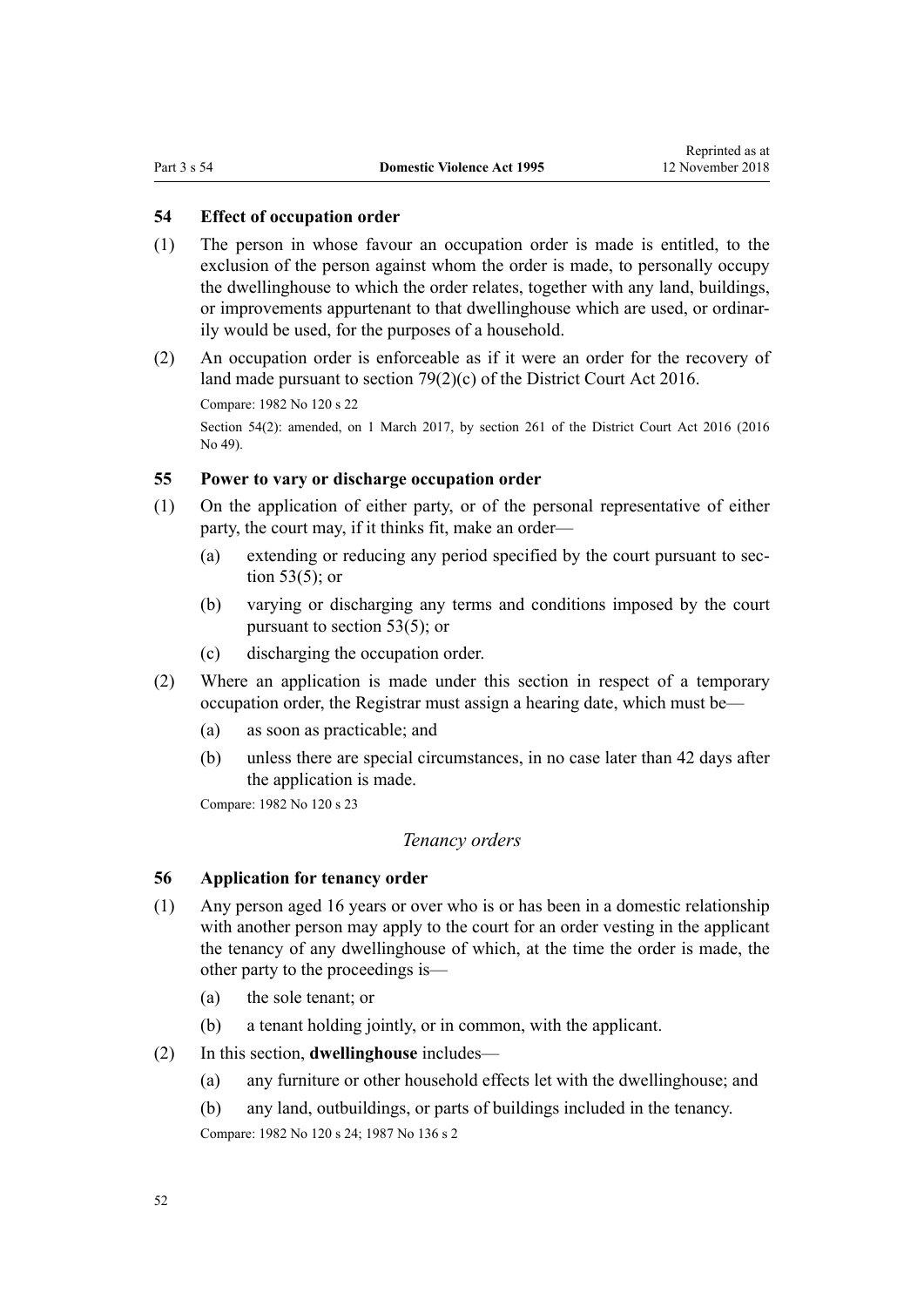Section 56(1): amended, on 26 April 2005, by [section 7](http://prd-lgnz-nlb.prd.pco.net.nz/pdflink.aspx?id=DLM333795) of the Relationships (Statutory References) Act 2005 (2005 No 3).

## **57 Power to make tenancy order**

- (1) Subject to [section 74](#page-61-0) of this Act and to subsection (2), on hearing an application for a tenancy order, the court may, notwithstanding anything in the [Prop](http://prd-lgnz-nlb.prd.pco.net.nz/pdflink.aspx?id=DLM440944)[erty \(Relationships\) Act 1976](http://prd-lgnz-nlb.prd.pco.net.nz/pdflink.aspx?id=DLM440944), make an order vesting in the applicant the tenancy of a specified dwellinghouse.
- (2) The court may make an order under subsection (1) only if it is satisfied that the order—
	- (a) is necessary for the protection of the applicant; or
	- (b) is in the best interests of a child of the applicant's family.
- (3) In determining whether to make an order under this section, the court must have regard to the reasonable accommodation needs of all persons who may be affected by the order.

Compare: 1982 No 120 s 26

Section 57(1): amended, on 1 February 2002, by [section 64\(2\)](http://prd-lgnz-nlb.prd.pco.net.nz/pdflink.aspx?id=DLM87570) of the Property (Relationships) Amendment Act 2001 (2001 No 5).

#### **58 Effect of tenancy order**

- (1) Where a tenancy order takes effect, then, unless the tenancy is sooner lawfully  $d$ etermined $-$ 
	- (a) the applicant becomes the tenant of the dwellinghouse upon and subject to the terms and conditions of the tenancy in force at the time the order is made; and
	- (b) the other party ceases to be a tenant.
- (2) Every tenancy order has effect and may be enforced as if it were an order of the court for possession of the land granted in favour of the applicant.
- (3) Nothing in this Act or in any tenancy order—
	- (a) limits or affects the operation of any enactment or rule of law for the time being applicable to—
		- (i) any tenancy to which [section 56](#page-51-0) applies; or
		- (ii) the dwellinghouse held under the tenancy; or
	- (b) authorises the court to vary any express or implied term or condition of the tenancy except by—
		- (i) vesting the tenancy pursuant to section 57; or
		- (ii) revesting the tenancy pursuant to [section 59](#page-53-0).

Compare: 1982 No 120 s 27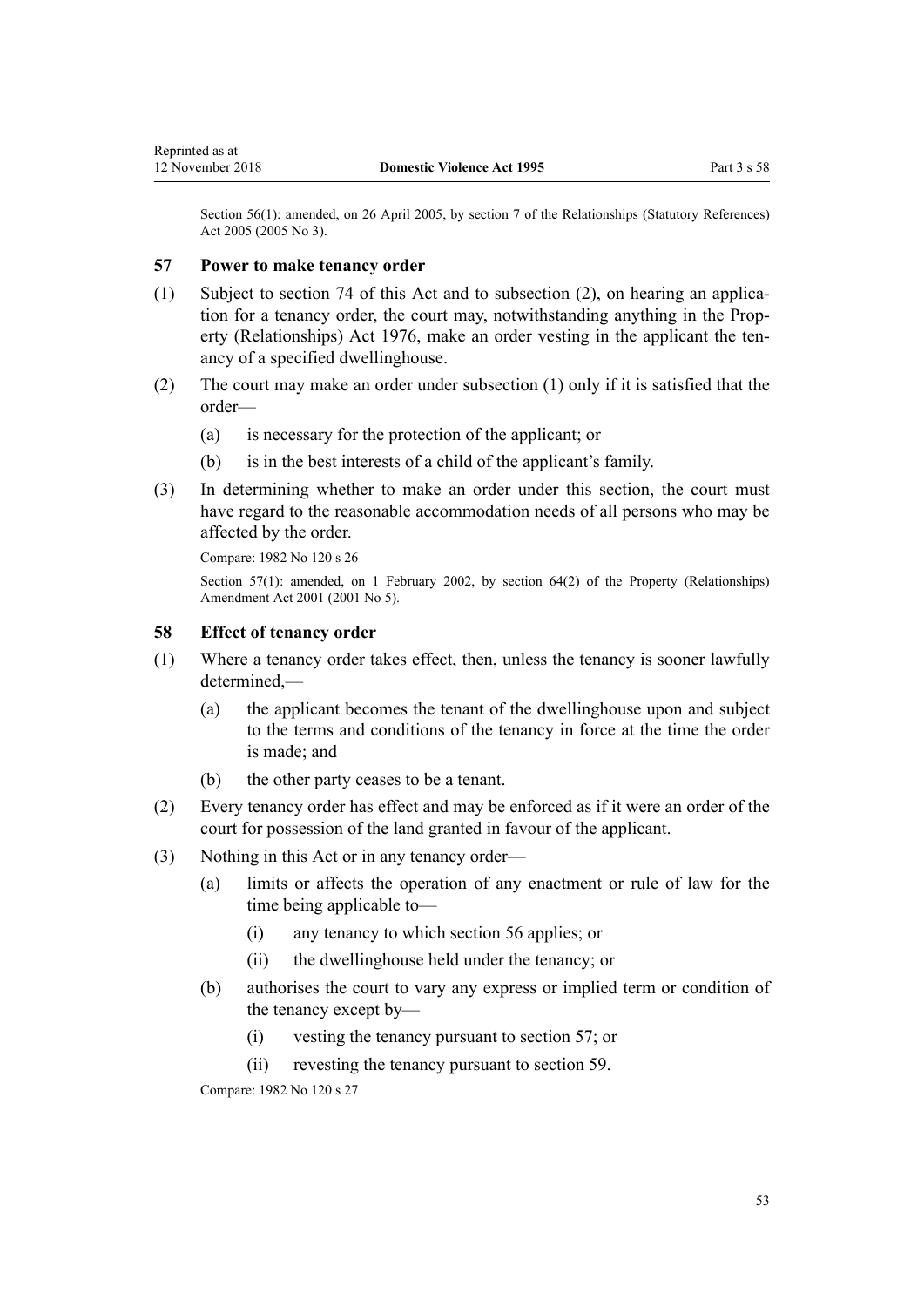# <span id="page-53-0"></span>**59 Power to discharge tenancy order and revest tenancy**

- (1) On the application of a party against whom a tenancy order is made, or that party's personal representative, the court may, if it thinks fit, make an order discharging the tenancy order and revesting the tenancy accordingly.
- (2) Where an application is made under this section in respect of a temporary tenancy order, the Registrar must assign a hearing date, which must be—
	- (a) as soon as practicable; and
	- (b) unless there are special circumstances, in no case later than 42 days after the application is made.
- (3) Where any revesting order made under subsection (1) takes effect, then, unless the tenancy is sooner lawfully determined, the person in whose favour it is made becomes the tenant of the dwellinghouse upon and subject to the terms and conditions of the tenancy in force at the time of the making of the revesting order.

Compare: 1982 No 120 s 28

*General provisions relating to occupation orders and tenancy orders*

#### **60 Application without notice for occupation order or tenancy order**

- (1) An occupation order or a tenancy order may be made on an application without notice only if the court is satisfied that—
	- (a) the respondent has physically or sexually abused the applicant or a child of the applicant's family; and
	- (b) the delay that would be caused by proceeding on notice would or might expose the applicant or a child of the applicant's family to physical or sexual abuse.
- (2) Any occupation order or tenancy order made on an application without notice is a temporary order that, subject to [sections 76 to 80](#page-61-0), and unless it is sooner discharged, becomes final by operation of law 3 months after the date on which it is made.
- (2A) When a temporary order becomes a final order pursuant to subsection (2), the final order comes into effect immediately.
- (3) An occupation order or a tenancy order may be made on an application without notice only where the court has made or, at the same time, makes a protection order, unless the court considers that there are special reasons for not making a protection order.
- (4) Where an occupation order or a tenancy order is made on an application without notice while the applicant and the respondent are living in the same dwellinghouse, that occupation order or tenancy order expires,—
	- (a) on its discharge by the court; or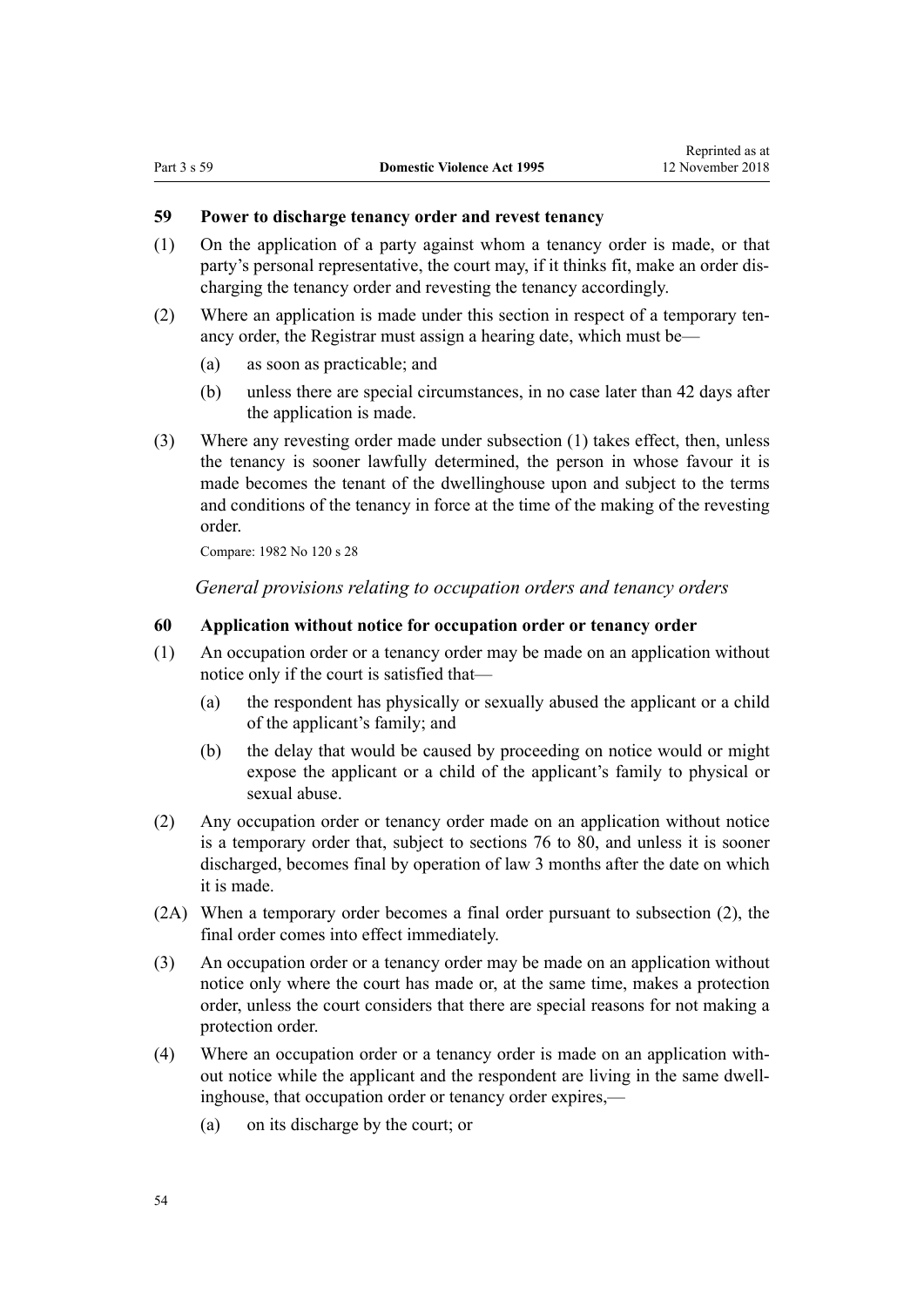- (b) on the discharge of a temporary protection order made in conjunction with that occupation order or tenancy order; or
- (c) if no such protection order has been made and the court has not sooner discharged the occupation order or tenancy order, at the close of the seventh day after the date of the making of the occupation order or tenancy order.
- (5) Where an occupation order or a tenancy order is made on an application without notice, the respondent may,—
	- (a) notify the court, in accordance with [section 76](#page-61-0), that he or she wishes to be heard on whether a final order should be substituted for the temporary order:
	- (b) in the case of an occupation order, apply pursuant to [section 55](#page-51-0) for the order to be varied or discharged:
	- (c) in the case of a tenancy order, apply pursuant to [section 59](#page-53-0) for the order to be discharged and the tenancy revested.

Compare: 1982 No 120 s 20

Section 60(2A): inserted, on 16 November 2011, by [section 10](http://prd-lgnz-nlb.prd.pco.net.nz/pdflink.aspx?id=DLM1955523) of the Domestic Violence Amendment Act 2011 (2011 No 58).

# **61 Procedure for occupation orders and tenancy orders**

- (1) Where an application is made for an occupation order, the court may treat that application as an application for a tenancy order or an occupation order or both, and may, if it is satisfied that—
	- (a) it has jurisdiction to make a tenancy order; and
	- (b) the making of a tenancy order is appropriate; and
	- (c) [section 74](#page-61-0) has been complied with in respect of the making of a tenancy order other than a temporary order,—

make a tenancy order (whether or not it makes an occupation order).

- (2) Where an application is made for a tenancy order, the court may treat that application as an application for an occupation order or a tenancy order or both, and may, if it is satisfied that—
	- (a) it has jurisdiction to make an occupation order; and
	- (b) the making of an occupation order is appropriate; and
	- (c) [section 74](#page-61-0) has been complied with in respect of the making of an occupation order other than a temporary order,—

make an occupation order (whether or not it makes a tenancy order).

Compare: 1982 No 120 s 29(3)–(4)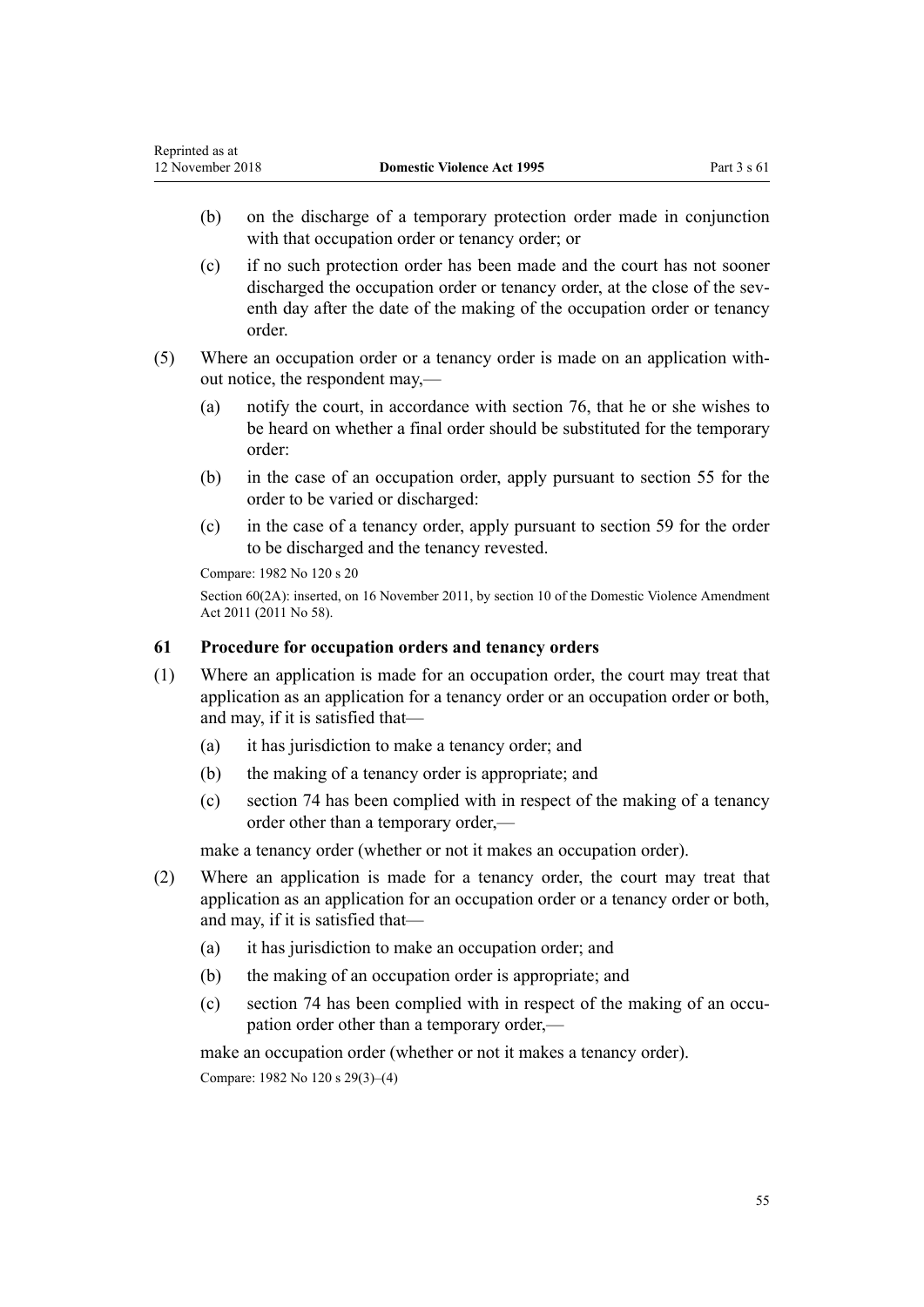#### *Ancillary furniture orders*

#### <span id="page-55-0"></span>**62 Application for ancillary furniture order**

- (1) Where a person applies for an occupation order or a tenancy order in respect of any dwellinghouse, the person may,—
	- (a) at the time of making that application, or at any time before that application is determined; or
	- (b) if the court makes an occupation order or a tenancy order on that application, at any time while that order remains in force,—

apply to the court for an order granting to the applicant the possession and use of all or any of the furniture, household appliances, and household effects in that dwellinghouse.

(2) Nothing in subsection (1) prevents a court that makes an occupation order or a tenancy order from making, of its own motion, an ancillary furniture order in respect of all or any of the furniture, household appliances, and household effects in the dwellinghouse specified in the occupation order, or, as the case may be, the tenancy order.

Compare: 1982 No 120 s 30(1)

#### **63 Power to make ancillary furniture order**

- (1) Subject to [section 74](#page-61-0) and to subsections (2) and (6), on or after making an occupation order or a tenancy order, the court may make an order granting to the applicant the use of all or any of the furniture, household appliances, and household effects in the dwellinghouse specified in the occupation order, or as the case may be, the tenancy order.
- (2) The court may make an order under subsection (1) only if it is satisfied—
	- (a) that, before the making of the order, the applicant and the other party to the proceedings have lived in the same dwellinghouse at the same time, and that the applicant is or will be living in the dwellinghouse specified in the occupation order or, as the case may be, the tenancy order; or
	- (b) that a child of the applicant's family is or will be living in the dwellinghouse so specified.
- (3) An order made under subsection (1) may relate to furniture, household appliances, and household effects that were in the relevant dwellinghouse at the time the application for the order was made (or, in the case of an order made of the court's own motion, at the time the application for the relevant occupation order or tenancy order was made), whether or not those items are still in the relevant dwellinghouse at the time the order under subsection (1) is made.
- (4) It is not necessary for the court to specify, in an order made under subsection (1), every item of furniture, or every household appliance or household effect, to which the order relates, as long as the items to which the order relates are readily ascertainable from the terms of the order.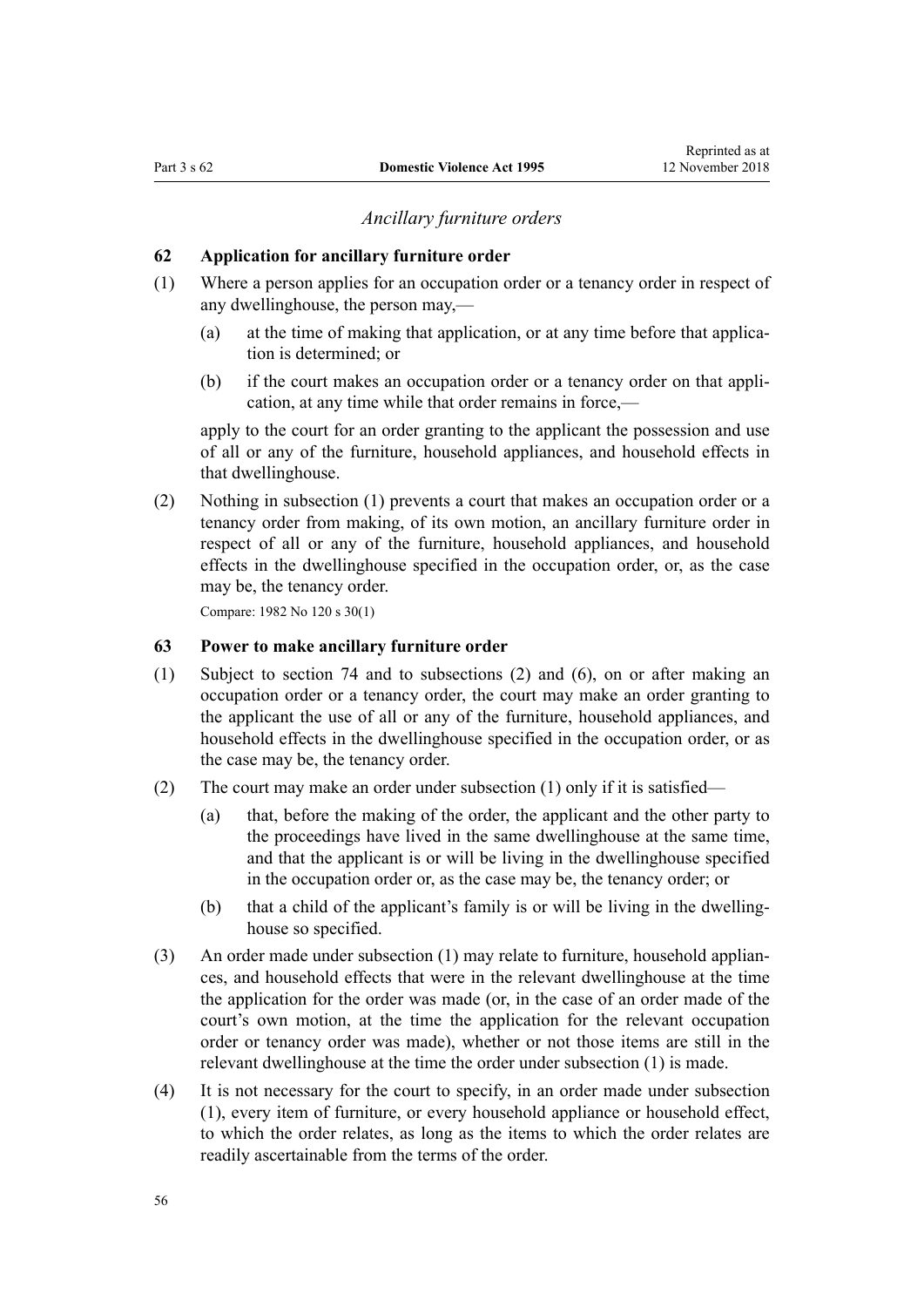- <span id="page-56-0"></span>(5) Subject to subsection (6), an order made under this section may be on such terms and conditions relating to the furniture, household appliances, and household effects to which the order relates as the court thinks fit.
- (6) An order made under this section may be for such period as the court thinks fit, but—
	- (a) unless the court otherwise directs, the order continues in force for 6 months from the date on which it is made; and
	- (b) in any event, irrespective of the terms of the order, the order expires if the occupation order or tenancy order to which the order relates expires or is discharged.

Compare: 1982 No 120 s 30

# **64 Effect of ancillary furniture order**

- (1) The person in whose favour an ancillary furniture order is made is entitled, to the exclusion of the person against whom the order is made, to the possession of the furniture, household appliances, and household effects to which the order relates for so long as the order is in force.
- (2) Every ancillary furniture order has effect and may be enforced as if it were an order of the court for delivery of chattels granted in favour of the person for whose benefit the ancillary furniture order is made.

# **65 Power to vary or discharge ancillary furniture order**

- (1) Subject to subsection (2), on the application of either party, or of the personal representative of either party, the court may, if it thinks fit, make an order—
	- (a) extending or reducing any period specified by the court pursuant to [sec](#page-55-0)[tion 63\(6\);](#page-55-0) or
	- (b) varying the furniture, household appliances, and household effects to which the order relates; or
	- (c) varying or discharging any terms and conditions imposed by the court pursuant to [section 63\(5\);](#page-55-0) or
	- (d) discharging the ancillary furniture order.
- (2) The court must not vary an ancillary furniture order—
	- (a) if the occupation order or tenancy order to which the ancillary furniture order relates is no longer in force; or
	- (b) in circumstances in which the court could not make an ancillary furniture order under [section 63](#page-55-0).
- (3) Where an application is made under this section in respect of a temporary ancillary furniture order, the Registrar must assign a hearing date, which must be—
	- (a) as soon as practicable; and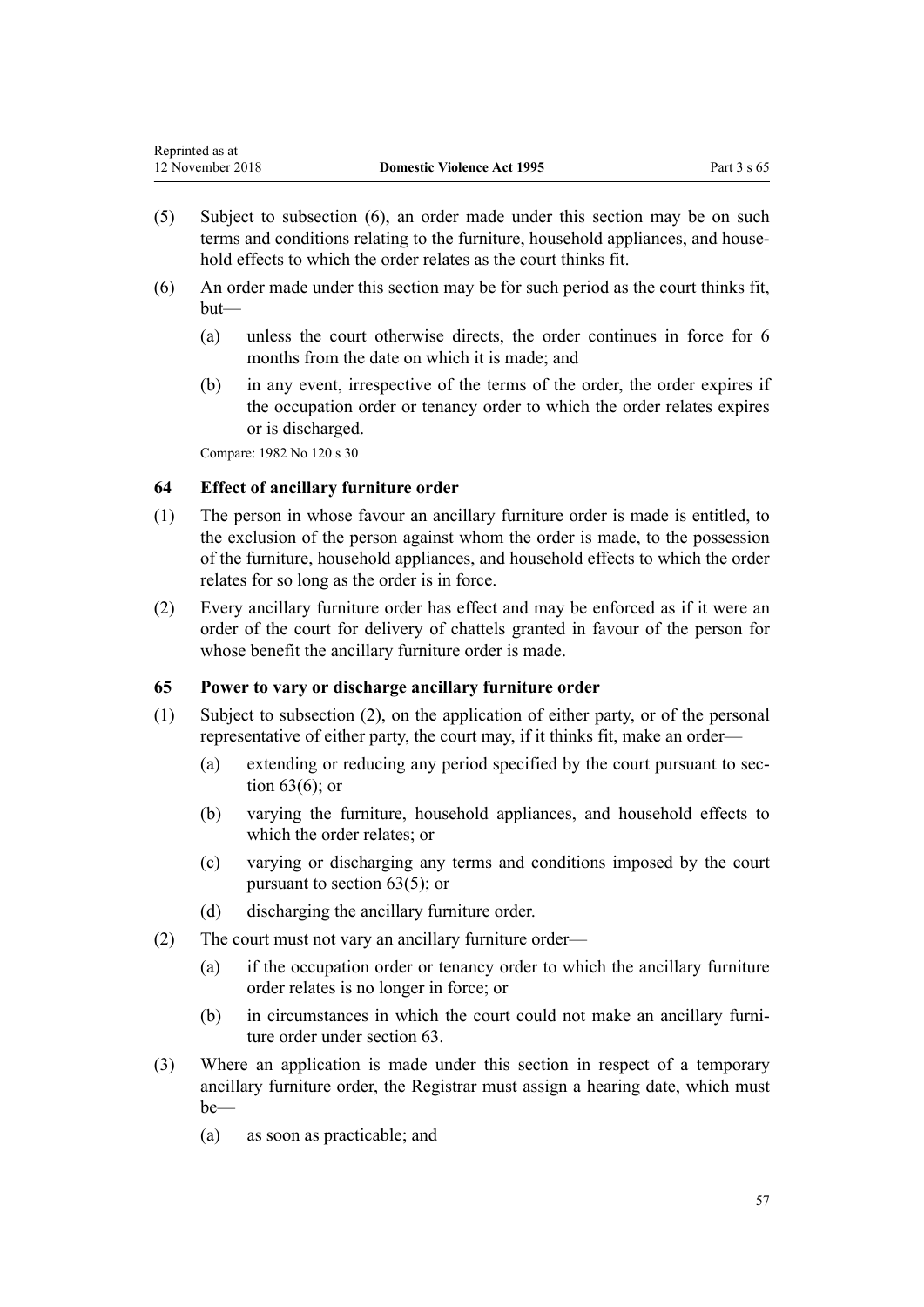<span id="page-57-0"></span>(b) unless there are special circumstances, in no case later than 42 days after the application is made.

#### *Furniture orders*

# **66 Application for furniture order**

Where a person aged 16 years or over—

- (a) applies for a protection order; and
- (b) that person—
	- (i) and the person against whom the application is made live in the same dwellinghouse, or have lived in the same dwellinghouse at the same time, (regardless of which ground in [section 4](#page-13-0) is relied on as establishing, for the purposes of a protection order, that the parties have or have had a domestic relationship); but
	- (ii) does not apply for an occupation order or a tenancy order in respect of that dwellinghouse,—

that person may—

- (c) at the time of making that application, or at any time before that application is determined; or
- (d) if the court makes the protection order sought, at any time while that order remains in force,—

apply to the court for an order for the possession and use of all or any of the furniture, household appliances, and household effects in that dwellinghouse.

Section 66: amended, on 26 April 2005, by [section 7](http://prd-lgnz-nlb.prd.pco.net.nz/pdflink.aspx?id=DLM333795) of the Relationships (Statutory References) Act 2005 (2005 No 3).

#### **67 Power to make furniture order**

- (1) Subject to [section 74](#page-61-0) and to subsections (2) and (6), but notwithstanding anything in the [Property \(Relationships\) Act 1976](http://prd-lgnz-nlb.prd.pco.net.nz/pdflink.aspx?id=DLM440944), on or after making a protection order, the court may also make an order granting to the applicant the possession and use of all or any of the furniture, household appliances, and household effects in the dwellinghouse in which the parties live or have lived.
- (2) The court may make an order under subsection (1) only if it is satisfied—
	- (a) that the applicant, or a child of the applicant's family, or both, are or were living in the dwellinghouse; and
	- (b) that the furniture, household appliances, and household effects are reasonably required to equip another dwellinghouse in which the applicant, or a child of the applicant's family, or both, are or will be living.
- (3) An order made under subsection (1) may relate to furniture, household appliances, and household effects that were in the relevant dwellinghouse at the time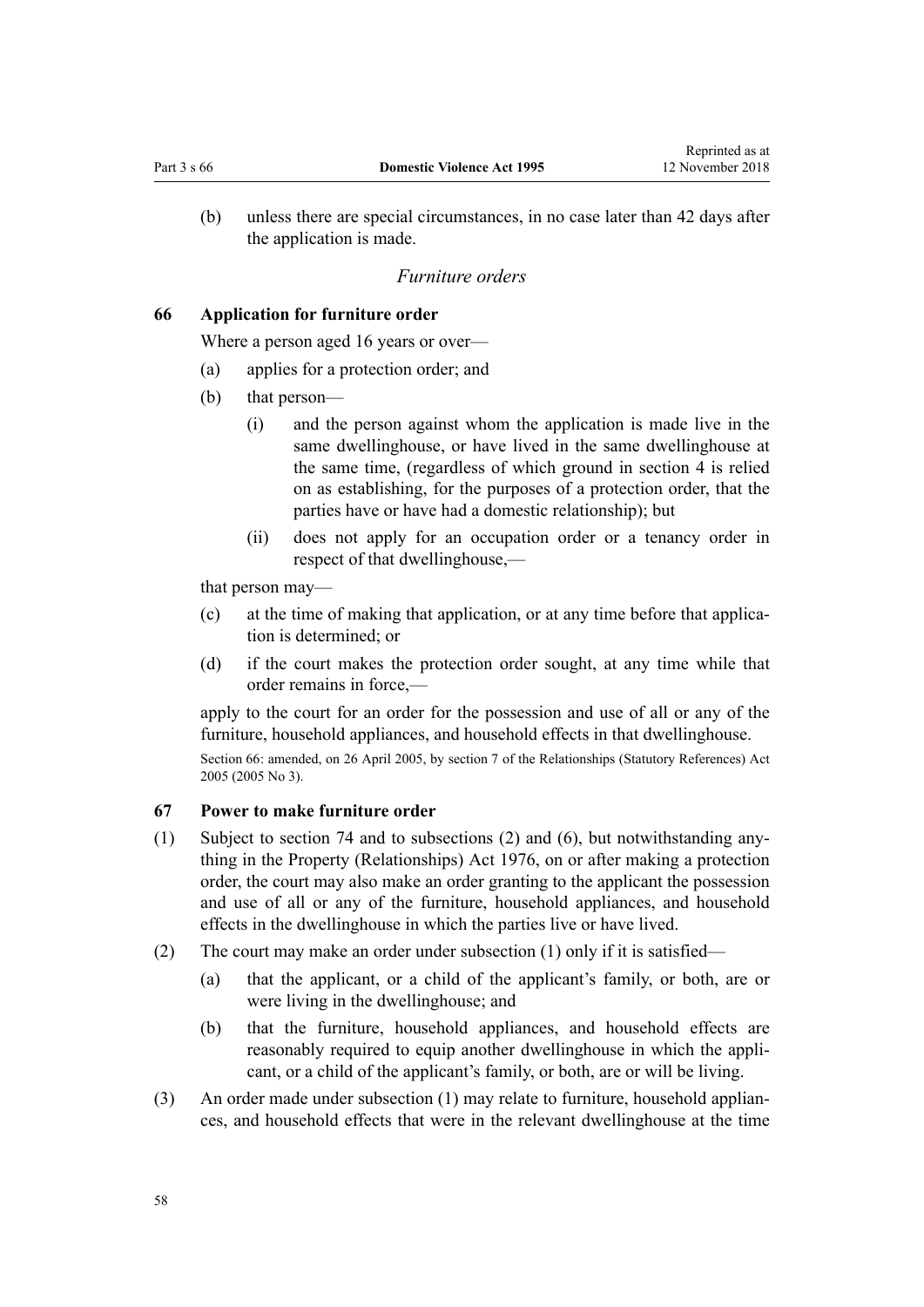<span id="page-58-0"></span>the application for the order was made, whether or not those items are still in the relevant dwellinghouse at the time the order is made.

- (4) It is not necessary for the court to specify, in an order made under subsection (1), every item of furniture, or every household appliance or household effect, to which the order relates, as long as the items to which the order relates are readily ascertainable from the terms of the order.
- (5) An order made under this section may be on such terms and conditions relating to the furniture, household appliances, and household effects to which the order relates as the court thinks fit.
- (6) An order made under this section may be for such period as the court thinks fit, but—
	- (a) unless the court otherwise directs, the order continues in force for 6 months from the date on which it is made; and
	- (b) in any event, irrespective of its terms, the order expires if the protection order to which the order relates expires or is discharged.

Section 67(1): amended, on 1 February 2002, by [section 64\(2\)](http://prd-lgnz-nlb.prd.pco.net.nz/pdflink.aspx?id=DLM87570) of the Property (Relationships) Amendment Act 2001 (2001 No 5).

# **68 Effect of furniture order**

- (1) The person in whose favour a furniture order is made is entitled, to the exclusion of the person against whom the order is made, to the possession of the furniture, household appliances, and household effects to which the order relates for so long as it is in force.
- (2) Every furniture order has effect and may be enforced as if it were an order of the court for delivery of chattels granted in favour of the person for whose benefit the furniture order is made.

# **69 Power to vary or discharge furniture order**

- (1) On the application of either party, or of the personal representative of either party, the court may, if it thinks fit, make an order—
	- (a) extending or reducing any period specified by the court pursuant to [sec](#page-57-0)[tion 67\(6\);](#page-57-0) or
	- (b) varying the furniture, household appliances, and household effects to which the order relates; or
	- (c) varying or discharging any terms and conditions imposed by the court pursuant to [section 67\(5\);](#page-57-0) or
	- (d) discharging the furniture order.
- (2) Nothing in this section allows a court to vary a furniture order—
	- (a) if the protection order to which the furniture order relates is no longer in force; or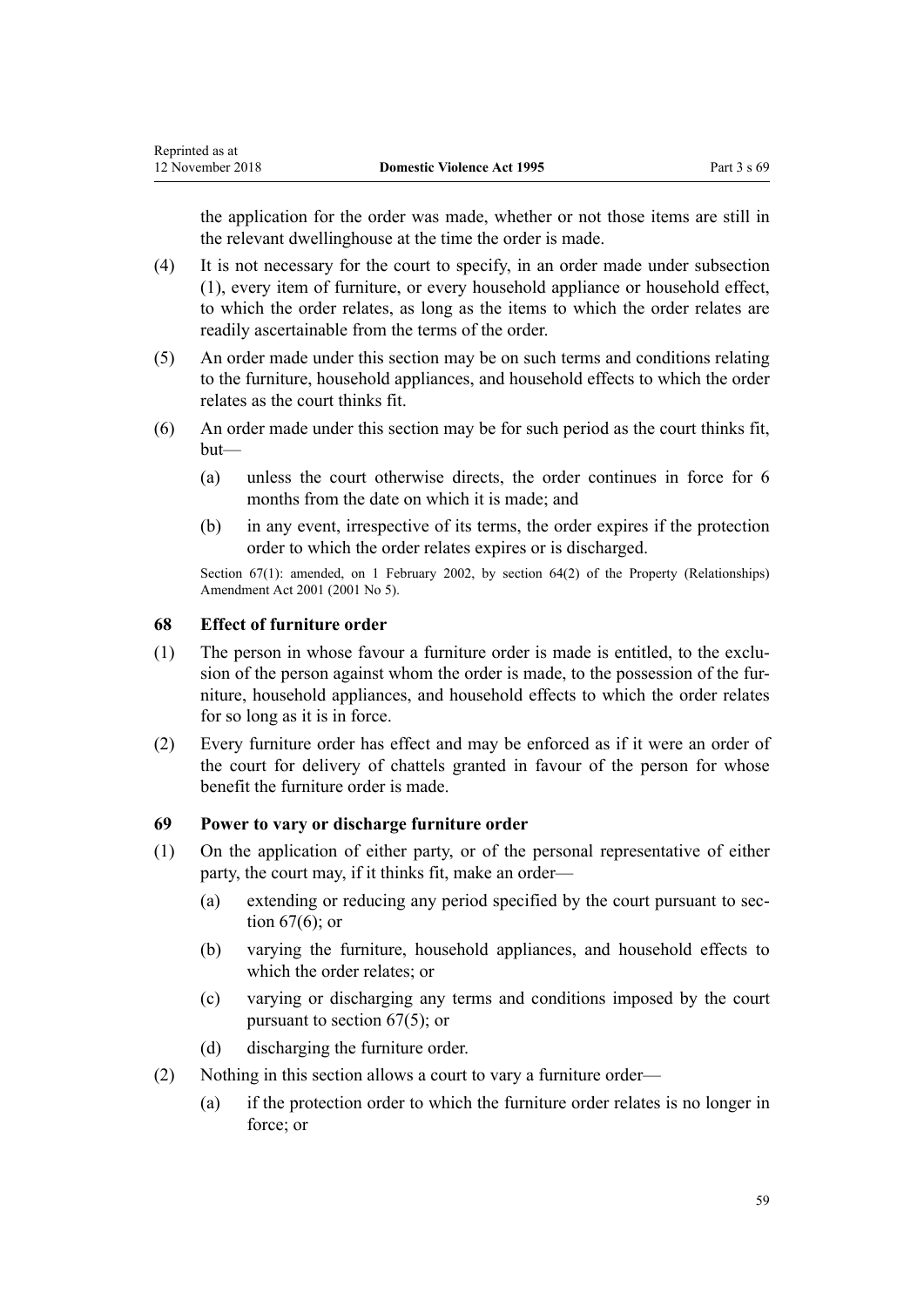- (b) in circumstances in which the court could not make a furniture order under [section 67](#page-57-0).
- (3) Where an application is made under this section in respect of a temporary furniture order, the Registrar must assign a hearing date, which must be—
	- (a) as soon as practicable; and
	- (b) unless there are special circumstances, in no case later than 42 days after the application is made.

# *Applications without notice for furniture orders*

#### **70 Application without notice for ancillary furniture order or furniture order**

- (1) Subject to subsections (3) and (4), an order under [section 63](#page-55-0) or [section 67](#page-57-0) may be made on an application without notice if the court is satisfied—
	- (a) that the respondent has physically or sexually abused the applicant or a child of the applicant's family; and
	- (b) that the delay that would be caused by proceeding on notice would or might expose the applicant or a child of the applicant's family to physical or sexual abuse.
- (2) Any ancillary furniture order or furniture order made on an application without notice is a temporary order that, subject to [sections 76 to 80](#page-61-0), and unless it is sooner discharged, becomes final by operation of law 3 months after the date on which it is made.
- (2A) When a temporary order becomes a final order pursuant to subsection (2), the final order comes into effect immediately.
- (3) No ancillary furniture order may be made on an application without notice unless the court has made or, at the same time, makes an occupation order or a tenancy order.
- (4) No furniture order may be made on an application without notice unless the court has made or, at the same time, makes a protection order.
- (5) Where an ancillary furniture order or a furniture order is made on an application without notice while the applicant and the respondent are living in the same dwellinghouse, the order expires—
	- (a) on its discharge by the court; or
	- (b) in the case of an ancillary furniture order, on the discharge of the occupation order or the tenancy order to which the ancillary furniture order relates; or
	- (c) in the case of a furniture order, on the discharge of the protection order to which the furniture order relates.
- (6) Where an ancillary furniture order or a furniture order is made on an application without notice, the respondent may—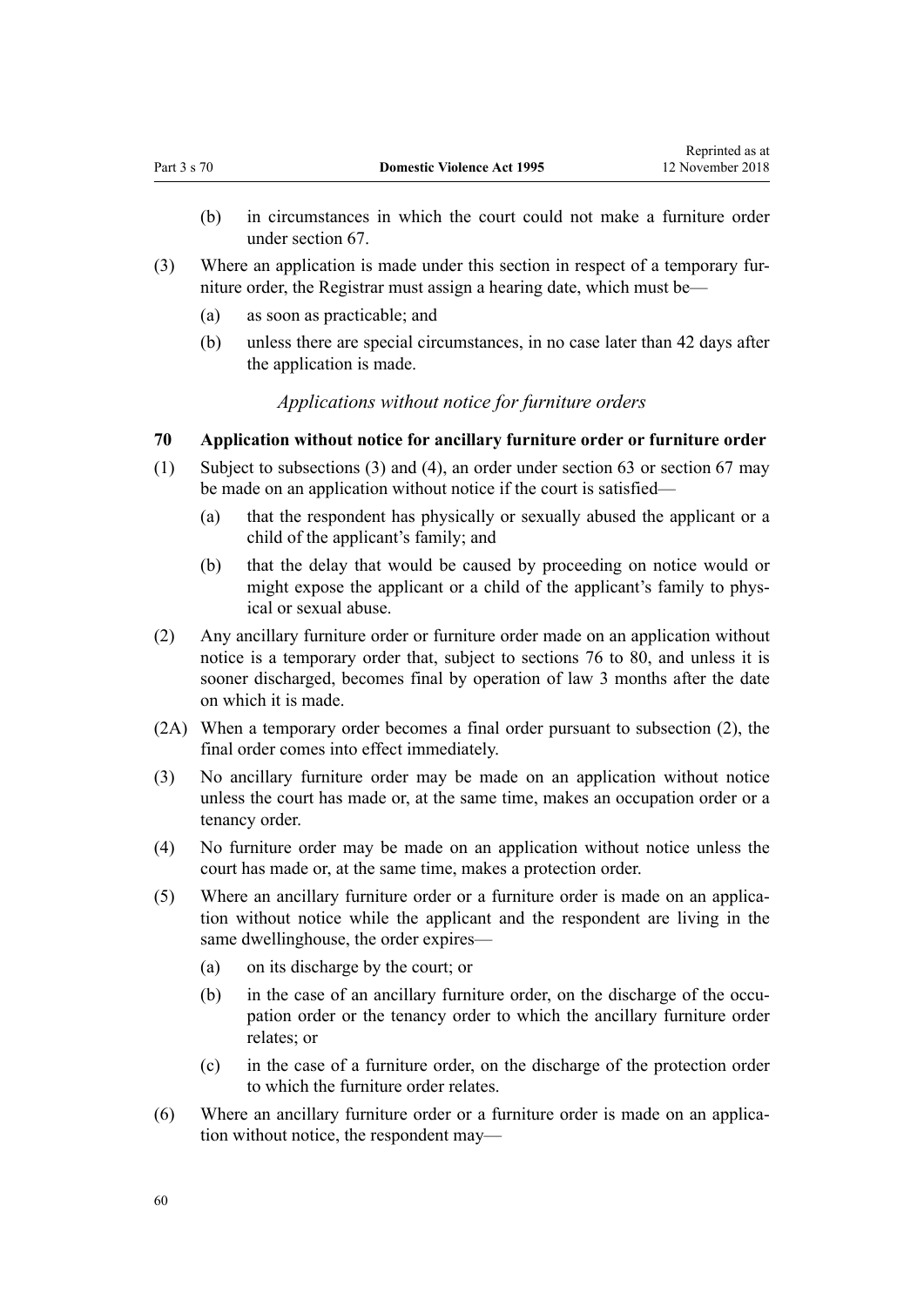- (a) notify the court, in accordance with [section 76](#page-61-0), that he or she wishes to be heard on whether a final order should be substituted for the temporary order:
- (b) in the case of an ancillary furniture order, apply pursuant to [section 65](#page-56-0) for the order to be varied or discharged:
- (c) in the case of a furniture order, apply pursuant to [section 69](#page-58-0) for the order to be varied or discharged.

Section 70(2A): inserted, on 16 November 2011, by [section 11](http://prd-lgnz-nlb.prd.pco.net.nz/pdflink.aspx?id=DLM1955524) of the Domestic Violence Amendment Act 2011 (2011 No 58).

*General provisions relating to property orders*

# **71 Applications for property orders by minors**

- (1) Subject to [sections 11](#page-17-0) and [12](#page-17-0) (as applied by [section 73](#page-61-0)), a minor—
	- (a) who is aged 17 years or over; and
	- (b) who wishes to apply for an order under this Part—

must make the application on his or her own behalf, without a next friend or guardian *ad litem*, and orders may be made on the application, and enforced, as if the minor were of full age.

(2) Subject to [sections 11](#page-17-0) and [12,](#page-17-0) a minor aged 16 years may either make the application on his or her own behalf under subsection (1), or may make it by a representative pursuant to rules of court; and in either case orders may be made on the application, and enforced, as if the minor were of full age.

Section 71 heading: amended, on 26 April 2005, by [section 7](http://prd-lgnz-nlb.prd.pco.net.nz/pdflink.aspx?id=DLM333795) of the Relationships (Statutory References) Act 2005 (2005 No 3).

Section 71(1)(a): replaced, on 26 April 2005, by [section 7](http://prd-lgnz-nlb.prd.pco.net.nz/pdflink.aspx?id=DLM333795) of the Relationships (Statutory References) Act 2005 (2005 No 3).

Section 71(2): inserted, on 26 April 2005, by [section 7](http://prd-lgnz-nlb.prd.pco.net.nz/pdflink.aspx?id=DLM333795) of the Relationships (Statutory References) Act 2005 (2005 No 3).

# **72 Applications for property orders against minors**

- (1) No application for an order under this Part may be made against a minor under the age of 17 years, unless the minor is or has been married or in a civil union or de facto relationship.
- (2) For the avoidance of doubt, it is hereby declared that—
	- (a) an application for an order under this Part may be made against a minor who is or has been married, or in a civil union or de facto relationship, or who has attained the age of 17 years; and
	- (b) orders may be made on the application, and enforced,—

as if the minor were of full age.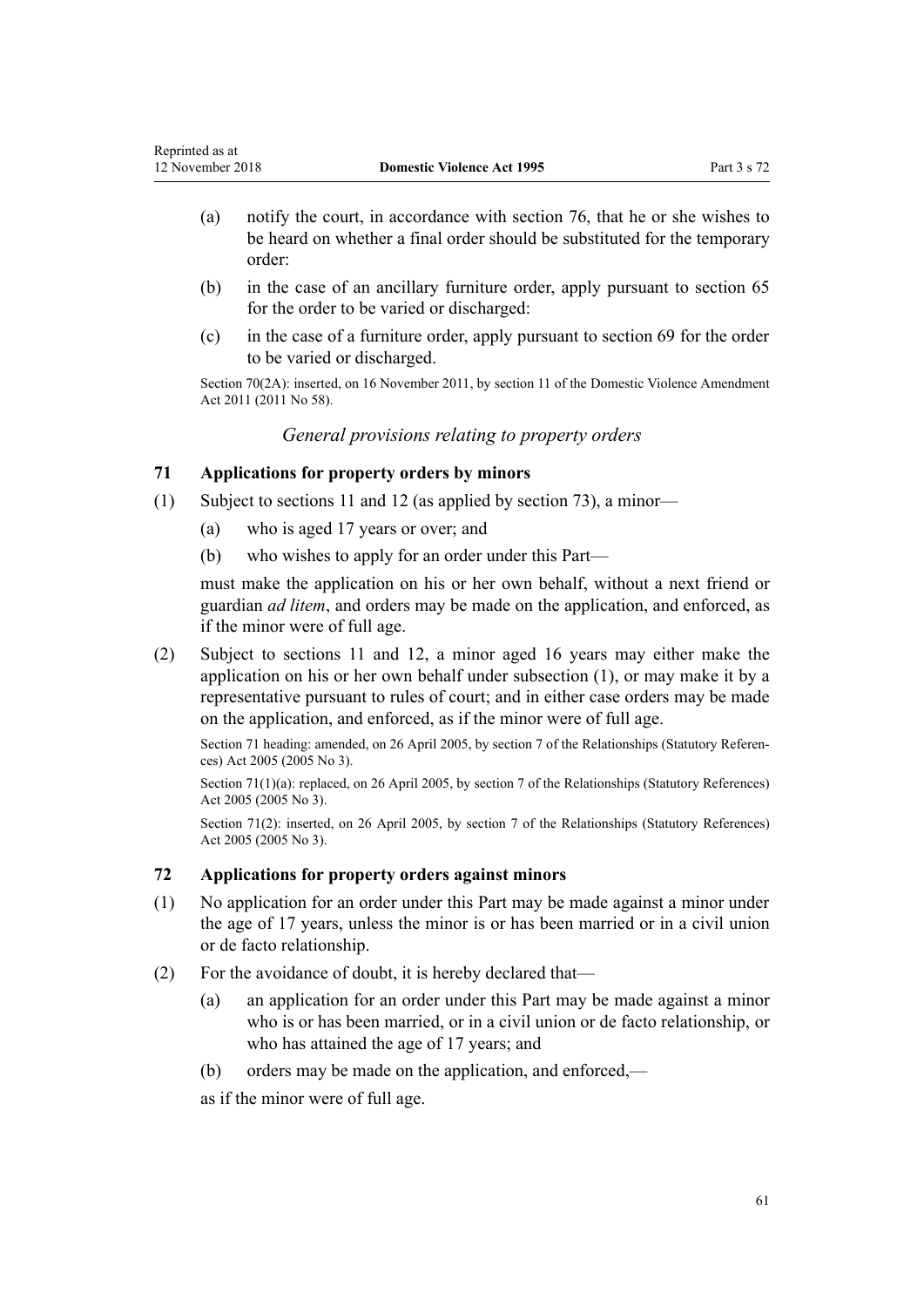<span id="page-61-0"></span>Section 72(1): amended, on 26 April 2005, by [section 7](http://prd-lgnz-nlb.prd.pco.net.nz/pdflink.aspx?id=DLM333795) of the Relationships (Statutory References) Act 2005 (2005 No 3).

Section 72(2)(a): amended, on 26 April 2005, by [section 7](http://prd-lgnz-nlb.prd.pco.net.nz/pdflink.aspx?id=DLM333795) of the Relationships (Statutory References) Act 2005 (2005 No 3).

## **73 Applications for property orders on behalf of persons other than children**

[Sections 11](#page-17-0) and [12](#page-17-0), so far as applicable and with the necessary modifications, apply in relation to an application under this Part as if it were an application under [Part 2](#page-15-0) for a protection order.

#### **74 Notice to persons with interest in property affected**

- (1) Before any order (other than a temporary order) is made under this Part, such notice as the court directs must be given to any person having an interest in the property that would be affected by the order.
- (2) Any person to whom notice is given pursuant to subsection (1) is entitled to appear and to be heard in the matter as a party to the application. Compare: 1982 No 120 s 29(1), (2)

# **75 Protection of mortgagees, etc**

- (1) Subject to subsection (2), the rights conferred on any person in respect of any property by any order made under this Act are subject to the rights of any person entitled to the benefit of any mortgage, security, charge, or encumbrance affecting that property if—
	- (a) the mortgage, security, charge, or encumbrance was registered before the order was made; or
	- (b) the rights of the person entitled to that benefit arise under an instrument (including, but not limited to, a hire purchase agreement) executed before the date of the making of the order.
- (2) Notwithstanding anything in any enactment or in any instrument, no money payable under any such mortgage, security, charge, or encumbrance may be called up, or becomes due, by reason only of the making of an order under this Act.

Compare: 1982 No 120 s 40

# **Part 4 Procedure**

#### *Temporary orders*

#### **76 Respondent to notify intention to appear**

(1) Where the court makes a temporary order under this Act, the respondent is entitled to notify the court that he or she wishes to be heard on whether a final order should be substituted for the temporary order.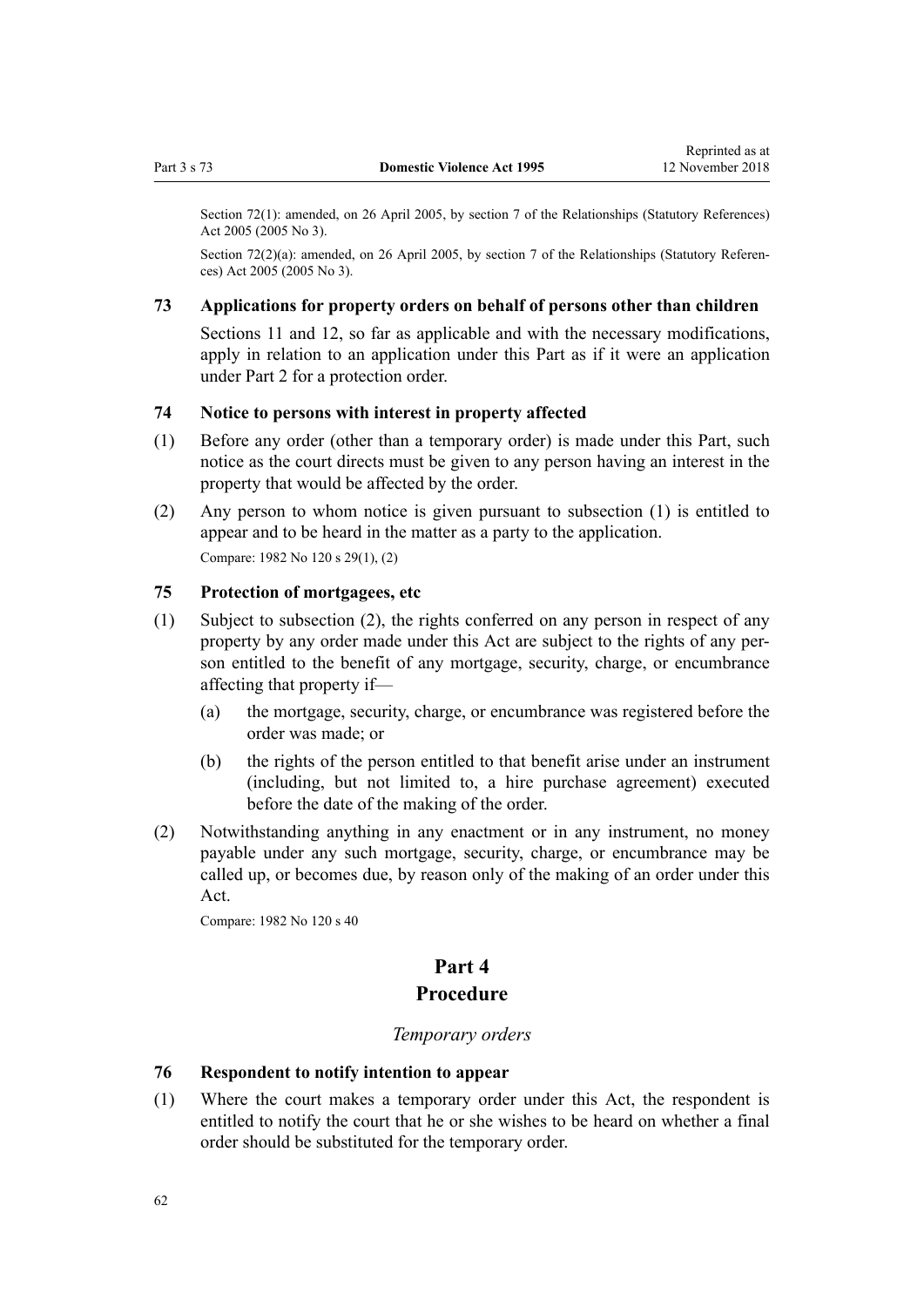- <span id="page-62-0"></span>(2) The temporary order must contain a notice to the respondent that clearly states—
	- (a) the respondent's right under subsection (1); and
	- (b) that, subject to [sections 51E](#page-42-0), [78](#page-63-0), and [79,](#page-63-0) if the respondent does not take any steps in the proceedings, the temporary order becomes final in accordance with section 77 by operation of law 3 months after the date on which it is made.
- (3) Where the respondent notifies the court, in accordance with subsection (1), that he or she wishes to be heard, the Registrar must assign a hearing date, which must be—
	- (a) as soon as practicable; and
	- (b) unless there are special circumstances, in no case later than 42 days after the receipt of the respondent's notice.

Section 76(2)(b): amended, on 1 October 2014, by [section 14](http://prd-lgnz-nlb.prd.pco.net.nz/pdflink.aspx?id=DLM5616703) of the Domestic Violence Amendment Act 2013 (2013 No 77).

# **77 Procedure where respondent does not require hearing**

- (1) Subject to [sections 51E,](#page-42-0) [78](#page-63-0), and [79](#page-63-0) and to subsections (2) and (3), unless the respondent notifies the court in accordance with [section 76\(1\)](#page-61-0) that he or she wishes to be heard, or the order is sooner discharged, a temporary order becomes final by operation of law 3 months after the date on which it is made.
- (1A) When a temporary order becomes a final order pursuant to subsection (1), the final order comes into effect immediately.
- (2) No temporary order becomes final pursuant to subsection (1) unless—
	- (a) the respondent has been served with a copy of the order not less than 10 clear days before the 3 month period specified in subsection (1) elapses; and
	- (b) the respondent has not notified the court, before that period elapses, that he or she wishes to be heard.
- (3) Where, pursuant to subsection (2)(a), a temporary order does not become final, the court may from time to time extend the period within which the temporary order can be served. No such extensions may extend that period by more than 3 months in total, and the temporary order continues in force until the expiry of any such extensions.
- (4) Where the period for service is extended pursuant to subsection (3), and, at the expiry of the period or periods, the temporary order has not been served, the order lapses.

Section 77(1): amended, on 1 October 2014, by [section 15](http://prd-lgnz-nlb.prd.pco.net.nz/pdflink.aspx?id=DLM5616704) of the Domestic Violence Amendment Act 2013 (2013 No 77).

Section 77(1A): inserted, on 16 November 2011, by [section 12](http://prd-lgnz-nlb.prd.pco.net.nz/pdflink.aspx?id=DLM1955525) of the Domestic Violence Amendment Act 2011 (2011 No 58).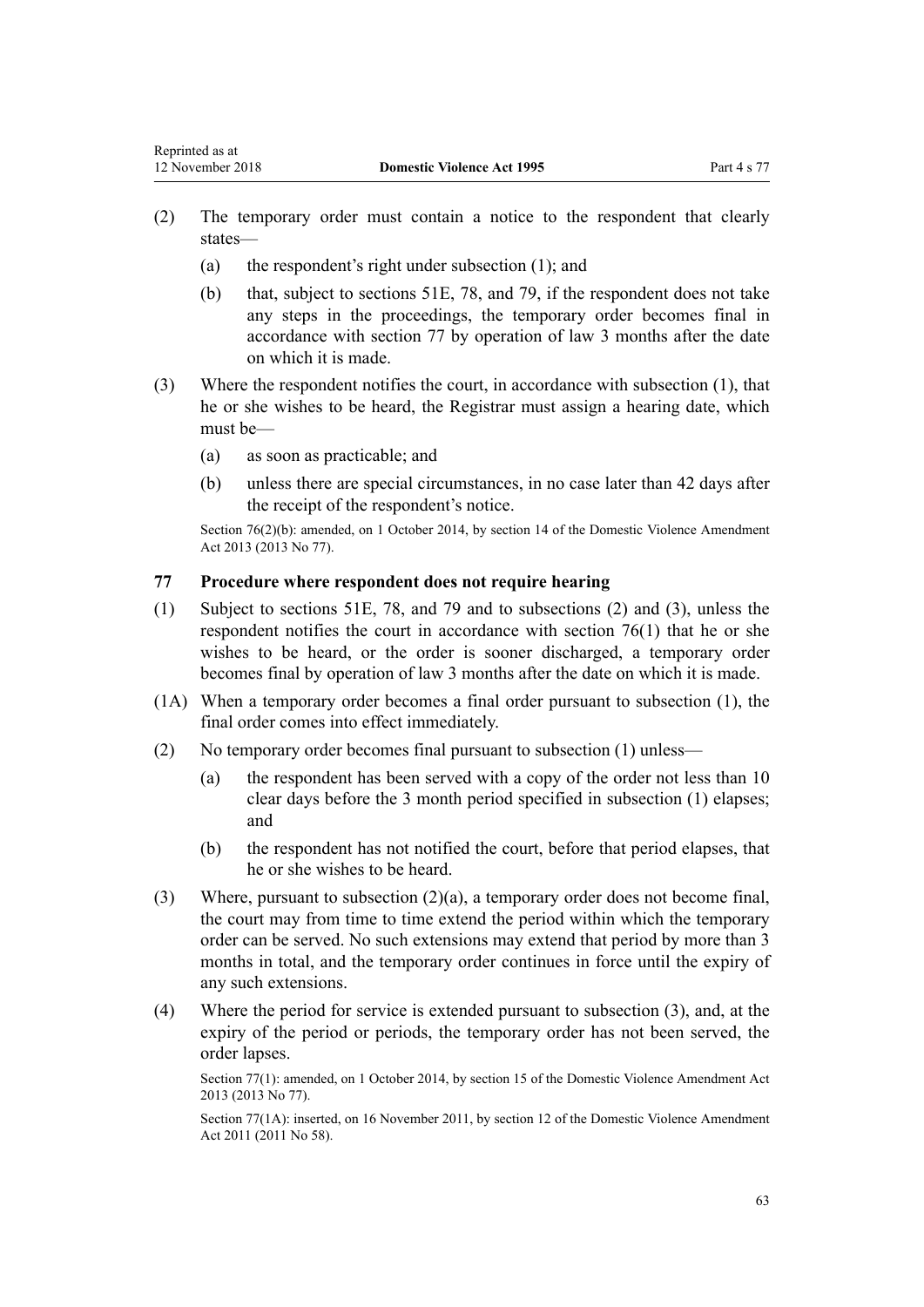#### <span id="page-63-0"></span>**78 Court may require hearing before order becomes final**

- (1) Where, on or after making a temporary order, the court considers that there is good reason why the order should not become final in accordance with [section](#page-62-0) [77](#page-62-0) without a hearing at which the applicant or the respondent, or both, are present or represented, the court, of its own motion, may direct that there be a hearing.
- (2) A direction made under subsection (1) may—
	- (a) relate to the whole, or to specified parts, of the order made or sought; and
	- (b) be made even though the respondent does not wish to be heard.
- (3) Where the direction under subsection (1) relates to specified parts of the order made or sought, the remaining parts of the order may become final in accordance with [section 77](#page-62-0).
- (4) Where, pursuant to subsection (1), the court directs that there be a hearing, the Registrar must assign a hearing date, which must be as soon as practicable.
- (5) Without limiting [section 82](#page-67-0), where the court makes a direction under subsection (1), it may issue a summons, in accordance with [section 82\(4\),](#page-67-0) requiring the respondent to attend the court at a place and time specified in the summons.

# **79 Application of sections 76 to 78 to other affected persons**

- (1) The provisions of [sections 76](#page-61-0), [77](#page-62-0), and 78, so far as applicable and with the necessary modifications, apply to an associated respondent as if the person were the respondent.
- (2) Where, pursuant to [section 76,](#page-61-0) the associated respondent notifies the court that he or she wishes to be heard, but the respondent does not do so, the temporary order becomes final in accordance with [section 77\(1\)](#page-62-0) in so far as it relates to the respondent, even though a hearing is required on whether the order is to become final in respect of the associated respondent.
- (3) No occupation order, tenancy order, ancillary furniture order, or furniture order that is a temporary order becomes final unless the court is satisfied that—
	- (a) notice has been given pursuant to [section 74](#page-61-0) to any person having an interest in the property affected by the order; and
	- (b) the person so notified takes no steps in the proceedings.

#### **79A Review of contact arrangements**

- (1) When making a temporary protection order, the Family Court may direct the Registrar to convene a review before a Family Court Judge of the arrangements for contact between the respondent and a child of the applicant's family.
- (2) On receiving a direction under subsection (1), the Registrar must—
	- (a) appoint a time and place for the holding of the review; and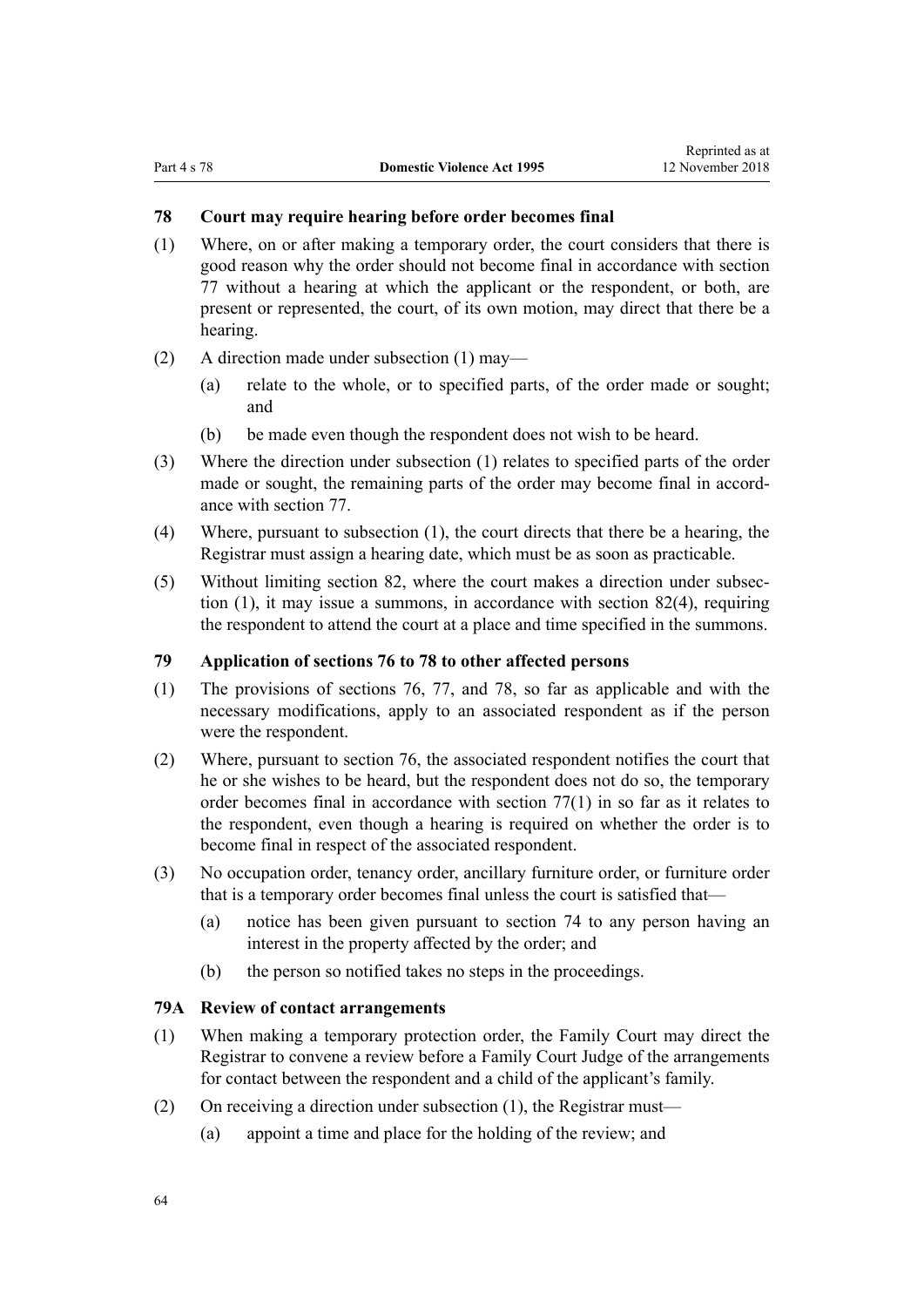- <span id="page-64-0"></span>(b) inform the applicant and respondent of the date, time, and place of the review, and invite them to attend.
- (3) Only the following persons may attend the review:
	- (a) the applicant:
	- (b) the respondent:
	- (c) a lawyer representing the applicant:
	- (d) a lawyer representing the respondent:
	- (e) a lawyer appointed under [section 81:](#page-65-0)
	- (f) any lawyer appointed under [section 7\(1\)](http://prd-lgnz-nlb.prd.pco.net.nz/pdflink.aspx?id=DLM317243) of the Care of Children Act 2004 to act for a child who in proceedings under this Act is a child of the applicant's family:
	- (g) any other persons whom the Family Court Judge permits to be present.
- (4) If both the applicant and the respondent attend or are represented at the review, the Judge may—
	- (a) make an interim order relating to contact under [section 28B:](#page-33-0)
	- (b) impose any condition under [section 27](#page-32-0) relating to the matter set out in subsection (2)(a) of that section:
	- (c) give any directions that the Judge considers necessary.
- (5) The provisions of this section, so far as applicable and with the necessary modifications, apply to an associated respondent as if the person were a respondent.

Section 79A: inserted, on 16 November 2011, by [section 13](http://prd-lgnz-nlb.prd.pco.net.nz/pdflink.aspx?id=DLM1955526) of the Domestic Violence Amendment Act 2011 (2011 No 58).

# **80 Procedure where hearing required**

- (1) Where, pursuant to [section 76](#page-61-0) or section [79](#page-63-0), the respondent or an associated respondent or any person to whom section 79(3) applies notifies the court that he or she wishes to be heard, or in any other case where a hearing is required or held, the court may at the hearing—
	- (a) discharge the temporary order; or
	- (b) make the temporary order a final order (whether with or without variation); or
	- (c) in a case to which [section 78\(3\)](#page-63-0) or [section 79\(2\)](#page-63-0) applies and where part of the temporary order has become final in accordance with [section](#page-62-0)  $77 -$ 
		- (i) confirm the temporary order to the extent that it has not already become final:
		- (ii) confirm the temporary order to the extent that it has not already become final, but exercise, in relation to that part of the temporary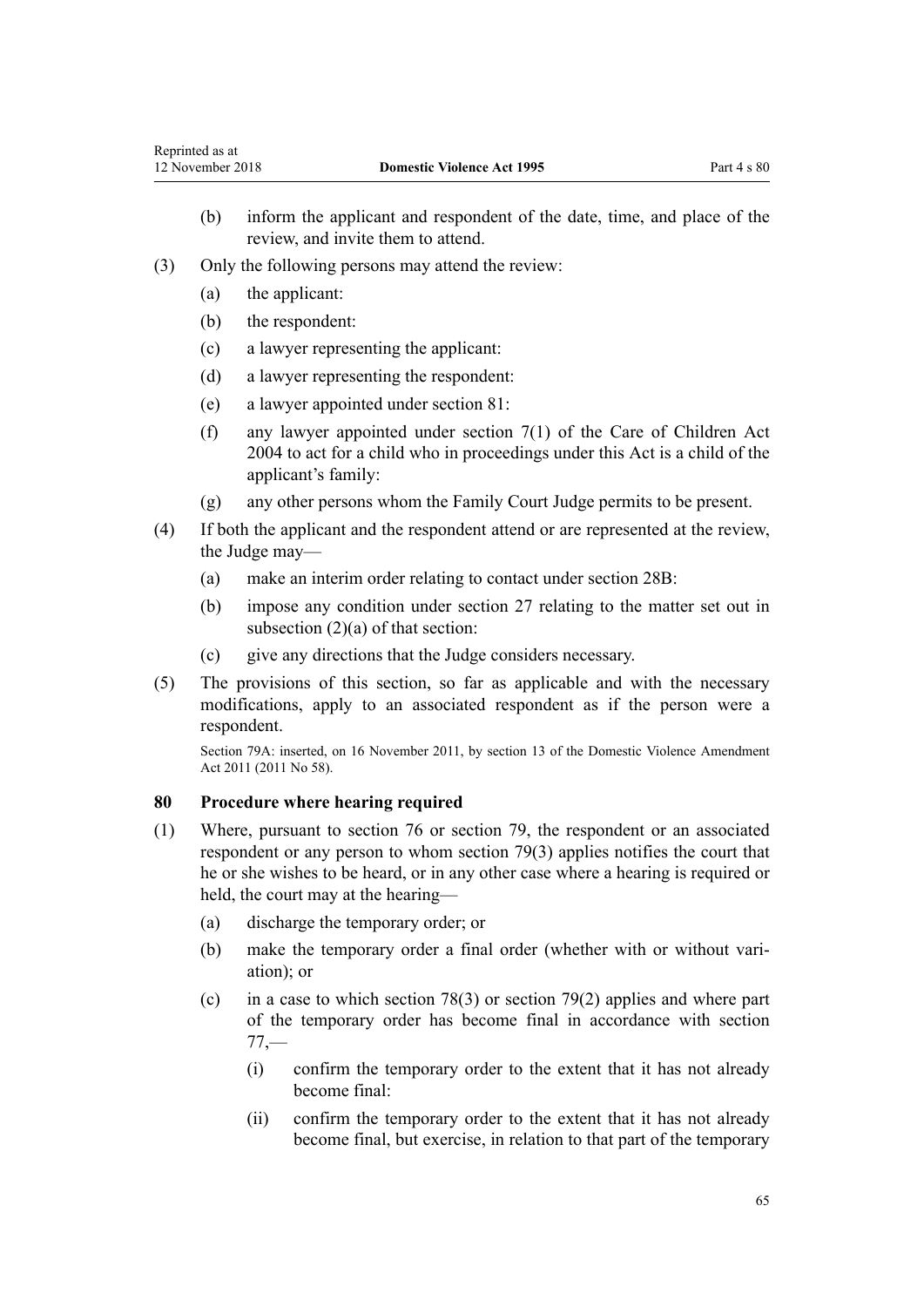<span id="page-65-0"></span>order so confirmed, any power conferred by this Act to vary or alter the terms and conditions of the order, or to impose new terms and conditions:

- (iii) discharge the temporary order to the extent that it has not already become final; or
- (d) on good cause being shown, adjourn the hearing to a fixed time and place.
- (2) Where, pursuant to subsection  $(1)(a)$ , the court discharges a temporary tenancy order, the discharge of that order has effect as if the order had been discharged under [section 59](#page-53-0), and the tenancy revests accordingly.
- (3) Where, pursuant to subsection  $(1)(c)$ , the court confirms part of a temporary order (whether with or without variation), that part of the temporary order becomes final, but that confirmation does not affect the order to the extent that it has already become final.
- (4) Where a hearing is adjourned under subsection (1)(d) to another day, the court must not, at the adjourned hearing, exercise that power to adjourn the hearing to a further date unless there are special reasons for doing so.
- (5) Where a hearing is adjourned pursuant to subsection (1)(d) to a specified date, the temporary order continues in force until that date. Section 80(1)(b): replaced, on 16 November 2011, by [section 14](http://prd-lgnz-nlb.prd.pco.net.nz/pdflink.aspx?id=DLM1955528) of the Domestic Violence Amendment Act 2011 (2011 No 58).

#### **80A Temporary order discharged when made final order under section 80(1)**

- (1) When a temporary order becomes a final order pursuant to [section 80\(1\)\(b\)](#page-64-0), the temporary order is automatically discharged.
- (2) Where the part of a temporary order not already a final order is confirmed under section  $80(1)(c)(i)$  or (ii), the temporary order is automatically discharged.

Section 80A: inserted, on 16 November 2011, by [section 15](http://prd-lgnz-nlb.prd.pco.net.nz/pdflink.aspx?id=DLM1955529) of the Domestic Violence Amendment Act 2011 (2011 No 58).

# *General provisions*

# **81 Court may appoint lawyer**

- (1) In any proceedings under this Act (not being criminal proceedings), the court may appoint a lawyer—
	- (a) to assist the court; or
	- (b) to represent a child—
		- (i) in any proceedings on an application made, on behalf of that child, in accordance with [section 9\(2\)](#page-15-0), for a protection order; or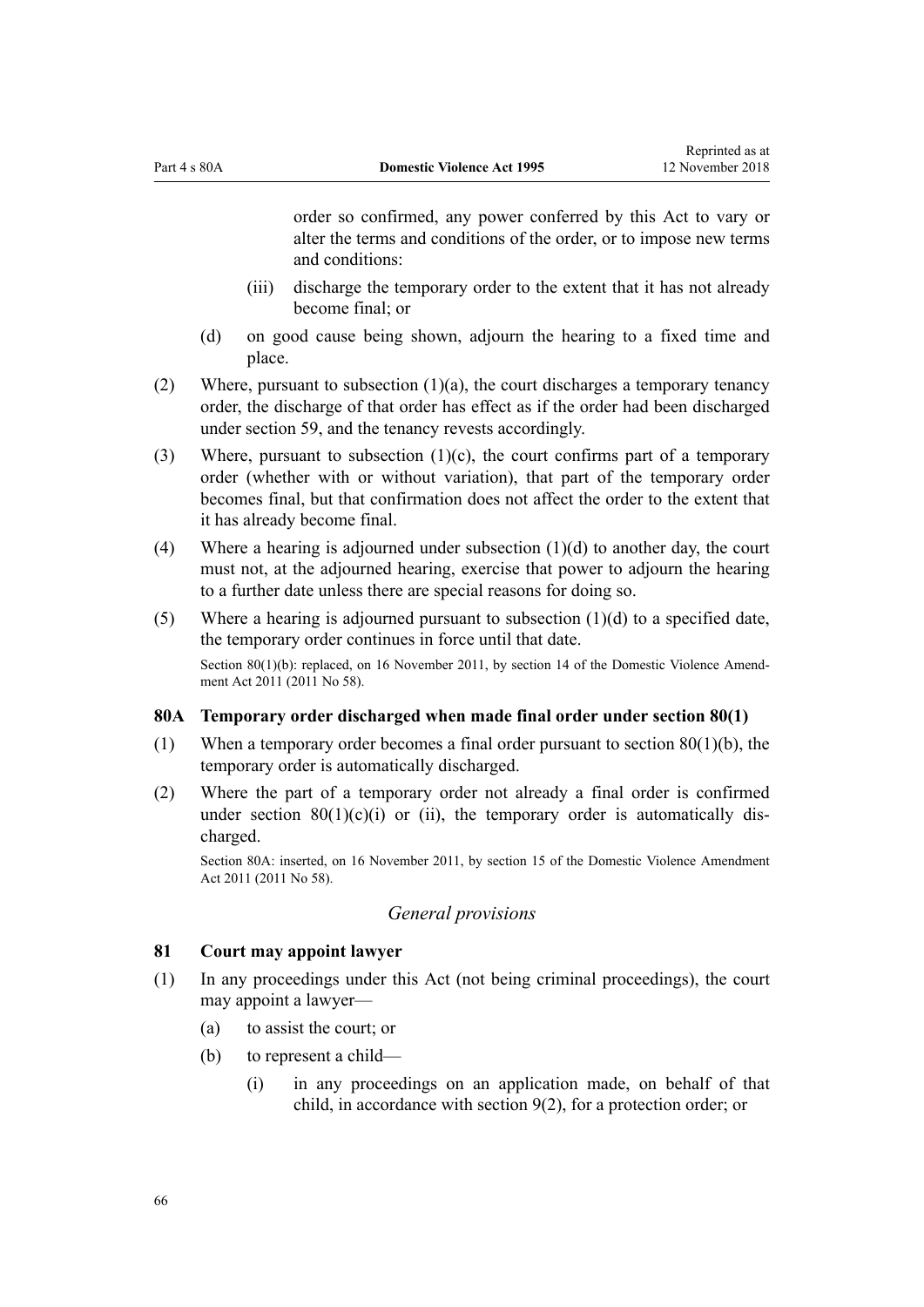- (ii) in any proceedings relating to or arising out of a protection order made, under this Act, on any such application made on that child's behalf; or
- (c) to represent any other person (being a person to whom [section 11](#page-17-0) applies)—
	- (i) in any proceedings on an application made, on behalf of that person, in accordance with section  $11(2)$ , for any order under this Act; or
	- (ii) in any proceedings relating to or arising out of an order made, under this Act, on any such application made on that person's behalf.
- (2) A lawyer appointed under subsection (1)(c) may call any person as a witness in the proceedings, and may cross-examine witnesses called by any party to the proceedings or by the court.
- $(2A)$  The fees and expenses of a lawyer appointed under subsection  $(1)(a)$  or  $(b)$ must—
	- (a) be determined in accordance with regulations made under [section 16D](http://prd-lgnz-nlb.prd.pco.net.nz/pdflink.aspx?id=DLM6025512) of the Family Court Act 1980 or, if no such regulations are made, by a Registrar of the court; and
	- (b) be paid in accordance with that determination out of public money appropriated by Parliament for the purpose.
- (3) The fees and expenses of a lawyer appointed under subsection  $(1)(c)$  must—
	- (a) be determined in accordance with regulations made under this Act or, if no such regulations are made, by a Registrar of the court; and
	- (b) be paid in accordance with that determination out of public money appropriated by Parliament for the purpose.
- (4) An invoice for fees and expenses submitted for payment by a lawyer appointed under this section must be given to a Registrar of the court, and the Registrar processing the invoice may decide to adjust the amount of the invoice.
- (5) If the lawyer is dissatisfied with the decision of the Registrar as to the amount of the invoice, the lawyer may, within 14 days after the date of the decision, apply to a Judge of the court to review the decision; and the Judge may make such order varying or confirming the decision as the Judge considers fair and reasonable.

Compare: 1968 No 63 s 30; 1983 No 76 s 3; 1994 No 35 [s 3\(1\)](http://prd-lgnz-nlb.prd.pco.net.nz/pdflink.aspx?id=DLM185488)

Section 81(2): amended, on 31 March 2014, by [section 16\(1\)](http://prd-lgnz-nlb.prd.pco.net.nz/pdflink.aspx?id=DLM5616705) of the Domestic Violence Amendment Act 2013 (2013 No 77).

Section 81(2A): inserted, on 31 March 2014, by [section 16\(2\)](http://prd-lgnz-nlb.prd.pco.net.nz/pdflink.aspx?id=DLM5616705) of the Domestic Violence Amendment Act 2013 (2013 No 77).

Section 81(2A)(a): amended, on 8 September 2018, by [section 46\(1\)](http://prd-lgnz-nlb.prd.pco.net.nz/pdflink.aspx?id=DLM7227112) of the Statutes Amendment Act 2018 (2018 No 27).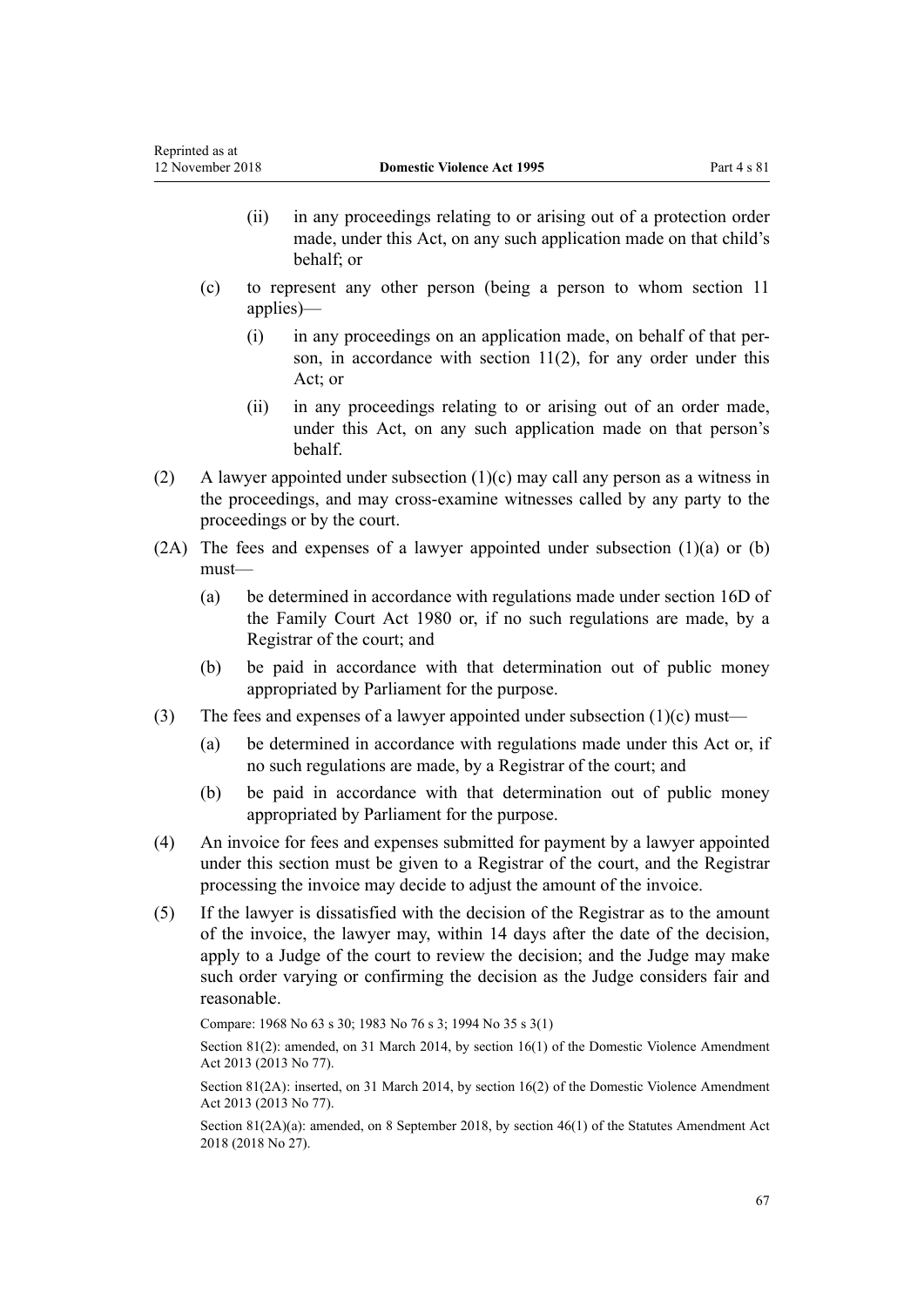<span id="page-67-0"></span>Section 81(2A)(a): amended, on 1 March 2017, by [section 261](http://prd-lgnz-nlb.prd.pco.net.nz/pdflink.aspx?id=DLM6942680) of the District Court Act 2016 (2016) No 49).

Section 81(3): replaced, on 31 March 2014, by [section 16\(3\)](http://prd-lgnz-nlb.prd.pco.net.nz/pdflink.aspx?id=DLM5616705) of the Domestic Violence Amendment Act 2013 (2013 No 77).

Section 81(3)(a): amended, on 8 September 2018, by [section 46\(1\)](http://prd-lgnz-nlb.prd.pco.net.nz/pdflink.aspx?id=DLM7227112) of the Statutes Amendment Act 2018 (2018 No 27).

Section 81(4): replaced, on 8 September 2018, by [section 46\(2\)](http://prd-lgnz-nlb.prd.pco.net.nz/pdflink.aspx?id=DLM7227112) of the Statutes Amendment Act 2018 (2018 No 27).

Section 81(5): amended, on 31 March 2014, by [section 16\(5\)](http://prd-lgnz-nlb.prd.pco.net.nz/pdflink.aspx?id=DLM5616705) of the Domestic Violence Amendment Act 2013 (2013 No 77).

# **82 Power of court to call witnesses**

- (1) In any proceedings before a court under this Act (not being criminal proceedings), the court may, of its own motion, call as a witness any person whose evidence may, in its opinion, be of assistance to the court.
- (2) Without limiting subsection (1), the power conferred by that subsection includes power to call as a witness—
	- (a) any party to the proceedings:
	- (b) the spouse or partner of such party:
	- (c) an associated respondent:
	- (d) a specified person.
- (3) Where the court calls a witness under this section,—
	- (a) the witness has the same privilege to refuse to answer any question as the witness would have if called by a party to the proceedings; and
	- (b) the witness may be examined and re-examined—
		- (i) by the court:
		- (ii) by or on behalf of any party to the proceedings:
		- (iii) by any lawyer appointed pursuant to [section 81](#page-65-0) in respect of the proceedings.
- (4) [Sections 159](http://prd-lgnz-nlb.prd.pco.net.nz/pdflink.aspx?id=DLM3360276) and [161 to 165](http://prd-lgnz-nlb.prd.pco.net.nz/pdflink.aspx?id=DLM3360278) of the Criminal Procedure Act 2011, so far as applicable and with the necessary modifications, apply to every person called as a witness by the court under this section as if that person had been called by a party to the proceedings.
- (5) The expenses of any witness called by the court under this section are payable—
	- (a) in accordance with the scale of witnesses' expenses prescribed by regulations made under this Act; and
	- (b) in the first instance, out of public money appropriated by Parliament for the purpose.

Compare: 1980 No 94 [s 165](http://prd-lgnz-nlb.prd.pco.net.nz/pdflink.aspx?id=DLM41848)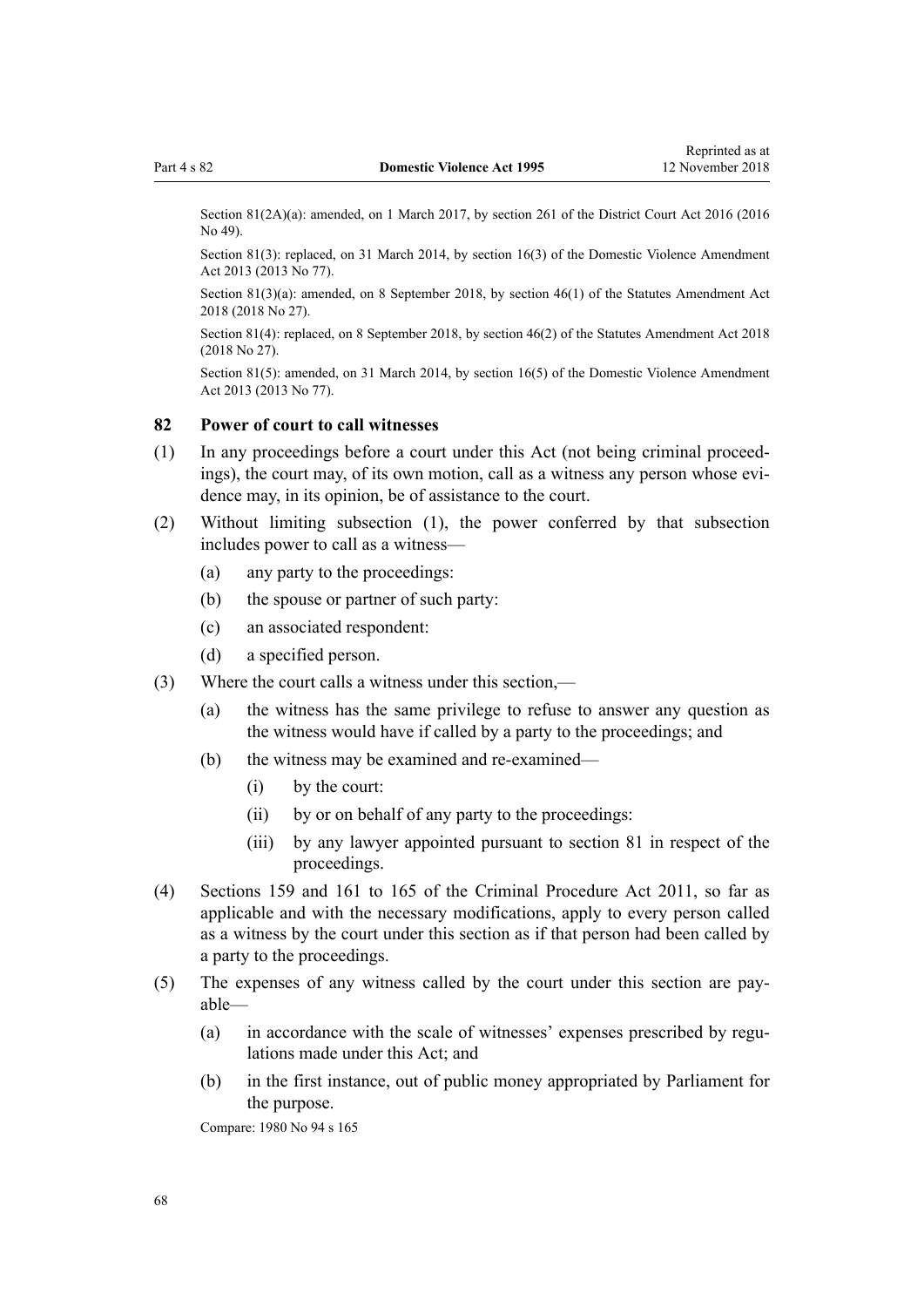Section 82(2)(b): amended, on 26 April 2005, by [section 7](http://prd-lgnz-nlb.prd.pco.net.nz/pdflink.aspx?id=DLM333795) of the Relationships (Statutory References) Act 2005 (2005 No 3).

Section 82(4): amended, on 1 July 2013, by [section 413](http://prd-lgnz-nlb.prd.pco.net.nz/pdflink.aspx?id=DLM3360714) of the Criminal Procedure Act 2011 (2011 No 81).

# **83 Conduct of proceedings**

- (1) No person may be present during the hearing of any proceedings under this Act (other than criminal proceedings) except the following persons:
	- (a) officers of the court:
	- (b) the parties to the proceedings:
	- (c) any lawyer representing any party to the proceedings:
	- (d) any lawyer appointed pursuant to [section 81](#page-65-0) in respect of the proceedings:
	- (da) any lawyer appointed under [section 7\(1\)](http://prd-lgnz-nlb.prd.pco.net.nz/pdflink.aspx?id=DLM317243) of the Care of Children Act 2004 to act for a child who in proceedings under this Act is a child of the applicant's family:
	- (e) where, pursuant to any provision of this Act, any person is bringing or defending the proceedings on behalf of another person,—
		- (i) the person so bringing or defending the proceedings:
		- (ii) the person on whose behalf the proceedings are so brought or defended:
	- (f) witnesses:
	- (fa) accredited news media reporters:
	- (g) any person who is nominated by the applicant for a protection order or by a protected person in accordance with subsection (2):
	- (h) any other person whom the Judge permits to be present.
- (2) For the purposes of any proceedings to which this section applies, any party to the proceedings (being an applicant for a protection order or a protected person) may nominate a reasonable number of persons (being members of his or her family, whanau, or family group, or any other person) to attend any hearing of those proceedings for the purpose of providing support to that person.
- (3) Any witness and any accredited news media reporter must leave the courtroom if asked to do so by the Judge.
- (4) No person present in the courtroom pursuant to subsection  $(1)(g)$  is entitled to be heard at the hearing, and the court may exclude any such person from the hearing at any time.
- (5) Nothing in this section limits any other power of the court—
	- (a) to hear proceedings in private; or
	- (b) to permit a McKenzie friend to be present; or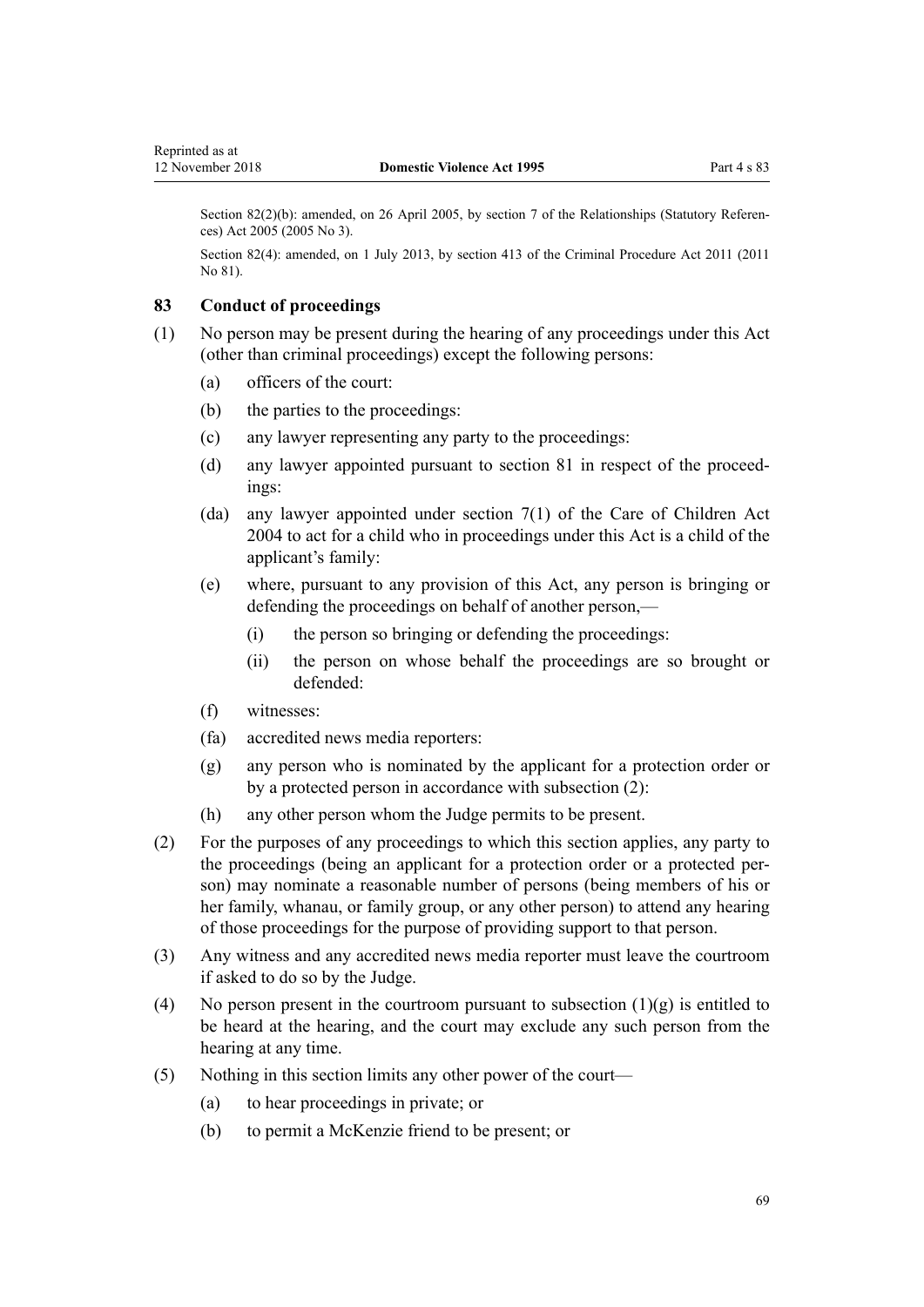#### (c) to exclude any person from the court.

Compare: 1982 No 120 s 32

Section 83(1)(da): inserted, on 16 November 2011, by [section 16](http://prd-lgnz-nlb.prd.pco.net.nz/pdflink.aspx?id=DLM1955531) of the Domestic Violence Amendment Act 2011 (2011 No 58).

Section 83(1)(fa): inserted, on 18 May 2009, by [section 12\(1\)](http://prd-lgnz-nlb.prd.pco.net.nz/pdflink.aspx?id=DLM1302124) of the Domestic Violence Amendment Act 2008 (2008 No 77).

Section 83(3): amended, on 18 May 2009, by [section 12\(2\)](http://prd-lgnz-nlb.prd.pco.net.nz/pdflink.aspx?id=DLM1302124) of the Domestic Violence Amendment Act 2008 (2008 No 77).

Section 83(5): replaced, on 18 May 2009, by [section 12\(3\)](http://prd-lgnz-nlb.prd.pco.net.nz/pdflink.aspx?id=DLM1302124) of the Domestic Violence Amendment Act 2008 (2008 No 77).

#### **84 Evidence**

#### *[Repealed]*

Section 84: repealed, on 31 March 2014, by [section 17A\(e\)](http://prd-lgnz-nlb.prd.pco.net.nz/pdflink.aspx?id=DLM6025517) of the Family Courts Act 1980 (1980) No 161).

#### **85 Standard of proof**

Every question of fact arising in any proceedings under this Act (other than criminal proceedings) must be decided on the balance of probabilities. Compare: 1982 No 120 s 34

# **86 Orders by consent**

Subject to [section 18,](#page-23-0) in any proceedings before a court under this Act, the court may make any order under this Act by the consent of all of the parties to the proceedings.

Compare: 1982 No 120 s 36

#### **87 Explanation of orders**

- (1) Where, in any proceedings under this Act (other than criminal proceedings), the respondent or associated respondent, as the case may be, is before the court, then on making an order (other than an order discharging an order made under this Act), the Judge must explain to that person—
	- (a) the effect of the order; and
	- (b) the consequences that may follow if the person fails to comply with the terms of the order; and
	- (c) the means by which the order can be varied or discharged.
- (2) A Registrar may give the explanation required by subsection (1).
- (3) Failure to give the explanation required by subsection (1) does not affect the validity of the order made.
- (4) Where the court makes an order under this Act, the copy of the order that is given to or served on the respondent (and, where applicable, the associated respondent) must include a notice stating—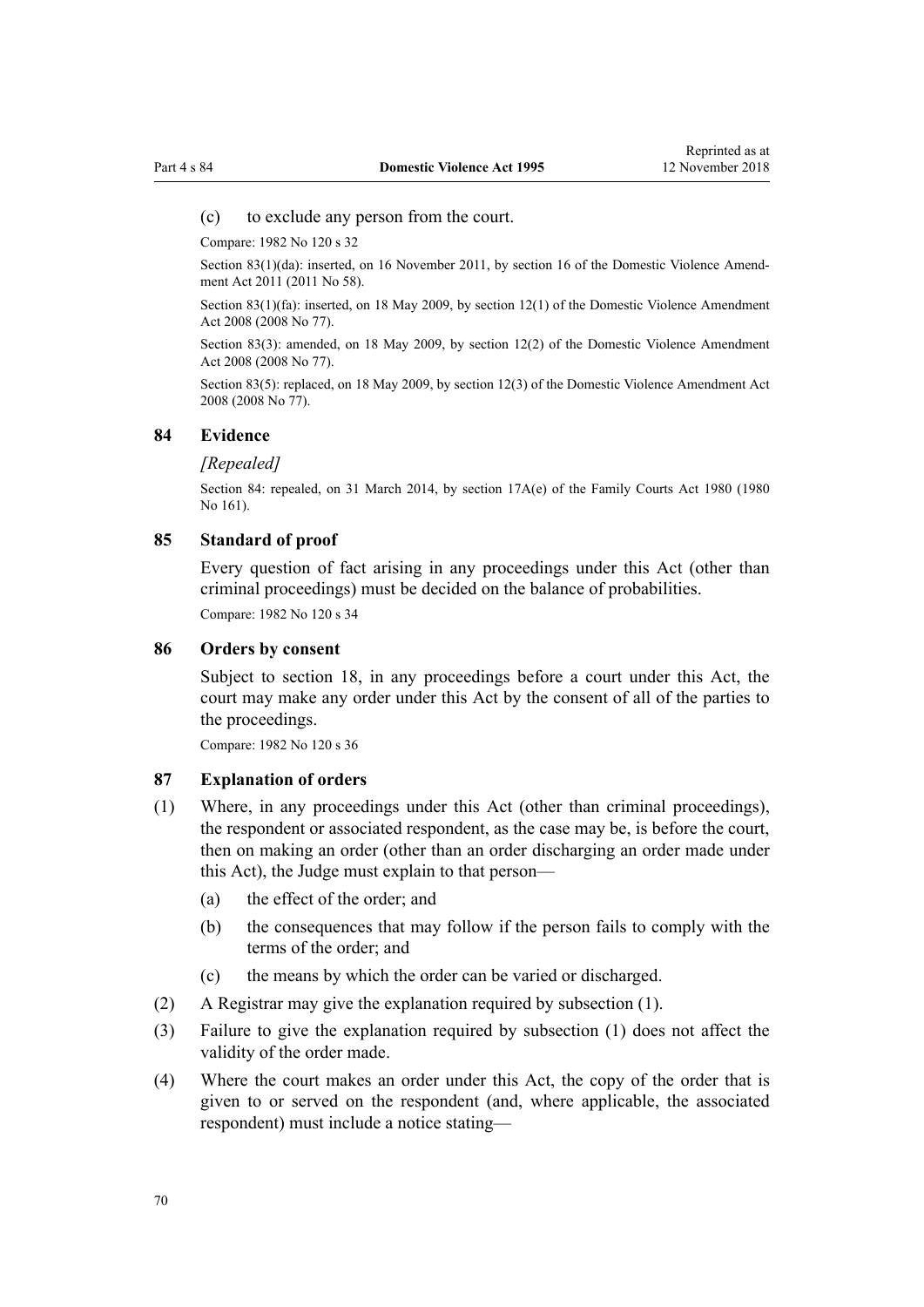- <span id="page-70-0"></span>(a) the consequences that may follow if the person fails to comply with the terms of the order; and
- (b) the means by which the order can be varied or discharged.
- (5) Failure to include in a copy of an order made under this Act the notice required by subsection (4) does not affect the validity of the order made.

# **88 Copies of orders to be sent to Police**

- (1) On the making of a temporary order or a final order under this Act (including any order varying or discharging an order made under this Act or any order made in substitution for any such order), the Registrar of the court in which the order is made must ensure that a copy of the order is made available, without delay, to the District Commander at the appropriate Police District Headquarters.
- (2) Where a copy of an order is made available to a District Commander in accordance with subsection (1), the District Commander must ensure that a copy of that order, or a copy of that copy, is made available, without delay, to the officer in charge of the Police station nearest to where the protected person or, as the case requires, each protected person, resides.
- (3) For the purposes of this section, a copy of an order, or a copy of a copy of an order, may be made available in any of the following ways:
	- (a) by sending the copy by means of electronic transmission (whether by way of facsimile transmission, electronic mail, or other similar means of communication):
	- (b) by entering the copy on a database maintained in electronic form, where that database may be accessed by the person or persons to whom the copy is required to be made available:
	- (c) by making the copy available in such manner as is prescribed by regulations made under this Act:
	- (d) by making the copy available in such other manner as is appropriate in the circumstances.

# **89 Information on service of certain orders to be communicated to Police**

Where any person serves a copy of a protection order, or a copy of any order varying a protection order, on any person (being the respondent or an associated respondent) to whom the standard condition relating to weapons applies, the person so serving the order must, without delay, give notice to the officer in charge of the Police station nearest to where the copy of the order was served, of—

- (a) the place where the copy of the order was so served; and
- (b) the date and time of service.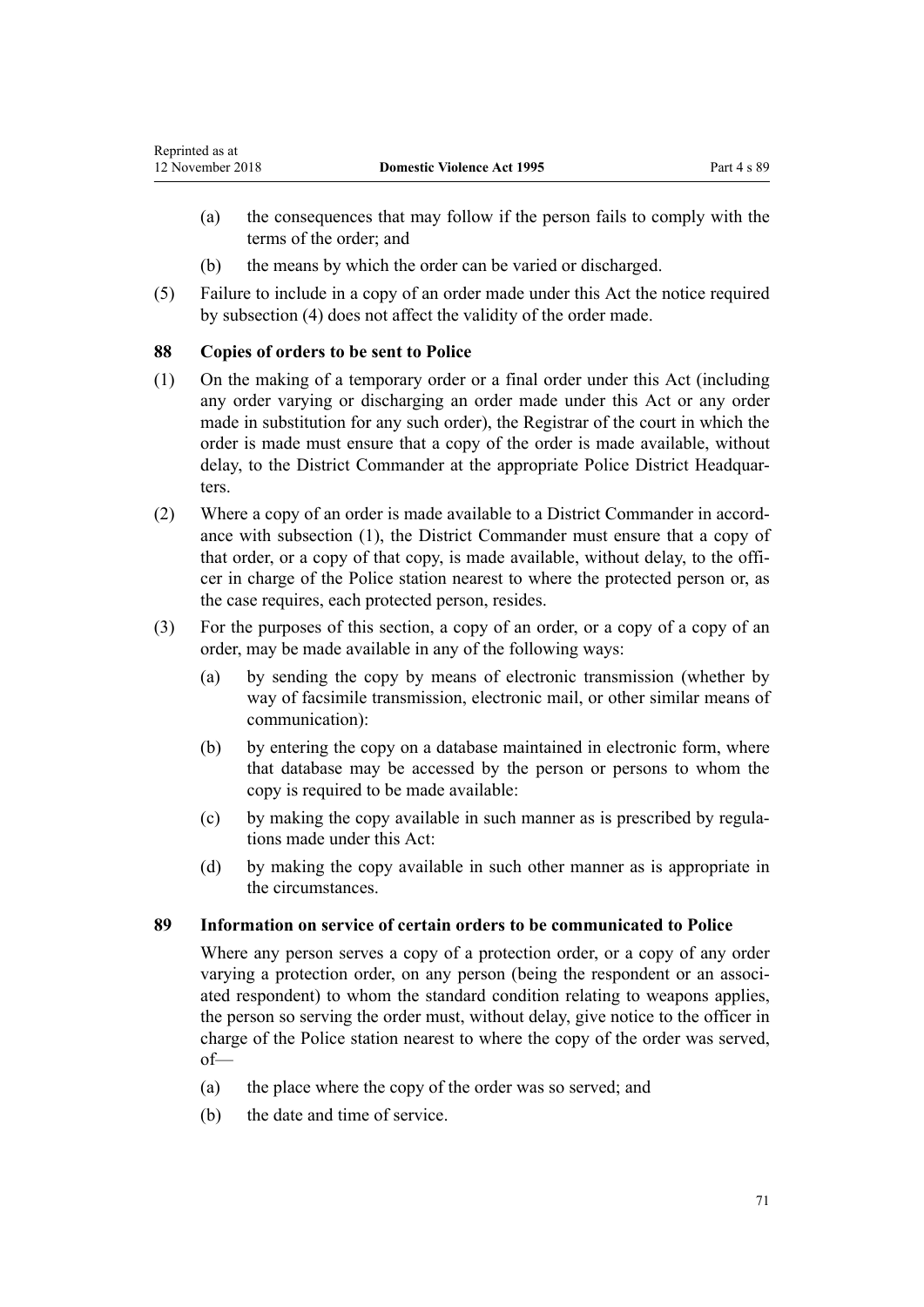# **90 Police to consider exercise of powers under Arms Act 1983**

- (1) This section applies where a copy of an order, or a copy of a copy of an order, is made available to the officer in charge of a Police station in accordance with [section 88\(2\),](#page-70-0) except where—
	- (a) the order discharges a protection order, and no other protection order is made in substitution for that protection order; or
	- (b) the order discharges an order made under [Part 3,](#page-50-0) and no other order under that Part is made in substitution for that order; or
	- (c) the order varies an order made under [Part 3](#page-50-0).
- (2) Where this section applies, the officer in charge of the Police station must immediately establish whether or not the respondent and any associated respondent named in the order hold a firearms licence.
- (3) Where this section applies, and the officer in charge of the Police station knows that the respondent or any associated respondent, or both, hold a firearms licence (whether that knowledge arises from any inquiries carried out in accordance with subsection (2), or the terms of the protection order, or otherwise howsoever), then, except where the firearms licence is deemed to be revoked pursuant to [section 21\(2\),](#page-25-0) the officer in charge must arrange for an appropriate person to consider immediately whether or not the powers conferred by [sections 27\(1\)](http://prd-lgnz-nlb.prd.pco.net.nz/pdflink.aspx?id=DLM72928) and [27A](http://prd-lgnz-nlb.prd.pco.net.nz/pdflink.aspx?id=DLM72929) of the Arms Act 1983 (which relate to the revocation of a firearms licence) should be exercised in that case.
- (4) Where this section applies, the officer in charge of the Police station must, in every case, arrange for an appropriate person to consider immediately whether or not the powers conferred by [section 60A](http://prd-lgnz-nlb.prd.pco.net.nz/pdflink.aspx?id=DLM73314) of the Arms Act 1983 (which relates to the seizure of a firearm in cases of domestic violence) should be exercised in that case.

# *Appeals*

# **91 Appeals to High Court**

- (1AA) This subsection applies to a decision of a court, in proceedings under this Act, to—
	- (a) make or refuse to make an order; or
	- (b) dismiss the proceedings; or
	- (c) otherwise finally determine the proceedings.
- (1) A party to proceedings in which there is made a decision to which subsection (1AA) applies, or any other person prejudicially affected by the decision, may appeal to the High Court against the decision.
- (2) The [High Court Rules 2016](http://prd-lgnz-nlb.prd.pco.net.nz/pdflink.aspx?id=DLM6959800) and [sections 126 to 130](http://prd-lgnz-nlb.prd.pco.net.nz/pdflink.aspx?id=DLM6942449) of the District Court Act 2016, with all necessary modifications, apply to an appeal under subsection (1) as if it were an appeal under [section 124](http://prd-lgnz-nlb.prd.pco.net.nz/pdflink.aspx?id=DLM6942447) of that Act.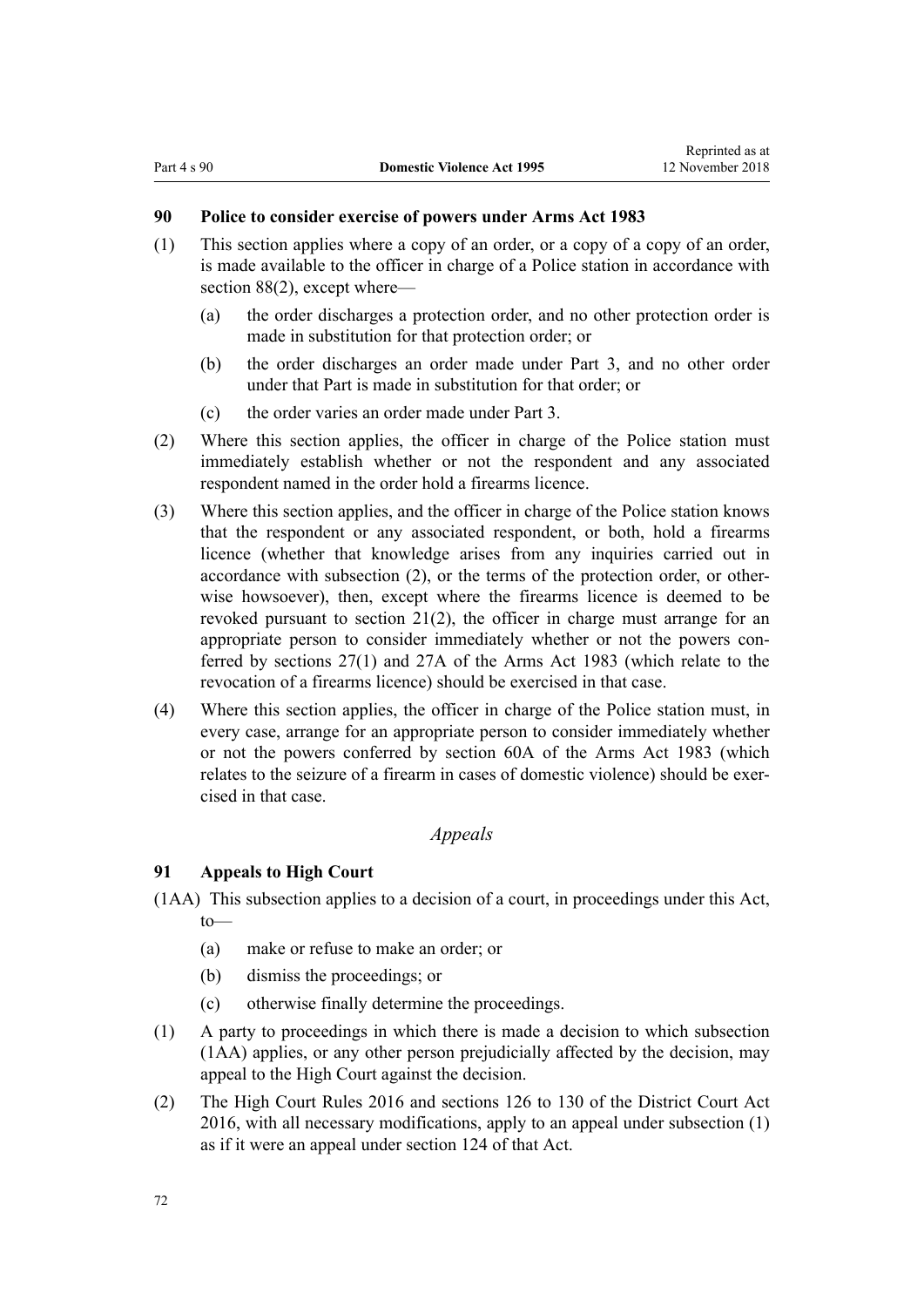- <span id="page-72-0"></span>(3) On the *ex parte* application of the appellant, the court appealed from may order that the appellant must not be required under [section 126\(1\)](http://prd-lgnz-nlb.prd.pco.net.nz/pdflink.aspx?id=DLM6942449) of the District Court Act 2016 to give the Registrar of the High Court security for costs.
- (3A) Subsection (3) overrides subsection (2).
- (4) Subject to section 93, the decision of the High Court on an appeal to that court under this section is final.

Compare: 1982 No 120 s 38(1), (2), (6)

Section 91(1AA): inserted, on 24 November 2003, by [section 4](http://prd-lgnz-nlb.prd.pco.net.nz/pdflink.aspx?id=DLM168713) of the District Courts Amendment Act 2002 (2002 No 63).

Section 91(1): replaced, on 24 November 2003, by [section 4](http://prd-lgnz-nlb.prd.pco.net.nz/pdflink.aspx?id=DLM168713) of the District Courts Amendment Act 2002 (2002 No 63).

Section 91(2): replaced, on 1 March 2017, by [section 261](http://prd-lgnz-nlb.prd.pco.net.nz/pdflink.aspx?id=DLM6942680) of the District Court Act 2016 (2016) No 49).

Section 91(3): replaced, on 24 November 2003, by [section 4](http://prd-lgnz-nlb.prd.pco.net.nz/pdflink.aspx?id=DLM168713) of the District Courts Amendment Act 2002 (2002 No 63).

Section 91(3): amended, on 1 March 2017, by [section 261](http://prd-lgnz-nlb.prd.pco.net.nz/pdflink.aspx?id=DLM6942680) of the District Court Act 2016 (2016) No 49).

Section 91(3A): inserted, on 24 November 2003, by [section 4](http://prd-lgnz-nlb.prd.pco.net.nz/pdflink.aspx?id=DLM168713) of the District Courts Amendment Act 2002 (2002 No 63).

## **92 Application of provisions relating to minors, etc**

[Sections 9](#page-15-0), [11](#page-17-0), and [12](#page-17-0), so far as applicable and with the necessary modifications, apply in relation to—

- (a) the making and prosecution of an appeal under [section 91](#page-71-0) or section 93; and
- (b) the defending of any such appeal—

as they apply in relation to the making of an application for a protection order.

## **93 Appeals to Court of Appeal**

- (1) A party to any appeal under [section 91](#page-71-0) may, with the leave of the Court of Appeal, appeal to the Court of Appeal against any determination of the High Court on a question of law arising in that appeal.
- (2) On an appeal to the Court of Appeal under this section, the Court of Appeal has the same power to adjudicate on the proceedings as the High Court had.
- (3) The decision of the Court of Appeal on an appeal to that court under this section, and on an application to it under this section for leave to appeal, is final. Compare: 1982 No 120 s 38(3)–(5)

## **94 Appeals to be heard as soon as practicable**

Every appeal under [section 91](#page-71-0) or section 93 must be heard as soon as practicable after the appeal is lodged.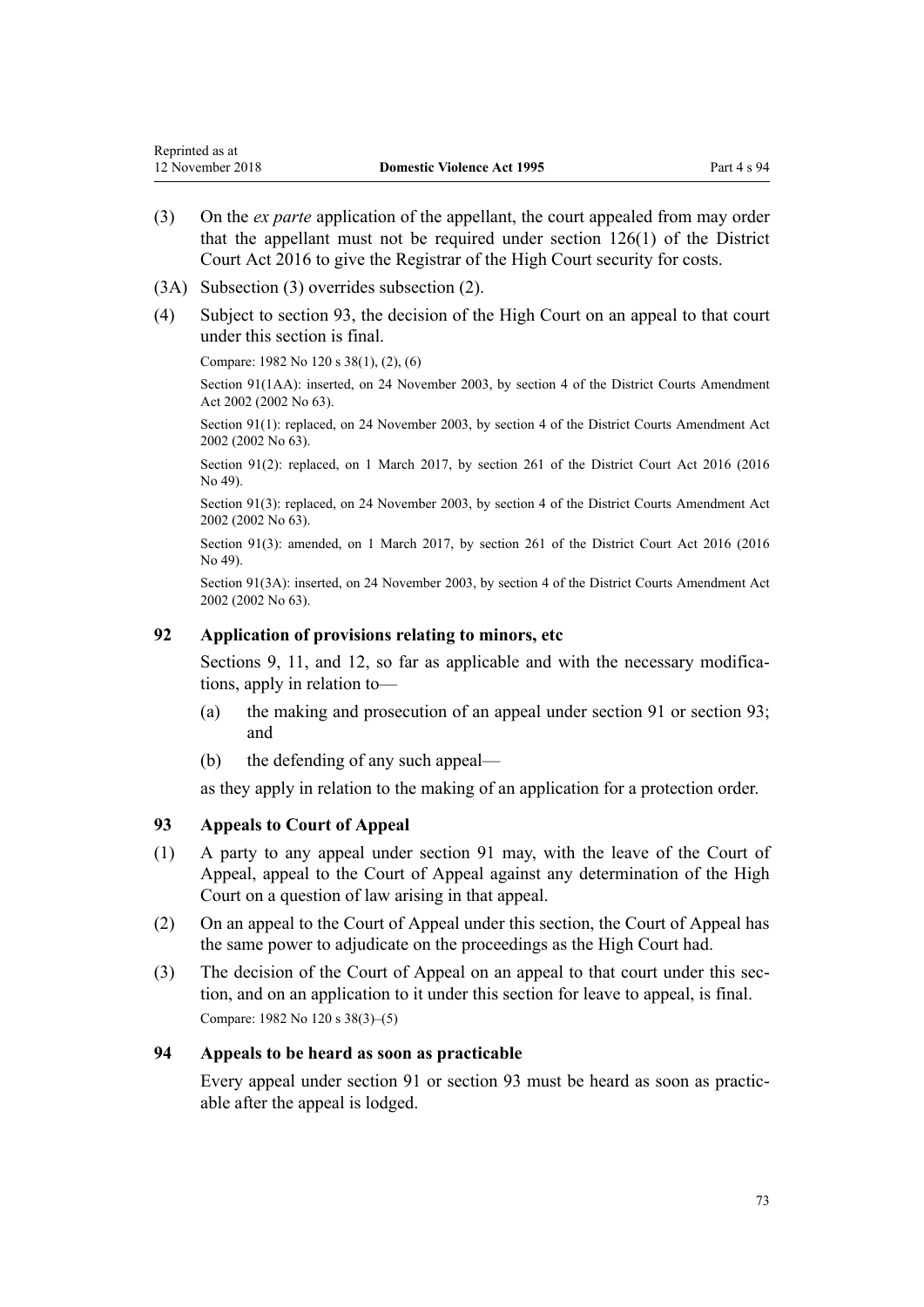# <span id="page-73-0"></span>**95 Effect of appeal**

Except where the court making the order appealed from otherwise directs,—

- (a) the operation of an order made under this Act is not suspended by an appeal under [section 91](#page-71-0) or [section 93](#page-72-0); and
- (b) every order made under this Act may be enforced in the same manner in all respects as if no such appeal were pending.

Compare: 1982 No 120 s 38(7)

#### **Part 5**

# **Enforcement of protection orders overseas and foreign protection orders**

# *Enforcement of New Zealand orders overseas*

# **96 Enforcement of New Zealand orders overseas**

- (1) Subject to subsections (2) and (3), the Secretary may request the appropriate court or authority in a foreign country to make arrangements for the enforcement in that country of a protection order made by a New Zealand court.
- (2) Where a person wishes a request to be transmitted to a foreign country pursuant to subsection (1), the person must make a request in writing in the first instance to the Registrar of the court in which the protection order was made.
- (3) Where, on receiving a request made pursuant to subsection (2), the Registrar is satisfied that—
	- (a) the request is made by or on behalf of a protected person; and
	- (b) the request relates to a protection order made by a New Zealand court; and
	- (c) orders of that nature may be enforced in the foreign country to which the request relates; and
	- (d) there are reasonable grounds for believing that enforcement of the order in the foreign country is necessary for the protection of the protected person,—

the Registrar must send the request to the Secretary for transmission to the foreign country in accordance with subsection (1).

(4) Where, pursuant to this section, a Registrar or the Secretary receives a request for the transmission of a protection order to a foreign country, the Registrar or, as the case requires, the Secretary may require the person by or on whose behalf the request is made to supply to the Registrar or, as the case requires, the Secretary such information or evidence (including certified copies of the order) as may be necessary—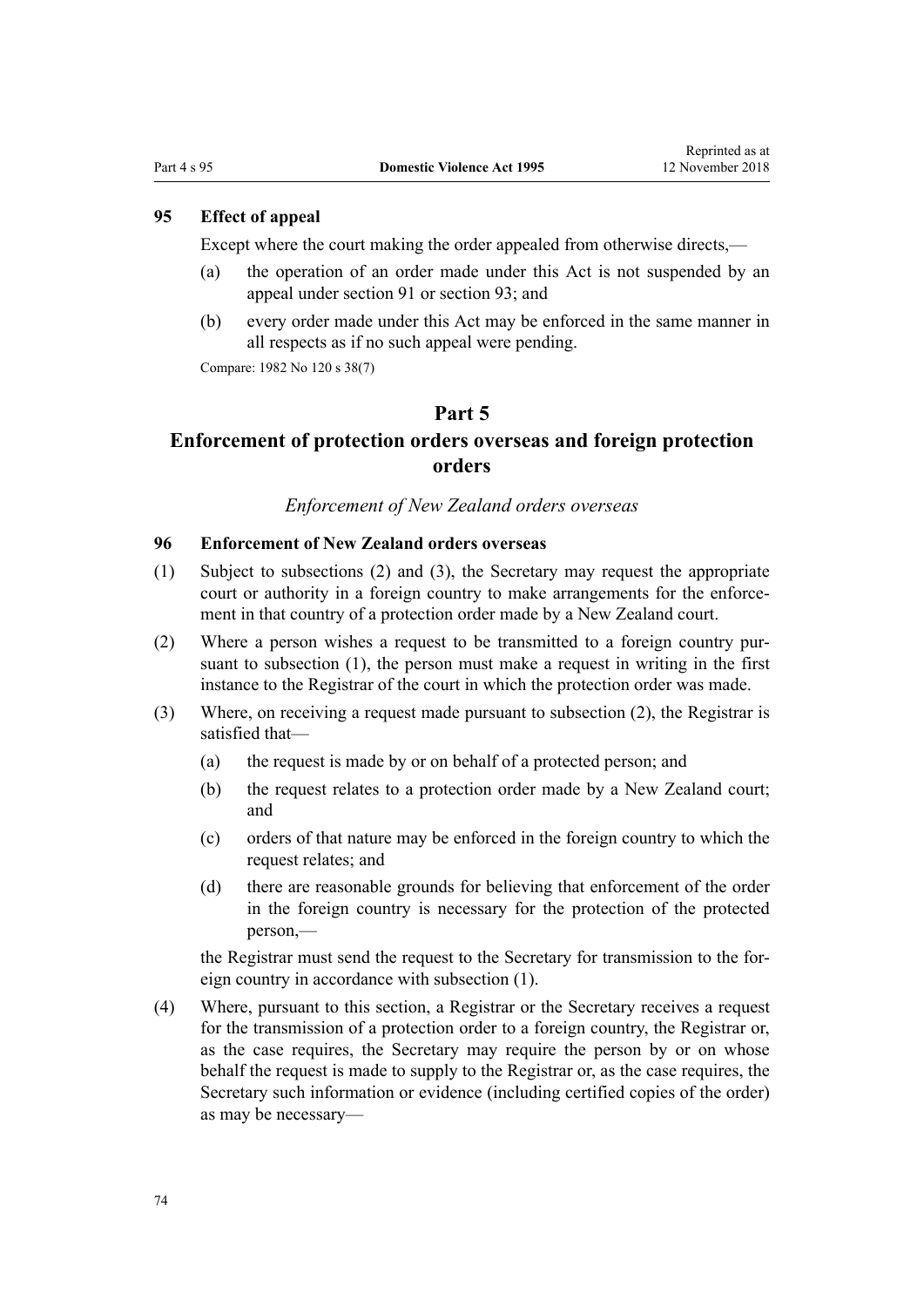- <span id="page-74-0"></span>(a) to enable the Registrar to determine whether or not the request satisfies the requirements of subsection (3); and
- (b) to secure enforcement of the order in the foreign country.
- (5) Where, in relation to a request made under subsection (2), a Registrar or the Secretary imposes a requirement pursuant to subsection (4), the Registrar or, as the case requires, the Secretary may refuse to take any action, or further action, in relation to that request until that requirement is complied with.
- (6) Nothing in this section prevents—
	- (a) a protected person from applying to a court or other appropriate authority in a foreign country for enforcement, in that country, of a protection order; or
	- (b) the variation or discharge, pursuant to this Act, of a protection order that is enforced in a foreign country.
- (7) In this section, the term **enforcement** includes registration and enforcement; and **enforced** has a corresponding meaning.

Compare: 1968 No 63 ss 22L–22LA; 1979 No 52 s 2; 1991 No 19 s 34

*Enforcement of foreign protection orders*

# **97 Registration of foreign protection orders**

- (1) A foreign protection order may be registered in a court in accordance with this section.
- (2) Where the Secretary receives—
	- (a) a certified copy of a foreign protection order; and
	- (b) a certificate—
		- (i) that is signed by an officer of a court in the foreign country in which the order was made; and
		- (ii) that contains a statement that the order is, at the date of the certificate, enforceable in the foreign country; and
	- (c) written information tending to show that a person for whose protection the order was made—
		- (i) is present in New Zealand; or
		- (ii) is proceeding to New Zealand; or
		- (iii) is about to proceed to New Zealand,—

the Secretary must send the documents to a Registrar of a court for the purposes of registration.

(3) The Registrar of the court must register the foreign protection order by filing a certified copy of the order in the court.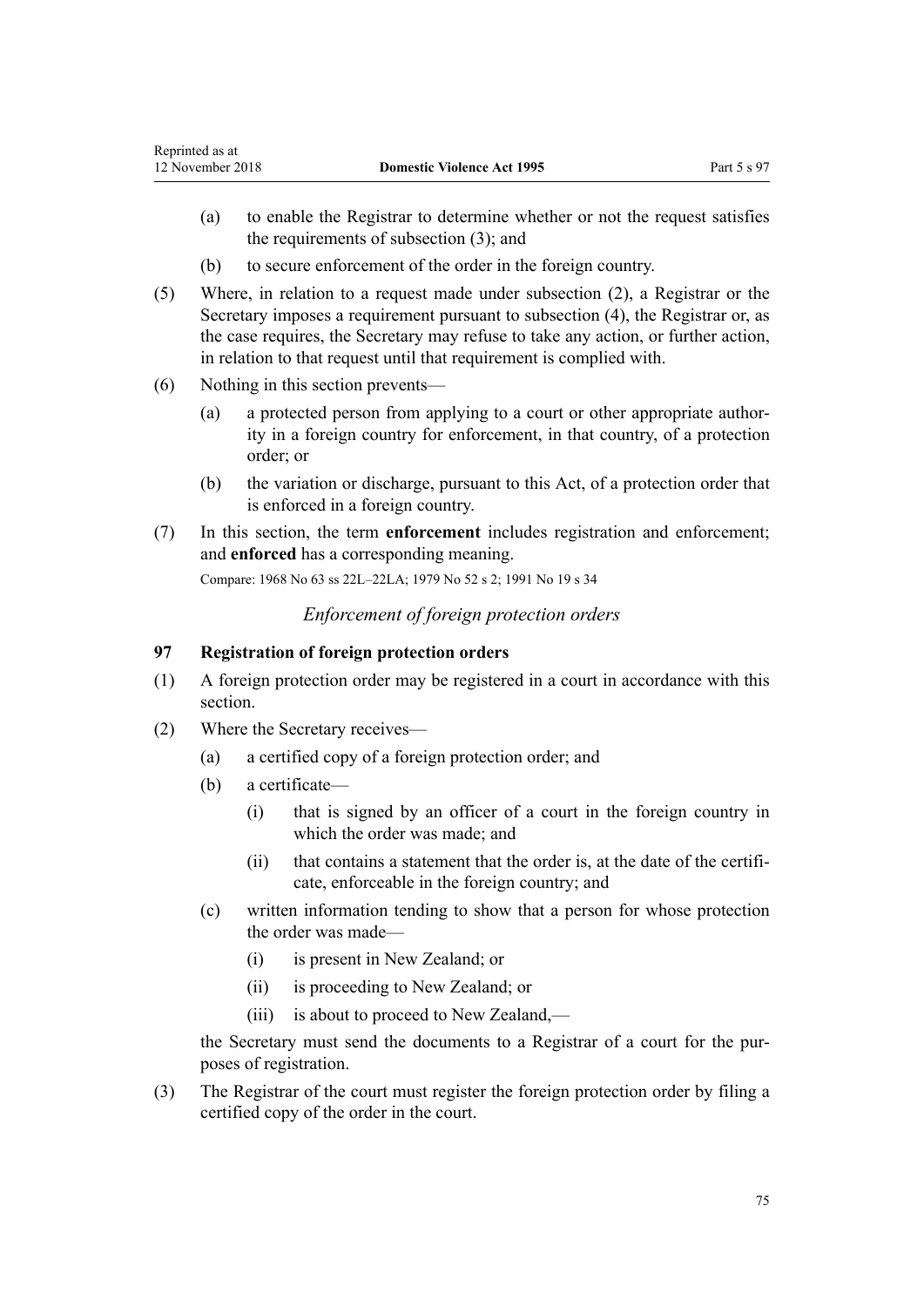<span id="page-75-0"></span>(4) Where the Registrar of a court receives the documents described in subsection (2) other than from the Secretary, the Registrar may register the order if he or she is satisfied that the nature of the documents is such that, if they had been transmitted to the Secretary, they would have been sent to the Registrar by the Secretary.

Compare: 1968 No 63 s 22A; 1979 No 52 s 2

## **98 Copies of registered foreign protection orders to be sent to Police**

Where a foreign protection order is registered pursuant to [section 97](#page-74-0), [sections](#page-70-0) [88 to 90](#page-70-0) apply—

- (a) in relation to that order; and
- (b) in relation to any variation of that order pursuant to section  $99(c)$ ,—

as if the foreign protection order were a protection order made under this Act.

### **99 Effect of registration**

Subject to section 101, upon registration pursuant to [section 97](#page-74-0), a foreign protection order—

- (a) has effect; and
- (b) may be enforced; and
- (c) in the terms in which it has effect in New Zealand, may be varied,—

as if it were a protection order made under this Act on the date of registration. Compare: 1968 No 63 s 22B; 1979 No 52 s 2

#### **100 Variation of registered foreign protection order**

- (1) Where, pursuant to section 99(c), a court makes an order varying a foreign protection order, the Registrar of the court—
	- (a) must, in the prescribed manner, notify the court or the appropriate authority in the country in which the order was made of the variation; and
	- (b) unless the Registrar is the Registrar of the court in which the foreign protection order is registered, must forward to the Registrar of that court a copy of the order varying the foreign protection order.
- (2) The Registrar of the court in which the foreign protection order is registered, on receiving notice of the variation of that order, must note the court records accordingly.

Compare: 1968 No 63 s 22D; 1979 No 52 s 2

# **101 Registered foreign protection orders not to be enforced in certain circumstances**

(1) Where a court is satisfied that a foreign protection order—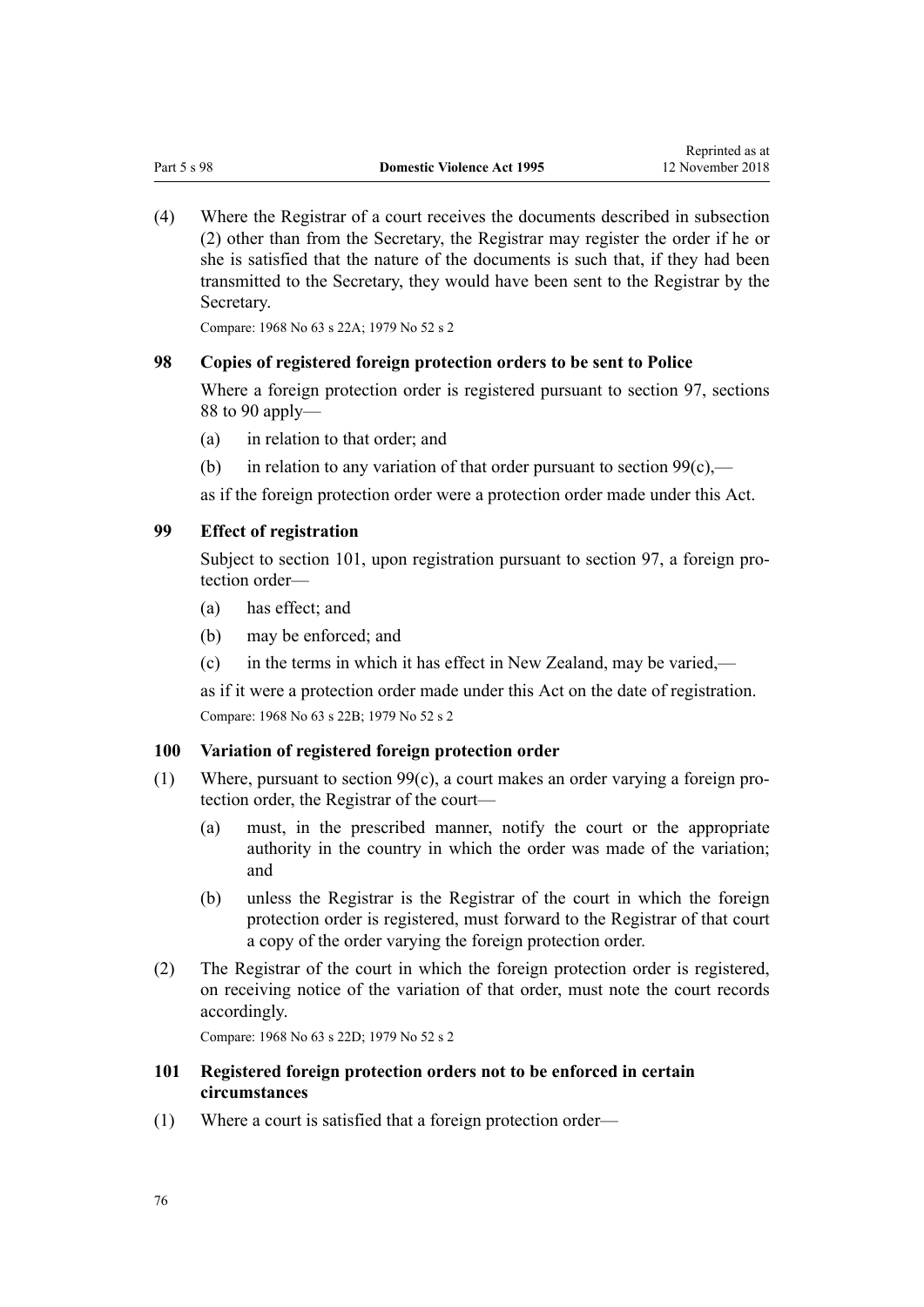- (a) was not, at the time of its registration in New Zealand, enforceable in the country in which it was made; or
- (b) has, since its registration in New Zealand, ceased to be enforceable in the country in which it was made,—

the court must not enforce or vary the order under this Act.

- (2) Where the Registrar of the court in which a foreign protection order is registered is satisfied—
	- (a) that a New Zealand court has refused, pursuant to subsection (1), to enforce or vary the order under this Act; or
	- (b) that the order is not enforceable in the country in which it was made; or
	- (c) that registration of the order in New Zealand is no longer necessary,—

the Registrar must cancel the registration of the order and must, in the prescribed manner, notify the court or the appropriate authority in the country in which the order was made of the cancellation.

(3) For the purposes of this section, a foreign protection order is not unenforceable in the country in which it was made solely by reason of the fact that the person to whom the order relates, or any other person affected by the order, is no longer in that country.

Compare: 1968 No 63 s 22E; 1979 No 52 s 2

## **102 Evidence taken overseas**

Where, pursuant to [section 99,](#page-75-0) an application is heard in a court, the evidence of any person beyond New Zealand may be taken in accordance with the rules of the High Court covering the examination of witnesses beyond New Zealand, and those rules, as far as they are applicable and with all necessary modifications, apply.

Compare: 1968 No 63 s 22H; 1979 No 52 s 2

## **103 Proof of documents**

- (1) For the purposes of this Part,—
	- (a) any document purporting to be signed by any Judge or officer of a court in any prescribed foreign country is, in the absence of evidence to the contrary, deemed to have been so signed without proof of the signature or judicial or official character of the person appearing to have signed it; and
	- (b) the officer of a court by whom a document purports to be signed is, in the absence of evidence to the contrary, deemed to have been the proper officer of the court to sign the document.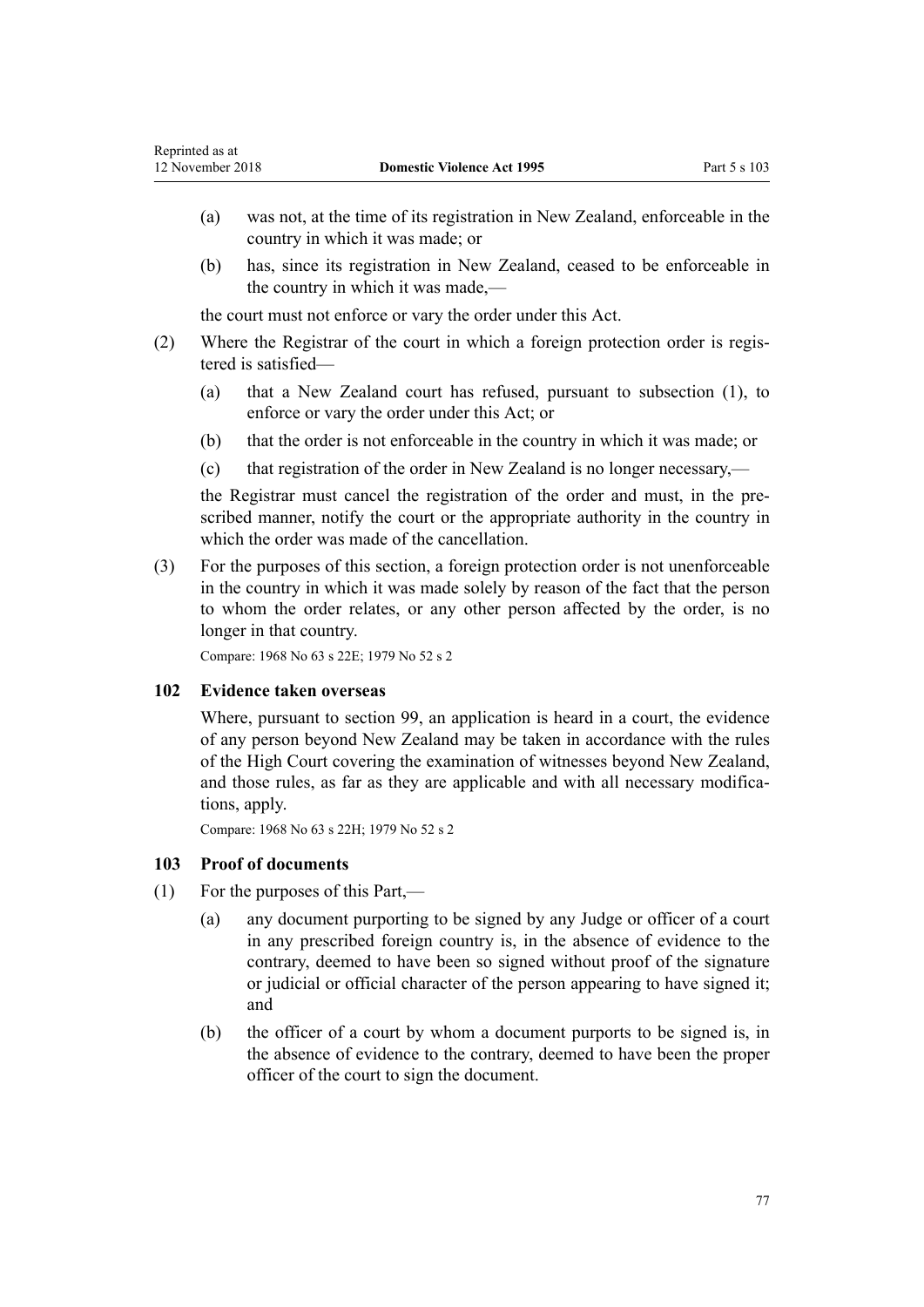(2) Any document purporting to be signed, certified, or verified by any of the persons mentioned in subsection (1) is admissible in evidence in proceedings under this Part if it appears to be relevant to those proceedings. Compare: 1968 No 63 s 22I; 1979 No 52 s 2

#### **104 Depositions to be evidence**

Depositions taken for the purposes of this Part in a court in any prescribed foreign country may be received in evidence in any proceedings under this Part. Compare: 1968 No 63 s 22J; 1979 No 52 s 2

#### **105 Prescribed foreign countries**

- (1) The Governor-General may from time to time, by Order in Council, declare any country outside New Zealand to be a prescribed foreign country for the purposes of this Act.
- (2) Any Order in Council made under subsection (1) may specify the courts of the foreign country in relation to which the order is to have effect, or may otherwise modify the application of that order to that other country.
- (3) Any Order in Council made under subsection (1) may be revoked or varied by a subsequent Order in Council.

Compare: 1968 No 63 s 22K; 1979 No 52 s 2

#### **106 Evidence of orders made in foreign country**

Nothing in this Part precludes a court from receiving evidence of an order made in a foreign country (whether or not that country is a prescribed foreign country) with respect to the protection of any person from domestic violence. Compare: 1968 No 63 s 22F; 1979 No 52 s 2

# **Part 6**

# **Non-publication of information relating to protected person on public registers**

#### *Interpretation*

### **107 Interpretation**

In this Part, unless the context otherwise requires,—

**code of practice** or **code** means a code of practice issued under [section 122](#page-84-0)

**direction** means a direction made under [section 109](#page-78-0)

**Privacy Commissioner** means the Privacy Commissioner appointed under the [Privacy Act 1993](http://prd-lgnz-nlb.prd.pco.net.nz/pdflink.aspx?id=DLM296638)

**public register** has the same meaning as in [section 58](http://prd-lgnz-nlb.prd.pco.net.nz/pdflink.aspx?id=DLM297424) of the Privacy Act 1993 **relevant information**, in relation to any person, means information that discloses, or is likely to disclose, the whereabouts of that person.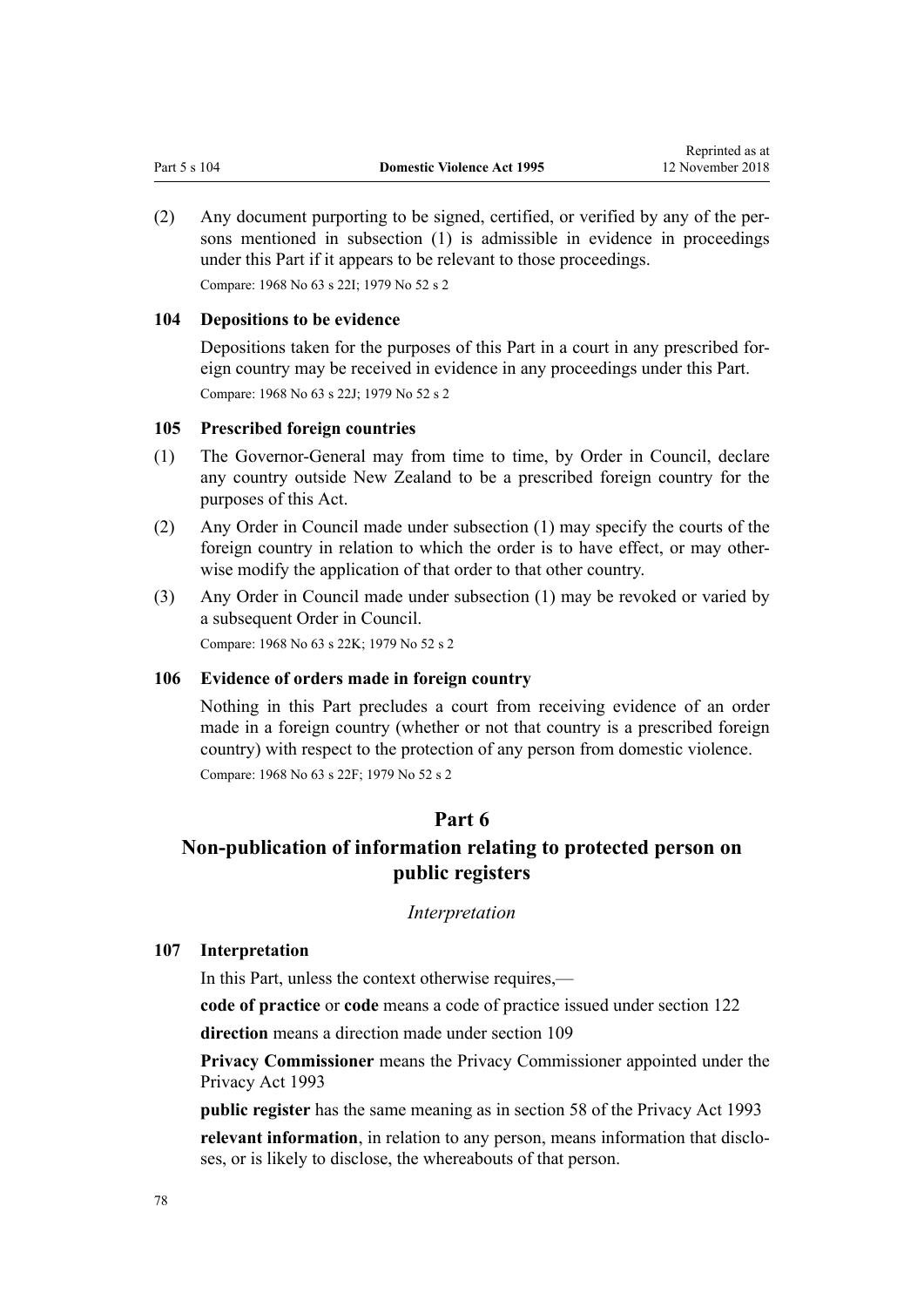# *Applications for directions*

## <span id="page-78-0"></span>**108 Protected person may apply for direction that identifying information on public register not be publicly available**

- (1) Where a protection order is in force, any protected person may at any time apply to the agency responsible for administering any public register for a direction that any relevant information—
	- (a) that relates to that protected person, or to any protected person who is a child of the applicant's family, or to both; and
	- (b) that is included, or is about to be included, on that public register—

must not be made available to the public.

- (2) Every application under subsection (1)—
	- (a) must be made in the prescribed manner (if any); and
	- (b) must be made in the prescribed form (if any); and
	- (c) must, so far as practicable, specify with due particularity the relevant information in respect of which the direction is sought, so that the agency may locate that relevant information.
- (3) An agency to which an application is made under subsection (1) must, without delay, and in no case after the expiry of the prescribed period after receiving the application,—
	- (a) decide, in accordance with section 109, whether the application is to be granted or declined; and
	- (b) notify the applicant of its decision in accordance with section 110.

## **109 Agency to determine application**

Where an application is made under section 108(1) to an agency, the agency may make the direction sought if the agency is satisfied that—

- (a) a protection order is in force in respect of the applicant; and
- (b) making the direction would not unduly compromise the public register to which the application relates.

# **110 Agency to notify applicant of decision**

- (1) Where an agency makes a decision in respect of an application made under section 108(1), the agency must give written notice of its decision to the applicant.
- (2) Where the application is declined, the notice under subsection (1) must—
	- (a) specify the reasons for the decision; and
	- (b) notify the applicant of that person's right to complain to the Privacy Commissioner pursuant to [section 118](#page-82-0), including the time within which that complaint must be made.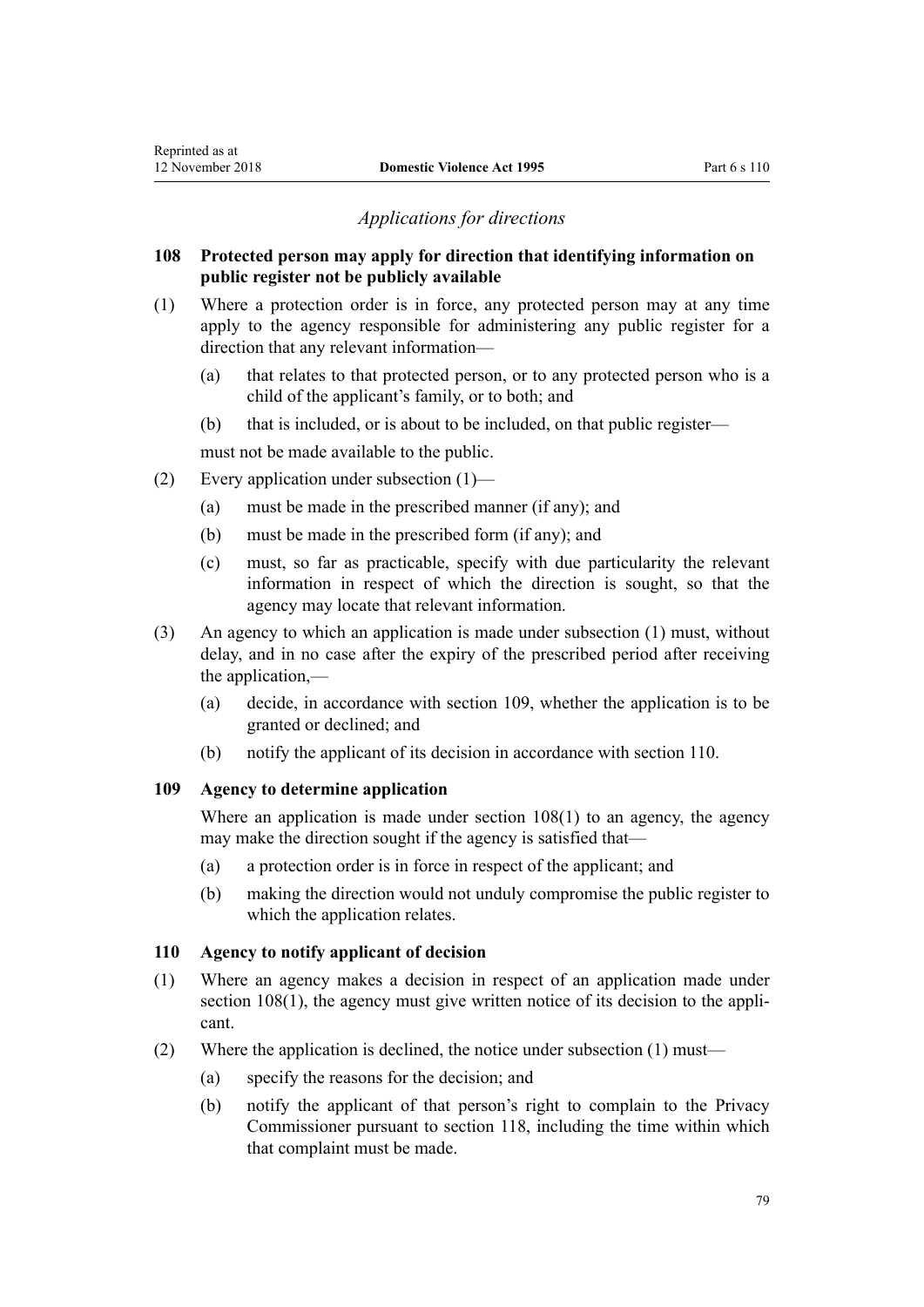<span id="page-79-0"></span>(3) Where an agency makes a direction in relation to a protection order, the agency must also give written notice of that direction to the Registrar of the court that made that protection order.

# **111 Information not to be disclosed pending determination of application or complaint**

Where an application is made, pursuant to [section 108\(1\)](#page-78-0), to an agency, then unless the application is sooner withdrawn, section 112 applies, as if the direction sought by the applicant had been made, from the expiry of the prescribed period after the date on which the application is received by the agency—

- (a) until the expiry of the prescribed period after notice of the agency's decision on that application is communicated to the applicant; and
- (b) where, before the expiry of the period referred to in paragraph (a), the Privacy Commissioner extends the period within which a complaint relating to that decision may be made under [section 118](#page-82-0), until the expiry of that period as so extended; and
- (c) if a complaint relating to that decision is made under [section 118](#page-82-0), until the complaint is finally dealt with or is withdrawn, whichever occurs first.

# *Effect of direction*

# **112 Effect of direction**

- (1) Notwithstanding any other enactment, but subject to [section 116](#page-82-0) and to any regulations made under this Act, where, in respect of any public register, an agency makes a direction in respect of any relevant information, and for as long as that direction remains in force,—
	- (a) that relevant information must not be included in—
		- (i) any copy (including a printout) of the whole or any part of the public register; or
		- (ii) any index to the register; or
		- (iii) any extract from, or certificate as to information recorded on, the register—

that is made available to the public after the direction is made; and

- (b) that relevant information must not be made available for inspection by members of the public (other than the person to whom the relevant information relates) who wish to inspect the register or any index to the register; and
- (c) no application made, by or in relation to the person to whom the relevant information relates, for the inclusion of any information on the public register, to the extent that the application contains relevant information relating to that person, must be made available for inspection by mem-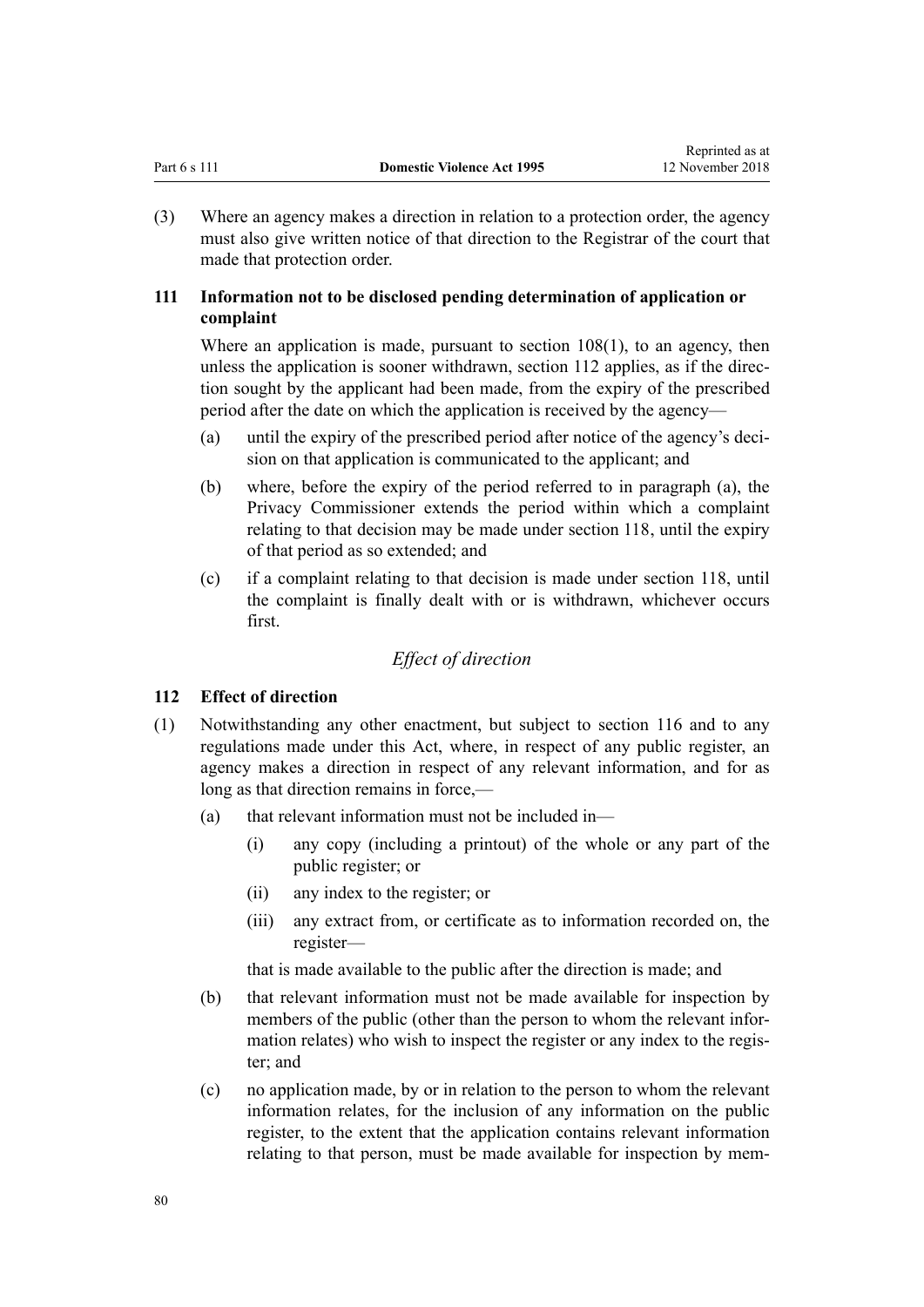<span id="page-80-0"></span>bers of the public (other than the person to whom the relevant information relates);—

but that relevant information is, for all other purposes, deemed to be included on the public register.

(2) The references in paragraphs (a) to (c) of subsection (1) to relevant information relate only to such relevant information relating to the person to whom the direction relates as the agency concerned is reasonably able to identify, having regard to the information provided by the applicant for the direction in his or her application under [section 108\(1\).](#page-78-0)

# **113 Direction not applicable to relevant information subsequently included in register**

- (1) Where, in relation to a public register, a direction applies in relation to relevant information, then—
	- (a) paragraphs (a) and (b) of subsection (1) of [section 112](#page-79-0) apply only in relation to relevant information included, or about to be included, on that public register at the date on which the direction is made; and
	- (b) paragraph (c) of that subsection applies only in relation to an application of the kind referred to in that paragraph, where the application has been made before the date on which the direction is made.
- (2) One or more directions relating to the same public register may be in force, at the same time, in relation to the same person.

# *Duration of direction*

# **114 Duration of direction**

- (1) Where—
	- (a) a direction is made in respect of a protection order; and
	- (b) at the time the direction is made, the protection order is a final order,—

then, unless the direction is sooner revoked or ceases to be in force pursuant to subsection (3), the direction expires at the end of the period of 5 years after the date on which the direction is made.

- (2) Where—
	- (a) a direction is made in respect of a protection order; and
	- (b) at the time the direction is made, the protection order is a temporary order,—

the following provisions apply:

- (c) subject to paragraph (d), the direction, unless sooner revoked, expires at the end of the period of 4 months after the date on which the direction is made:
- (d) if, before the expiry of the period referred to in paragraph  $(c)$ ,—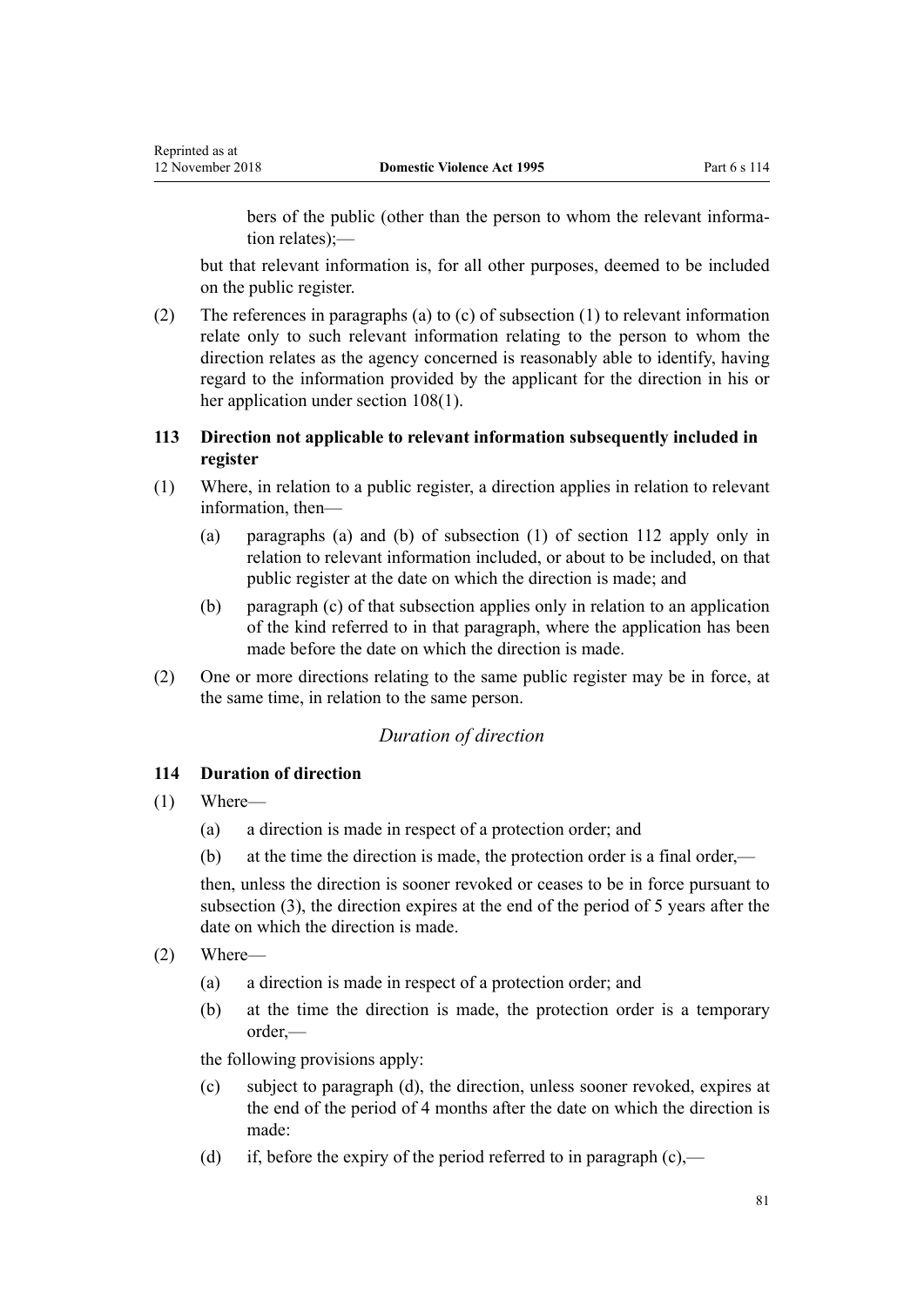- (i) the applicant for the direction supplies, to the agency by which the direction is made, satisfactory evidence that the temporary protection order has become final by operation of law in accordance with [section 77,](#page-62-0) or a copy of a copy of a final protection order made in substitution for the temporary protection order; or
- (ii) pursuant to section 115, a Registrar notifies the agency that a final protection order has been made in substitution for the temporary protection order,—

then, unless the direction is sooner revoked or ceases to be in force pursuant to subsection (3), the direction continues in force and expires at the end of the period of 5 years after the date on which the direction is made.

- (3) Where—
	- (a) a direction made by an agency is in force in respect of a final protection order; and
	- (b) either,—
		- (i) the person on whose application the direction was made notifies that agency that the protection order has been discharged; or
		- (ii) pursuant to section 115, a Registrar notifies the agency that the protection order has been discharged,—

the direction ceases to be in force on the expiry of the prescribed period after the date on which the agency receives that notification.

- (4) Where, on the application of any person, an agency makes a direction, that agency must, on the application of that person, revoke that direction.
- (5) The fact that a direction expires or is revoked or ceases to be in force pursuant to this section does not prevent the making of another direction in respect of the same relevant information.

### **115 Registrar to notify agency of making or discharge of protection order**

Where, in accordance with [section 110\(3\)](#page-78-0), an agency notifies a Registrar of a court that a direction has been made in relation to a protection order, then,—

- (a) in the case of a temporary protection order, on the making of a final protection order in substitution for that temporary order; or
- (b) on the discharge of that protection order (whether a temporary order or a  $final order)$  —

the Registrar of the court that made that substitute order or, as the case requires, discharged the order must, without delay, notify that fact to the agency.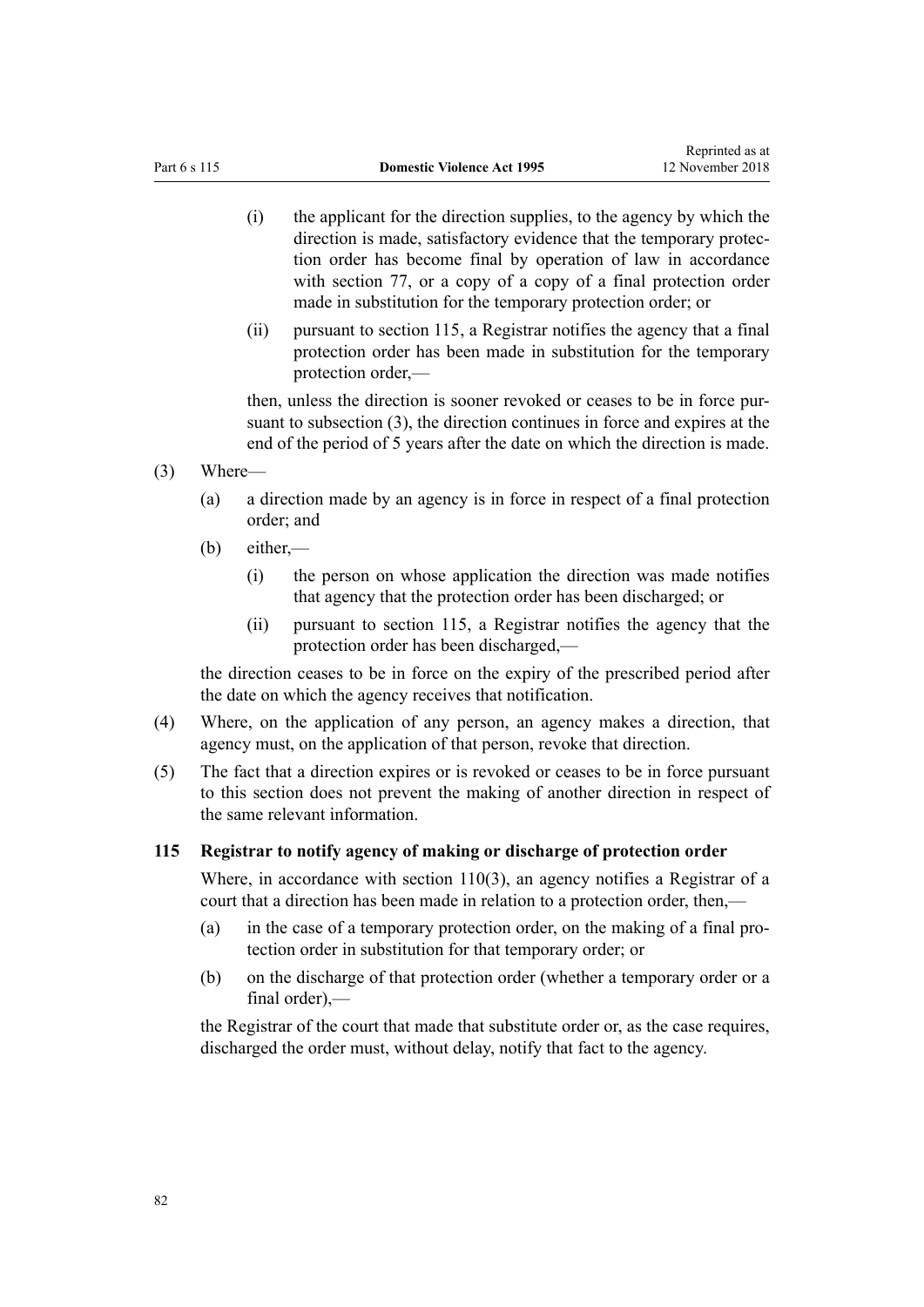# *Disclosure of relevant information with consent*

## <span id="page-82-0"></span>**116 Disclosure of relevant information with consent of protected person**

- (1) This section applies to any information the disclosure or making available of which would otherwise be prohibited by [section 111](#page-79-0) or [section 112](#page-79-0).
- (2) Notwithstanding [sections 111](#page-79-0) and [112](#page-79-0), but subject to subsection (3), where, in respect of any information to which this section applies, the person to whom the information relates—
	- (a) is requested, in writing, to authorise the agency concerned to disclose or make available some or all of that information; and
	- (b) gives such authority,—

the information may be disclosed or made available, but only in accordance with, and to the extent permitted by, that authority.

(3) Nothing in this section authorises any information to which this section applies to be disclosed or made available in circumstances in which that information could not, apart from this section, be lawfully disclosed or made available.

# *Other enactments not affected*

## **117 Other enactments not affected**

Nothing in this Part limits or affects—

- (a) [section 115](http://prd-lgnz-nlb.prd.pco.net.nz/pdflink.aspx?id=DLM309404) of the Electoral Act 1993; or
- (b) [section 239\(2\)](http://prd-lgnz-nlb.prd.pco.net.nz/pdflink.aspx?id=DLM3701415) of the Land Transport Act 1998.

Section 117(b): replaced, on 1 May 2011, by [section 35\(4\)](http://prd-lgnz-nlb.prd.pco.net.nz/pdflink.aspx?id=DLM2015063) of the Land Transport Amendment Act 2009 (2009 No 17).

# *Complaints to Privacy Commissioner*

### **118 Complaints to Privacy Commissioner**

- (1) Where any person makes an application to an agency pursuant to [section](#page-78-0) [108\(1\),](#page-78-0) and that agency declines to make the direction sought by the applicant, the applicant may make a complaint to the Privacy Commissioner, and the Privacy Commissioner may investigate that complaint.
- (2) If, in relation to an application made, pursuant to subsection (1) of [section 108](#page-78-0), to an agency, the agency fails, within the time limit fixed by subsection (3) of that section, to comply with paragraph (a) or paragraph (b) of subsection (3), then $-$ 
	- (a) for the purposes of subsection  $(1)$ , that failure is deemed to be a decision declining to make the direction sought by the applicant; and
	- (b) for the purposes of subsection  $(3)$ , that failure is deemed to be a decision notice of which was communicated to the applicant on the expiry of the prescribed period after the agency received the application.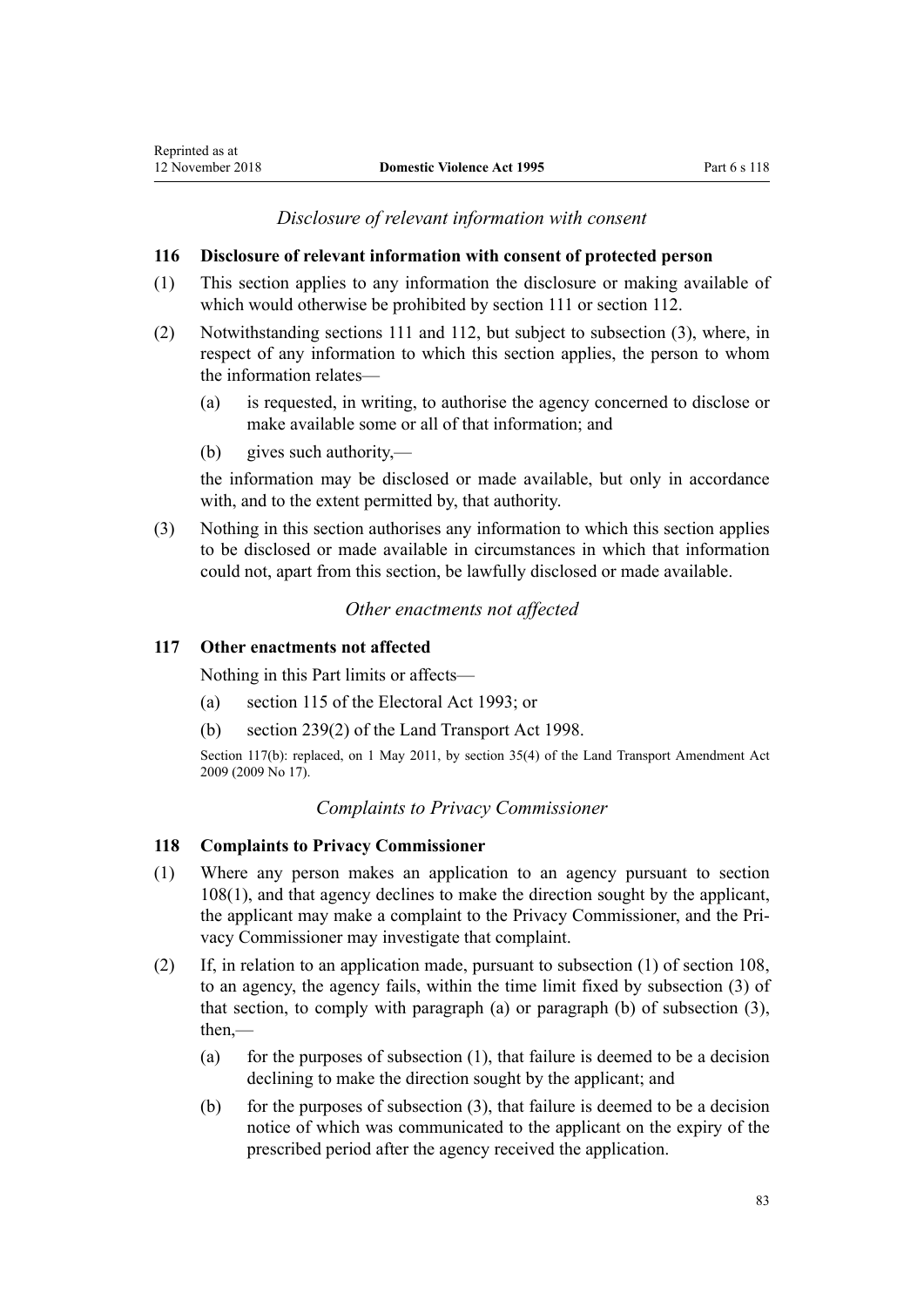- <span id="page-83-0"></span>(3) Every complaint made to the Privacy Commissioner pursuant to subsection (1) must be made within the prescribed period after notice of the decision is communicated to the complainant, or within such further period as the Privacy Commissioner may allow on application made either before or after the expiration of the prescribed period.
- (4) Where, pursuant to subsection (3), the Privacy Commissioner extends the period within which a complaint may be made under this section in relation to an agency's decision, the Privacy Commissioner must forthwith notify that agency of that extension and of the period of the extension.

# **119 Investigation of complaint**

On completing any investigation conducted pursuant to [section 118\(1\)](#page-82-0), the Privacy Commissioner must report the Commissioner's findings to the chief administrative officer of the agency whose actions were the subject matter of the investigation, and any report may include a recommendation that the agency make the direction sought by the complainant.

# **120 Application of certain provisions of Privacy Act 1993**

[Sections 68](http://prd-lgnz-nlb.prd.pco.net.nz/pdflink.aspx?id=DLM297444), [70](http://prd-lgnz-nlb.prd.pco.net.nz/pdflink.aspx?id=DLM297447), [71](http://prd-lgnz-nlb.prd.pco.net.nz/pdflink.aspx?id=DLM297448), [73](http://prd-lgnz-nlb.prd.pco.net.nz/pdflink.aspx?id=DLM297455), [75](http://prd-lgnz-nlb.prd.pco.net.nz/pdflink.aspx?id=DLM297457), and [80](http://prd-lgnz-nlb.prd.pco.net.nz/pdflink.aspx?id=DLM297463), and [Parts 9](http://prd-lgnz-nlb.prd.pco.net.nz/pdflink.aspx?id=DLM297902) and [12](http://prd-lgnz-nlb.prd.pco.net.nz/pdflink.aspx?id=DLM298408), of the Privacy Act 1993, so far as applicable and with all necessary modifications, apply in relation to the making of a complaint pursuant to [section 118](#page-82-0) and to any investigation conducted by the Privacy Commissioner pursuant to section 118 or section 119.

# *Regulations*

# **121 Regulations**

- (1) Without limiting [section 127,](#page-96-0) regulations may be made under that section for all or any of the following purposes:
	- (a) prescribing the manner in which applications under [section 108\(1\)](#page-78-0) must be made:
	- (b) prescribing such forms as are necessary for the purposes of this Part, or authorising any specified person or persons to prescribe or approve forms, and requiring the use of such forms:
	- (c) prescribing the periods required to be prescribed for the purposes of [sec](#page-78-0)[tions 108\(3\)](#page-78-0), [111](#page-79-0), [114\(3\)](#page-80-0), and [118](#page-82-0):
	- (d) prescribing circumstances in which, and conditions on which, relevant information may be made available to the public even though a direction is in force in respect of that relevant information, while still ensuring, to the greatest possible extent, the protection of the person to whom the relevant information relates:
	- (e) prescribing the manner in which any notice required by this Part to be given by or to any person is to be so given.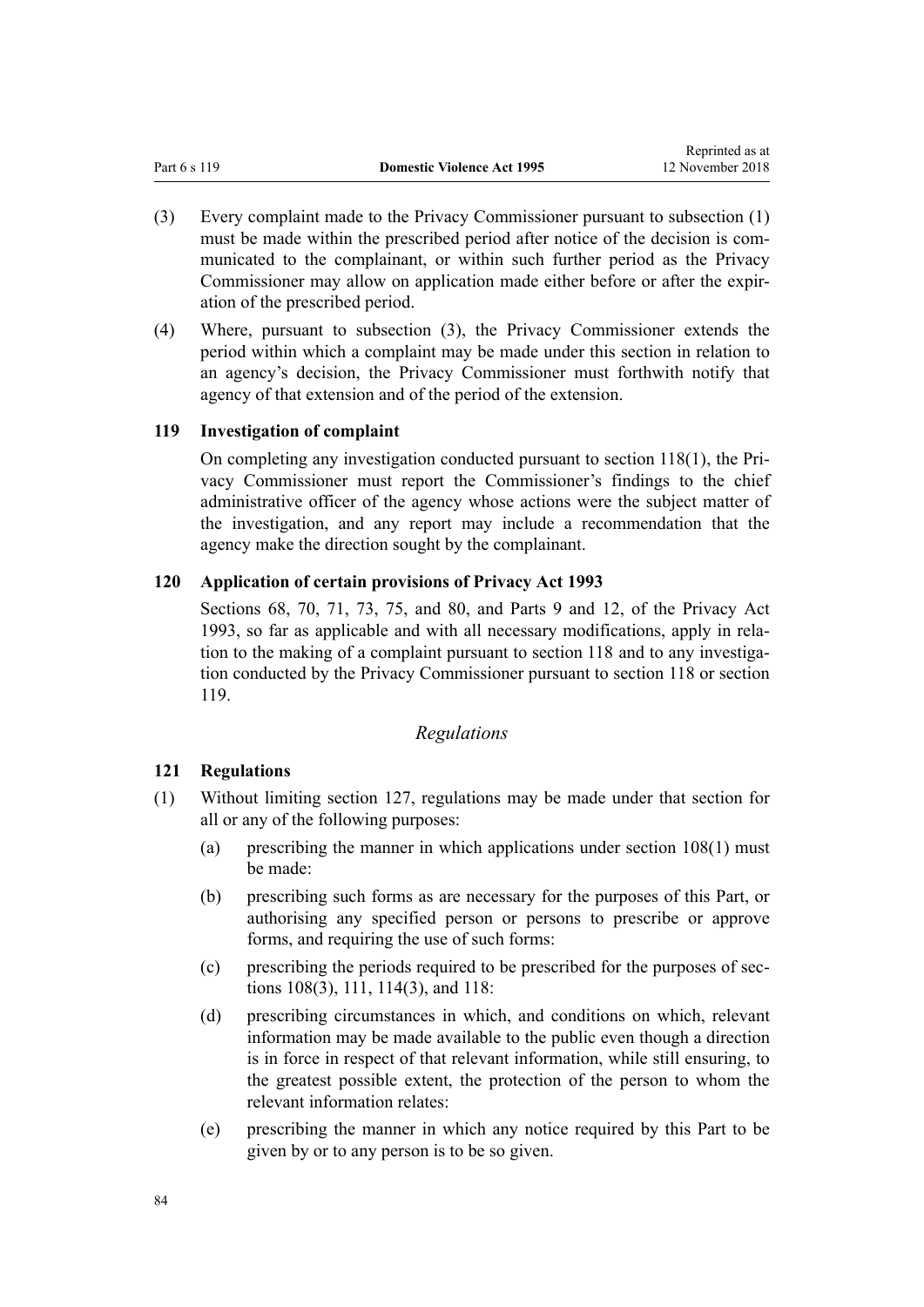- (2) Without limiting subsection (1) or [section 127,](#page-96-0) regulations made pursuant to subsection (1)—
	- (a) may make different provision for different agencies and different public registers:
	- (b) may be made to apply generally in respect of all public registers, or in respect of any specified public register or of public registers of any specified class or classes.

# *Codes of practice*

# **122 Codes of practice**

<span id="page-84-0"></span>Reprinted as at

- (1) The Privacy Commissioner may from time to time issue a code of practice.
- (2) A code of practice may,—
	- (a) to the extent that no regulations made pursuant to [section 121](#page-83-0) apply,—
		- (i) prescribe the manner in which applications under [section 108\(1\)](#page-78-0) must be made:
		- (ii) prescribe forms of applications for the purposes of [section 108\(1\)](#page-78-0):
		- (iii) prescribe, for the purposes of [section 108\(1\)](#page-78-0), information that must be provided by applicants for the purpose of enabling the location of relevant information:
	- (b) prescribe how [section 109\(b\)](#page-78-0) is to be applied:
	- (c) prescribe how [section 112](#page-79-0) is to apply, or is to be complied with:
	- (d) prescribe how [section 113](#page-80-0) is to apply:
	- (e) provide for the review of the code by the Privacy Commissioner:
	- (f) provide for the expiry of the code.
- (3) A code of practice may apply in relation to any 1 or more of the following:
	- (a) any specified public register or class or classes of public register:
	- (b) any specified agency or specified class or classes of agency:
	- (c) any specified relevant information or class or classes of relevant information.

#### **123 Application of certain provisions of Privacy Act 1993**

[Sections 47 to 52](http://prd-lgnz-nlb.prd.pco.net.nz/pdflink.aspx?id=DLM297411) of the Privacy Act 1993, so far as applicable and with all necessary modifications, apply in relation to the issuing of a code of practice under this Act, and in relation to any code of practice issued under this Act, as if the issuing were done, or, as the case may be, the code were issued, under that Act.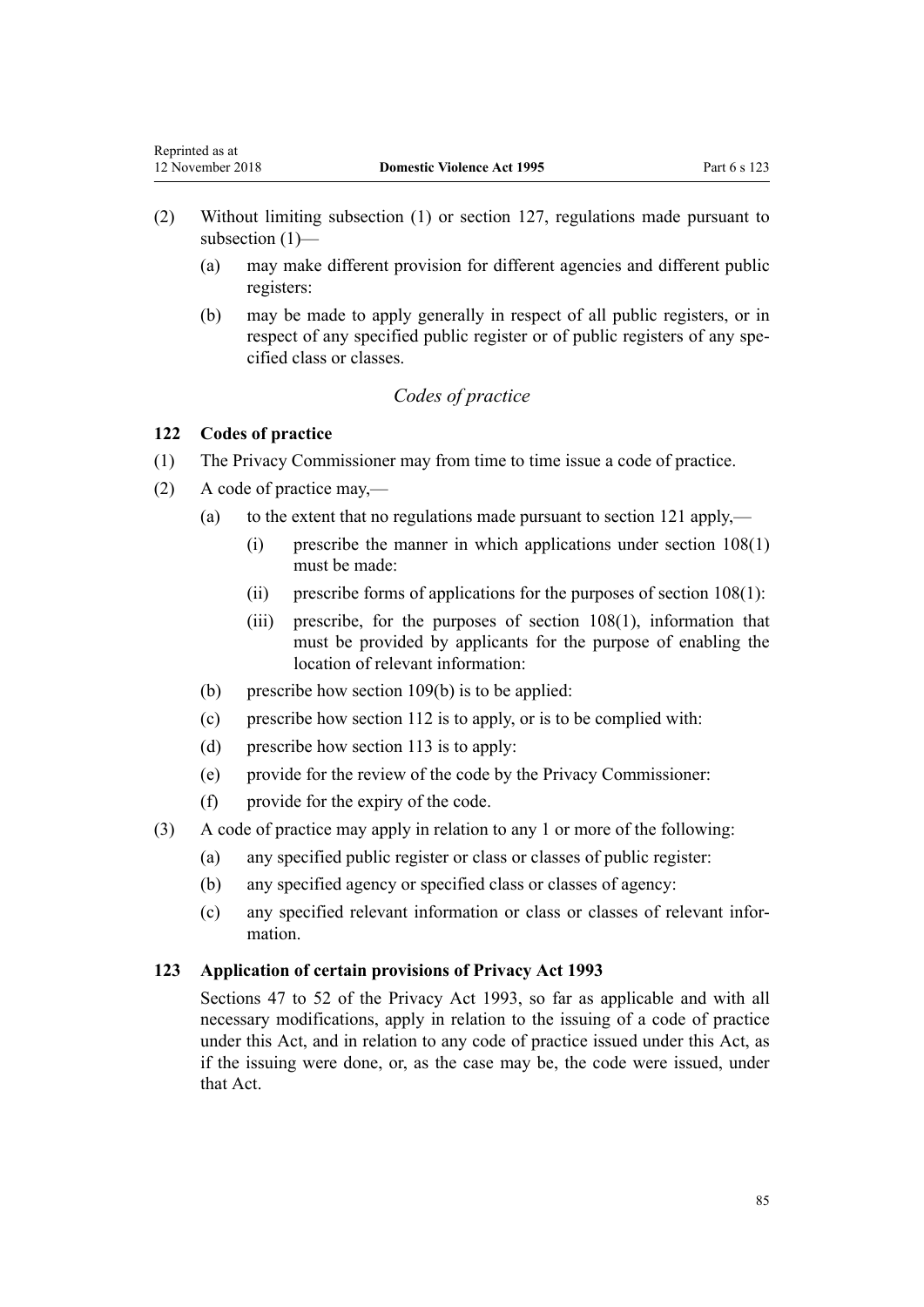## <span id="page-85-0"></span>**124 Effect of code**

- (1) Subject to subsection (2), where a code of practice is in force, the code has effect according to its tenor.
- (2) To the extent that a code is inconsistent with any provision of this Act or of any regulations made under this Act, the code is, to the extent of the inconsistency, of no effect.

# **Part 6A**

#### **Police safety orders**

Part 6A: inserted, on 1 July 2010, by [section 9](http://prd-lgnz-nlb.prd.pco.net.nz/pdflink.aspx?id=DLM1774218) of the Domestic Violence Amendment Act 2009 (2009 No 43).

#### **124A Interpretation**

In this Part, unless the context otherwise requires,—

**constable** has the meaning given to it by [section 4](http://prd-lgnz-nlb.prd.pco.net.nz/pdflink.aspx?id=DLM1102132) of the Policing Act 2008

**District Court** includes a Justice or Justices, or a Community Magistrate or Community Magistrates, presiding over the District Court; but does not include a Registrar

**Police safety order** or **order** means an on-the-spot order issued by a qualified constable under section 124B in the prescribed form

**qualified constable** means a constable who is of or above the level of position of sergeant

**Registrar** means any Registrar of the District Court; and includes a Deputy Registrar.

Section 124A: inserted, on 1 July 2010, by [section 9](http://prd-lgnz-nlb.prd.pco.net.nz/pdflink.aspx?id=DLM1774218) of the Domestic Violence Amendment Act 2009 (2009 No 43).

Section 124A **District Court**: inserted, on 25 February 2012, by [section 4\(1\)](http://prd-lgnz-nlb.prd.pco.net.nz/pdflink.aspx?id=DLM4014207) of the Domestic Violence Amendment Act 2012 (2012 No 10).

Section 124A **District Court**: amended, on 1 March 2017, by [section 261](http://prd-lgnz-nlb.prd.pco.net.nz/pdflink.aspx?id=DLM6942680) of the District Court Act 2016 (2016 No 49).

Section 124A **Registrar**: inserted, on 25 February 2012, by [section 4\(2\)](http://prd-lgnz-nlb.prd.pco.net.nz/pdflink.aspx?id=DLM4014207) of the Domestic Violence Amendment Act 2012 (2012 No 10).

Section 124A **Registrar**: amended, on 1 March 2017, by [section 261](http://prd-lgnz-nlb.prd.pco.net.nz/pdflink.aspx?id=DLM6942680) of the District Court Act 2016 (2016 No 49).

#### **124B Qualified constable may issue Police safety order**

- (1) A qualified constable may issue an order against a person (**person A**) who is, or has been, in a domestic relationship with another person (**person B**) if the constable—
	- (a) does not arrest person A for an offence against any enactment involving the use of violence against person B; but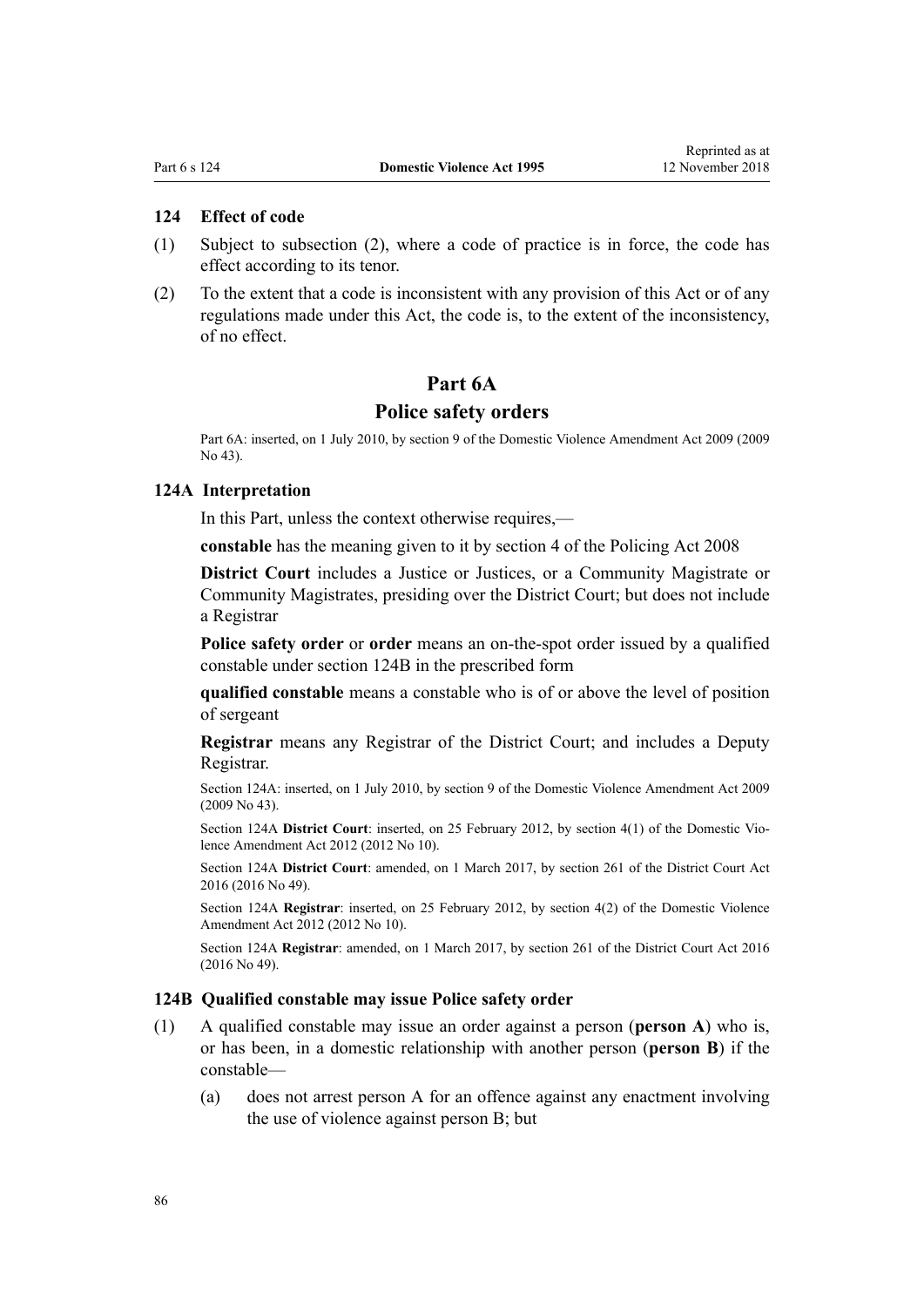- (b) has reasonable grounds to believe, having regard to the matters specified in subsection (2), that the issue of an order is necessary to ensure the safety of person B.
- (2) When considering whether to issue an order against person A, the constable must have regard to the following matters:
	- (a) whether, in the circumstances, he or she considers it is likely that—
		- (i) person A has used, or is using, domestic violence against person  $B^{\cdot}$
		- (ii) person A has used, or is using, domestic violence against any other person with whom he or she has a domestic relationship:
	- (b) whether there is a likelihood that person A will use, or again use, domestic violence against person B:
	- (c) the welfare of any children residing with person B:
	- (d) the hardship that may be caused if the order is issued:
	- (e) any other matter the constable considers relevant.
- (3) A constable who is not a qualified constable may issue an order under this section only if he or she is specifically authorised by a qualified constable to issue that order.

Section 124B: inserted, on 1 July 2010, by [section 9](http://prd-lgnz-nlb.prd.pco.net.nz/pdflink.aspx?id=DLM1774218) of the Domestic Violence Amendment Act 2009 (2009 No 43).

### **124C Consent to issue of Police safety order not required**

An order may be issued without the consent of the person for whose safety the order is proposed to be issued.

Section 124C: inserted, on 1 July 2010, by [section 9](http://prd-lgnz-nlb.prd.pco.net.nz/pdflink.aspx?id=DLM1774218) of the Domestic Violence Amendment Act 2009 (2009 No 43).

## **124D Police safety order not to be issued against child**

#### An order may not be issued against a child.

Section 124D: inserted, on 1 July 2010, by [section 9](http://prd-lgnz-nlb.prd.pco.net.nz/pdflink.aspx?id=DLM1774218) of the Domestic Violence Amendment Act 2009 (2009 No 43).

### **124E Effect of Police safety order**

- (1) A person against whom an order is issued must immediately—
	- (a) surrender to a constable—
		- (i) any weapon in his or her possession or control; and
		- (ii) any firearms licence held by him or her:
	- (b) vacate any land or building occupied by a person at risk, whether or not he or she has a legal or equitable interest in the land or building.
- (2) It is a condition of every order that the person against whom the order is issued must not—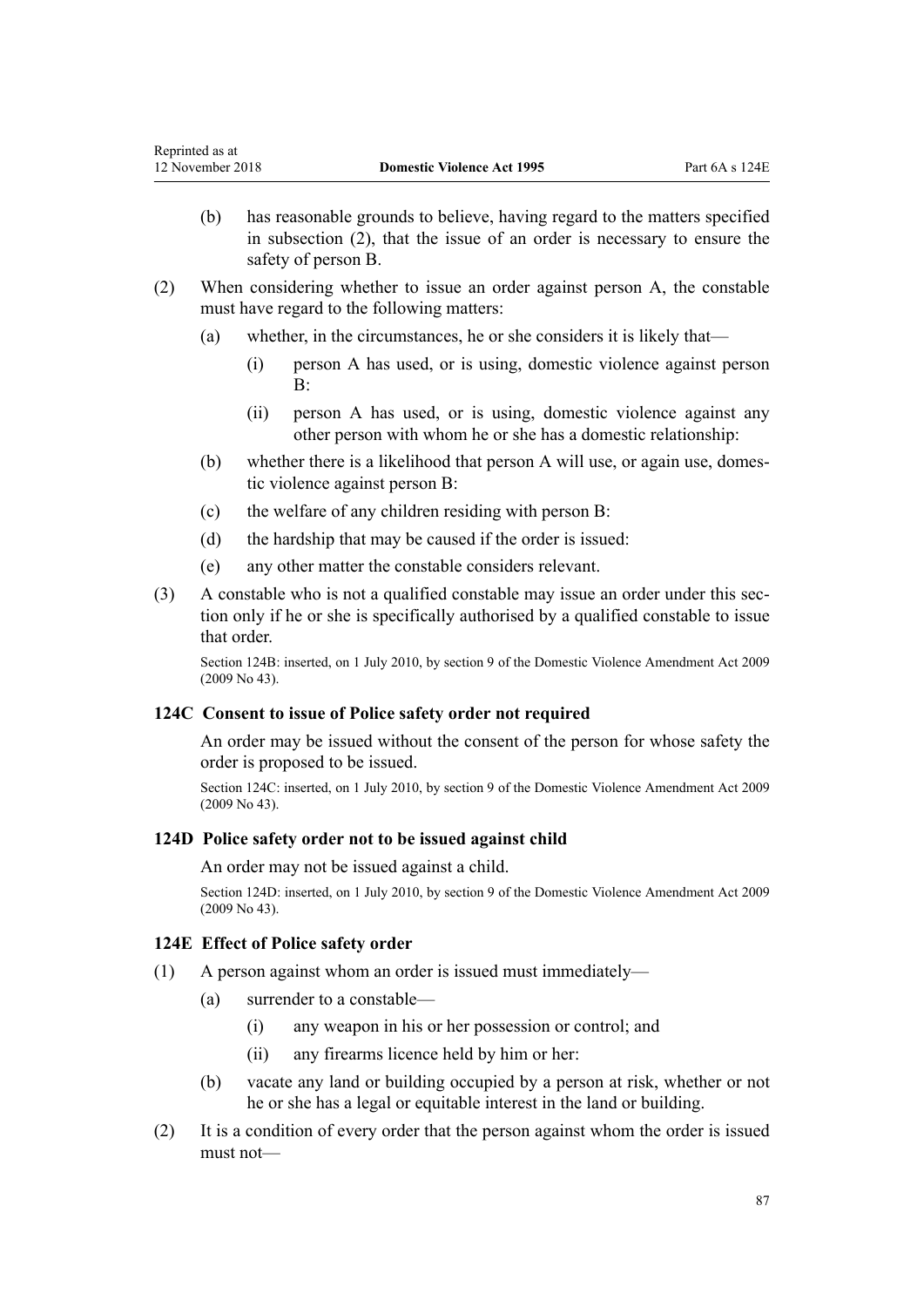- (a) physically or sexually abuse a person at risk; or
- (b) threaten to physically or sexually abuse a person at risk; or
- (c) damage, or threaten to damage, property of a person at risk; or
- (d) engage, or threaten to engage, in other behaviour, including intimidation or harassment, that amounts to psychological abuse of a person at risk; or
- (e) encourage any person to engage in behaviour against a person at risk, where the behaviour, if engaged in by the person against whom the order is issued, would be prohibited by the order; or
- (f) watch, loiter near, or prevent or hinder access to or from the place of residence, business, or employment of a person at risk, or an educational institution attended by a person at risk, or any other place that a person at risk visits often; or
- (g) follow a person at risk about or stop or accost a person at risk in any place; or
- (h) where a person at risk is present on any land or building, enter or remain on that land or building in circumstances that constitute a trespass; or
- (i) make any other contact with a person at risk (whether by telephone, electronic message, correspondence, or otherwise), except such contact as is reasonably necessary in any emergency.
- (3) In this section, **person at risk** means—
	- (a) the person named in the order for whose safety the order is issued; and
	- (b) any child residing with that person.

Section 124E: inserted, on 1 July 2010, by [section 9](http://prd-lgnz-nlb.prd.pco.net.nz/pdflink.aspx?id=DLM1774218) of the Domestic Violence Amendment Act 2009 (2009 No 43).

#### **124F Suspension of firearms licence on issue of Police safety order**

On the issue of an order, and for the period that the order is in force,—

- (a) any firearms licence held by the person against whom the order is issued is deemed to be suspended; and
- (b) the person against whom the order is issued is deemed, for all purposes, not to be the holder of a firearms licence.

Section 124F: inserted, on 1 July 2010, by [section 9](http://prd-lgnz-nlb.prd.pco.net.nz/pdflink.aspx?id=DLM1774218) of the Domestic Violence Amendment Act 2009 (2009 No 43).

#### **124G Suspension of parenting orders, etc**

- (1) This section applies where—
	- (a) an order is issued; and
	- (b) a child is residing with a person named in the order for whose protection the order is issued (a **protected child**); and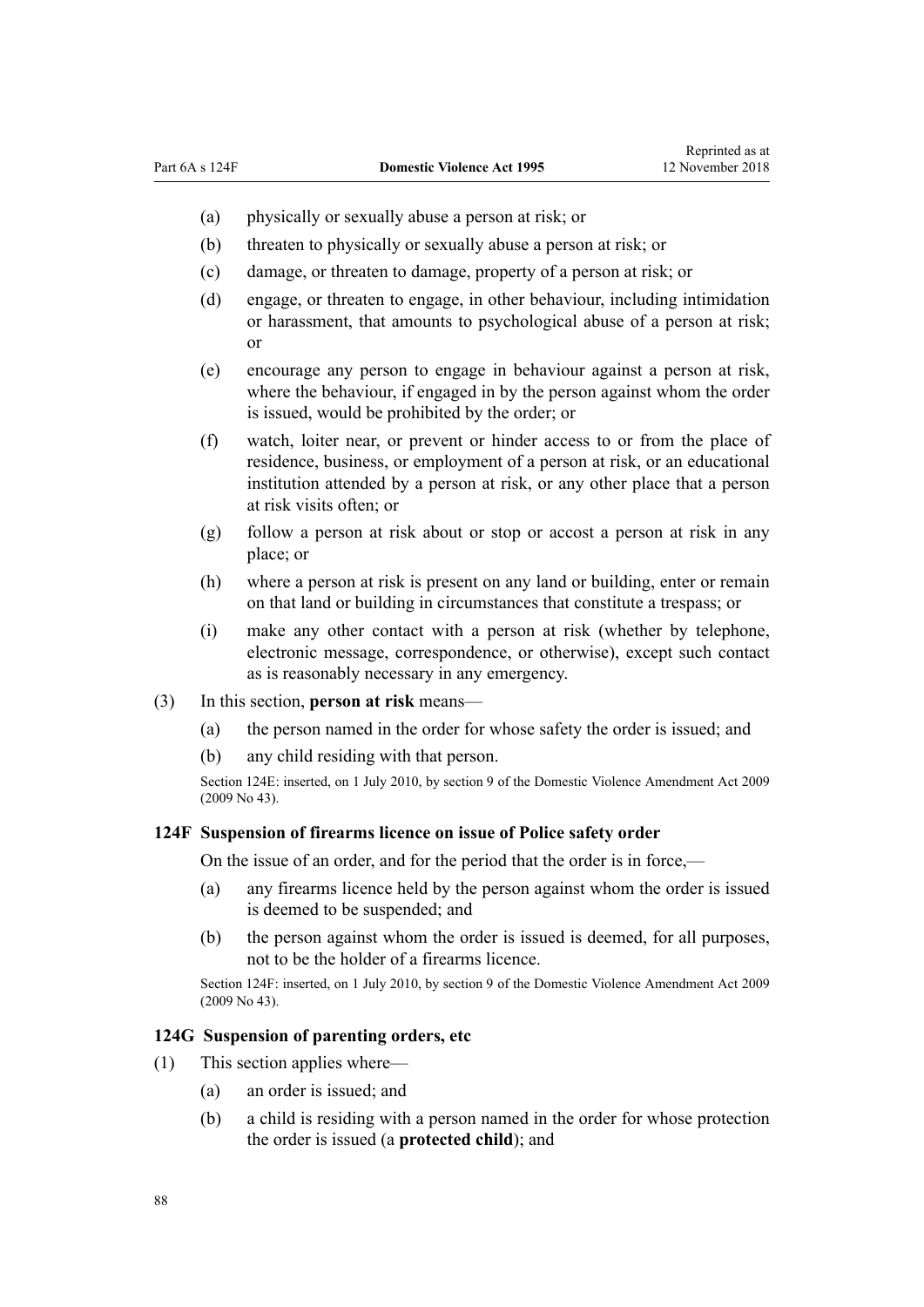- (c) a parenting order or day-to-day care or contact agreement is in force in respect of a protected child; and
- (d) the person against whom the order is issued is a party to that parenting order or agreement.
- (2) While an order continues in force against any person, the provisions of a parenting order or an agreement affording to that person the day-to-day care of, or contact with, a protected child are suspended.

Section 124G: inserted, on 1 July 2010, by [section 9](http://prd-lgnz-nlb.prd.pco.net.nz/pdflink.aspx?id=DLM1774218) of the Domestic Violence Amendment Act 2009 (2009 No 43).

# **124H Prompt service of Police safety order required**

- (1) An order issued under [section 124B](#page-85-0) must be served by a constable as soon as practicable on the person against whom the order is issued.
- (2) If an order issued under [section 124B](#page-85-0) has not been served within 48 hours from the time of issue, the order lapses.

Section 124H: inserted, on 1 July 2010, by [section 9](http://prd-lgnz-nlb.prd.pco.net.nz/pdflink.aspx?id=DLM1774218) of the Domestic Violence Amendment Act 2009 (2009 No 43).

# **124I Detention by constable**

- (1) A constable who is proposing to issue a Police safety order under [section 124B](#page-85-0) against any person may detain that person for a period, not exceeding 2 hours, that may be necessary to enable the constable to do 1 or more of the following:
	- (a) obtain authorisation under [section 124B\(3\)](#page-85-0) to issue the order:
	- (b) issue the order:
	- (c) serve the order.
- (2) If a person who is detained under subsection (1) fails or refuses to remain at the place where he or she is detained, that person—
	- (a) commits an offence and is liable on conviction to the penalty specified in subsection  $(4)$ ; and
	- (b) may be arrested without warrant.
- (3) To avoid doubt, subsection (2) applies in respect of a person detained under subsection (1)(a) regardless of whether an order is issued.
- (4) The maximum penalty for an offence against subsection (2)(a) is a fine not exceeding \$500.
- (5) In this section, **detain** includes move the person to a Police station.

Section 124I: inserted, on 1 July 2010, by [section 9](http://prd-lgnz-nlb.prd.pco.net.nz/pdflink.aspx?id=DLM1774218) of the Domestic Violence Amendment Act 2009 (2009 No 43).

Section 124I(2)(a): amended, on 1 July 2013, by [section 413](http://prd-lgnz-nlb.prd.pco.net.nz/pdflink.aspx?id=DLM3360714) of the Criminal Procedure Act 2011 (2011 No 81).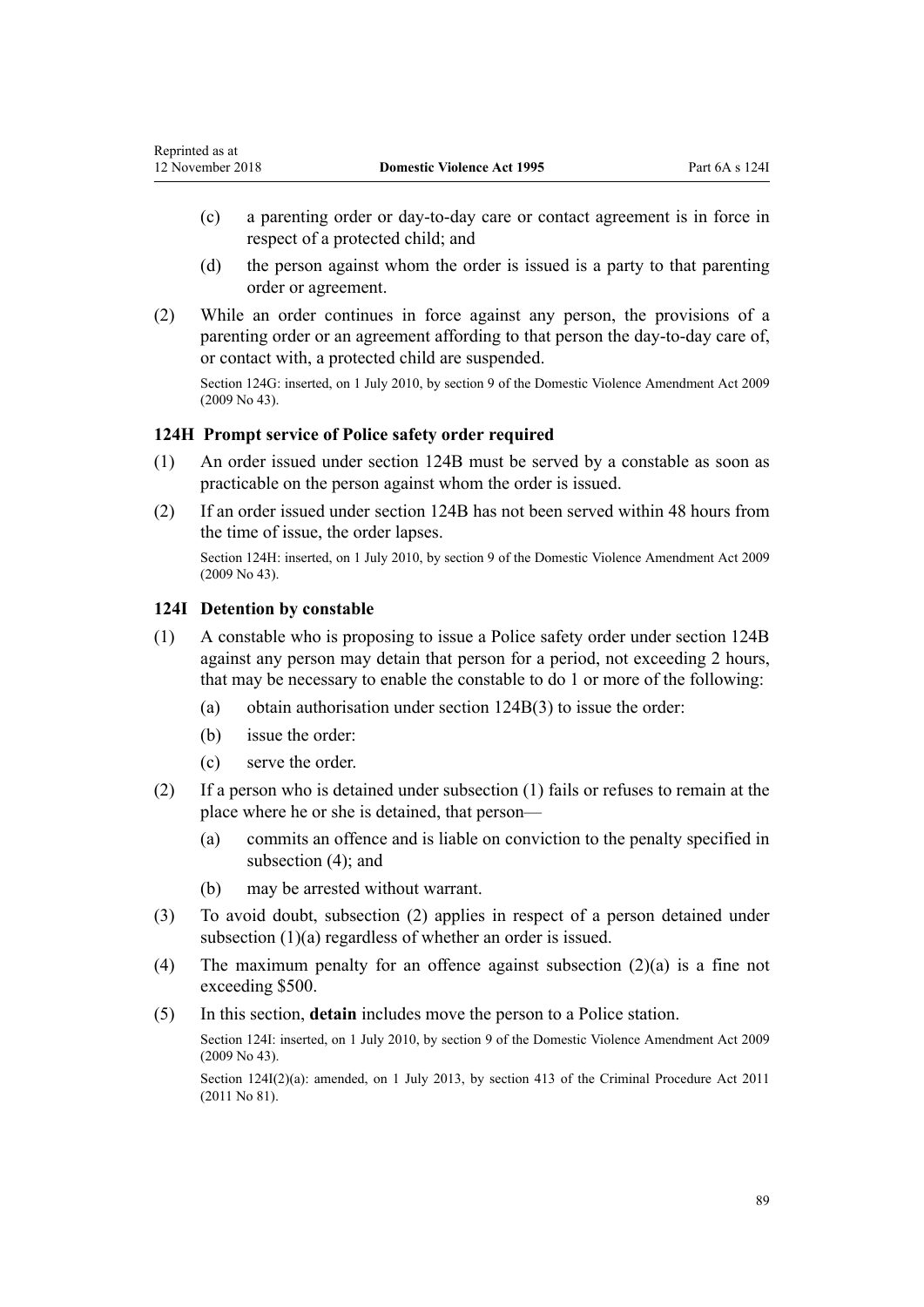#### <span id="page-89-0"></span>**124J Police safety order to be explained**

- (1) A constable who issues an order must, if and to the extent that it is reasonably practicable to do so in the circumstances, either at the time of issue or service of the order, explain to the person against whom the order is issued—
	- (a) the purpose, duration, and effect of the order; and
	- (b) the consequences that may follow if the person against whom the order is issued contravenes the order.
- (2) A constable who issues an order must also, either before or after issue and service of the order, explain to the person for whose safety the order is issued the matters set out in subsection (1)(a) and (b).

Section 124J: inserted, on 1 July 2010, by [section 9](http://prd-lgnz-nlb.prd.pco.net.nz/pdflink.aspx?id=DLM1774218) of the Domestic Violence Amendment Act 2009 (2009 No 43).

# **124K Duration of Police safety order**

- (1) An order comes into force immediately on being served on the person against whom the order is issued.
- (2) An order continues in force for the period specified in the order, but that period must not exceed 5 days.
- (3) In considering the period to be specified in the order, the qualified constable must have regard to the matters set out in [section 124B\(2\).](#page-85-0) Section 124K: inserted, on 1 July 2010, by [section 9](http://prd-lgnz-nlb.prd.pco.net.nz/pdflink.aspx?id=DLM1774218) of the Domestic Violence Amendment Act 2009 (2009 No 43).

#### **124L Contravention of Police safety order**

- (1) Subsection (2) applies where a person who has been served with an order refuses or fails to comply with—
	- (a) the order; or
	- (b) any condition of the order.
- (2) If this subsection applies, a constable may take the person into custody by—
	- (a) using such force as is reasonably necessary; or
	- (b) executing a warrant to arrest issued in respect of that person under [sec](#page-92-0)[tion 124O\(1\)\(a\).](#page-92-0)
- (3) Where a person has been taken into custody under subsection (2), the constable may apply to the District Court, by making a complaint in the prescribed form, for a direction or an order under [section 124N.](#page-90-0)
- (4) A person who is taken into custody under subsection (2)(a) must be brought before the District Court within 24 hours.

Section 124L: inserted, on 1 July 2010, by [section 9](http://prd-lgnz-nlb.prd.pco.net.nz/pdflink.aspx?id=DLM1774218) of the Domestic Violence Amendment Act 2009 (2009 No 43).

Section 124L(1): amended, on 25 February 2012, by [section 5](http://prd-lgnz-nlb.prd.pco.net.nz/pdflink.aspx?id=DLM4014212) of the Domestic Violence Amendment Act 2012 (2012 No 10).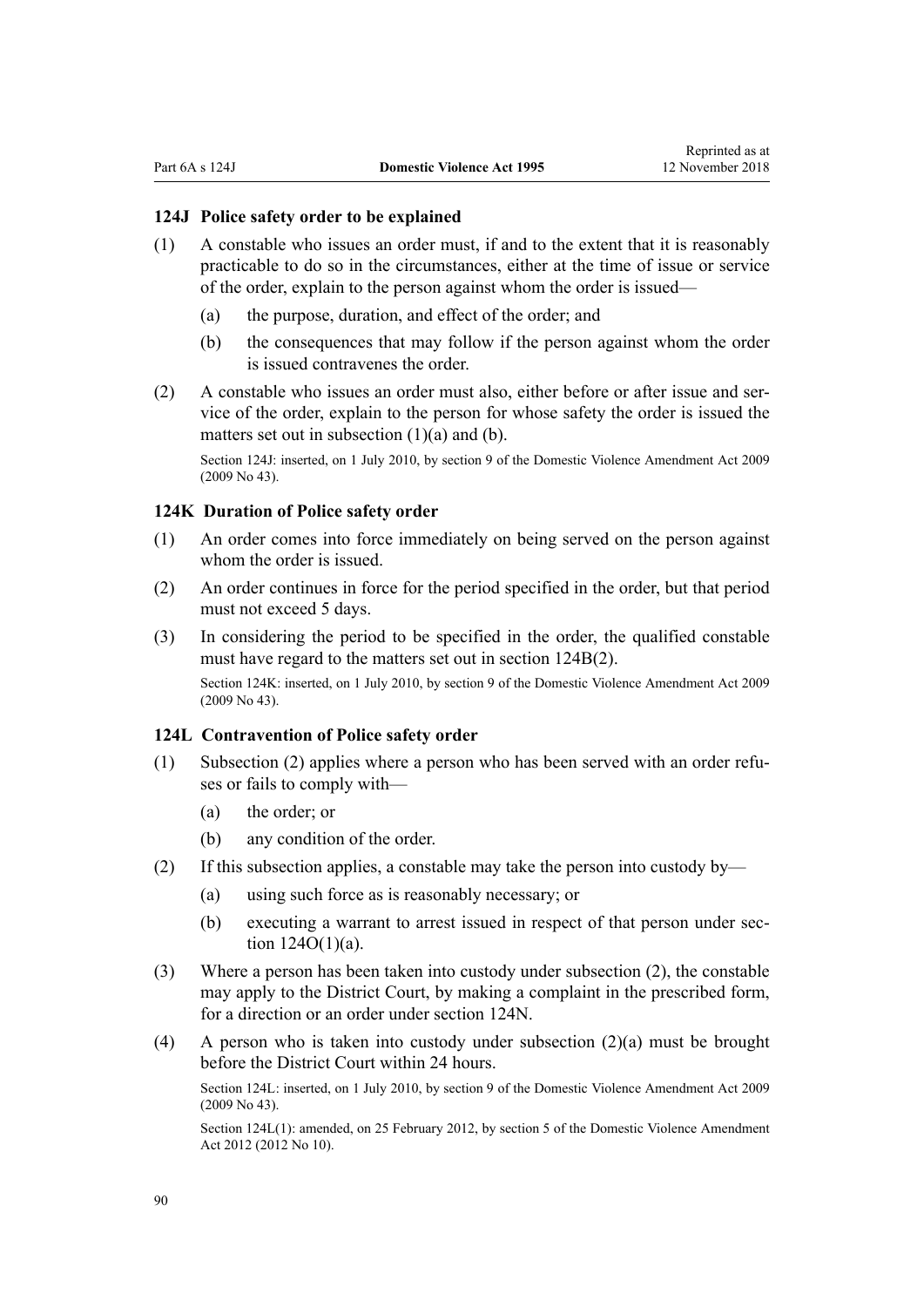<span id="page-90-0"></span>Section 124L(3): amended, on 1 March 2017, by [section 261](http://prd-lgnz-nlb.prd.pco.net.nz/pdflink.aspx?id=DLM6942680) of the District Court Act 2016 (2016) No 49).

Section 124L(4): amended, on 1 March 2017, by [section 261](http://prd-lgnz-nlb.prd.pco.net.nz/pdflink.aspx?id=DLM6942680) of the District Court Act 2016 (2016) No 49).

## **124M Issue of summons where person cannot be brought before District Court within 24 hours**

- (1) If a person who is taken into custody under [section 124L\(2\)\(a\)](#page-89-0) is not brought before the District Court within 24 hours, that person must, at or before the expiry of that period,—
	- (a) be released; and
	- (b) be served by a constable with a summons requiring him or her to appear before the District Court at the place and time specified in the summons.
- (2) A summons served under subsection (1)(b) must be in the prescribed form.
- (3) If a person who has been served with a summons under subsection (1)(b) does not attend personally at the place and time specified in the summons, the District Court or a Registrar may issue a warrant, in the prescribed form, to—
	- (a) arrest him or her; and
	- (b) bring him or her before the court.

Section 124M: inserted, on 1 July 2010, by [section 9](http://prd-lgnz-nlb.prd.pco.net.nz/pdflink.aspx?id=DLM1774218) of the Domestic Violence Amendment Act 2009 (2009 No 43).

Section 124M(1): amended, on 1 March 2017, by [section 261](http://prd-lgnz-nlb.prd.pco.net.nz/pdflink.aspx?id=DLM6942680) of the District Court Act 2016 (2016 No 49).

Section 124M(1)(b): amended, on 1 March 2017, by [section 261](http://prd-lgnz-nlb.prd.pco.net.nz/pdflink.aspx?id=DLM6942680) of the District Court Act 2016 (2016 No 49).

Section 124M(3): amended, on 1 March 2017, by [section 261](http://prd-lgnz-nlb.prd.pco.net.nz/pdflink.aspx?id=DLM6942680) of the District Court Act 2016 (2016) No 49).

Section 124M(3): amended, on 25 February 2012, by [section 6](http://prd-lgnz-nlb.prd.pco.net.nz/pdflink.aspx?id=DLM4014213) of the Domestic Violence Amendment Act 2012 (2012 No 10).

#### **124N Jurisdiction of District Court**

- (1) If the District Court presided over by 1 or more Justices, or 1 or more Community Magistrates, is satisfied that a person has refused or failed to comply with a Police safety order, the court may,—
	- (a) if the order has not expired, direct that another order, which is to continue in force for a period not exceeding 5 days specified by the court, be—
		- (i) issued against the person in substitution of the earlier order for the safety of the person named in the earlier order; and
		- (ii) served by a constable or officer of the court as soon as practicable; or
	- (b) if the order has expired, direct that another order, which is to continue in force for a period not exceeding 5 days specified by the court, be—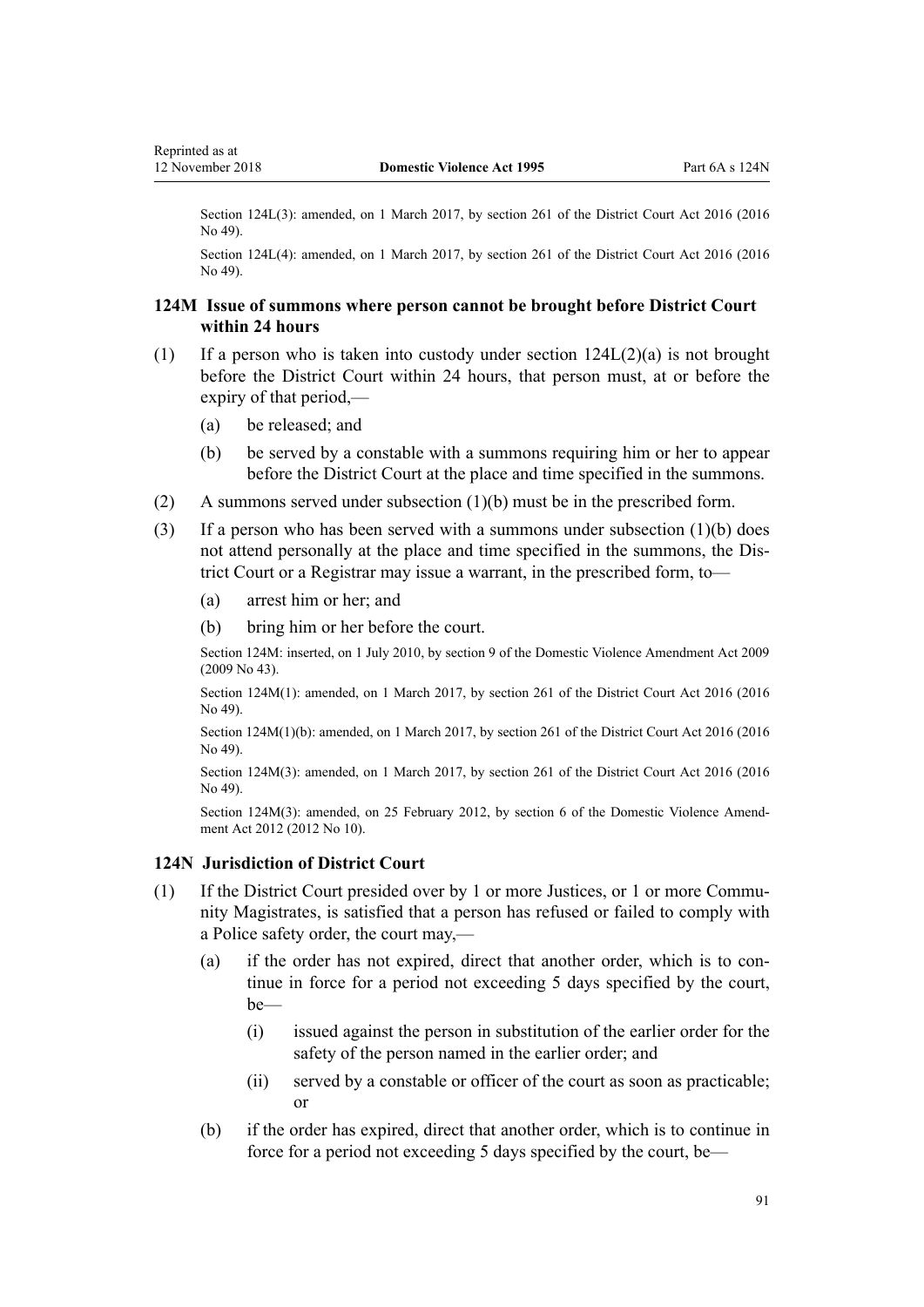- (i) issued against the person for the safety of the person named in the earlier order; and
- (ii) served by a constable or officer of the court as soon as practicable; or
- (c) if it considers it appropriate in the circumstances to do so,—
	- (i) adjourn the proceedings to a specified time and place to enable a District Court Judge to consider whether a temporary protection order should be issued under subsection (2)(b); and
	- (ii) make a direction of the kind specified in paragraph (a) or (b), as the case may require.
- (2) If the District Court presided over by a District Court Judge is satisfied that a person has refused or failed to comply with a Police safety order, the Judge may—
	- (a) make a direction of the kind specified in subsection  $(1)(a)$  or  $(b)$ ; or
	- (b) issue, without application from any person, a temporary protection order under [section 14](#page-20-0) as if—
		- (i) every reference in that section to the respondent were a reference to the person who the Judge is satisfied has refused or failed to comply with the Police safety order (**person R**); and
		- (ii) every reference in that section to the applicant were a reference to the person named in the Police safety order for whose safety the order was issued (**person S**).
- (3) A District Court Judge may issue a temporary protection order under subsection (2)(b) in the absence of person R, person S, or both.
- (4) Subsection  $(2)(b)$  is subject to subsection (5).
- (5) A District Court Judge may only issue an order of the kind referred to in subsection (2)(b) if person S—
	- (a) does not object; and
	- (b) has not made an application for a protection order against person R that is currently pending determination by a court.
- (6) Where the court makes a direction of the kind specified in subsection (1)(a) or (b), the court may direct that the person against whom the order is to be issued be detained in the custody of the court for a period, not exceeding 2 hours, that may be necessary to enable the order to be issued and served on that person.

Section 124N: inserted, on 1 July 2010, by [section 9](http://prd-lgnz-nlb.prd.pco.net.nz/pdflink.aspx?id=DLM1774218) of the Domestic Violence Amendment Act 2009 (2009 No 43).

Section 124N(1): amended, on 1 March 2017, by [section 261](http://prd-lgnz-nlb.prd.pco.net.nz/pdflink.aspx?id=DLM6942680) of the District Court Act 2016 (2016 No 49).

Section 124N(2): amended, on 1 March 2017, by [section 261](http://prd-lgnz-nlb.prd.pco.net.nz/pdflink.aspx?id=DLM6942680) of the District Court Act 2016 (2016 No 49).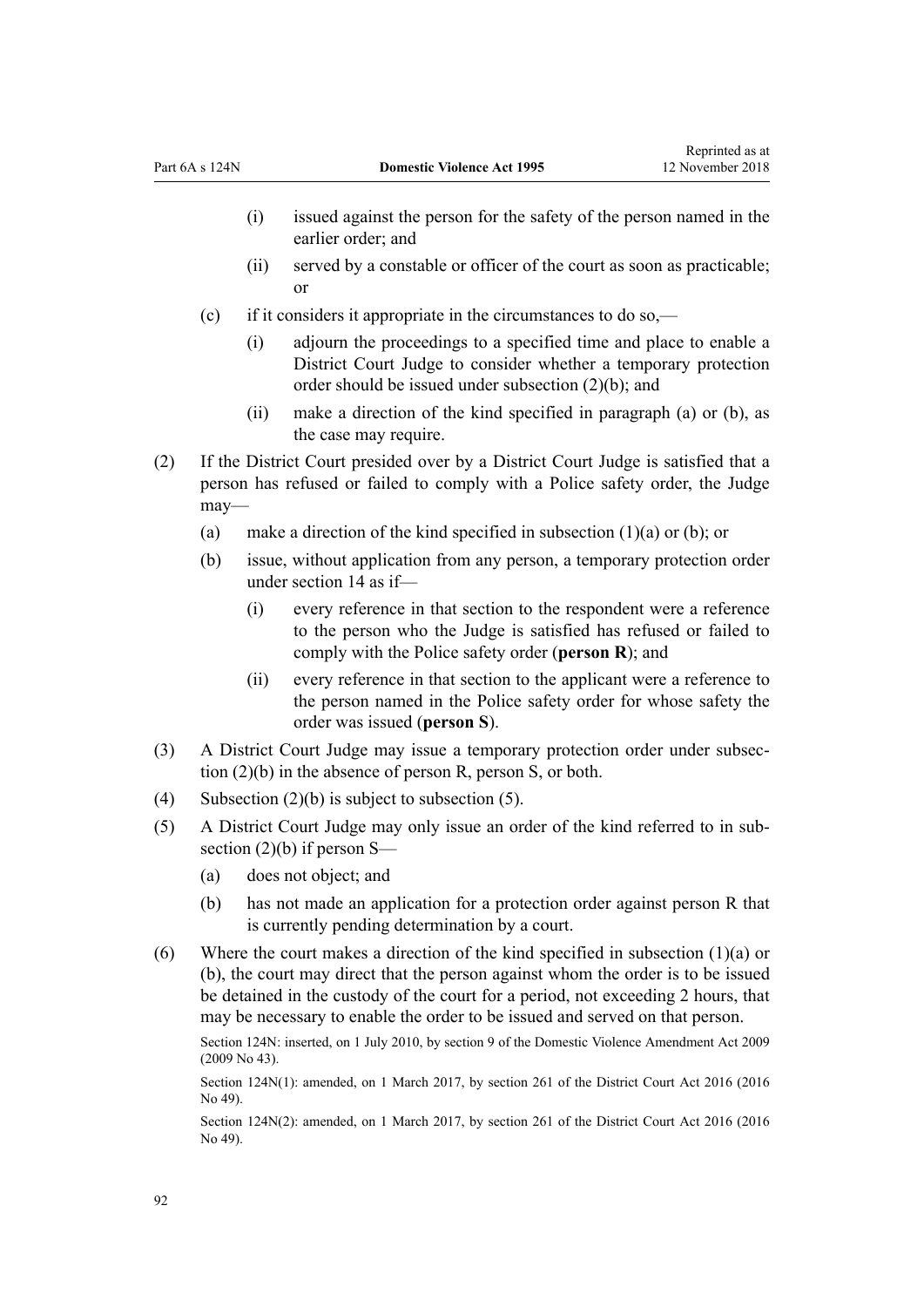(1) Subsection (2) applies if—

<span id="page-92-0"></span>Reprinted as at

- (a) a person against whom a Police safety order is issued refuses or fails to comply with the order, or any condition of the order; or
- (b) a person who the District Court is satisfied has refused or failed to comply with a Police safety order does not attend personally at the time and place to which proceedings have been adjourned under [section](#page-90-0)  $124N(1)(c)(i)$ .
- (2) The District Court or a Registrar may issue a warrant in the prescribed form.
- (3) A warrant to arrest a person under this section—
	- (a) must be directed either—
		- (i) specifically to a constable; or
		- (ii) generally to every constable; but
	- (b) may be executed by any constable.
- (4) For the purpose of executing a warrant issued under this section, the constable executing it may at any time enter on to any premises, by force if necessary, if the constable has reasonable grounds to believe that the person against whom it is issued is on those premises.
- (5) The constable executing the warrant—
	- (a) must have the warrant with him or her; and
	- (b) must produce it on initial entry and, if requested, at any subsequent time; and
	- (c) if he or she is not in uniform, produce evidence that he or she is a constable.
- (6) A person who is arrested under this section must, as soon as possible, be brought before the District Court to enable it to exercise its jurisdiction under [section 124N](#page-90-0).

Section 124O: inserted, on 1 July 2010, by [section 9](http://prd-lgnz-nlb.prd.pco.net.nz/pdflink.aspx?id=DLM1774218) of the Domestic Violence Amendment Act 2009 (2009 No 43).

Section 124O(2): amended, on 1 March 2017, by [section 261](http://prd-lgnz-nlb.prd.pco.net.nz/pdflink.aspx?id=DLM6942680) of the District Court Act 2016 (2016) No 49).

Section 124O(2): amended, on 25 February 2012, by [section 7](http://prd-lgnz-nlb.prd.pco.net.nz/pdflink.aspx?id=DLM4014214) of the Domestic Violence Amendment Act 2012 (2012 No 10).

Section 124O(6): amended, on 1 March 2017, by [section 261](http://prd-lgnz-nlb.prd.pco.net.nz/pdflink.aspx?id=DLM6942680) of the District Court Act 2016 (2016 No 49).

# **124P Protection order to be issued and served**

(1) Where the District Court makes a temporary protection order under [section](#page-90-0) [124N\(2\)\(b\),](#page-90-0) the Registrar of that court must—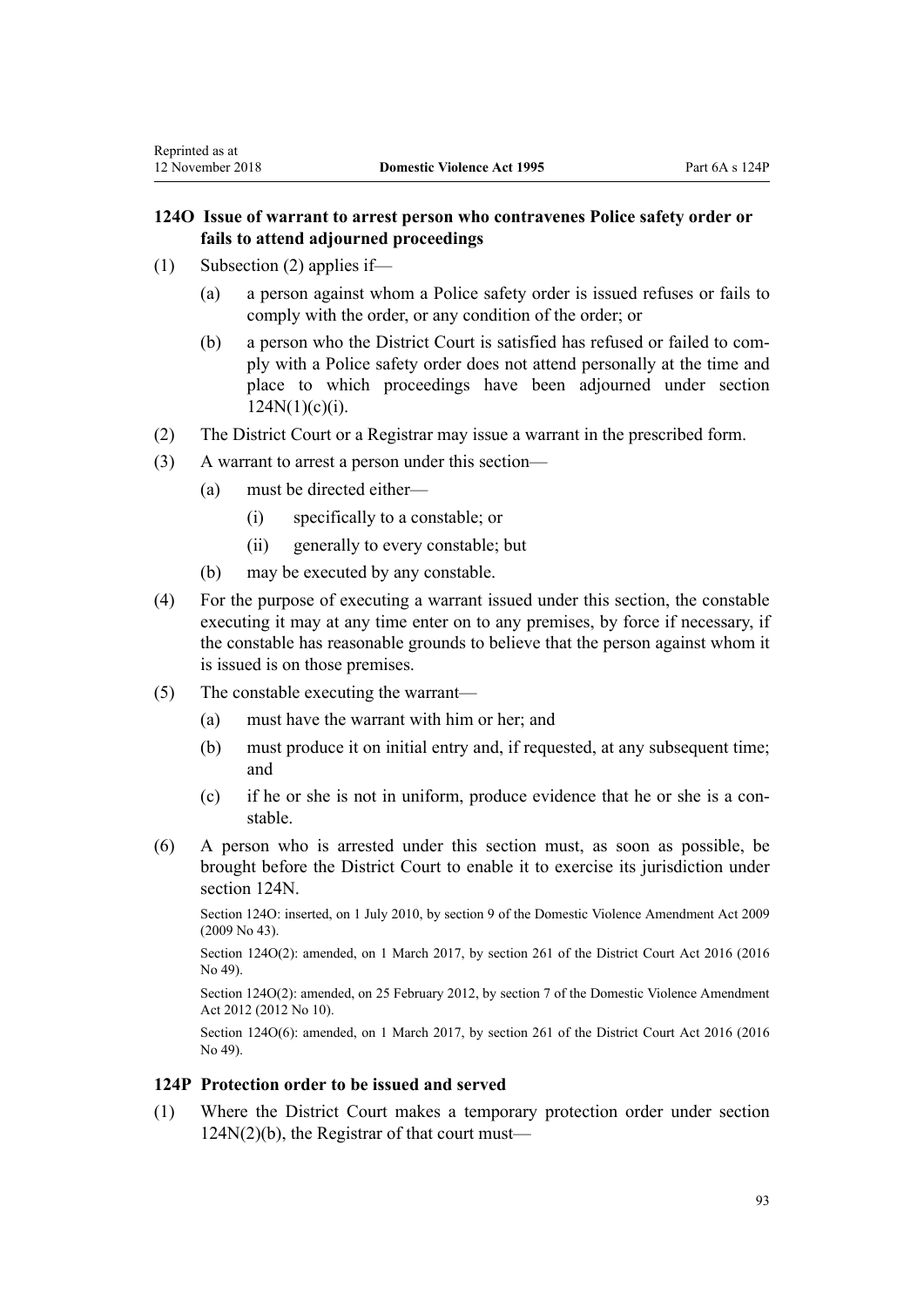- (a) immediately issue the order; and
- (b) wherever practicable, serve a copy of the order on the person against whom the order is made before that person leaves the court.
- (2) For the purpose of subsection (1), the court may direct that the person against whom the order is made be detained in the custody of the court for a period, not exceeding 2 hours, that may be necessary to enable the order to be issued and a copy served on that person.

Section 124P: inserted, on 1 July 2010, by [section 9](http://prd-lgnz-nlb.prd.pco.net.nz/pdflink.aspx?id=DLM1774218) of the Domestic Violence Amendment Act 2009 (2009 No 43).

Section 124P(1): amended, on 1 March 2017, by [section 261](http://prd-lgnz-nlb.prd.pco.net.nz/pdflink.aspx?id=DLM6942680) of the District Court Act 2016 (2016) No 49).

# **124Q Protection order to be sent to Family Court**

- (1) Immediately after the issue of a protection order under [section 124N](#page-90-0), the District Court must send a copy of the order to the Family Court nearest to the residence of the person for whose safety the Police safety order and temporary protection order were issued.
- (2) On receipt of a copy of an order under subsection (1), the Registrar of the Family Court must enter the order in the records of the Family Court.

Section 124Q: inserted, on 1 July 2010, by [section 9](http://prd-lgnz-nlb.prd.pco.net.nz/pdflink.aspx?id=DLM1774218) of the Domestic Violence Amendment Act 2009 (2009 No 43).

#### **124R Protection order treated as if made by Family Court**

As soon as an order has been entered in the records of the Family Court under section 124Q(2), the order is to be treated as if it were a temporary protection order made by that court.

Section 124R: inserted, on 1 July 2010, by [section 9](http://prd-lgnz-nlb.prd.pco.net.nz/pdflink.aspx?id=DLM1774218) of the Domestic Violence Amendment Act 2009 (2009 No 43).

### **124S Police employees, etc, protected from proceedings**

No action or proceedings may be brought against the Crown or any constable in respect of any thing done, or omitted to be done, for the purpose of carrying out the provisions of this Part, where the Crown or the constable acted in good faith and with reasonable care.

Section 124S: inserted, on 1 July 2010, by [section 9](http://prd-lgnz-nlb.prd.pco.net.nz/pdflink.aspx?id=DLM1774218) of the Domestic Violence Amendment Act 2009 (2009 No 43).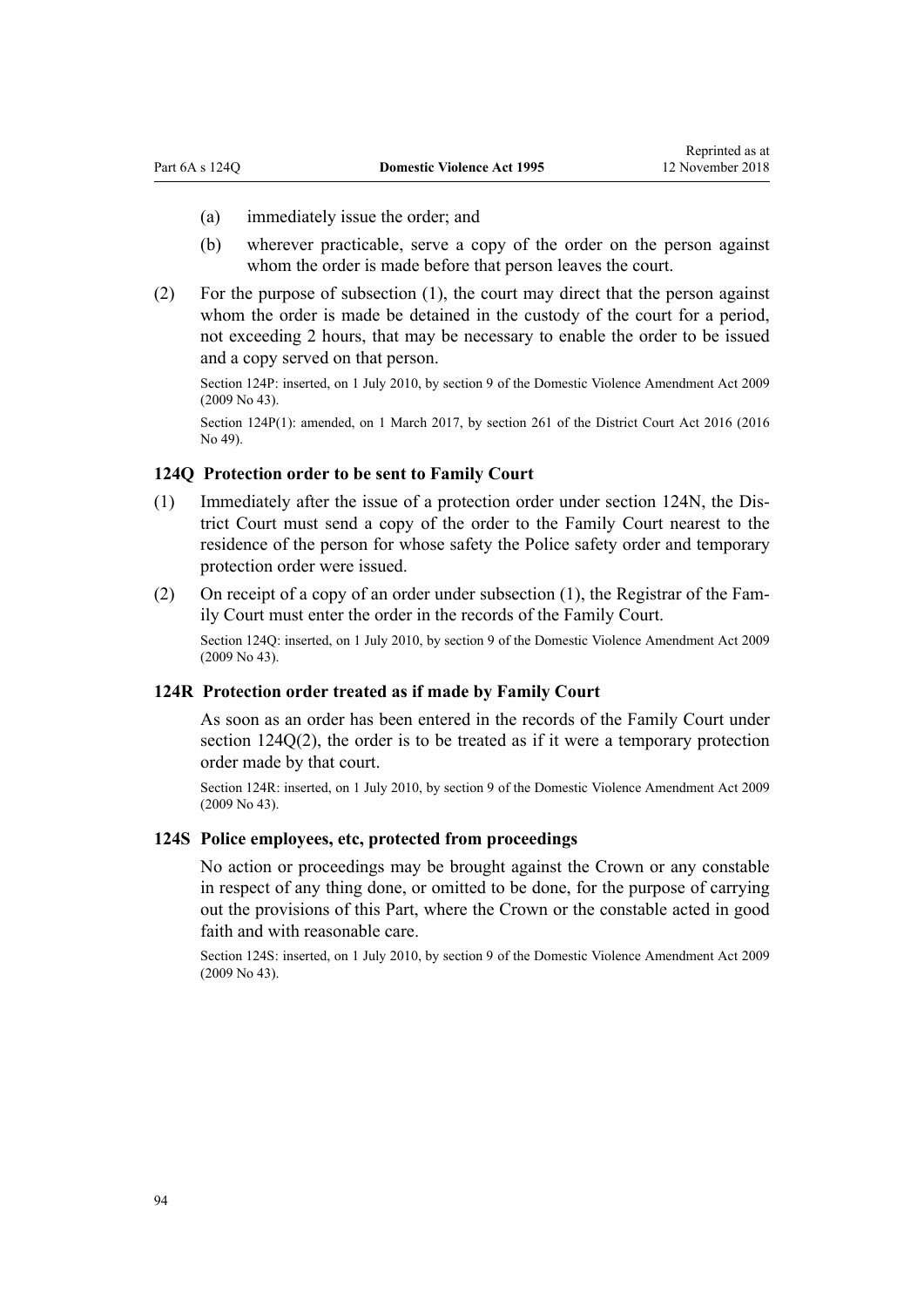# **Part 7**

# **Miscellaneous provisions**

#### *Restriction on publication*

## **125 Restriction of publication of reports of proceedings**

[Sections 11B to 11D](http://prd-lgnz-nlb.prd.pco.net.nz/pdflink.aspx?id=DLM2061203) of the Family Court Act 1980 apply to the publication of a report of any proceedings under this Act (other than criminal proceedings)—

- (a) in the Family Court:
- (b) in any other court, in which case references in those sections to the Family Court or court must be read as references to that other court.

Section 125: replaced, on 18 May 2009, by [section 13](http://prd-lgnz-nlb.prd.pco.net.nz/pdflink.aspx?id=DLM1302125) of the Domestic Violence Amendment Act 2008 (2008 No 77).

Section 125: amended, on 1 March 2017, by [section 261](http://prd-lgnz-nlb.prd.pco.net.nz/pdflink.aspx?id=DLM6942680) of the District Court Act 2016 (2016 No 49). Section 125(a): replaced, on 1 March 2017, by [section 261](http://prd-lgnz-nlb.prd.pco.net.nz/pdflink.aspx?id=DLM6942680) of the District Court Act 2016 (2016) No 49).

#### *Rules and regulations*

#### **126 Rules of court**

- (1) In addition to all other powers conferred by the [District Court Act 2016,](http://prd-lgnz-nlb.prd.pco.net.nz/pdflink.aspx?id=DLM6942200) the Governor-General may from time to time, by Order in Council, make rules—
	- (a) regulating the practice and procedure of the District Court in proceedings under this Act:
	- (b) providing for such matters as are contemplated by or necessary for giving full effect to the provisions of this Act and for its due administration.
- (1A) Rules may be made under [section 16A](http://prd-lgnz-nlb.prd.pco.net.nz/pdflink.aspx?id=DLM42296) of the Family Court Act 1980 relating to the practice and procedure of the Family Court in proceedings under this Act.
- (2) Without limiting subsection (1) or [section 16A](http://prd-lgnz-nlb.prd.pco.net.nz/pdflink.aspx?id=DLM42296) of the Family Court Act 1980, rules made under either of those provisions may—
	- (a) prescribe the procedure for the service of notices and other documents for the purposes of this Act, and provide for substituted service, and for service to be dispensed with, in such circumstances as are specified in the rules:
	- (b) prescribe such forms as are necessary for the purposes of this Act, or authorise any specified person or persons to prescribe or approve forms, and require the use of such forms:
	- (c) prescribe circumstances in which applications under this Act may be made without notice, and circumstances in which applications under this Act must be made on notice:
	- (d) make such provision as is necessary or desirable in relation to representatives, including (without limitation),—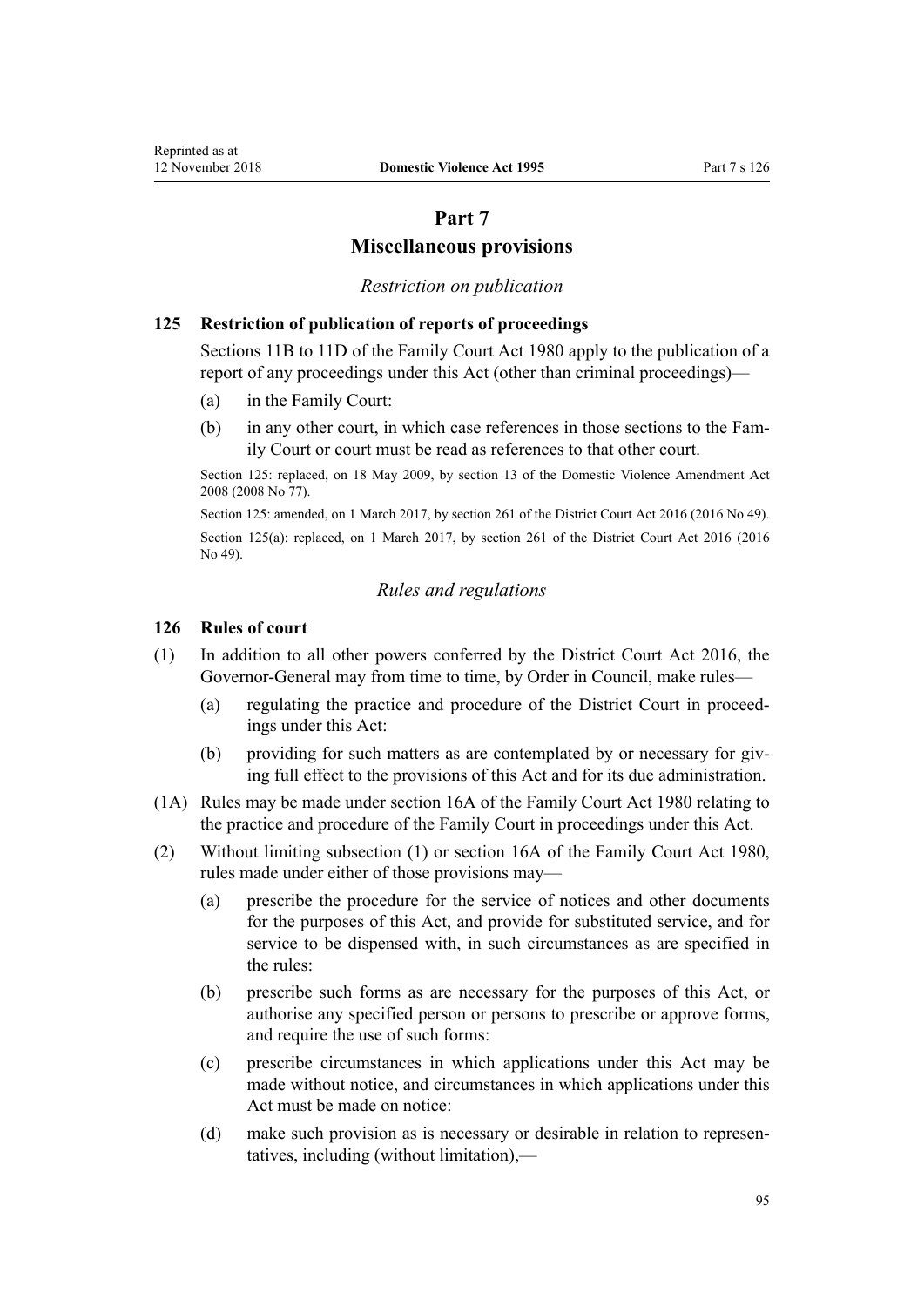- (i) providing for the appointment, retirement, and removal of representatives:
- (ii) prescribing the circumstances in which a representative is or is not responsible for costs, and providing for the recovery, by a representative, of costs paid or incurred by the representative while acting as such:
- (iii) providing for the conduct of proceedings brought, on a person's behalf, by a representative:
- (e) prescribe the procedure consequent on a temporary order, or part of a temporary order, becoming final in accordance with [section 77,](#page-62-0) which procedure may include (without limitation) the issue by a Registrar of a certificate, order, or other document confirming that the temporary order has become final (in whole or in part), and setting out the terms and conditions of the final order:
- (f) provide that Registrars may exercise specified powers of the court or a Judge:
- (g) prescribe the manner in which a Registrar is to give notice, to a court or appropriate authority of a foreign country, of the variation or cancellation of registration of a foreign protection order:
- (h) make such provision as is necessary or desirable in order to facilitate communications between the Secretary and courts or appropriate authorities in foreign countries for the purposes of [Part 5:](#page-73-0)
- (i) provide for information about proceedings under this Act to be transferred between courts (whether the District Court, the Family Court, the High Court, the Court of Appeal, or the Supreme Court), including (without limitation) between different courts, or between different divisions of the same court, or between courts exercising civil jurisdiction and courts exercising criminal jurisdiction, or between courts exercising appellate jurisdiction and courts exercising original jurisdiction:
- (j) apply, with or without modification, provisions of the [District Court](http://prd-lgnz-nlb.prd.pco.net.nz/pdflink.aspx?id=DLM6129566) [Rules 2014](http://prd-lgnz-nlb.prd.pco.net.nz/pdflink.aspx?id=DLM6129566).

Compare: 1982 No 120 s 39

Section 126(1): amended, on 1 March 2017, by [section 261](http://prd-lgnz-nlb.prd.pco.net.nz/pdflink.aspx?id=DLM6942680) of the District Court Act 2016 (2016) No 49).

Section 126(1)(a): amended, on 1 March 2017, by [section 261](http://prd-lgnz-nlb.prd.pco.net.nz/pdflink.aspx?id=DLM6942680) of the District Court Act 2016 (2016 No 49).

Section 126(1)(a): amended, on 13 September 2002, by [section 6](http://prd-lgnz-nlb.prd.pco.net.nz/pdflink.aspx?id=DLM76831) of the Family Courts Amendment Act 2000 (2000 No 65).

Section 126(1A): inserted, on 13 September 2002, by [section 6](http://prd-lgnz-nlb.prd.pco.net.nz/pdflink.aspx?id=DLM76831) of the Family Courts Amendment Act 2000 (2000 No 65).

Section 126(1A): amended, on 1 March 2017, by [section 261](http://prd-lgnz-nlb.prd.pco.net.nz/pdflink.aspx?id=DLM6942680) of the District Court Act 2016 (2016 No 49).

<sup>(3)</sup> *[Repealed]*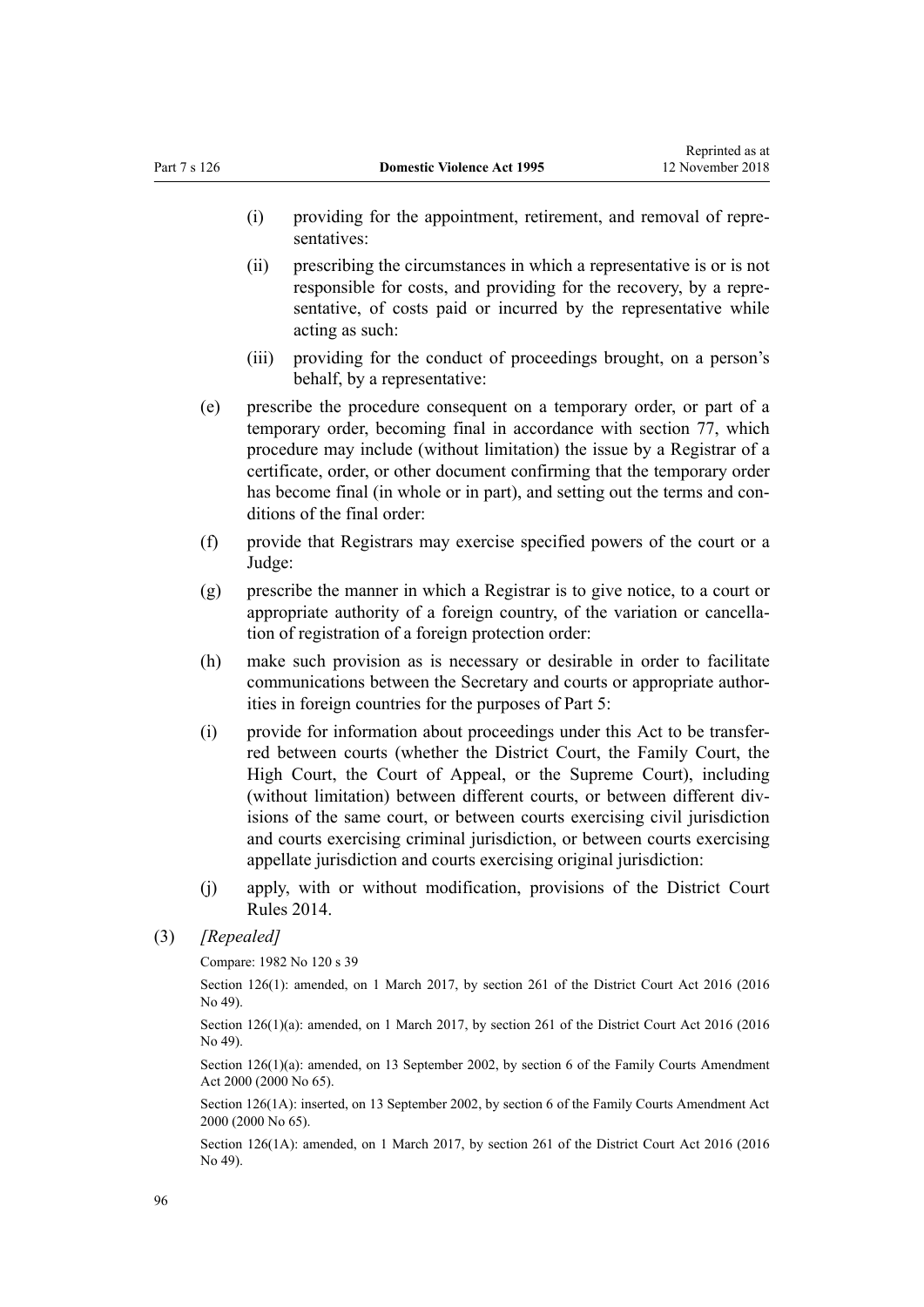<span id="page-96-0"></span>Section 126(2): amended, on 1 March 2017, by [section 261](http://prd-lgnz-nlb.prd.pco.net.nz/pdflink.aspx?id=DLM6942680) of the District Court Act 2016 (2016) No 49).

Section 126(2): amended, on 13 September 2002, by [section 6](http://prd-lgnz-nlb.prd.pco.net.nz/pdflink.aspx?id=DLM76831) of the Family Courts Amendment Act 2000 (2000 No 65).

Section 126(2)(i): amended, on 1 March 2017, by [section 261](http://prd-lgnz-nlb.prd.pco.net.nz/pdflink.aspx?id=DLM6942680) of the District Court Act 2016 (2016 No 49).

Section 126(2)(i): amended, on 1 January 2004, by [section 48\(1\)](http://prd-lgnz-nlb.prd.pco.net.nz/pdflink.aspx?id=DLM214522) of the Supreme Court Act 2003 (2003 No 53).

Section 126(2)(j): amended, on 1 March 2017, by [section 261](http://prd-lgnz-nlb.prd.pco.net.nz/pdflink.aspx?id=DLM6942680) of the District Court Act 2016 (2016) No 49).

Section 126(3): repealed, on 13 September 2002, by [section 6](http://prd-lgnz-nlb.prd.pco.net.nz/pdflink.aspx?id=DLM76831) of the Family Courts Amendment Act 2000 (2000 No 65).

#### **127 Regulations**

The Governor-General may from time to time, by Order in Council, make regulations for all or any of the following purposes:

- (a) prescribing for the purposes of [section 51B—](#page-41-0)
	- (i) the process to be followed by a person or an organisation seeking an approval; and
	- (ii) the criteria that the Secretary must apply when deciding whether to grant, suspend, or cancel an approval:
- (b) prescribing the amount of fees and expenses, or a method for calculating the amount of fees and expenses, payable for the provision of assessments and programmes under [Part 2A:](#page-40-0)
- (c) *[Repealed]*
- (d) *[Repealed]*
- (e) *[Repealed]*
- (f) making provision for the determination of the amount of fees and expenses, including minimum and maximum amounts, payable in respect of professional services provided by lawyers appointed under section  $81(1)(c)$ , which fees and expenses may differ according to the complexity of the proceedings and the time spent, and according to whether or not professional services are to be provided in a specified number of proceedings during a specified period:
- (g) prescribing the fees, travelling allowances, and expenses payable to persons called by the court under [section 82](#page-67-0); and prescribing the circumstances in which, and the extent (if any) to which, such fees, travelling allowances, and expenses are payable (in whole or in part) to persons to whom that section applies by virtue of [section 51O](#page-47-0) or [51P:](#page-47-0)
- (h) providing for such other matters as are contemplated by or necessary for giving full effect to the provisions of this Act and for its due administration.

Compare: 1982 No 120 s 39A; 1994 No 30 s 3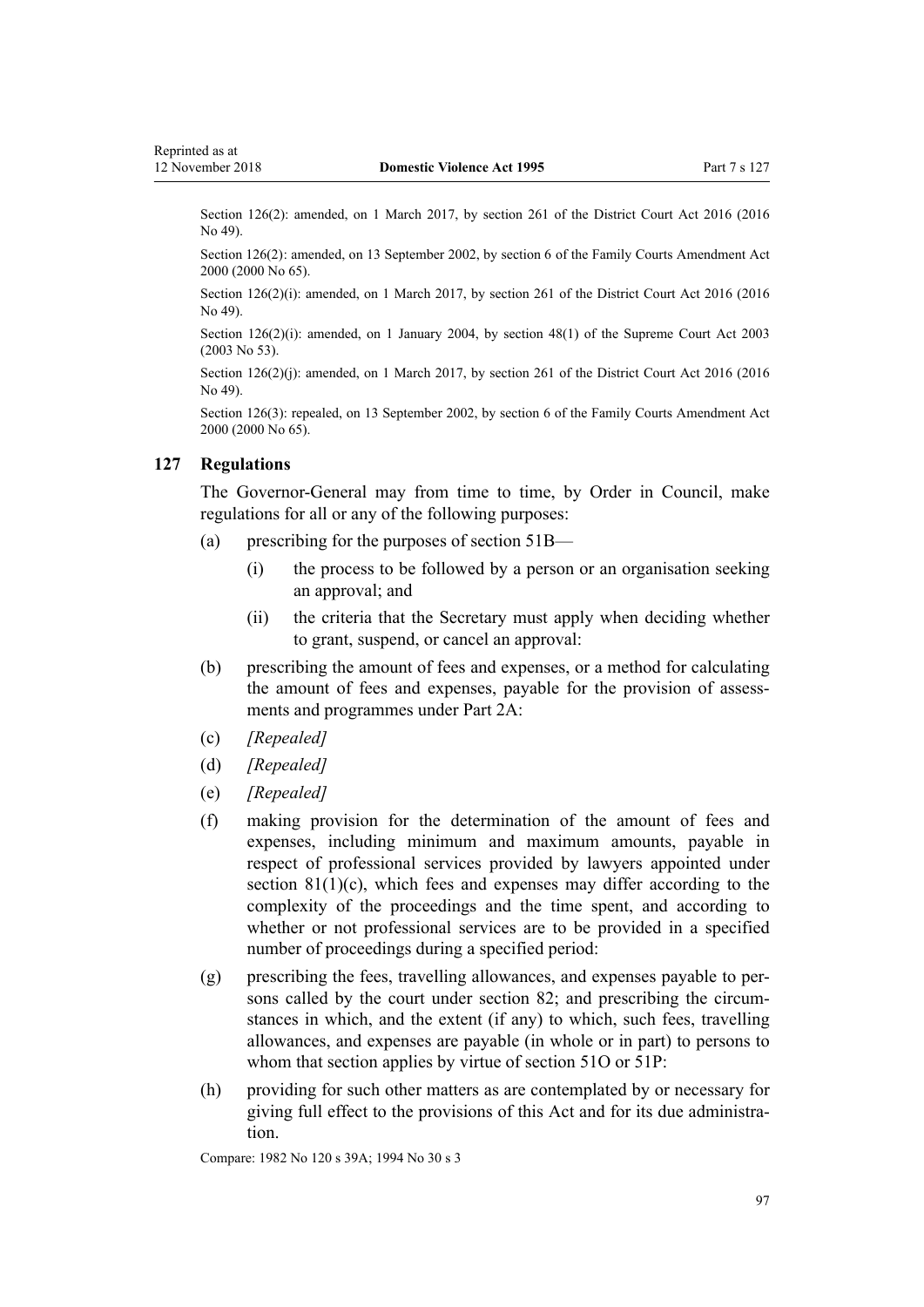Section 127(a): replaced, on 25 September 2013, by [section 17\(1\)](http://prd-lgnz-nlb.prd.pco.net.nz/pdflink.aspx?id=DLM5616706) of the Domestic Violence Amendment Act 2013 (2013 No 77).

Section 127(b): replaced, on 25 September 2013, by [section 17\(1\)](http://prd-lgnz-nlb.prd.pco.net.nz/pdflink.aspx?id=DLM5616706) of the Domestic Violence Amendment Act 2013 (2013 No 77).

Section 127(c): repealed, on 25 September 2013, by [section 17\(1\)](http://prd-lgnz-nlb.prd.pco.net.nz/pdflink.aspx?id=DLM5616706) of the Domestic Violence Amendment Act 2013 (2013 No 77).

Section 127(d): repealed, on 25 September 2013, by [section 17\(1\)](http://prd-lgnz-nlb.prd.pco.net.nz/pdflink.aspx?id=DLM5616706) of the Domestic Violence Amendment Act 2013 (2013 No 77).

Section 127(e): repealed, on 25 September 2013, by [section 17\(1\)](http://prd-lgnz-nlb.prd.pco.net.nz/pdflink.aspx?id=DLM5616706) of the Domestic Violence Amendment Act 2013 (2013 No 77).

Section 127(f): amended, on 31 March 2014, by [section 17\(2\)](http://prd-lgnz-nlb.prd.pco.net.nz/pdflink.aspx?id=DLM5616706) of the Domestic Violence Amendment Act 2013 (2013 No 77).

Section 127(g): amended, on 1 October 2014, by [section 17\(3\)](http://prd-lgnz-nlb.prd.pco.net.nz/pdflink.aspx?id=DLM5616706) of the Domestic Violence Amendment Act 2013 (2013 No 77).

# *Saving*

#### **128 Property (Relationships) Act 1976 not affected**

Nothing in this Act limits or affects the power of a court to make an order (including an order made on an *ex parte* application) under [section 27](http://prd-lgnz-nlb.prd.pco.net.nz/pdflink.aspx?id=DLM441483) or [sec](http://prd-lgnz-nlb.prd.pco.net.nz/pdflink.aspx?id=DLM441495)[tion 28](http://prd-lgnz-nlb.prd.pco.net.nz/pdflink.aspx?id=DLM441495) or [section 28B](http://prd-lgnz-nlb.prd.pco.net.nz/pdflink.aspx?id=DLM441616) or [section 28C](http://prd-lgnz-nlb.prd.pco.net.nz/pdflink.aspx?id=DLM441619) or [section 33](http://prd-lgnz-nlb.prd.pco.net.nz/pdflink.aspx?id=DLM441660) of the Property (Relationships) Act 1976.

Compare: 1982 No 120 s 41

Section 128: replaced, on 1 February 2002, by [section 64\(2\)](http://prd-lgnz-nlb.prd.pco.net.nz/pdflink.aspx?id=DLM87570) of the Property (Relationships) Amendment Act 2001 (2001 No 5).

#### *Repeals and consequential amendments*

## **129 Repeals**

The following enactments are hereby repealed:

- (a) the Domestic Protection Act 1982:
- (b) the Domestic Protection Amendment Act 1983:
- (c) the Domestic Protection Amendment Act 1985:
- (d) the Domestic Protection Amendment Act 1986:
- (e) the Domestic Protection Amendment Act 1987:
- (f) the Domestic Protection Amendment Act 1994:
- (g) *Amendment(s) incorporated in the [Act\(s\)](http://prd-lgnz-nlb.prd.pco.net.nz/pdflink.aspx?id=DLM367240)*.

#### **130 Amendments to Arms Act 1983**

*Amendment(s) incorporated in the [Act\(s\)](http://prd-lgnz-nlb.prd.pco.net.nz/pdflink.aspx?id=DLM72929)*.

**131 Amendment to Children, Young Persons, and Their Families Act 1989** *Amendment(s) incorporated in the [Act\(s\)](http://prd-lgnz-nlb.prd.pco.net.nz/pdflink.aspx?id=DLM151079)*.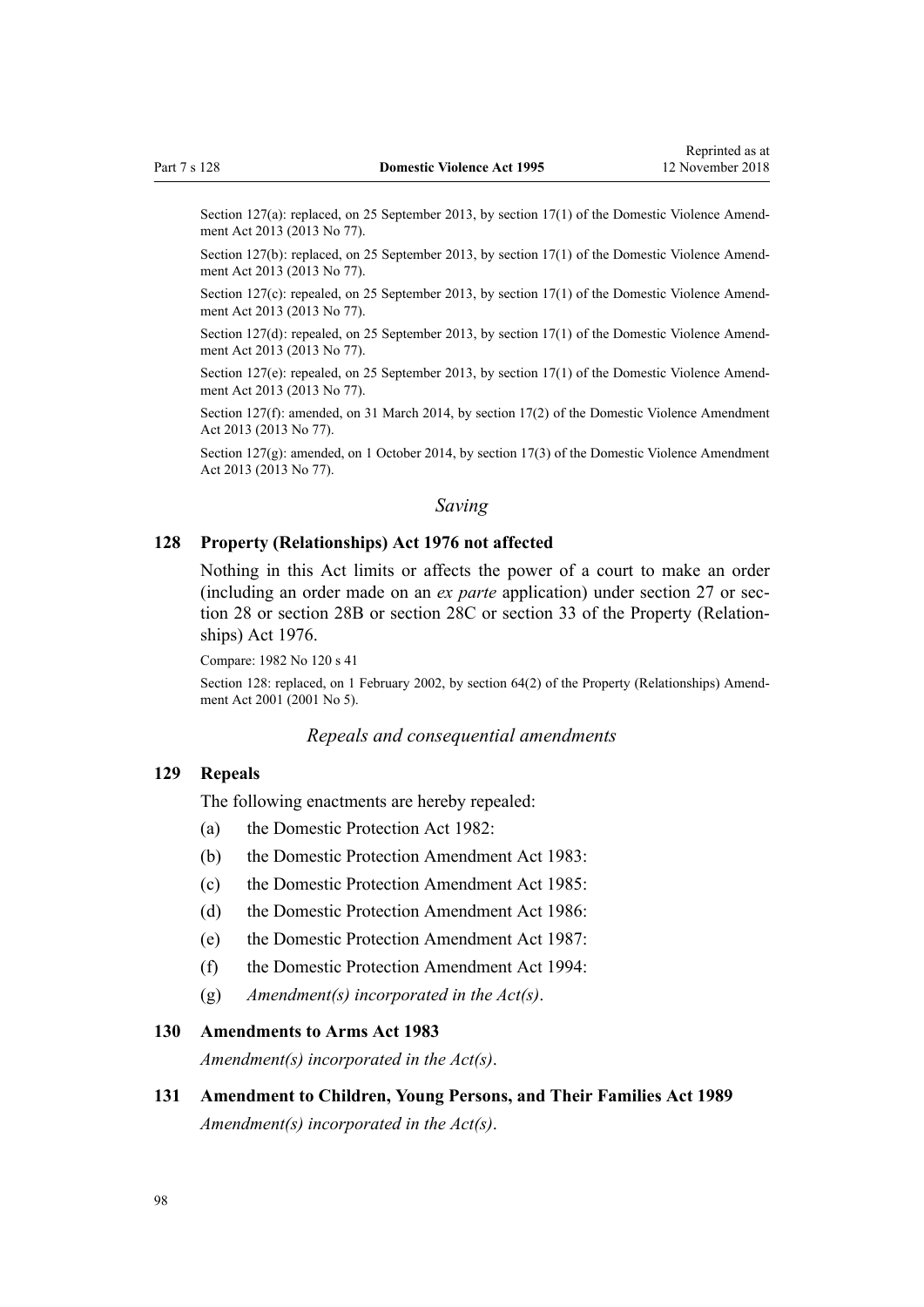### **132 Amendment to Electoral Act 1993**

*Amendment(s) incorporated in the [Act\(s\)](http://prd-lgnz-nlb.prd.pco.net.nz/pdflink.aspx?id=DLM309404)*.

#### *Transitional provisions on enactment of this Act*

Heading: replaced, on 1 October 2014, by [section 18](http://prd-lgnz-nlb.prd.pco.net.nz/pdflink.aspx?id=DLM5616707) of the Domestic Violence Amendment Act 2013 (2013 No 77).

#### **133 Transitional provisions**

- (1) All applications, appeals, proceedings, and other matters that, before the commencement of this section, have been brought or made under or pursuant to any of the provisions of the Domestic Protection Act 1982, and that have not been determined or completed before the commencement of this section, shall be determined and completed as if this Act had not been passed.
- (2) Where, at the commencement of this section, an interim order made under the Domestic Protection Act 1982 is in force, the provisions of that Act shall apply in respect of—
	- (a) the making of a final order in substitution for the interim order; and
	- (b) the variation, discharge, and enforcement of that order,—

as if this Act had not been passed.

- (3) Every final non-violence order, and every final non-molestation order, that—
	- (a) originated under or pursuant to the Domestic Protection Act 1982, and that is subsisting or in force on the commencement of this section; or
	- (b) pursuant to subsection (1) or subsection (2), is made after the commencement of this section under or pursuant to any of the provisions of that Act,—

is deemed to be a protection order that is subject to the standard conditions contained in [section 19](#page-23-0) (but not the standard condition relating to weapons), and accordingly—

- (c) has effect for the purposes of this Act; and
- (d) may be varied, discharged, and enforced,—

as if it had originated or been made under the corresponding provisions of this Act.

- (4) Every final occupation order, final tenancy order, or final ancillary furniture order that—
	- (a) originated under or pursuant to the Domestic Protection Act 1982, and that is subsisting or in force on the commencement of this section; or
	- (b) pursuant to subsection (1) or subsection (2), is made after the commencement of this section under or pursuant to any of the provisions of that Act,—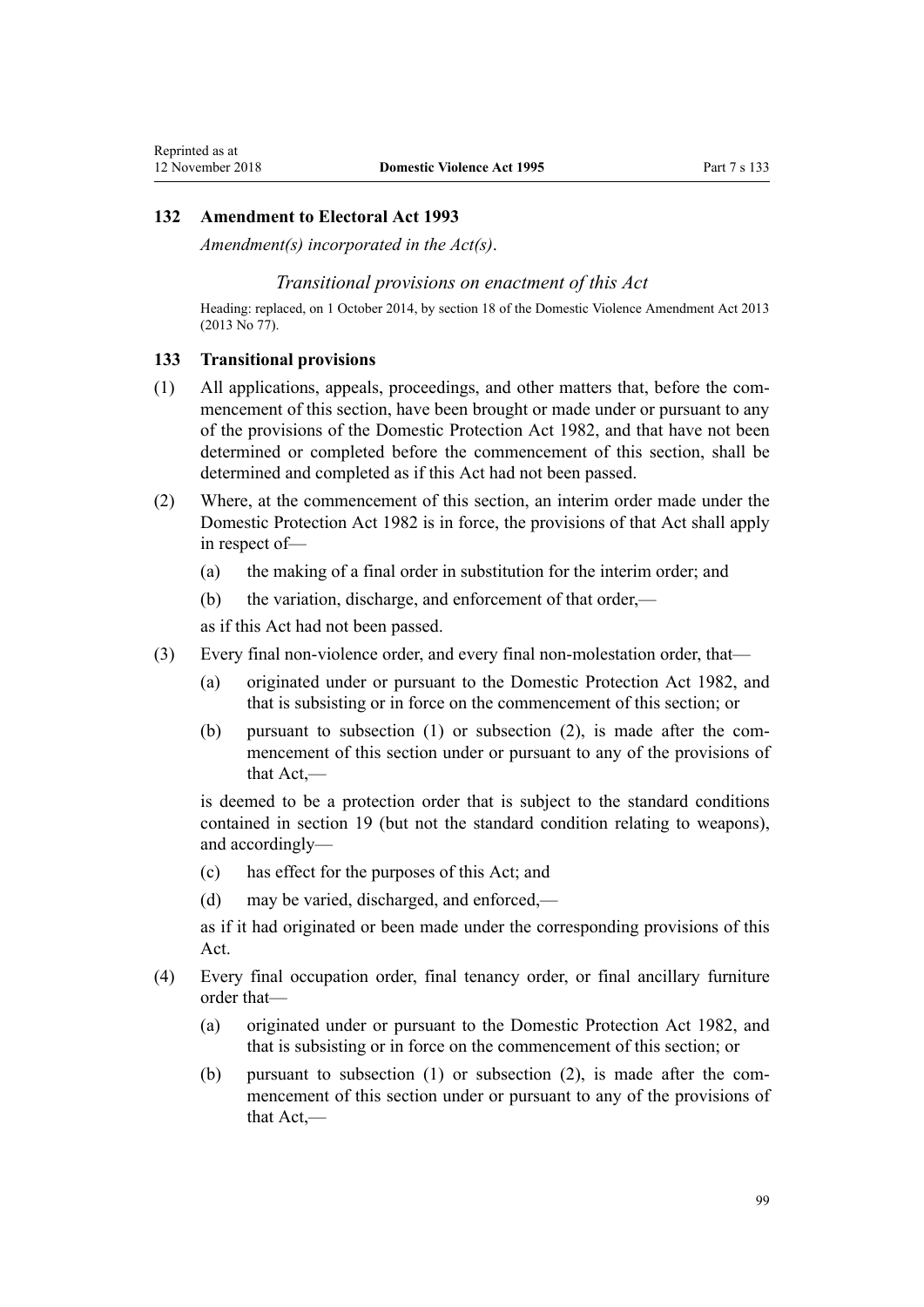has effect and may be varied, discharged, and enforced, for the purposes of this Act, as if it had originated or been made under the corresponding provisions of this Act.

(5) The Acts Interpretation Act 1924 applies subject to this section. Compare: 1982 No 120 s 43

*Transitional provisions applying on enactment of Domestic Violence Amendment Act 2013*

Heading: inserted, on 1 October 2014, by [section 19](http://prd-lgnz-nlb.prd.pco.net.nz/pdflink.aspx?id=DLM5616709) of the Domestic Violence Amendment Act 2013 (2013 No 77).

## **134 Programmes requested or directed before commencement of this section**

- (1) Subsection (2) applies if, before the date of commencement of this section,—
	- (a) an applicant or a specified person made a request under [section 29](#page-34-0); but
	- (b) the Registrar had not referred the request to a programme provider.
- (2) The Registrar must refer the request to a service provider under [section 51C.](#page-41-0)
- (3) Subsections (4) and (5) apply if, before the date of commencement of this section,—
	- (a) a direction under [section 32](#page-35-0) was made in any proceeding; but
	- (b) the Registrar had not, under [section 34,](#page-35-0) notified the programme provider of that direction.
- (4) The direction under [section 32](#page-35-0) must be treated as a direction made under [sec](#page-42-0)[tion 51D](#page-42-0) to—
	- (a) undertake an assessment; and
	- (b) attend a non-violence programme.
- (5) The Registrar must, under [section 51G](#page-43-0),—
	- (a) make a referral to a service provider; and
	- (b) notify the service provider of the referral.

Section 134: inserted, on 1 October 2014, by [section 19](http://prd-lgnz-nlb.prd.pco.net.nz/pdflink.aspx?id=DLM5616709) of the Domestic Violence Amendment Act 2013 (2013 No 77).

#### **135 Referrals to programme providers before commencement of this section**

- (1) Subsections (2) and (3) apply if, before the date of commencement of this section,—
	- (a) a request made to a Registrar under [section 29](#page-34-0) was referred to a programme provider; but
	- (b) the programme provider had not arranged or commenced the provision of a programme in response to that request.
- (2) The programme provider must—
	- (a) advise the Registrar of the position; and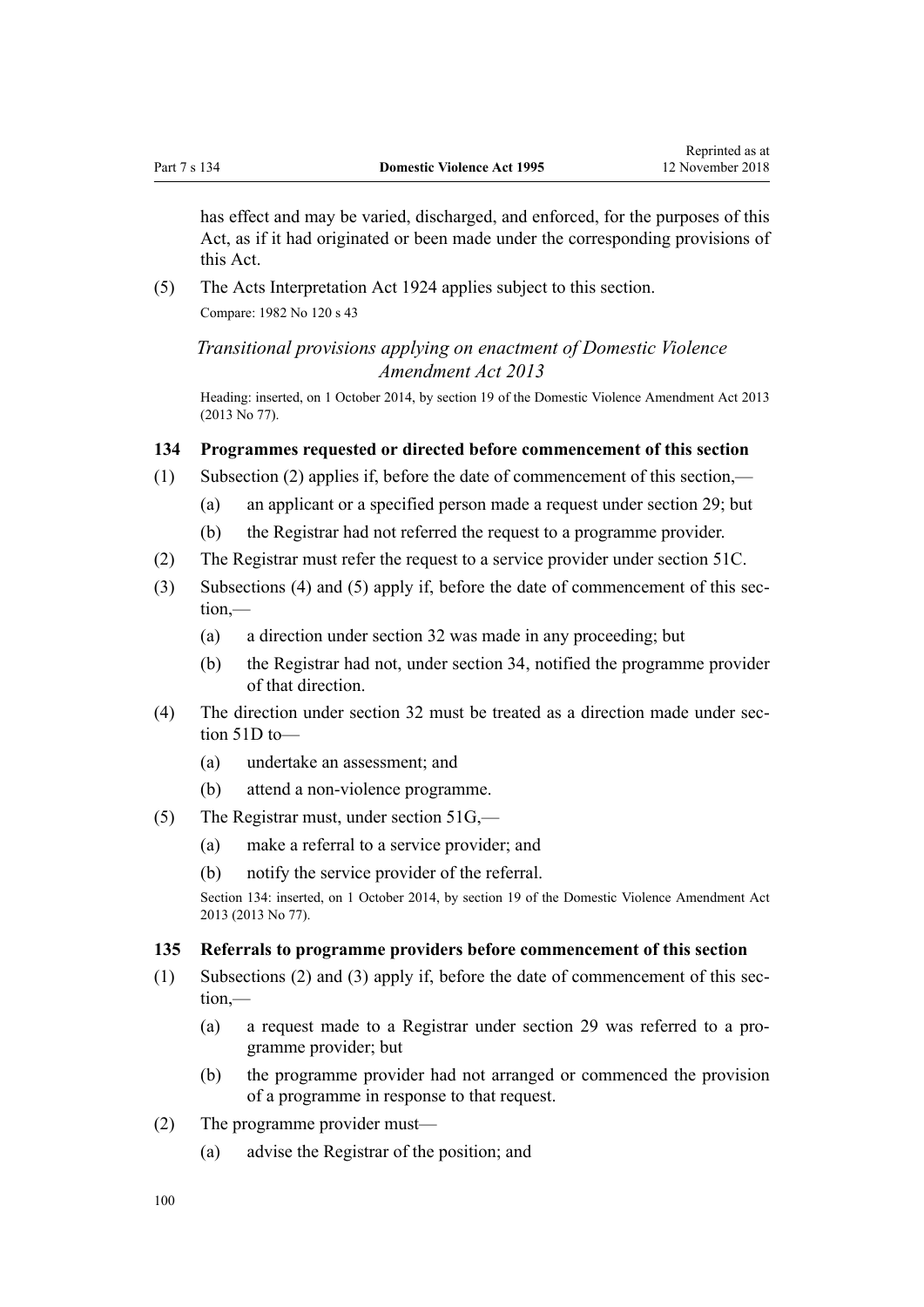- (b) take no further step in respect of the referral.
- (3) The Registrar must arrange for the matter to be referred to a service provider under [section 51C.](#page-41-0)
- (4) Subsections (5) to (7) apply if, before the date of commencement of this section,—
	- (a) a notification under [section 34](#page-35-0) was given to a programme provider of a direction made under [section 32](#page-35-0) in any proceedings; but
	- (b) the programme provider had not arranged or commenced the provision of a programme in response to that notification.
- (5) The programme provider must—
	- (a) advise the Registrar of the position; and
	- (b) take no further step in respect of the notification.
- (6) The direction under [section 32](#page-35-0) must be treated as a direction made under [sec](#page-42-0)[tion 51D](#page-42-0) to—
	- (a) undertake an assessment; and
	- (b) attend a non-violence programme.
- (7) The Registrar must, under [section 51G](#page-43-0),—
	- (a) make a referral to a service provider; and
	- (b) notify the service provider of the referral.

Section 135: inserted, on 1 October 2014, by [section 19](http://prd-lgnz-nlb.prd.pco.net.nz/pdflink.aspx?id=DLM5616709) of the Domestic Violence Amendment Act 2013 (2013 No 77).

### **136 Programmes arranged or in progress before commencement of this section**

- (1) This section applies if—
	- (a) there was arranged or was in progress immediately before the date of commencement of this section—
		- (i) the provision of a programme to a protected person that has been requested under [section 29](#page-34-0):
		- (ii) the provision of a programme to a respondent or an associated respondent that the respondent or associated respondent has been directed under [section 32](#page-35-0) to attend; and
	- (b) that programme has not been concluded by that date.
- (2) The provisions of this Act, as in force immediately before the date of commencement of this section, continue to apply in respect of the provision of that programme as if the [Domestic Violence Amendment Act 2013](http://prd-lgnz-nlb.prd.pco.net.nz/pdflink.aspx?id=DLM5615636) had not been enacted.

Section 136: inserted, on 1 October 2014, by [section 19](http://prd-lgnz-nlb.prd.pco.net.nz/pdflink.aspx?id=DLM5616709) of the Domestic Violence Amendment Act 2013 (2013 No 77).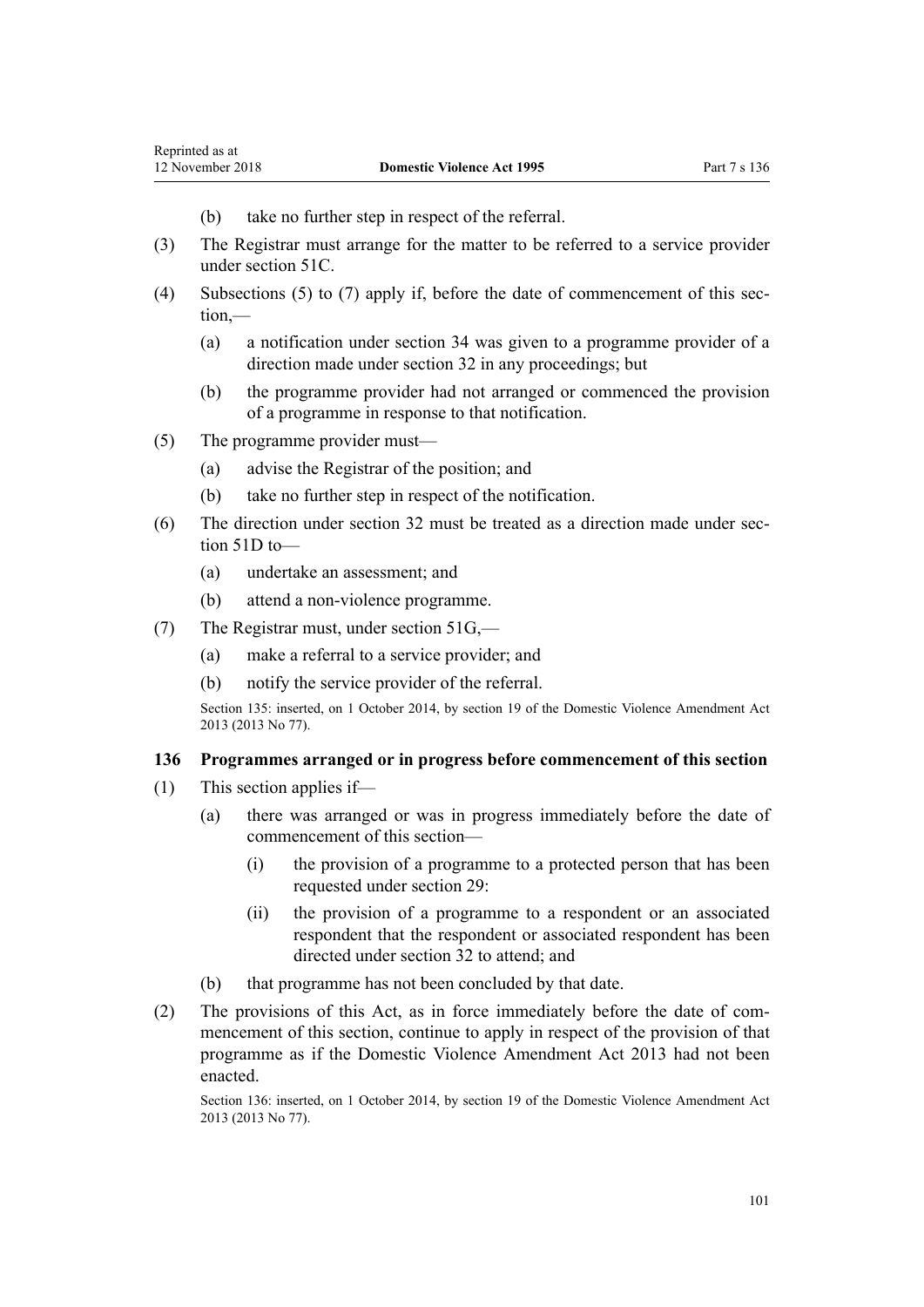# **137 Proceedings commenced before commencement of this section but not completed**

- (1) This section applies if, at any time before the date of commencement of this section, proceedings have been commenced under any of the following provisions but were not by that date completed (a **pending proceeding**):
	- (a) [section 42](#page-36-0):
	- (b) [section 46](#page-37-0):
	- (c) [section 49A](#page-39-0).
- (2) The provisions of this Act, as in force immediately before the date of commencement of this section, continue to apply to a pending proceeding as if the [Domestic Violence Amendment Act 2013](http://prd-lgnz-nlb.prd.pco.net.nz/pdflink.aspx?id=DLM5615636) had not been enacted.

Section 137: inserted, on 1 October 2014, by [section 19](http://prd-lgnz-nlb.prd.pco.net.nz/pdflink.aspx?id=DLM5616709) of the Domestic Violence Amendment Act 2013 (2013 No 77).

### **138 Approval panel disestablished**

- (1) The approval panel established by [regulation 46](http://prd-lgnz-nlb.prd.pco.net.nz/pdflink.aspx?id=DLM214897) of the Domestic Violence (Programmes) Regulations 1996 is disestablished.
- (2) No member of the panel is entitled to compensation for loss of office resulting from the disestablishment of the panel.
- (3) An approval given by the panel under [Part 3](http://prd-lgnz-nlb.prd.pco.net.nz/pdflink.aspx?id=DLM214806) of the Domestic Violence (Programmes) Regulations 1996 before the date of commencement of this section is of no effect on or after that date.

Section 138: inserted, on 1 October 2014, by [section 19](http://prd-lgnz-nlb.prd.pco.net.nz/pdflink.aspx?id=DLM5616709) of the Domestic Violence Amendment Act 2013 (2013 No 77).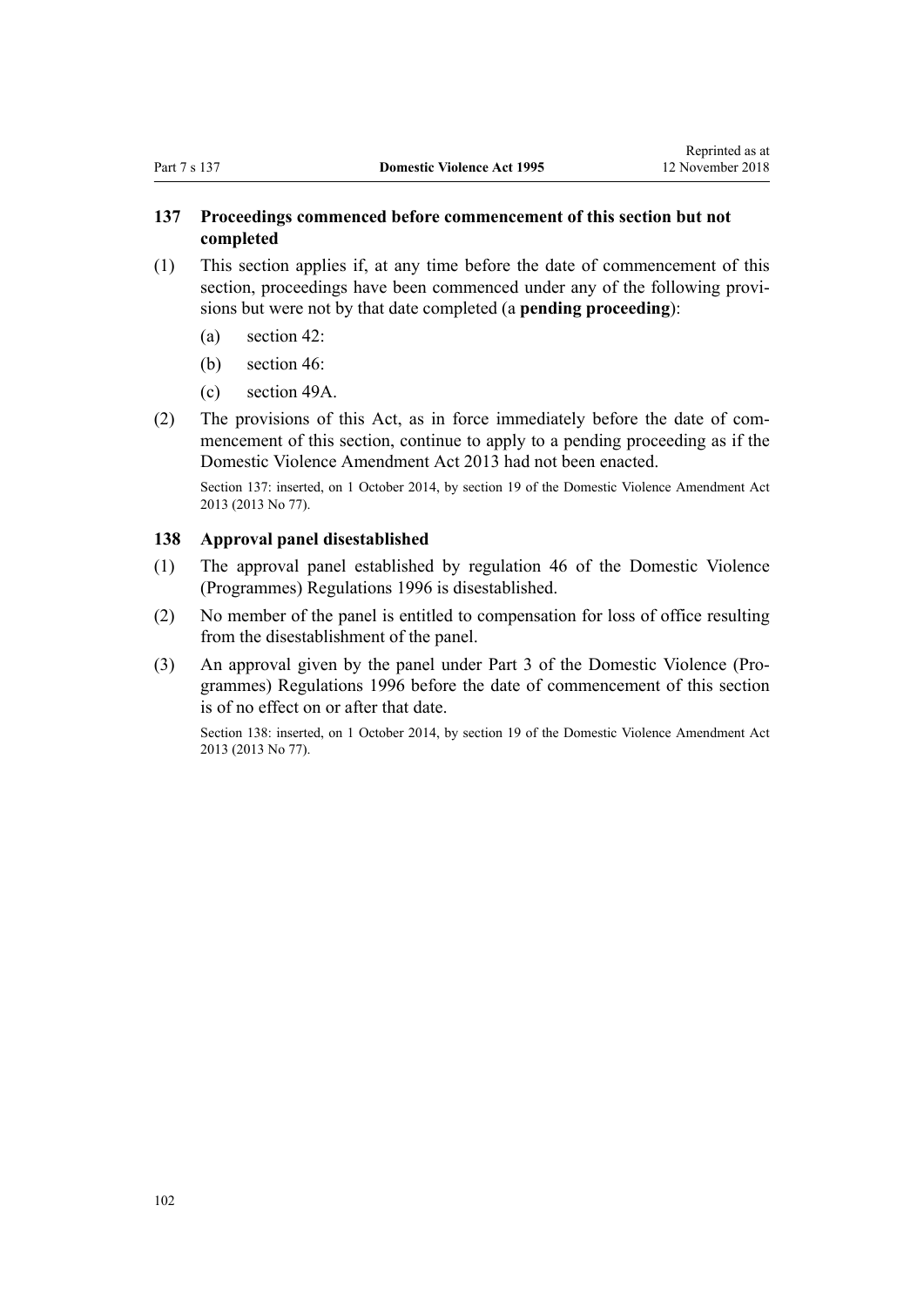#### **Reprints notes**

#### *1 General*

This is a reprint of the Domestic Violence Act 1995 that incorporates all the amendments to that Act as at the date of the last amendment to it.

#### *2 Legal status*

Reprints are presumed to correctly state, as at the date of the reprint, the law enacted by the principal enactment and by any amendments to that enactment. [Section 18](http://prd-lgnz-nlb.prd.pco.net.nz/pdflink.aspx?id=DLM2998516) of the Legislation Act 2012 provides that this reprint, published in electronic form, has the status of an official version under [section 17](http://prd-lgnz-nlb.prd.pco.net.nz/pdflink.aspx?id=DLM2998515) of that Act. A printed version of the reprint produced directly from this official electronic version also has official status.

#### *3 Editorial and format changes*

Editorial and format changes to reprints are made using the powers under [sec](http://prd-lgnz-nlb.prd.pco.net.nz/pdflink.aspx?id=DLM2998532)[tions 24 to 26](http://prd-lgnz-nlb.prd.pco.net.nz/pdflink.aspx?id=DLM2998532) of the Legislation Act 2012. See also [http://www.pco.parlia](http://www.pco.parliament.govt.nz/editorial-conventions/)[ment.govt.nz/editorial-conventions/](http://www.pco.parliament.govt.nz/editorial-conventions/).

#### *4 Amendments incorporated in this reprint*

Statutes Amendment Act 2018 (2018 No 27): [Part 12](http://prd-lgnz-nlb.prd.pco.net.nz/pdflink.aspx?id=DLM7227109) Children, Young Persons, and Their Families (Oranga Tamariki) Legislation Act 2017 (2017 No 31): [section 149](http://prd-lgnz-nlb.prd.pco.net.nz/pdflink.aspx?id=DLM7287401) Land Transfer Act 2017 (2017 No 30): [section 250](http://prd-lgnz-nlb.prd.pco.net.nz/pdflink.aspx?id=DLM6731493) District Court Act 2016 (2016 No 49): [section 261](http://prd-lgnz-nlb.prd.pco.net.nz/pdflink.aspx?id=DLM6942680) [Domestic Violence Amendment Act 2013](http://prd-lgnz-nlb.prd.pco.net.nz/pdflink.aspx?id=DLM5615636) (2013 No 77) [Domestic Violence Amendment Act 2012](http://prd-lgnz-nlb.prd.pco.net.nz/pdflink.aspx?id=DLM4014200) (2012 No 10) Criminal Procedure Act 2011 (2011 No 81): [section 413](http://prd-lgnz-nlb.prd.pco.net.nz/pdflink.aspx?id=DLM3360714) [Domestic Violence Amendment Act 2011](http://prd-lgnz-nlb.prd.pco.net.nz/pdflink.aspx?id=DLM2295900) (2011 No 58) [Domestic Violence Amendment Act 2009](http://prd-lgnz-nlb.prd.pco.net.nz/pdflink.aspx?id=DLM1774200) (2009 No 43) Land Transport Amendment Act 2009 (2009 No 17): [section 35\(4\)](http://prd-lgnz-nlb.prd.pco.net.nz/pdflink.aspx?id=DLM2015063) [Domestic Violence Amendment Act 2008](http://prd-lgnz-nlb.prd.pco.net.nz/pdflink.aspx?id=DLM1302102) (2008 No 77) Policing Act 2008 (2008 No 72): [sections 116\(a\)\(ii\),](http://prd-lgnz-nlb.prd.pco.net.nz/pdflink.aspx?id=DLM1102349) [130\(1\)](http://prd-lgnz-nlb.prd.pco.net.nz/pdflink.aspx?id=DLM1102383) Lawyers and Conveyancers Act 2006 (2006 No 1): [section 348](http://prd-lgnz-nlb.prd.pco.net.nz/pdflink.aspx?id=DLM367849) Relationships (Statutory References) Act 2005 (2005 No 3): [section 7](http://prd-lgnz-nlb.prd.pco.net.nz/pdflink.aspx?id=DLM333795) Care of Children Act 2004 (2004 No 90): [section 151](http://prd-lgnz-nlb.prd.pco.net.nz/pdflink.aspx?id=DLM317988) Supreme Court Act 2003 (2003 No 53): [section 48\(1\)](http://prd-lgnz-nlb.prd.pco.net.nz/pdflink.aspx?id=DLM214522) State Sector Amendment Act 2003 (2003 No 41): [section 14\(2\)](http://prd-lgnz-nlb.prd.pco.net.nz/pdflink.aspx?id=DLM201378) District Courts Amendment Act 2002 (2002 No 63): [section 4](http://prd-lgnz-nlb.prd.pco.net.nz/pdflink.aspx?id=DLM168713) Property (Relationships) Amendment Act 2001 (2001 No 5): [section 64\(2\)](http://prd-lgnz-nlb.prd.pco.net.nz/pdflink.aspx?id=DLM87570) Family Courts Amendment Act 2000 (2000 No 65): [section 6](http://prd-lgnz-nlb.prd.pco.net.nz/pdflink.aspx?id=DLM76831)